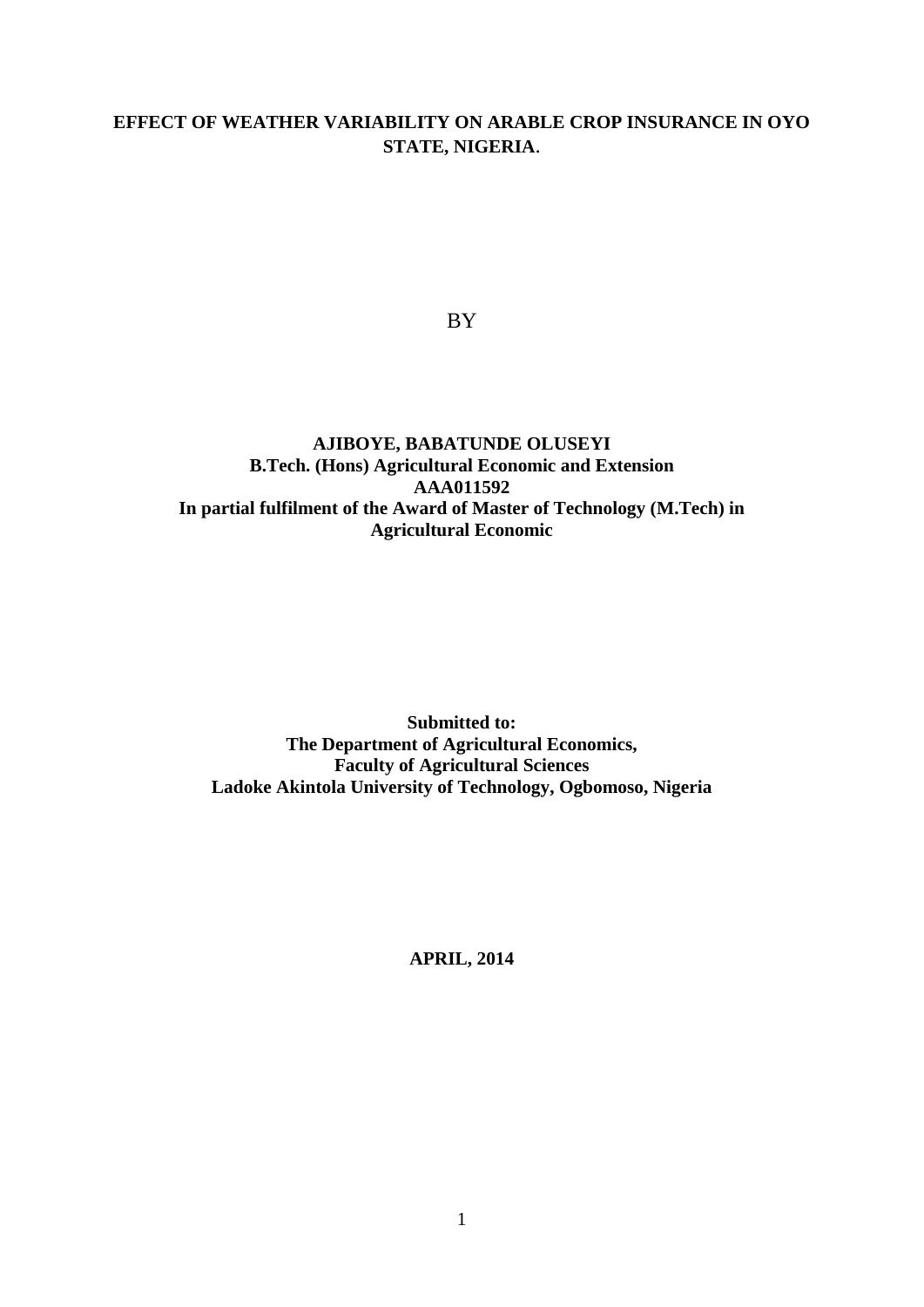# **CERTIFICATION**

This is project thesis with the title Impact of Climate Change on Crop Insurance in Oyo State Submitted by Ajiboye Babatunde Oluseyi has satisfied the regulation governing the award of degree of Masters of Technology at Ladoke Akintola University of Technology, Ogbomoso

Melowil.

09/04/2014

………………………. ……………………….

Prof. J.O. Ajetomobi Date

*Supervisor*

……………………. …………………………

Prof. L.O. Olarinde Date Head of Department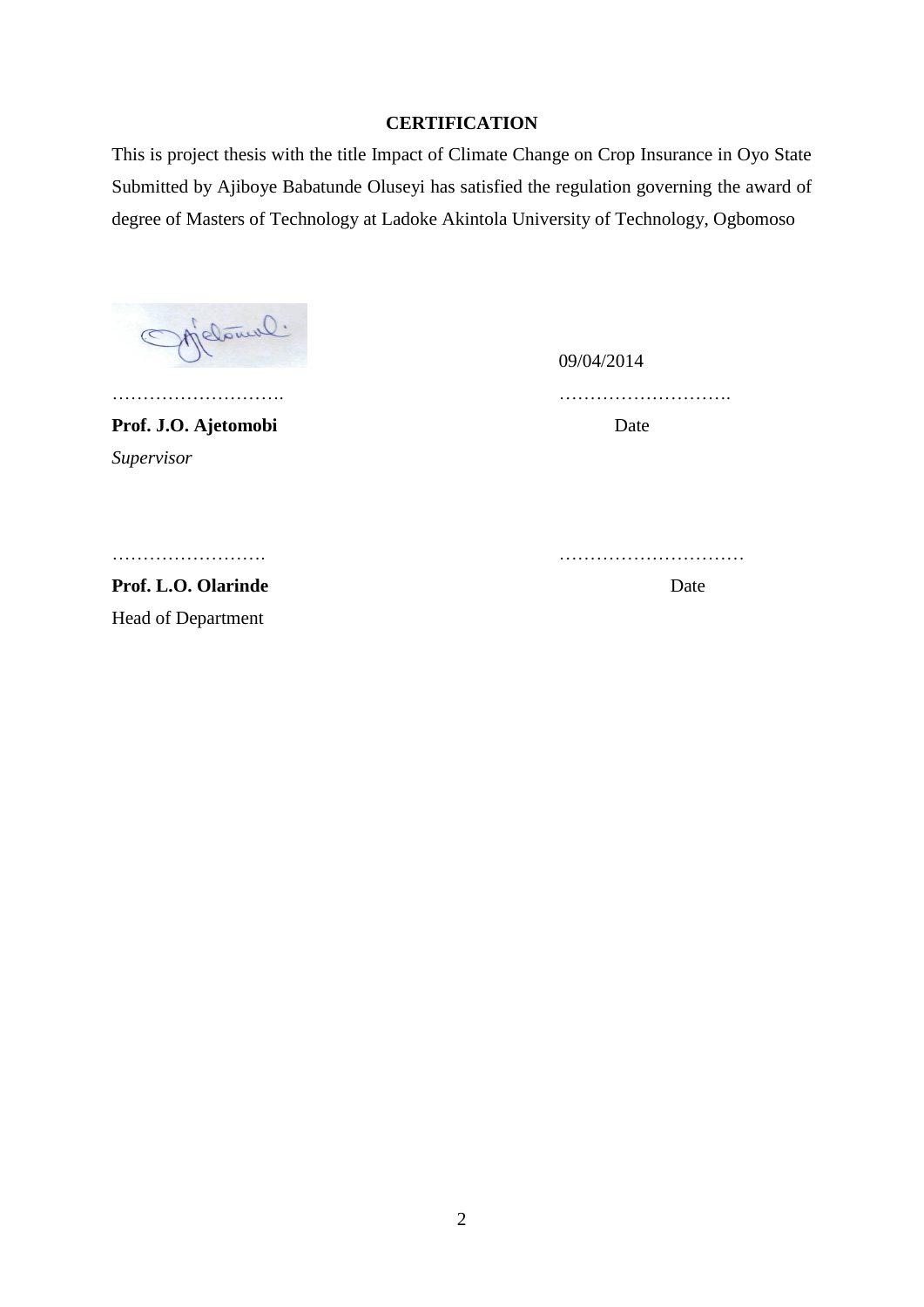# **DEDICATION**

This research work is dedicated to the Almighty God who has been my shield and exceeding great rewards.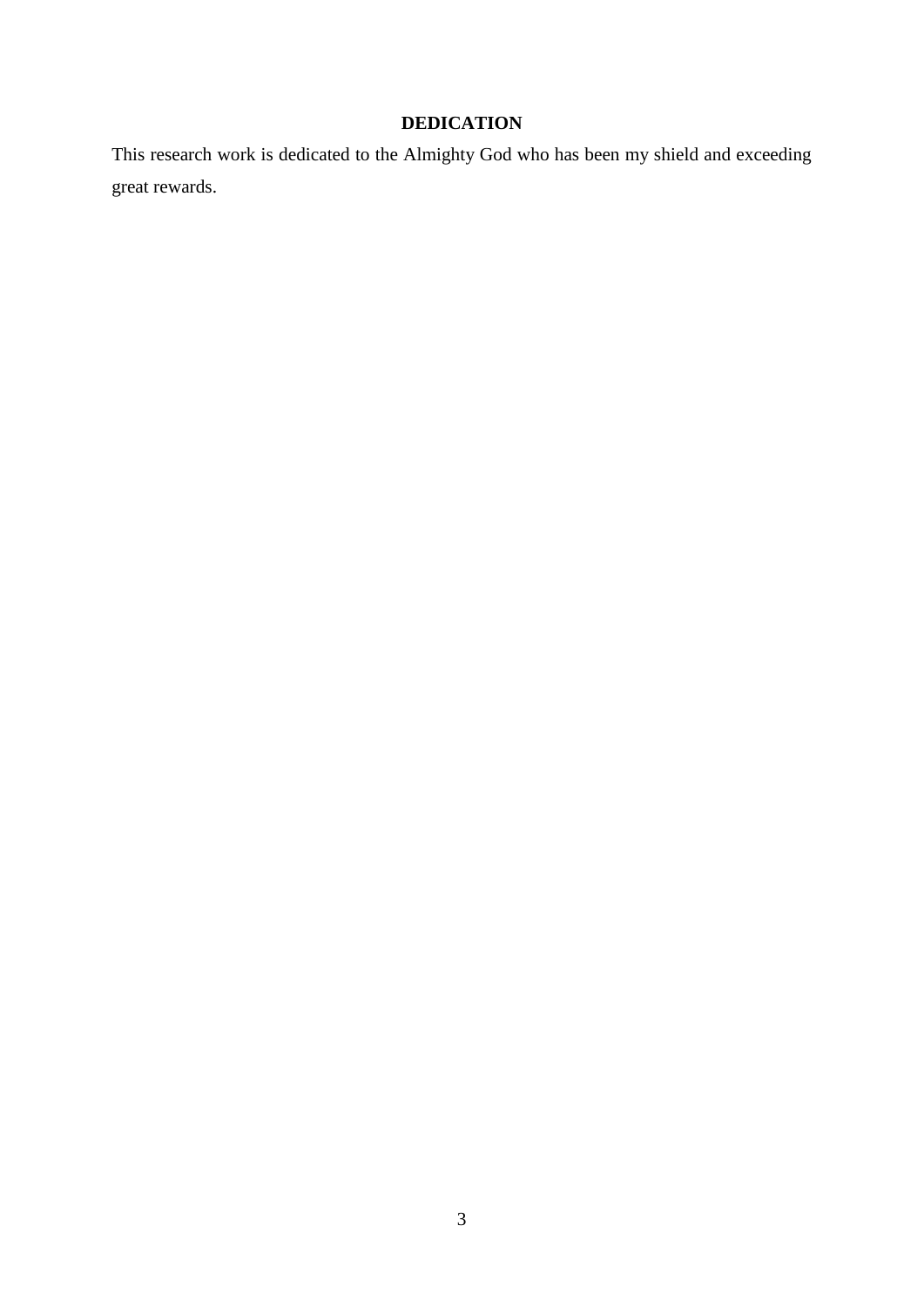### **` ACKNOWLEDGEMENT**

My profound gratitude goes to the Lord God Almighty for his tender mercies and faithfulness that is sufficient for me throughout the course of this study. Despite all the hurdles in the accomplishment of this feat, He has really being my everlasting grace.

I acknowledge my father pastor J.A. Ajiboye who always wants the best for me. I also appreciate my wife Rachael Oluwatoyin for her sacrifice of love, moral and financial support in the course of my studies.

I would like to register my sincere gratitude to my supervisor Prof J.O. Ajetomobi and his wife, for their patience, love, encouragement and advice.

My profound gratitude goes to Prof. & Mrs. G.O Farinu, for the accommodation given to me during the course of this study.

I also appreciate my head of department Prof. L.O.Olarinde for his fatherly advice, encouragement and understanding.

I would also like to acknowledge my brother and spiritual fathers, Pastor Wole Adeleke, Dr. S.O. Binuomote and Mr. Ibitoye for their spiritual and career advice.

I also acknowledge my brother Taiwo Kazeem and all my class mates and friends, Aderonmu Adegoke, Tosin Alajiki, Mrs. Olatunde, Mrs. Ajala, Muritala Jabar and others for their cooperations and sleepless nights in the course of this study.

I also acknowledge my typist, my proofreader and computer analyst for their relentless efforts to make this research work a successful one.

I would also like to register my acknowledgement to the staff of Nigerian Agricultural Insurance Cooperation (NAIC) Ibadan zonal office and the Oyo state Agricultural Development Program (OYSADEP) staff Ibadan liaison office for having access to their data bank.

Last but not the least; I would also like to acknowledge the Oyo state farmers for their cooperation in course of interview.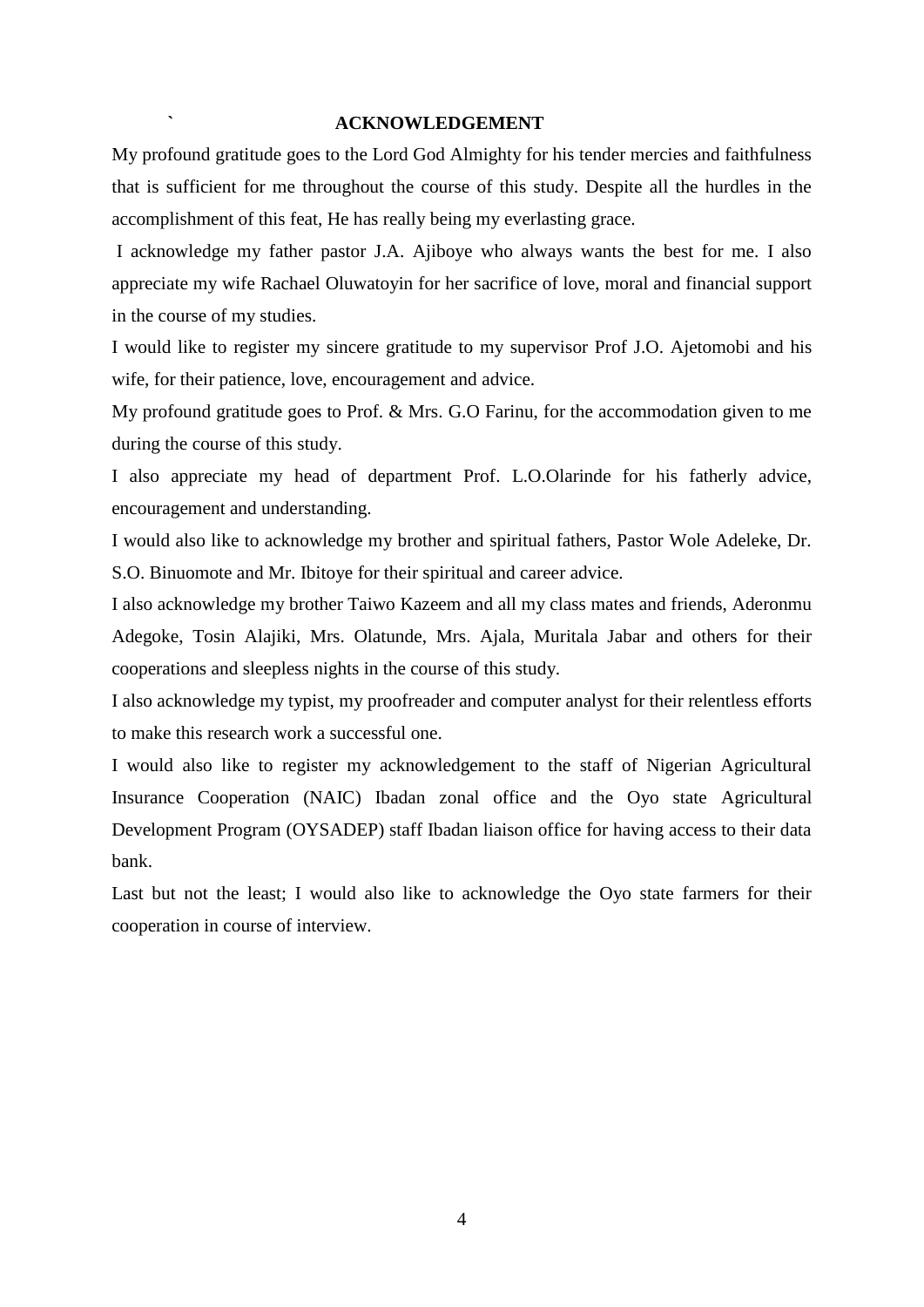#### **ABSTRACT**

climate change. Agricultural insurance is seen as one of the best strategies to address farm risks and encourage the affected farmers to get back to business and achieve better and quality yields. This study assessed the effect of climate change on crop insurance payout method of the Nigerian Agricultural Insurance Corporation (NAIC). The framework used in this study consists of crop yield models, crop yield variance and the insurance payout estimation methods to be employed to get the affected farmers back to business.

Primary and secondary data were used for this study. Two broad categories of respondents were surveyed to obtain the primary data. A sample of 120 insured and 120 uninsured farmers were randomly selected and interviewed using structured questionnaires. The insured farmers were randomly selected from the insurance policy register of NAIC while the uninsured farmers were selected from the Oyo State Agricultural Development Program (OYSADEP) farmer's register. The secondary data includes climate variables and crop yield data in Oyo State from 1990 to 2010. The data were collected from the Nigerian Meteorological Station (NIMET) and OYSADEP

The results showed that the mean age of the insured and uninsured farmers are 51.5 and 48.2 respectively which is significant at  $(t = 8.36)$ , education level, year of experience and farm size are significant at  $(t= 2.19, 6.00, 3.10)$  respectively). Changes in climate affects crop yield levels and variability, rainfall and temperature increases are found to increase yield level and variability. On the other hand, rainfall and temperature are individually found to have negative effects on some yield levels and variability. The increase in yield was derived from a significant reduction in rainfall; on the other hand, the decrease in yield was caused by heat stress and the shortening of the growth period induced by the temperature rise. The results also identified that the insured farmers are less productive than the uninsured farmers in term of crop production in the study area. This shows that the insured farmers took an insurance policy as a pre- requisite to obtain credit from the financial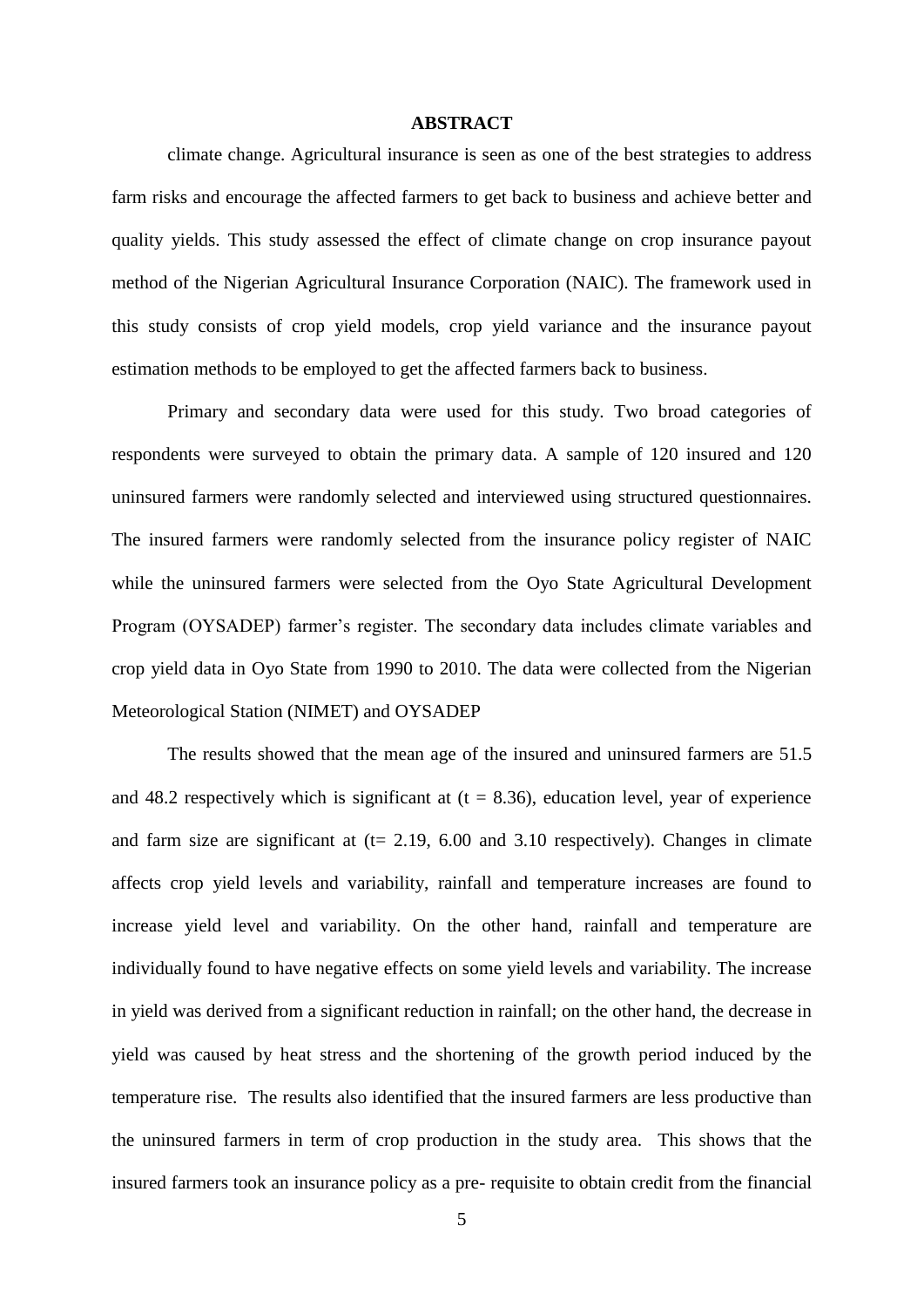institution which might have been diversified into another thing. An adjusted  $\mathbb{R}^2$  indicated the proportion of the variation in output of both insured and uninsured farmers. A value of 93.52% was obtained for the specify function of the insured farmer as compare to 84.38% of the uninsured farmer and 90.66% for the pooled result of the two groups of farmers.

To encourage the uninsured farmers to take an insurance policy to address farm risk and the insured farmers to maximize their insurance cover to improve their productivity, the study therefore simulate a payout method for NAIC to help the farmers address the incidence of yield loss due to climate change incidence and make them more productive and efficient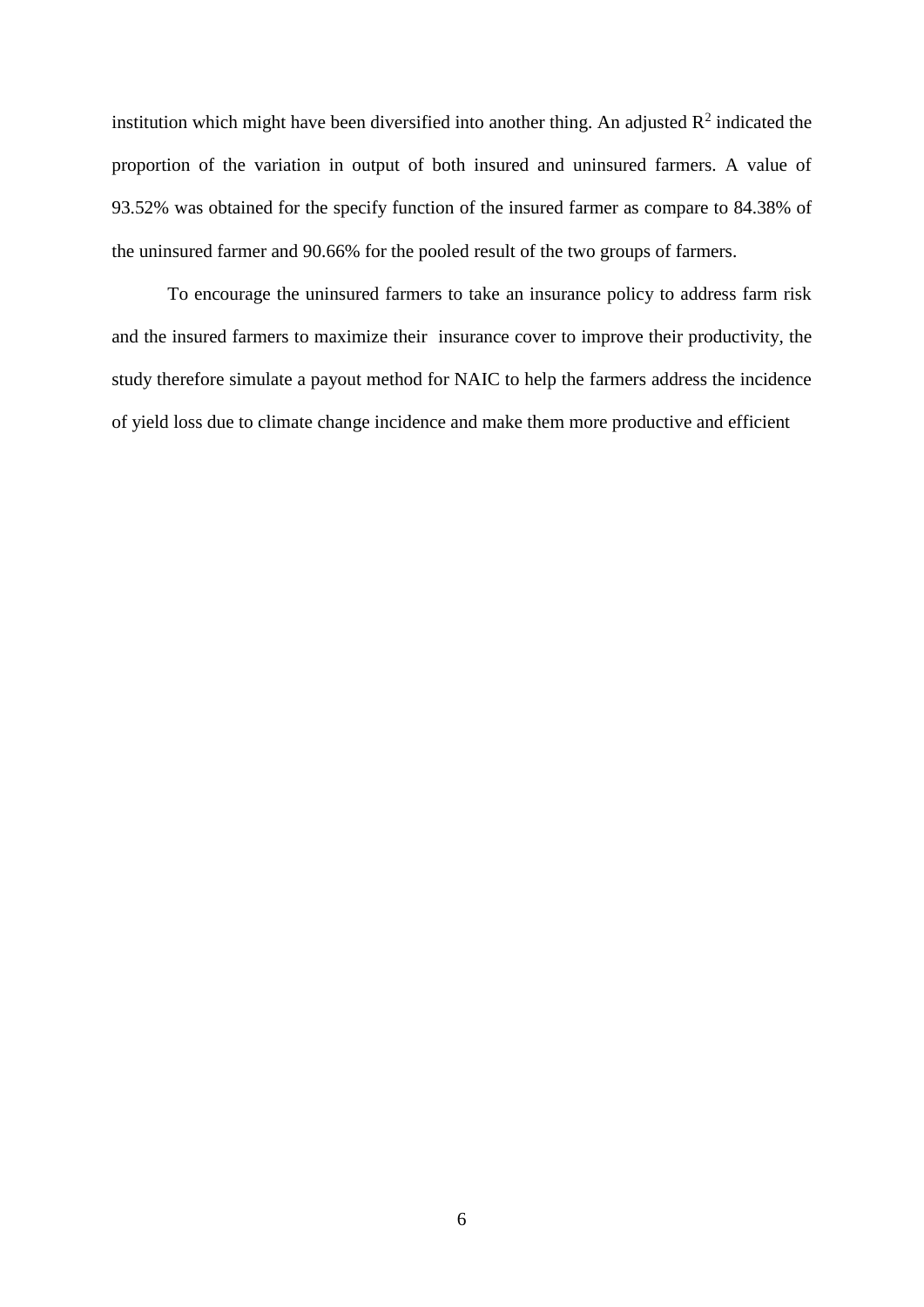# **TABLE OF CONTENT**

# **Contents**

|               | Page                                                                      |                |
|---------------|---------------------------------------------------------------------------|----------------|
| Title page    |                                                                           | $\mathbf{i}$   |
| Certification |                                                                           |                |
| Dedication    |                                                                           | iii            |
|               | Acknowledgement                                                           | iv             |
|               | Abstract                                                                  |                |
|               | <b>Table of Contents</b>                                                  |                |
|               | <b>Lists of Tables</b>                                                    |                |
|               | List of figures                                                           | X              |
|               | <b>CHAPTER ONE</b>                                                        |                |
| 1.0           | <b>INTRODUCTION</b>                                                       | $\mathbf{1}$   |
| 1.1           | Background to the Study                                                   | $\overline{2}$ |
| 1.2           | <b>Statement of the Problem</b>                                           | 3              |
| 1.3           | Objectives of the Study                                                   | 3              |
| 1.4           | Research Hypotheses of the Study                                          | $\overline{4}$ |
| 1.5           | Justification of the Study                                                | 6              |
|               | <b>CHAPTER TWO</b>                                                        |                |
| 2.0           | <b>REVIEW OF RELATED LITERATURE</b>                                       | 7              |
| 2.1           | Review of climate change effect on crop production                        |                |
| 2.2           | Review of the present methods of Agricultural insurance policy            | 7              |
| 2.2.1         | Traditional Indemnity Insurance mechanism for payout of agricultural loss | 7              |
| 2.2.2         | <b>Agricultural Reinsurance</b>                                           |                |
| 2.2.3         | Meteorological indices                                                    | 17             |
| 2.2.4         | Basic rainfall indices                                                    | 17             |
| 2.2.5         | Drought indices                                                           | 18             |
| 2.3           | Mechanistic crop model                                                    | 19             |
| 2.3.1         | Index choice criteria                                                     |                |
| 2.3.2         | Insurance policy design                                                   | 19             |
| 2.4           | Usual shapes of policies                                                  | 19             |
| 2.4.1         | Optimization of policy parameters                                         | 20             |
| 2.4.2         | Computing the value and distribution of the indemnity                     | 21             |
|               | 25                                                                        |                |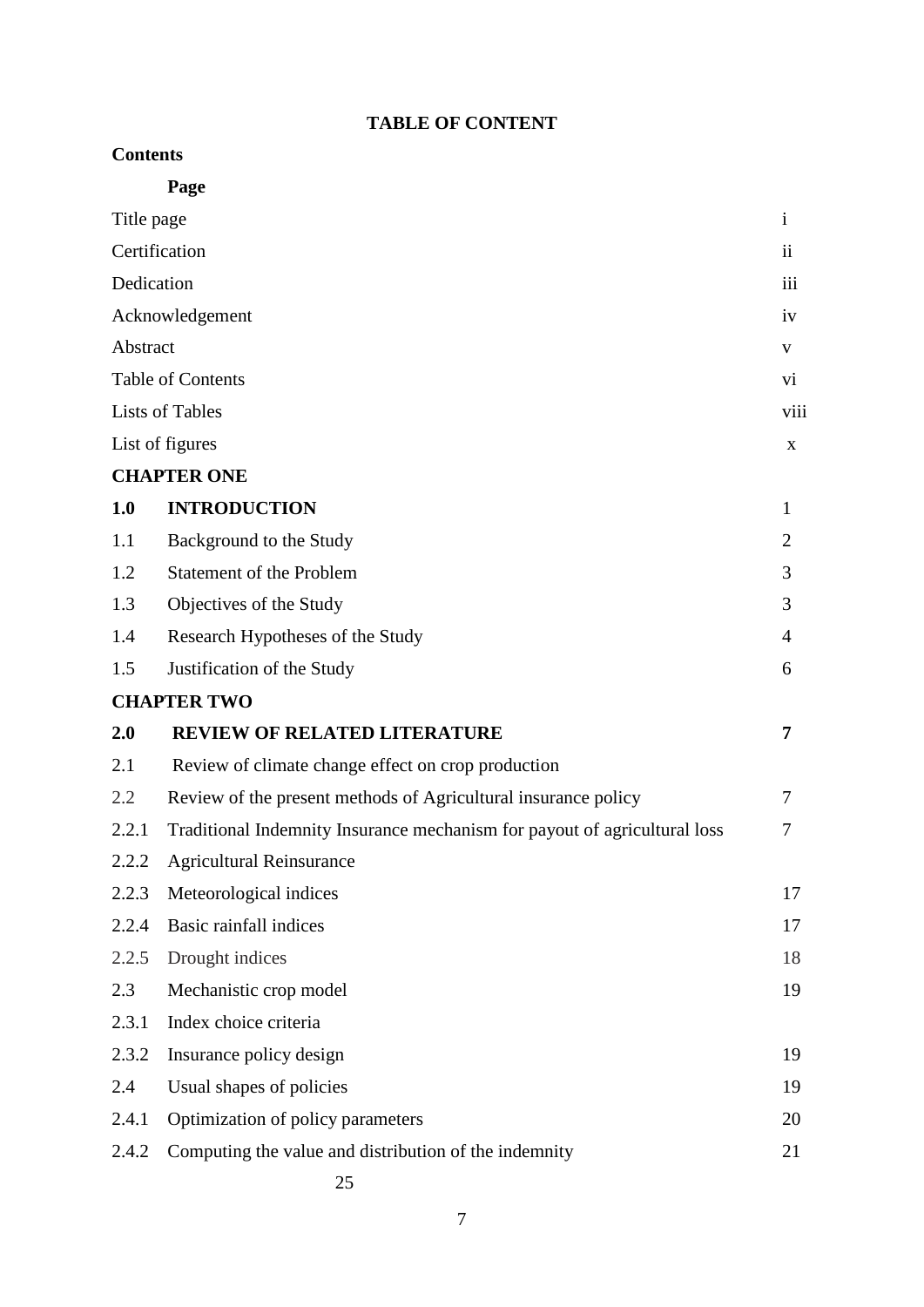| <b>CHAPTER THREE</b><br>28 |                                                                                    |    |
|----------------------------|------------------------------------------------------------------------------------|----|
| 3.0                        | <b>METHODOLOGY</b>                                                                 | 28 |
| 3.1                        | <b>Study Area</b>                                                                  | 28 |
| 3.2                        | Population and sampling procedure                                                  | 29 |
| 3.3                        | Source of data collection                                                          | 29 |
| 3.4                        | Model specification                                                                | 29 |
| 3.4.1                      | Climate change simulation                                                          | 31 |
| 3.4.2                      | Module for insurance payout estimation                                             | 32 |
| 3.4.3                      | Descriptive statistics                                                             | 32 |
| 3.4.4                      | Determination of crop insurance decision using probit model                        | 32 |
| 3.4.5                      | Model for production practices by insured and uninsured farmers                    | 33 |
| <b>CHAPTER FOUR</b><br>36  |                                                                                    |    |
| 4.0                        | <b>RESULT AND DISCUSSION</b>                                                       | 36 |
| 4.1                        | Socio-economic Characteristics of both insured and uninsured farmers               | 36 |
| 4.1.1                      | Distribution of respondent by age                                                  | 36 |
| 4.1.2                      | Distribution of respondent by level of education                                   | 37 |
| 4.1.3                      | Distribution of respondent according to their farming experience                   | 37 |
| 4.1.4                      | Distribution of respondent by sex                                                  | 38 |
| 4.1.5                      | Distribution of respondent by marital status                                       | 38 |
| 4.1.6                      | Distribution of respondents by household size                                      | 38 |
| 4.1.7                      | Distribution of respondents according to their occupation                          | 39 |
| 4.1.8                      | Distribution of respondents according to their farm size                           | 39 |
| 4.1.9                      | Distribution of respondents according to mode of land acquisition                  | 40 |
|                            | 4.1.10 Distribution of respondents according to acess to extension services        | 40 |
|                            | 4.1.11 Distribution of respondents according to source of loan                     | 41 |
|                            | 4.1.12 Distribution of respondents by the amount of credit obtained                | 42 |
|                            | 4.1.13 Distribution of respondents by damage caused to farm through climate change | 43 |
|                            | 4.1.14 Distribution of respondents based on the crops affected                     | 43 |
|                            | 4.1.15 Distribution of respondent according to their adaptation strategies         | 44 |
| 4.2                        | The regression results of climate change variable with crop yield in Oyo State     | 47 |
| 4.3                        | Result of yield variability over time                                              | 51 |
| 4.4                        | Crop yield production function estimates                                           | 52 |
| 4.5                        | Crop insurance payout estimation                                                   | 53 |
| 4.6                        | Regression result of production practices for insured and uninsured farmers        | 56 |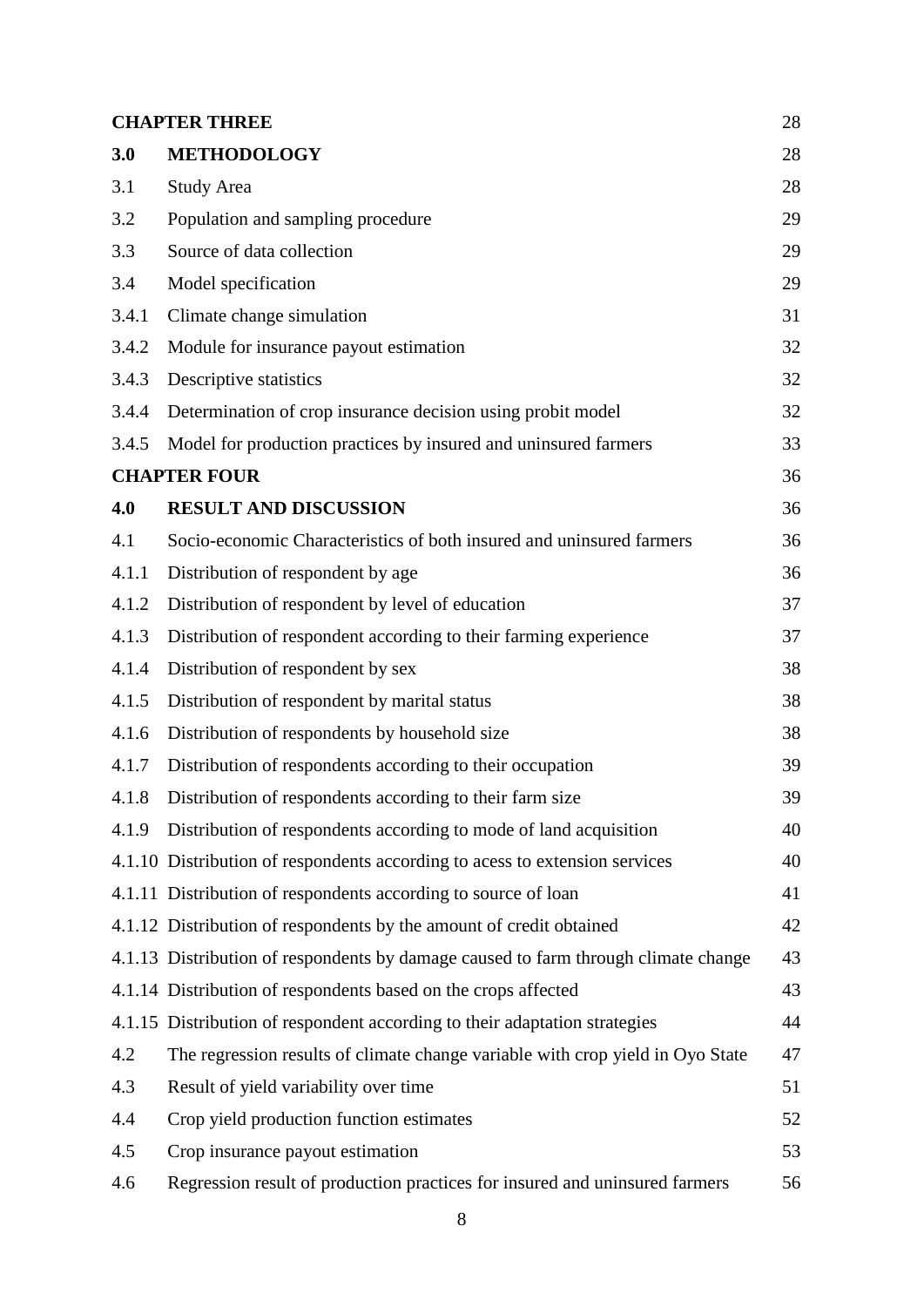| <b>CHAPTER FIVE</b><br>59 |                                        |    |
|---------------------------|----------------------------------------|----|
| 5.0                       | SUMMARY, CONCLUSION AND RECOMMENDATION | 59 |
| 5.1                       | Summary                                | 59 |
| 5.2                       | Conclusions                            | 59 |
| 5.3                       | Recommendations                        | 60 |
| References                |                                        | 61 |

Appendix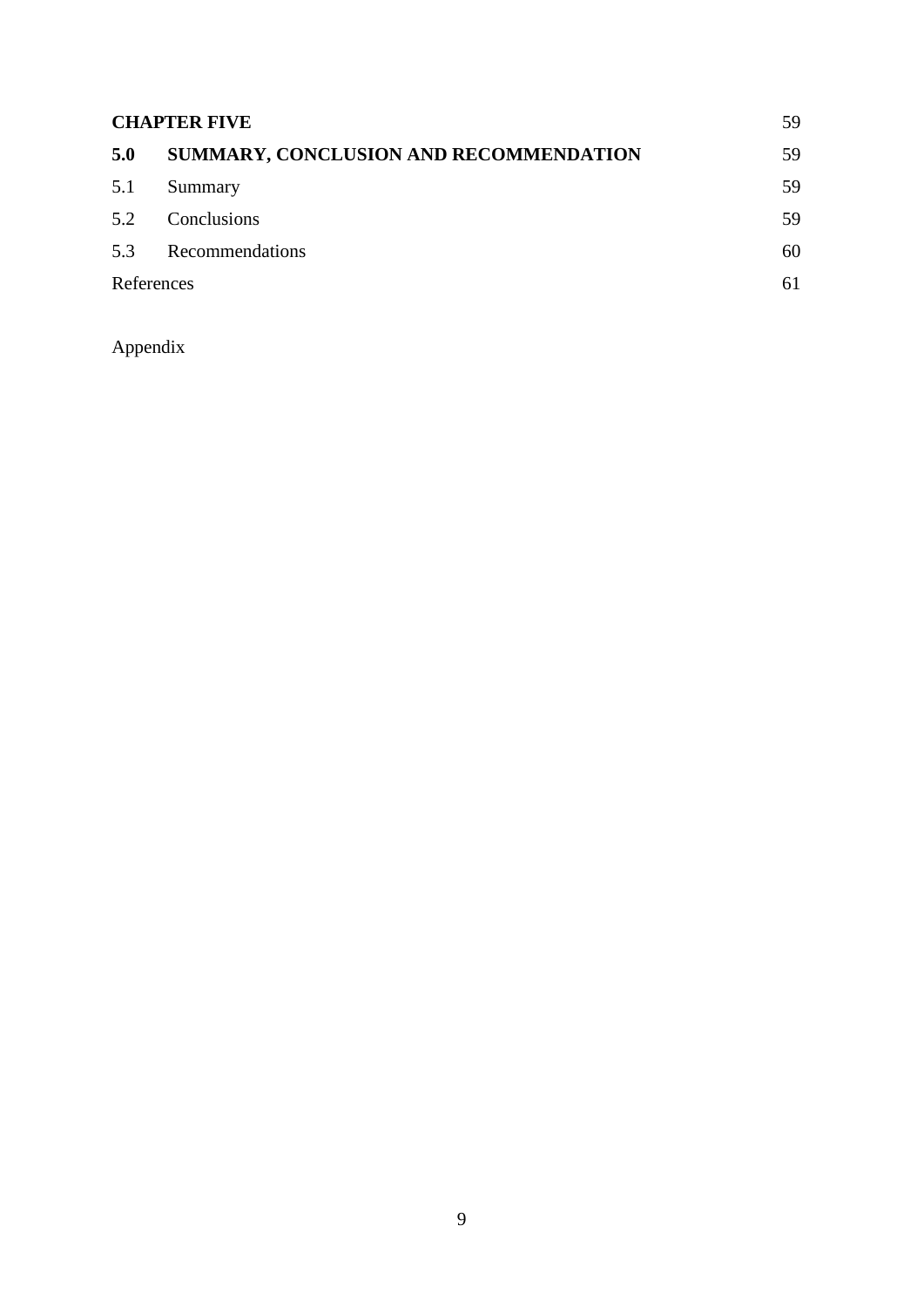# **LIST OF TABLES**

| <b>Table</b>       | page                                                                        |
|--------------------|-----------------------------------------------------------------------------|
| Table1.            | Distribution of respondent by age                                           |
| Table2             | Distribution of respondent by level of education                            |
| Table3             | Distribution of respondent according to their farming experience            |
| Table4             | Distribution of respondent by sex                                           |
| Table <sub>5</sub> | Distribution of respondent by marital status                                |
| Table <sub>6</sub> | Distribution of respondents by household size                               |
| Table7             | Distribution of respondents according to their occupation                   |
| Table <sub>8</sub> | Distribution of respondents according to their farm size                    |
| Table9             | Distribution of respondents according to mode of land acquisation           |
| Table10            | Distribution of respondents according to acess to extension services        |
| Table11            | Distribution of respondents according to source of loan                     |
| Table12            | Distribution of respondents by the amount of credit obtained                |
| Table13            | Distribution of respondents by damage caused to farm through climate change |
| Table14            | Distribution of respondents based on the crops affected                     |
| Table15            | Distribution of respondent according to their adaptation strategies         |
| Table16            | Estimated parameters for average crop yield                                 |
| Table17            | Estimated yield variability                                                 |
| Table18            | Crop yield insurance payout                                                 |
| Table19            | regression result of production practices for insured and uninsured farmers |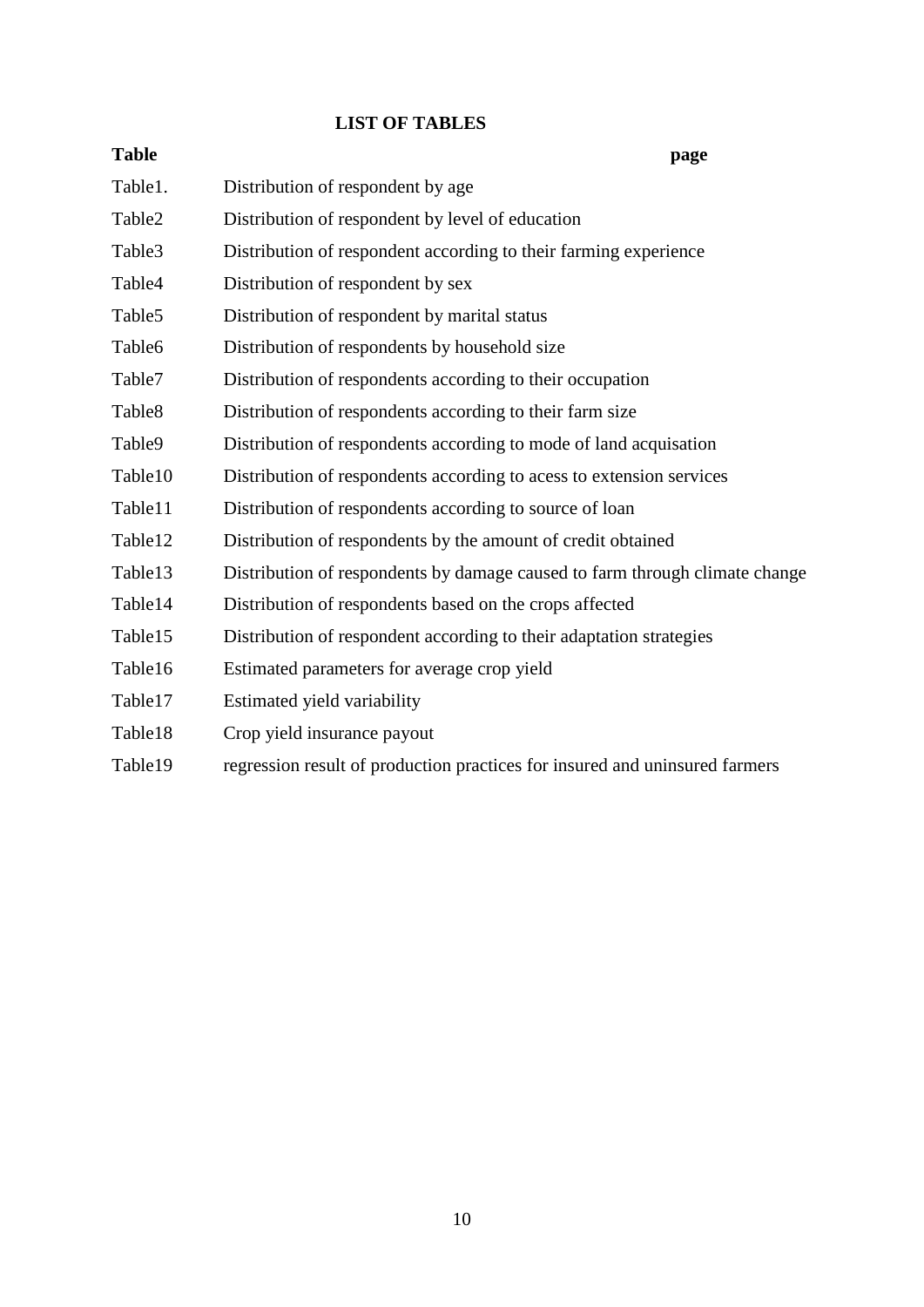# **LIST OF FIGURE**

- Figure 1 graph of cassava production<br>Figure 2 graph of cocoyam production
- Figure 2 graph of cocoyam production<br>Figure 3 graph of cowpea production
- graph of cowpea production
- Figure 4 graph of maize production
- Figure 5 graph of okro production<br>Figure 6 graph of melon production
- Figure 6 graph of melon production<br>Figure 7 graph of pepper production
- graph of pepper production
- Figure 8 graph of sorghum production<br>Figure 9 graph of tomato production
- Figure 9 graph of tomato production<br>Figure 10 graph of vegetable production
- Figure 10 graph of vegetable production<br>Figure 11 graph of yam production
- $graph$  of yam production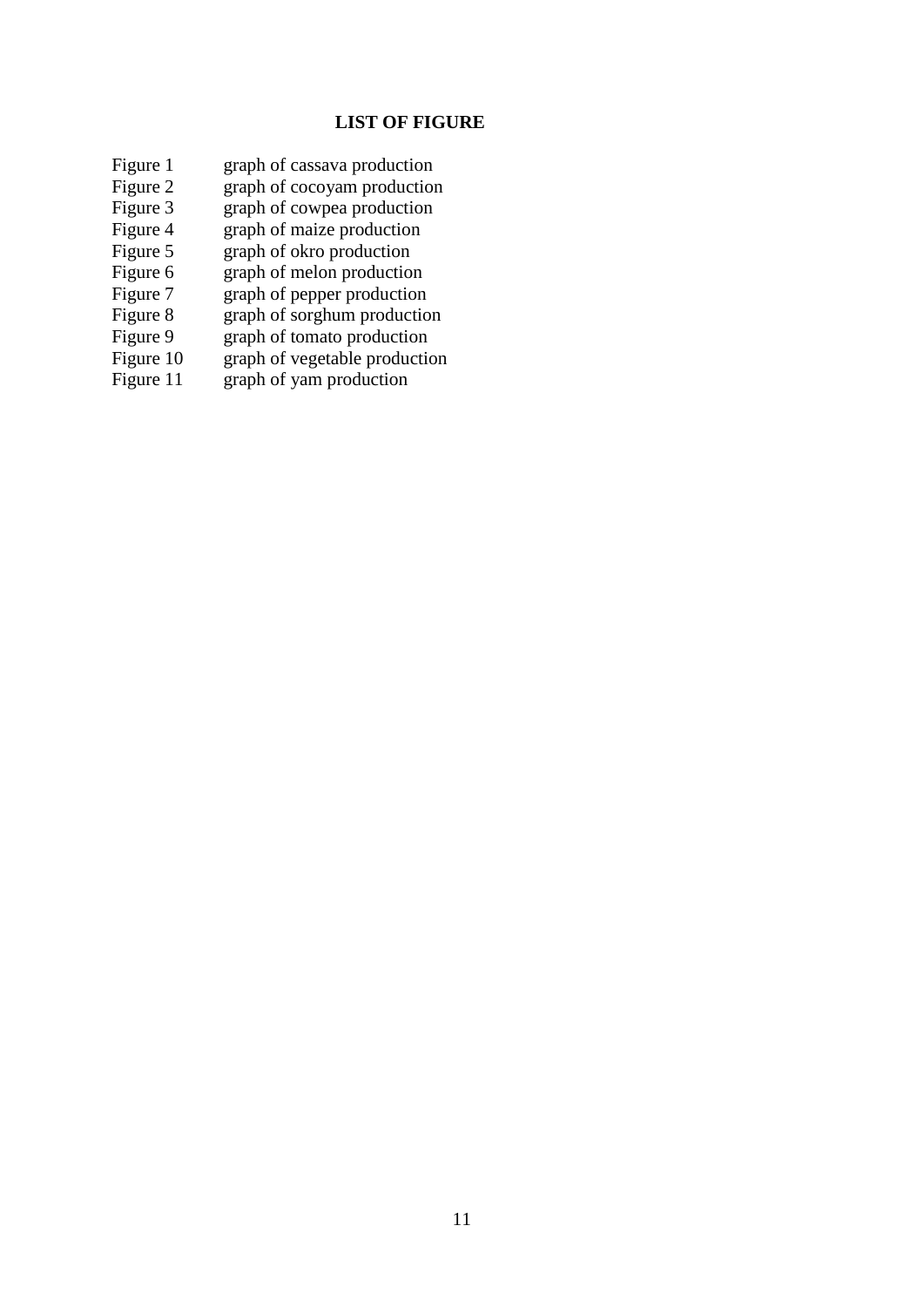#### **CHAPTER ONE**

## **1.0 Introduction**

#### **1.1 Background to the Study**

Mean temperatures in Africa over the last 30 years showed a pronounced upward thread and were above the long term average of the past 100 years. The five warmest years in Africa in the last century all occurs since 1988 and 1995 being the two warmest years (Desanker and Magadza 2001). Since 1968, the average rainfall in West Africa has been decreasing and fluctuating around a notably lower mean (UNEP, 1999). This had led to shortened rainy seasons in many areas thereby aggravating the insufficient water supply available for agricultural production since many West African countries receives less than 500mm of rainfall and thus considered dry lands (UNEP, 2006). In addition, inter-annual rainfall variability is great over most of Africa and for some regions, most notably the Sahel, multi-decadal variability in rainfall has also been substantial.

The rainfall trends of the continent through the  $20<sup>th</sup>$  century drying up to 2.5% per decade or more in some Western and Eastern parts of the Sahel (Hume et al; 2001). This reduced mean rainfall is expected to persist as a result of climate change. In recent years, the pattern of rainfall has tended towards the extremes, with increasing severity and frequency of drought and floods. Many countries, including Botswana, Burkina Faso, Chad, Ethiopia, Kenya Mauritania Mozambique and Nigeria experiences drought at mean rainfall over the most of the continent. The East African flood of 1988, the Mozambique floods of 2000 and the recent floods in West Africa (Ghana, Benin, Togo and Burkina Faso) in 2007 and recently the devastating floods in Nigeria 2011, which occurs in the Western parts of the country led to loss of much farmland, damage to transport networks, diseases outbreak and loss of human life. The continent already experiences a major deficit in food and animal production in many areas, and potential further declines in soil moistures or inundation of crop lands has been an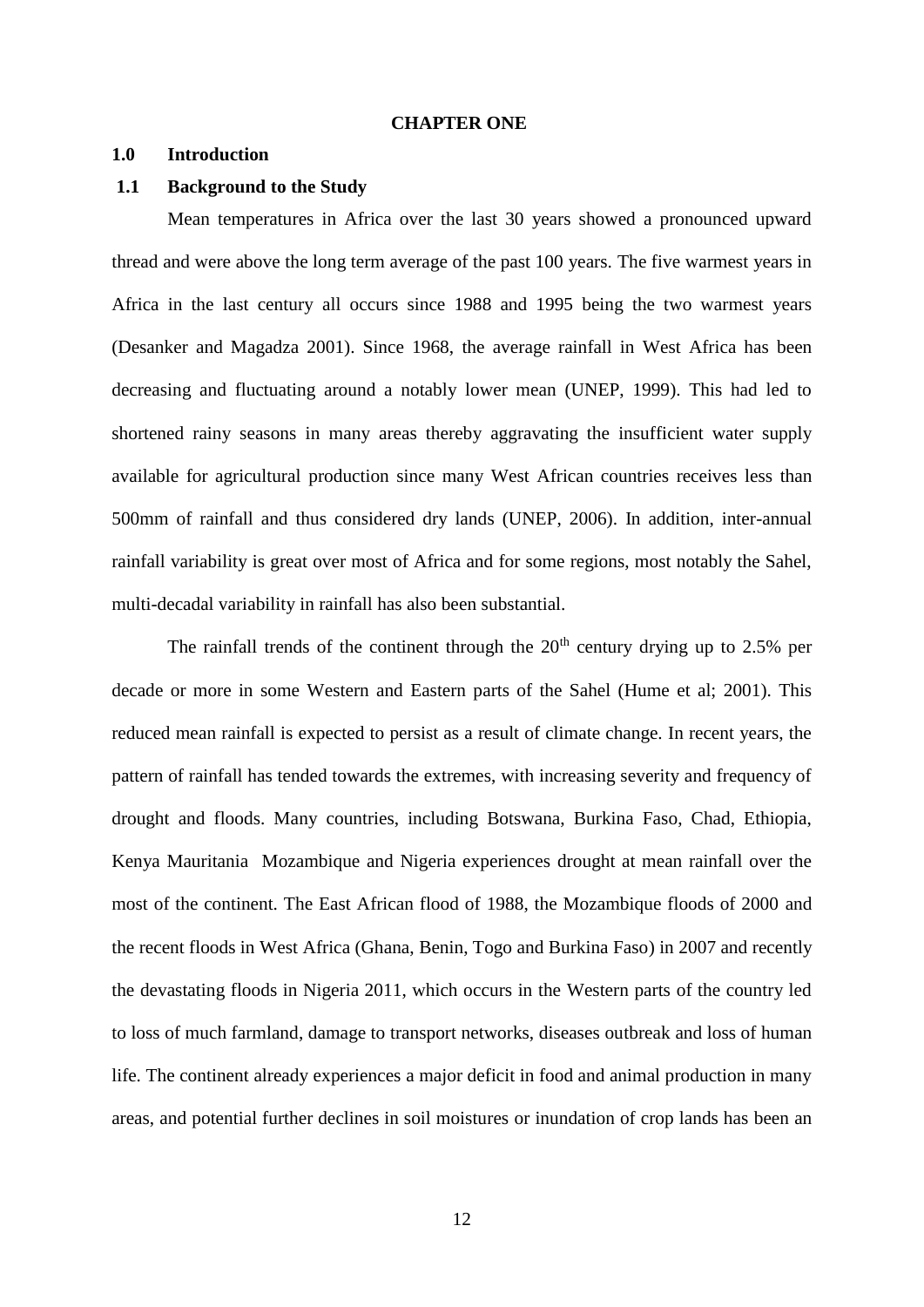added burden. One of the ways to address this form of agricultural risk has been the use of agricultural insurance.

The need for a specialized Agricultural insurance company to provide insurance cover to farmers was informed by Government's concern over the vacuum created due to the unwillingness of conventional Insurers to accept Agricultural risks, which they considered too risky. In Nigeria, the implementation of the scheme was thus initially vested in the Nigerian Agricultural Insurance Company limited, which later turned into a Corporation in 1993 by the enabling decree No. 37 of 1993, which was planned by the government to boost agricultural production, but it is constrained by the inability of the average farmer to provide the necessary required rules to purchase an insurance cover.

# **1.2 Problem statement and research questions**

Climate change problem in Nigeria indicate the ways in which climate change has affected crop producing farmers. These include: increased likelihood of crop failure; increase in diseases and mortality of livestock, and/or forced sales of livestock at disadvantageous prices; increased livelihood insecurity, resulting in assets sale, indebtedness, out-migration and dependency on food aid; and downward spiral in human development indicators, such as health and education. Such impacts will further aggravate the stresses already associated with subsistence production, such as isolated location, small farm size, informal land tenure, low levels of technology and narrow employment options.

Most Nigerian Cities are facing major stresses on water availability. Particular stress related to issues of supply scarcity, contamination and salt water infiltration (Enete, 2008; Enete and Ezenwaji, 2011), higher demands, and growing dependency on external supply. The impacts of climate change on health are another area of concern, including air pollution, heat island effects, and spread of disease vectors. The consequences on human settlements due to sea-level rise or coastal and inland flooding are a further concern that could lead to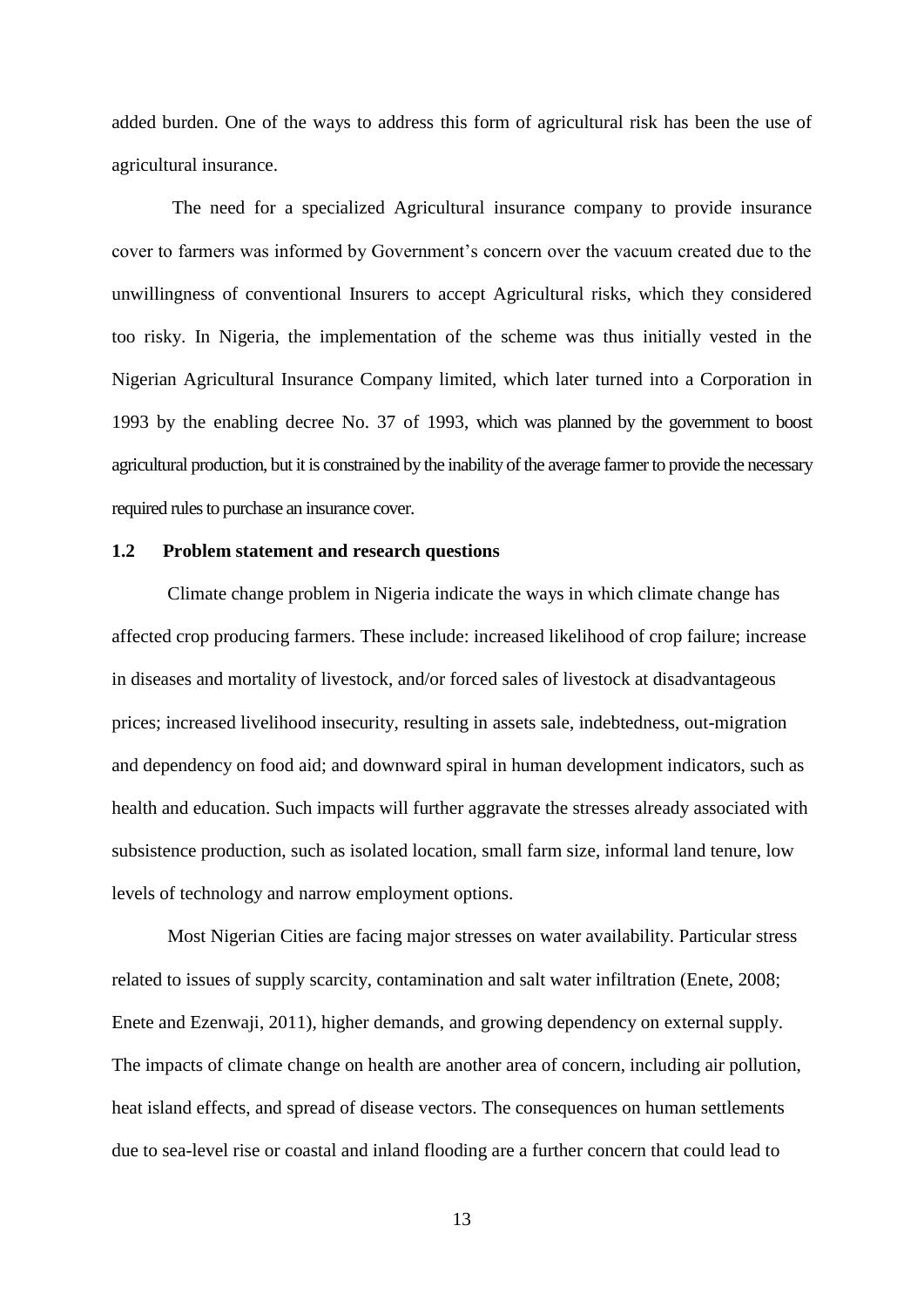serious disruption in the transportation and infrastructure service (Enete, 2008). Increase in global temperatures, rising energy demands (Enete and Alabi, 2011) and increased heat island effects (Enete and Ijioma, 2011), are identified as other issues of primary concern. It is considered very likely that increasing global temperatures will lead to higher maximum temperatures, more heat waves and fewer cold days over most land areas. Disruption of sensitive ecosystems, loss of biodiversity and food security problems will have been witnessed. Wildfire is dramatically escalating in frequency and extent. Forest could be lost due to frequent and more intense fires (Reid et al., 2007). Other climate change impacts include shifting ranges and seasonal behaviors, changes in growth rates, in the relative abundance of species and in processes like water and nutrient cycling and in the risk of disturbance from fire, insects and invasive species (Johnson and Moghori, 2008).

Adaptation can be both autonomous and planned. Autonomous adaptation is the ongoing implementation of existing knowledge and technology in response to the changes in climate experienced; and planned adaptation is the increase in adaptive capacity by mobilizing institutions and policies to establish or strengthen conditions that are favourable to effective adaptation and investment in new technologies and infrastructure. Autonomous adaptations are highly relevant for smallholder farmers. Mostly located in areas of ecological fragility, they tend to have an extensive knowledge base to draw upon in coping with adverse environmental conditions and shocks. Autonomous adaptation options can be, for example: changing inputs such as crop varieties and/or species and using inputs with increased resistance to heat shock and drought; altering fertilizer rates to maintain grain or fruit quality consistent with the climate; and altering amounts and timing of irrigation and other water management practices; making wider use of technologies to 'harvest' water, to conserve soil moisture (e.g. crop residue retention) and to use water more effectively in areas where there is a decrease in rainfall; utilizing water management to prevent water logging, erosion and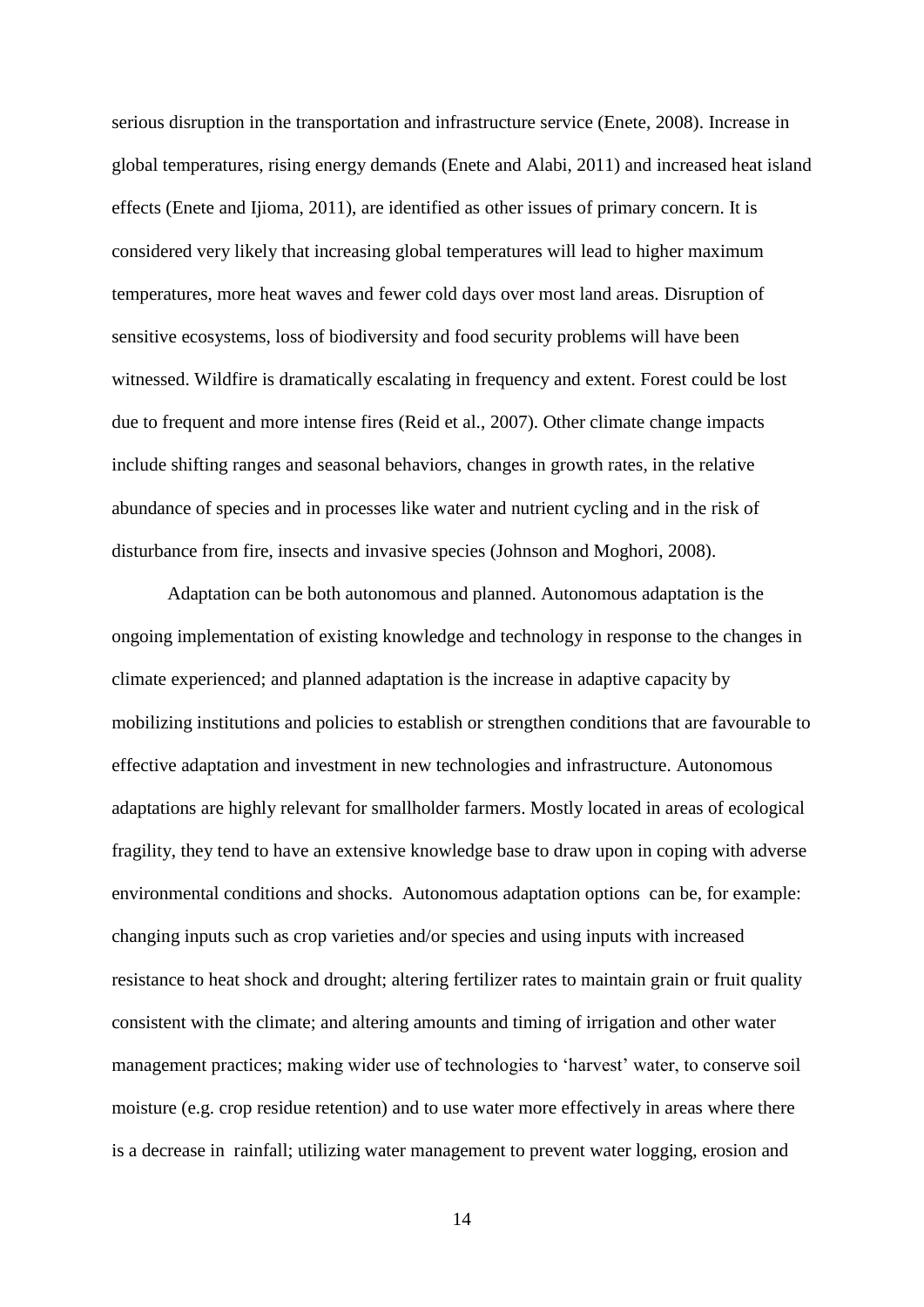nutrient leaching in areas where there is an increase in rainfall; altering the timing or location of cropping activities; diversifying income by integrating into farming activities additional activities such as livestock raising; and using seasonal climate forecasting to reduce production risk. However, while many of these measures are effective against a degree of climatic variability, they may become insufficient in the face of accelerating climate change, therefore a longer-term planned approach for adaptation is therefore needed to secure sustainable livelihoods of farmers. It has to incorporate additional information, technologies and investments, infrastructures and institutions and integrate them with the decision-making environment. Insurances, safety nets and cash transfers to reduce vulnerability to shocks are also part of the solution.

Despite the evidence of climate change and the need to adapt to it, there has not been any evidence of change in the payout technique adopted by the Nigerian Agricultural Insurance Corporation; as adaptation need additional financial resources. Unfortunately, financial support for smallholder farmers for implementing adaptation has been too little and too slow in reaching them. Only 500,000 of Nigeria's agricultural producers have access to insurance where only Oyo state has 415,030 farm families (Oysadep 2012). This implies that The Nigerian Agricultural Insurance Corporation has not been able to improve their quality of products, coverage, liberalize insurance market, allow private players to enter and spur competition and restructuring the mode of their payout due to the incidence of climate change and uncertainty.

The research questions that follow the above problem statements are:

- 1. What are the the socio economic characteristics of insured farmers and uninsured farmers in Oyo state
- 2. How does climate change and its risk affects food crops production in Oyo state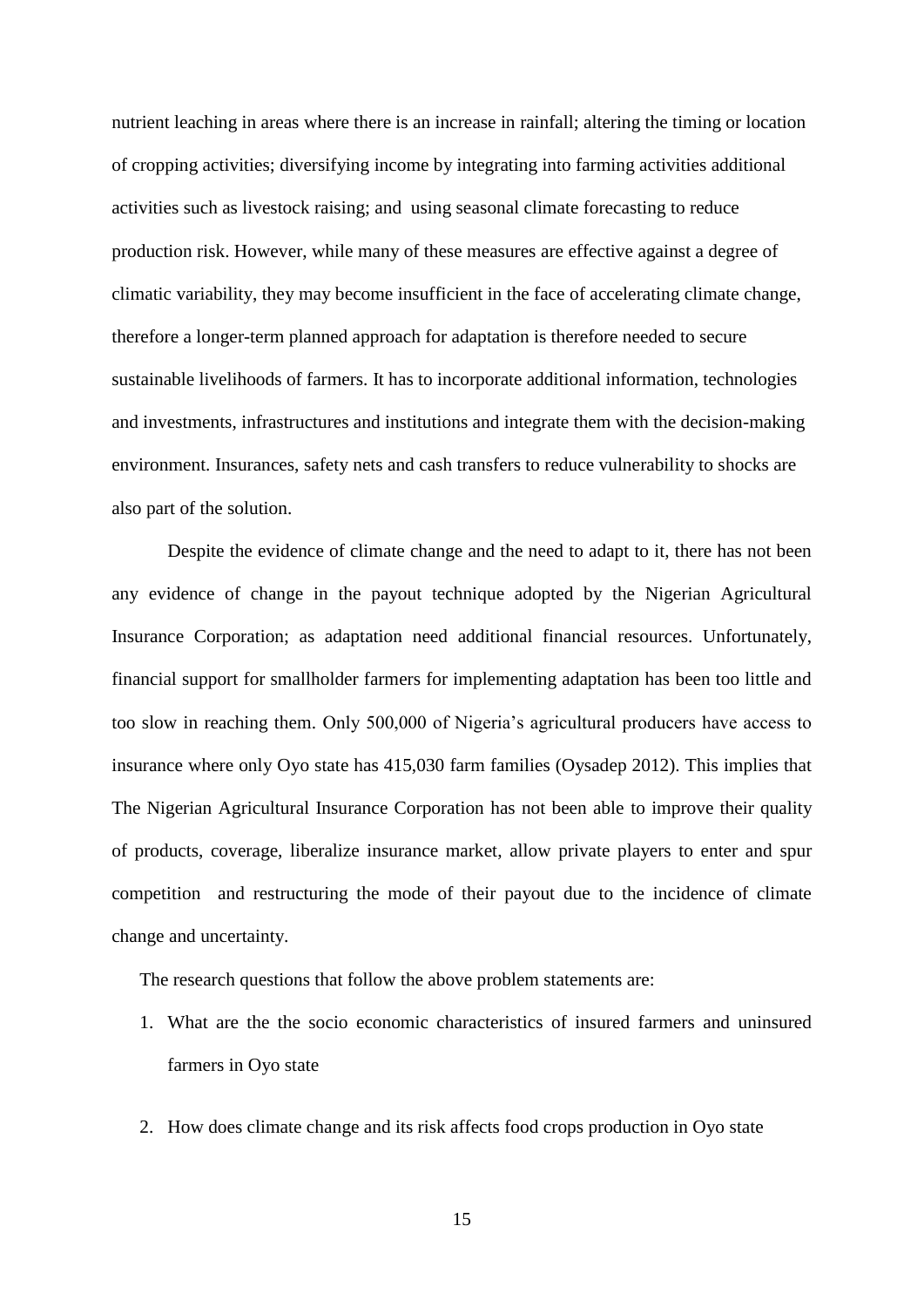- 3. What are the factor(s) affecting farmer's crop insurance decision
- 4. What are the effect of climate change on payout of agricultural insurance corporation in Oyo State

# **1.3 Objectives of the Study**

The general objective of this study is to evaluate the impact of climate change on crop insurance in Oyo state.

# **The specific objectives are to;**

- 1. To compare the socio economic characteristics of insured farmers and uninsured farmers in Oyo state
- 2. To analyze how climate change and its risk affects food crops production in Oyo state
- 3. To determine the factors affecting farmer's crop insurance decision
- 4. To estimate the effect of climate change on payout of agricultural insurance corporation in Oyo State

# **1.4 Hypotheses of the study**

Ho1: There is no significant difference between the socio-economic characteristics of the insured and uninsured farmers in the study area.

Ho2: There is no structural difference between the production function of the insured and uninsured farmers.

Ho3: Productivity of the farmers does not have any significant impact on their crop insurance decision.

Ho4: Climate will not have any significant impact on payout of Agricultural Insurance Corporation in Oyo State.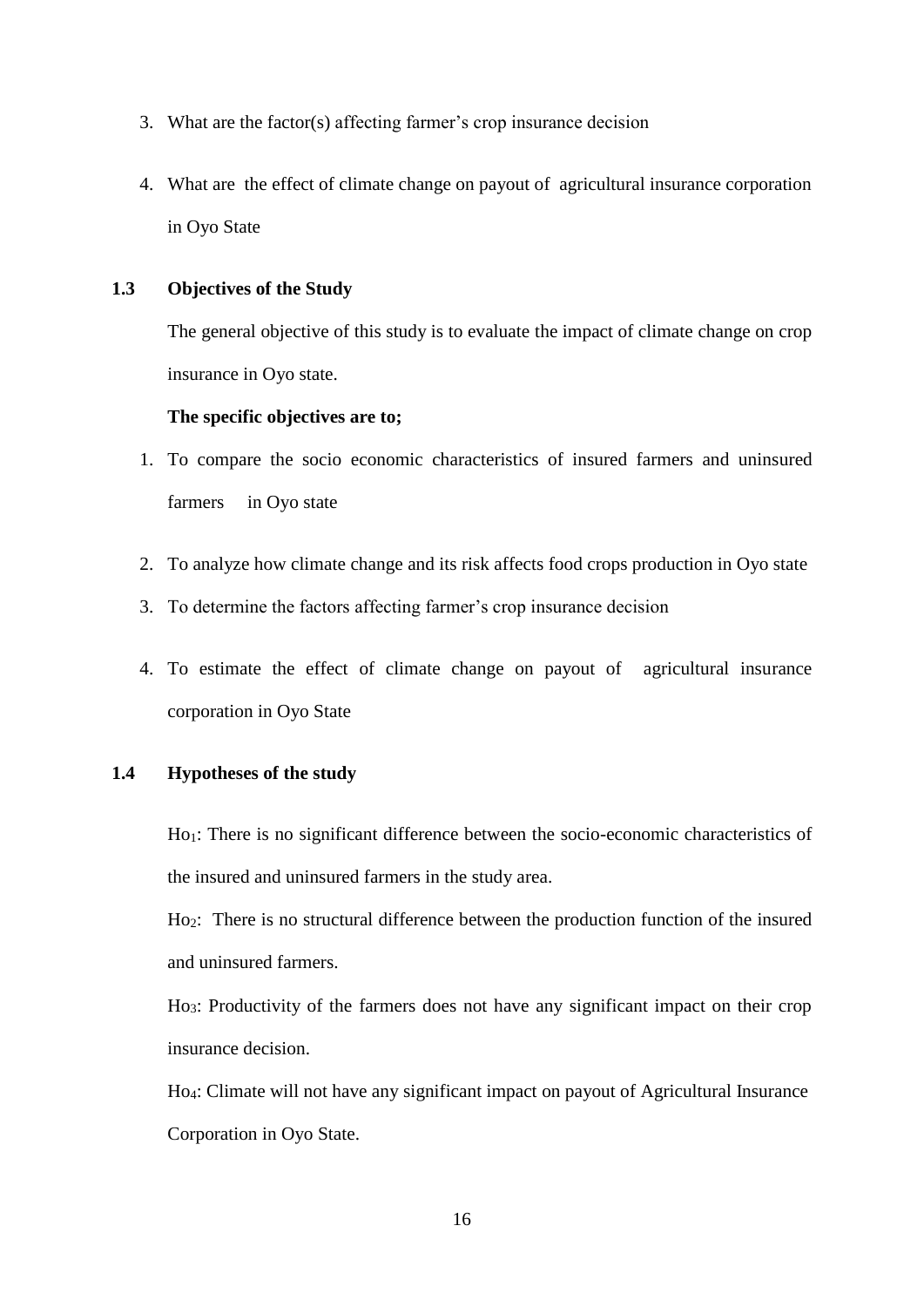### **1.5 Justification of the study**

Farmers have a long history of responding to climate variability. Traditional and newly introduced adaptation practices can help farmers to cope with both current climate variability and future climate change. However, the debate about the adaptation of smallscale farmers in Africa to climate change has occurred in the absence of knowledge about existing and potential adaptation practices. Because prevailing ideas about adaptation are vague, conducting focused research on potential adaptation practices and formulating appropriate advice for implementing new practices is difficult, therefore it is pertinent to examine the impact climate change on payout techniques of Agricultural insurance corporation

Even without climate change, there are serious concerns about agriculture in Nigeria because of water supply variability, soil degradation, and recurring drought events. A number of Countries face semi-arid conditions that make agriculture challenging. Further, development efforts have been particularly difficult to sustain. African agriculture has the slowest record of Productivity increase in the world.

Experts are concerned that the agriculture sector in Nigeria will be especially sensitive to future climate change and any increase in climate variability. The current climate is already marginal with respect to precipitation in many parts of Africa. Further warming in these semiarid locations is likely to be devastating to agriculture there. Even in the moist tropics, increased heat is expected to reduce crop yields. Agronomic studies suggest that yields could fall quite dramatically in the absence of costly adaptation measures. The current farming technology is basic, and incomes low, suggesting that farmers will have few options to adapt. Presently, public infrastructure such as roads, long-term weather forecasts, and agricultural research and extension are inadequate to secure appropriate adaptation. Unfortunately, none of the empirical studies of climate impacts in Africa have explored what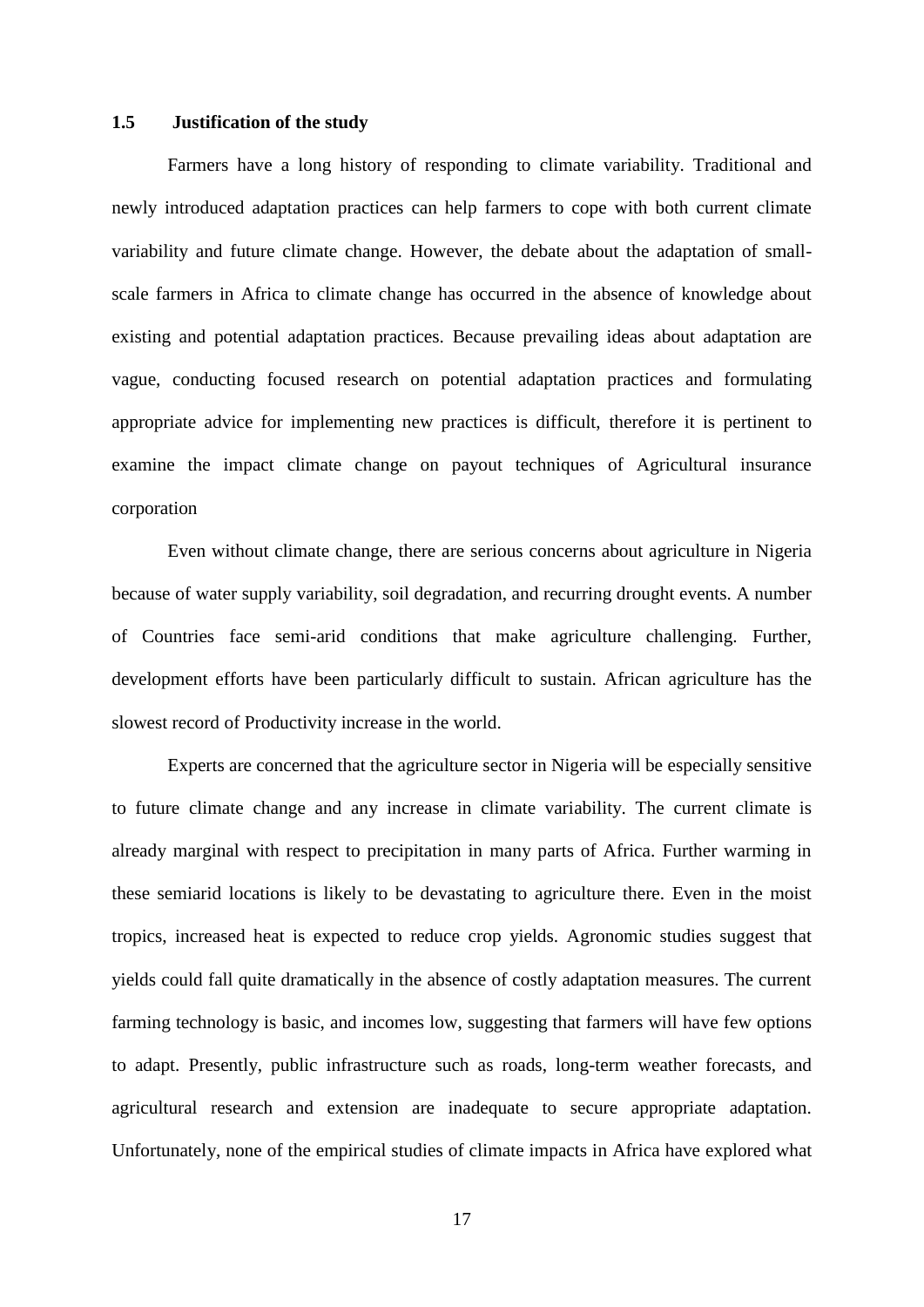adaptations would be efficient for either African farmers or African governments. This is a serious deficiency in African impact research, given the importance of efficient adaptation (Mendelsohn 2000).

Although there are well-established concerns about climate change effects in Africa, there is little quantitative information concerning how serious these effects will be. Existing studies cover only a small fraction of Nigeria and few of the African studies include data of actual farmer behavior (adaptation includes responses such as planting dates, harvest dates, use of fertilizer, and crop choice). Hence there is need to examine the impact of climate change in the payout techniques of Nigerian Agricultural Insurance Corporation.In addition, the result of this study will help the government to understand great loss of crop yield as results of climate change variability, and help provide farmers with an effective adaptation measure, and the need to address the payout methods of the Agricultural Insurance policy.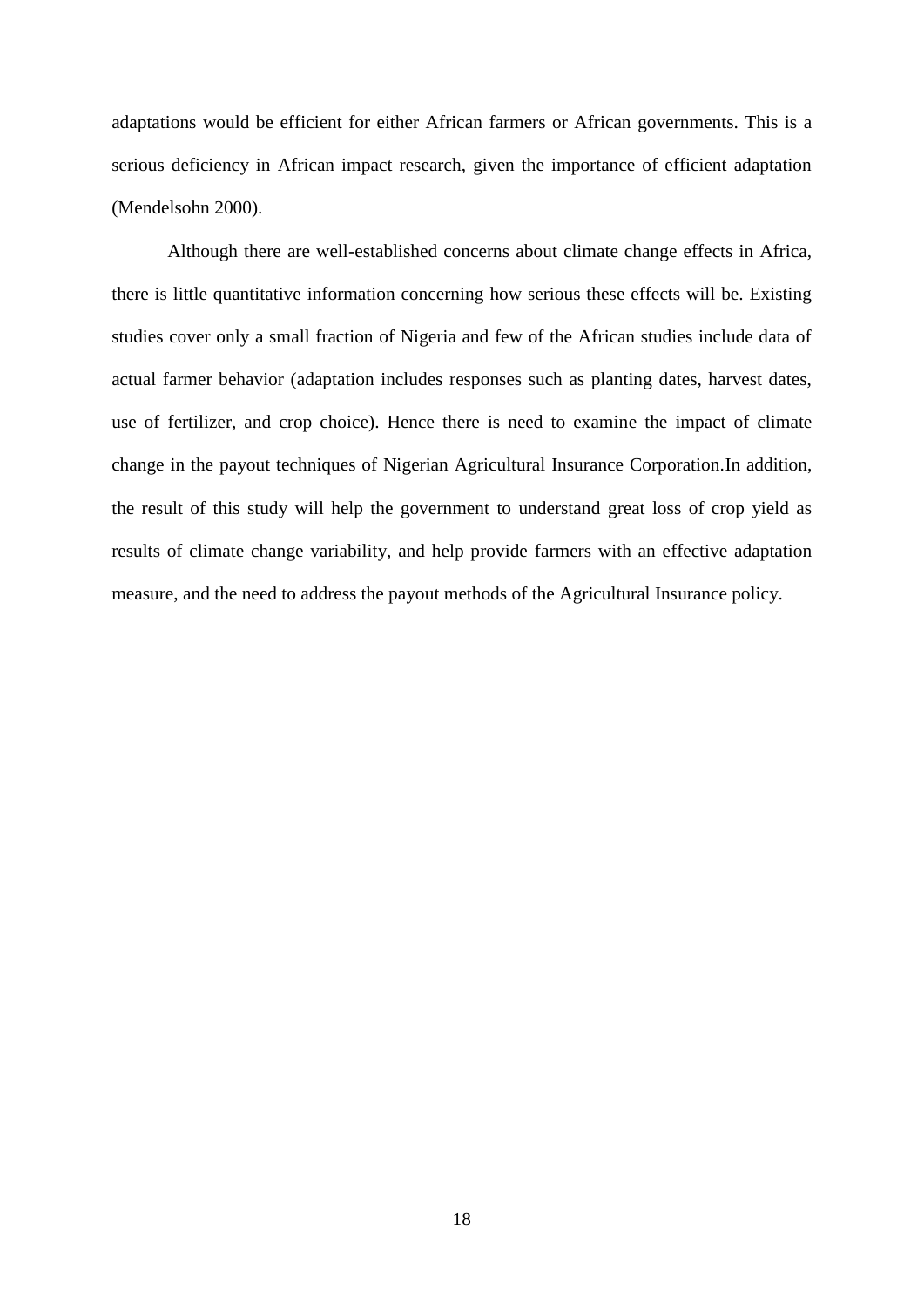#### **CHAPTER T WO**

# **2.0 REVIEW OF RELATED LITERATURE**

## **2.1 Theoretical Framework**

#### **2.1.1 Crop Production and Climate change**

Few works have been specific on the effects of climate change on crops production. These are reviewed below:

According to Adeleke and Goh (1980), climate is the average atmospheric conditions of an area over a considerable time. It involves systematic observation, recording and processing of the various elements of climate such as rainfall, temperature, humidity, air pressure, winds, clouds and sunshine before standardization of the climatic means or averages can be arrived at. In a study on crop yield variability as influenced by climate, Chi-Chung *et al*. (2004) submitted that precipitation and temperature are found to have opposite effects on yield levels and variability of corn (maize). Furthermore, they reasoned that more rainfall can cause yield levels to rise, while decreasing yield variance and that temperature has a reverse effect on some crop production. Bancy (2000) study on the influence of climate change on maize production in semi-humid and semi-arid areas of Kenya explained that in order to counter the adverse effects of climate change in maize production, it might be necessary to use early maturing cultivars and practice early planting.

Petit-Maire (1992) predicted more favourable rainfall conditions in the present day Sahel zone. He opined that if the increase in precipitation should be associated with increased rainfall intensity, then a quality and quantity of soil and water resources would decline, for instance through increased run off and erosion, increased land degradation processes and a higher frequency of floods and possibly droughts. Drought is one of the side effects of climate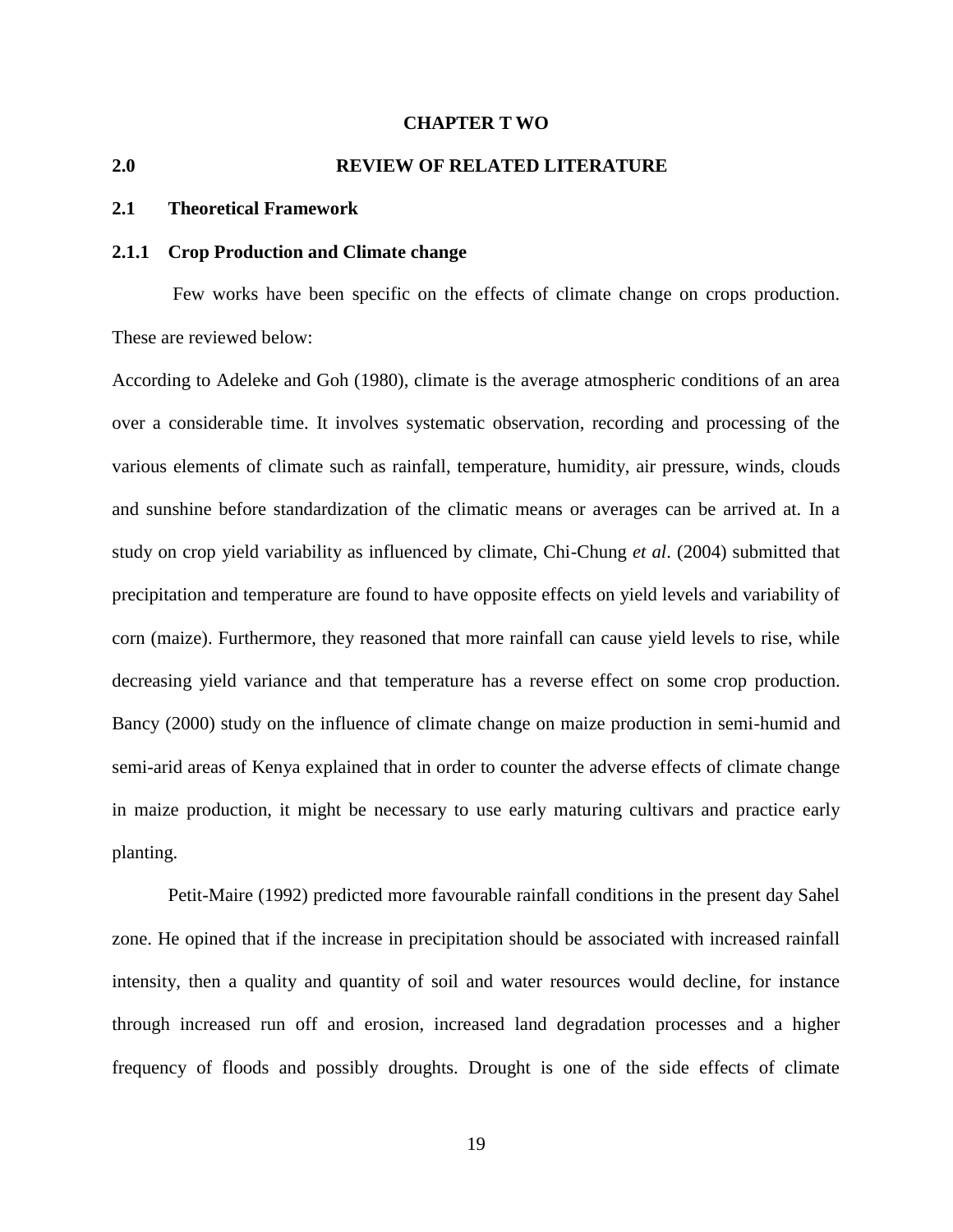variability. According to Ake *et al*. (2001) it is a creeping phenomenon, characterized by extended period with rainfall below average, prolonged periods of dryness, high temperature and evapotranspiration, very low humidity, and reduced stream flow as well as reservoir water level. Kebbi, Sokoto, Katsina, Kano, Jigawa, Borno, Gombe, Adamawa and Niger are the states prone to drought in Nigeria. Madiyazhagan *et al*. (2004) carried out a study on water and high temperature stress effects on crop production in Australia, they observed that high temperature (greater than 38º C) compounded by water stress occurring at the same time decrease kernel set under dry land environments. Akintola (2011) in a study on the comparative analysis of the distribution of rainy days in different ecological zones observed that the rainy days in the Southern zone show s relatively less variabilities that those in the central (middle belt) and the Northern zones.

Likewise, the distribution in the middle belt shows less variability than those of the Northern zone. He, however, suggested land irrigation as a solution to water inadequacies in the north while flood control measures were advocated for the Southern zone. WMO/UNEP (1996) report, found out that overall global warming is expected to add in one way or other to the difficulties of food production and scarcity. The report also stated that reduced availability of water resources would pose one of the greatest problems to agriculture and food production, especially in the developing countries. Katz and Brown (2002) believed that climate variability is likely to increase under global warming both in absolute and relative terms. Increased intensities of rainfall and increased rainfall totals in mangrove swamp and rain forest zones would increase leaching rates in well drained soils with high infiltration rates and would cause temporary flooding and water saturation hence reduced organic matter decomposition in many soils in level or depressional sites. WM O (1996) report revealed that global rising temperature now estimated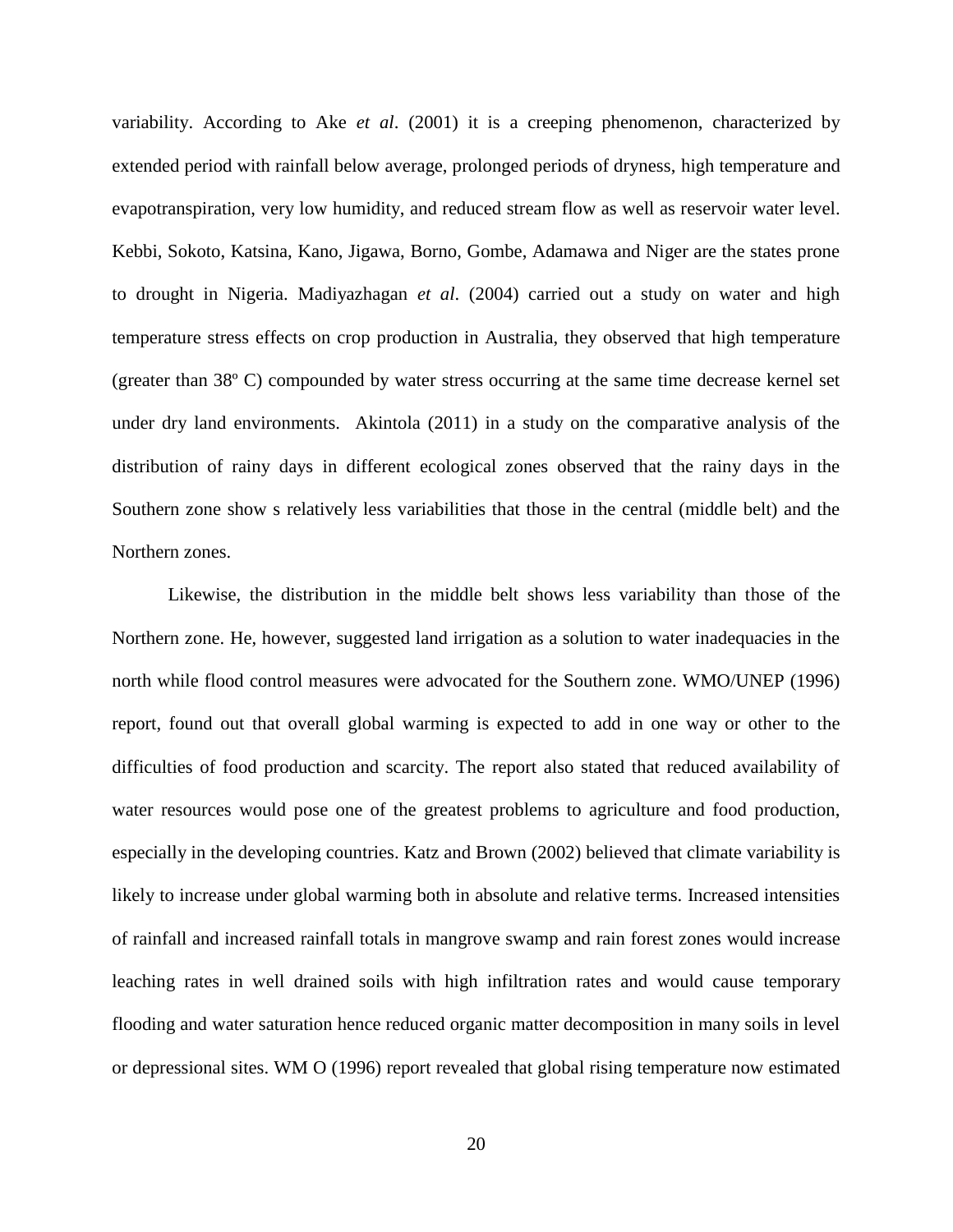to be 0.2º C per decade or 1ºC by 2040 (Mitchell *et al*., 1995) with smallest increase in the tropics (IPCC, 1992) would diminish the yield of some crops, especially if night temperatures are increased. The result posited that higher night temperature might increase dark respiration of plants, diminishing net biomass production. FAO (2005) report stated that climate change may result in shift in the present (agro) ecological zone for over hundreds of kilometers horizontally, and hundreds of metres altitudinally with the hazard that some plants, especially tress and animal species cannot adjust themselves in time. Factors other than climate are known to influence crop yield variability.

Anderson *et al*. (1987) argued that adoption of common high-yielding vanities, uniform planting practices, and common timing of field operations have caused yields of many crops to become more strongly influenced by weather patterns, especially in developing countries. In order to maintain equilibrium between supply of agricultural output and the demand for food by growing population, farmers through the assistance of government will have to adjust and adapt when necessary to the possible changes imposed by changing climate. The ability to adapt to the effects of climate change will vary greatly between countries and regions.

Agriculture is a significant sector of the economy and the source of raw materials used in the processing industries as well as a source of foreign exchange earnings for the country (Mohammed-Lawal and Atte 2006). Since agriculture in Nigeria is mostly rain-fed, it follows therefore that any change in climate is bound to impact its productivity in particular and other socio-economic activities in the country. The impact could, however, be measured in terms of effects on crop growth, availability of soil water, soil erosion, incident of pest and diseases, sea level rises and decrease in soil fertility (Adejuwon 2004). The issue of climate change has become more threatening not only to the sustainable development of socio-economic and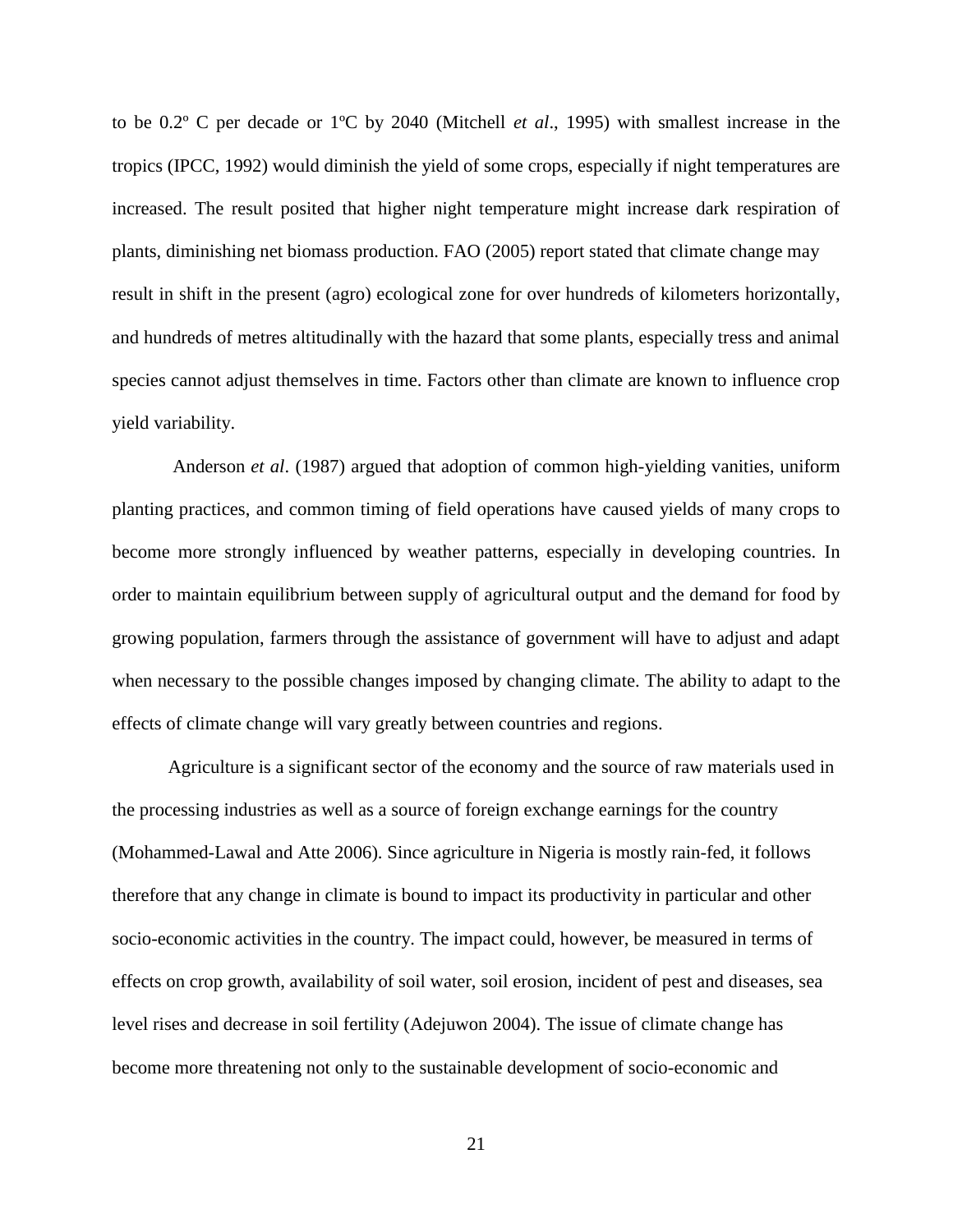agricultural activities of any nation but to the totality of human existence (Adejuwon 2010). As further explained by Adejuwon, the effect of climate change implies that the local climate variability which people have previously experienced and adapted to is changing and this change is observed in a relatively great speed. The threat that climate changes pose to agricultural production does not only cover the area of crop husbandry but also includes livestock and in fact the total agricultural sector. African farmers also depend on livestock for income, food and animal products Nin, Ehui, (Benin 2007).

Climate can affect livestock both directly and indirectly (Adams et al. 1999; Manning and Nobrew 2001). Direct effects of climate variables such as air, temperature, humidity, wind speed and other climate factors influence animal performance such as growth, milk production, wool production and reproduction. Climate can also affect the quantity and quality of feed stuffs such as pasture, forage, and grain and also the severity and distribution of livestock diseases and parasite (Niggol and Mendelsohn 2008). The northeast region of Nigeria is increasingly becoming an arid environment at a very fast rate per year occasioned by fast reduction in the amount of surface water, flora and fauna resources on land (Obioha 2008). Consistent reduction in rainfall leads to a reduction in the natural regeneration rate of land resources (Fasona and Omojola 2005). This makes people to exploit more previously undisturbed lands leading to depletion of the forest cover and increase on sand dunes/Aeolian deposits in the northern axis of Nigeria. Climate change is the most severe problem that world is facing today. It has been suggested that it is a more serious threat than global terrorism (King 2004). The southern area of Nigeria largely known for high rainfall is currently confronted by irregularity in the rainfall and temperature is gradually increasing in the Guinea savannah zone of the country. In addition, the northern zone faces the threat of desert encroachment (FME 2011).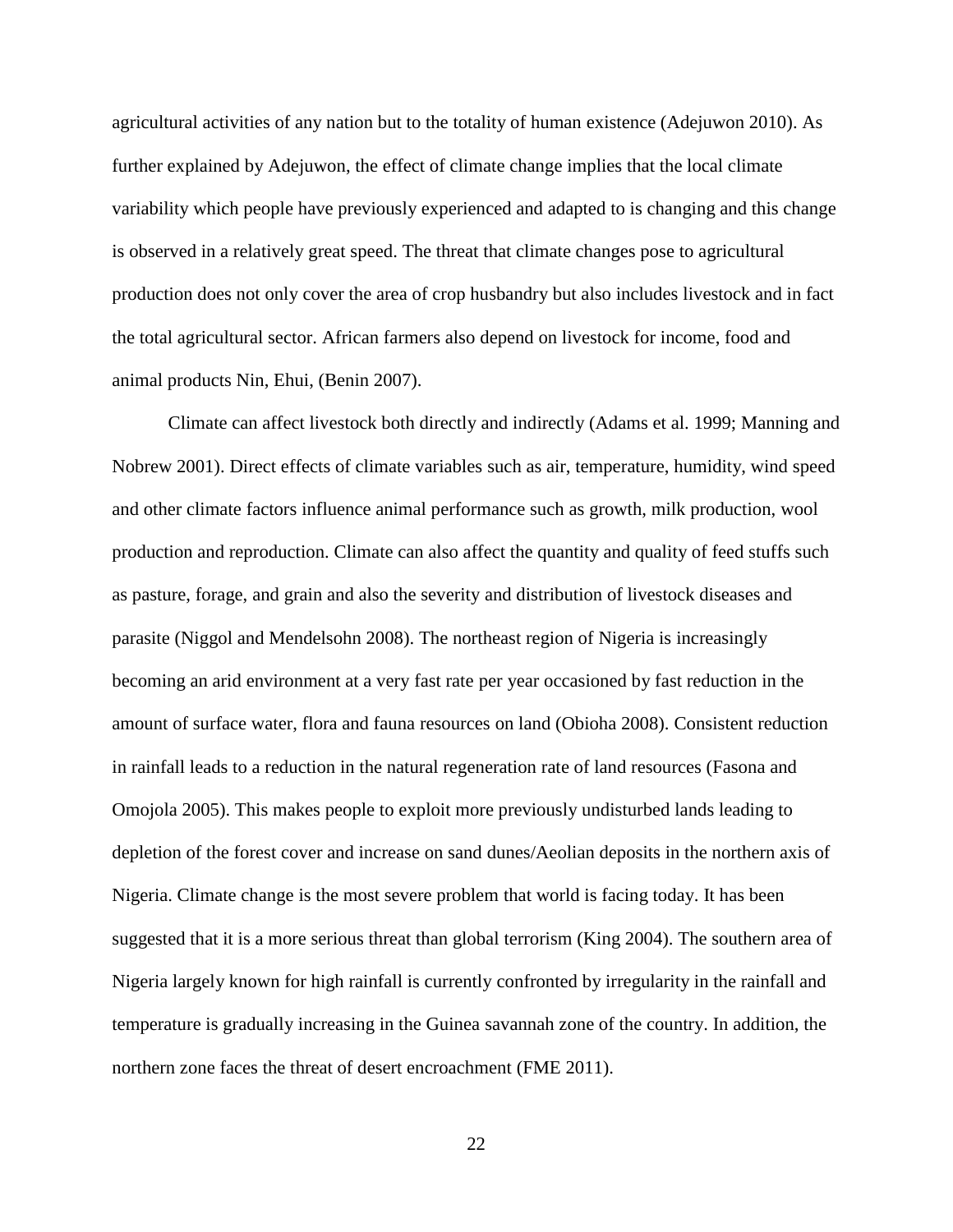Climate change affects food and water resources that are critical for livelihood in Africa where much of the population especially the poor, rely on local supply system that are sensitive to climate variation. Disruptions of existing food and water systems will have devastating implications for development and livelihood. These are expected to add to the challenges climate change already poses for poverty eradication (De Wit and Stankiewicz 2006). According to Obioha (2009), the sustainability of the environment to provide all life support systems and the materials for fulfilling all developmental aspirations of man and animal is dependent on the suitability of the climate which is undergoing constant changes. The effect of these changes is posing threat to food security in Nigeria.

## **2.1.2 Climate change and Insurance**

The idea of an "insurance-related" scheme to help countries adapt to climate change was first introduced by the Alliance of Small Island States (AOSIS) in 1991. The AOSIS proposal sought to establish a fund with mandatory contributions from industrialized countries to indemnify small-island and low-lying developing nations for losses resulting from sea level rise (Mechler 2005). Although the AOSIS proposal was not strictly an insurance scheme, it motivated formulation of Article 4.8 of the Convention and a number of ensuing proposals for "insurance related" schemes. Whereas the AOSIS insurance proposal addressed the slow onset of sea-level rise, subsequent proposals have turned to sudden-onset weather events and suggest tying assistance to loss reduction measures undertaken in potentially affected countries.

The German watch proposal for an "insurance-related mechanism" (German watch, 2005) builds strongly on AOSIS ideas, but proposes cover for sudden-onset risks, including floods, droughts and windstorms, for public infrastructure. Like the AOSIS proposal, the fund would be capitalized through payments from developed countries. To be eligible for post-disaster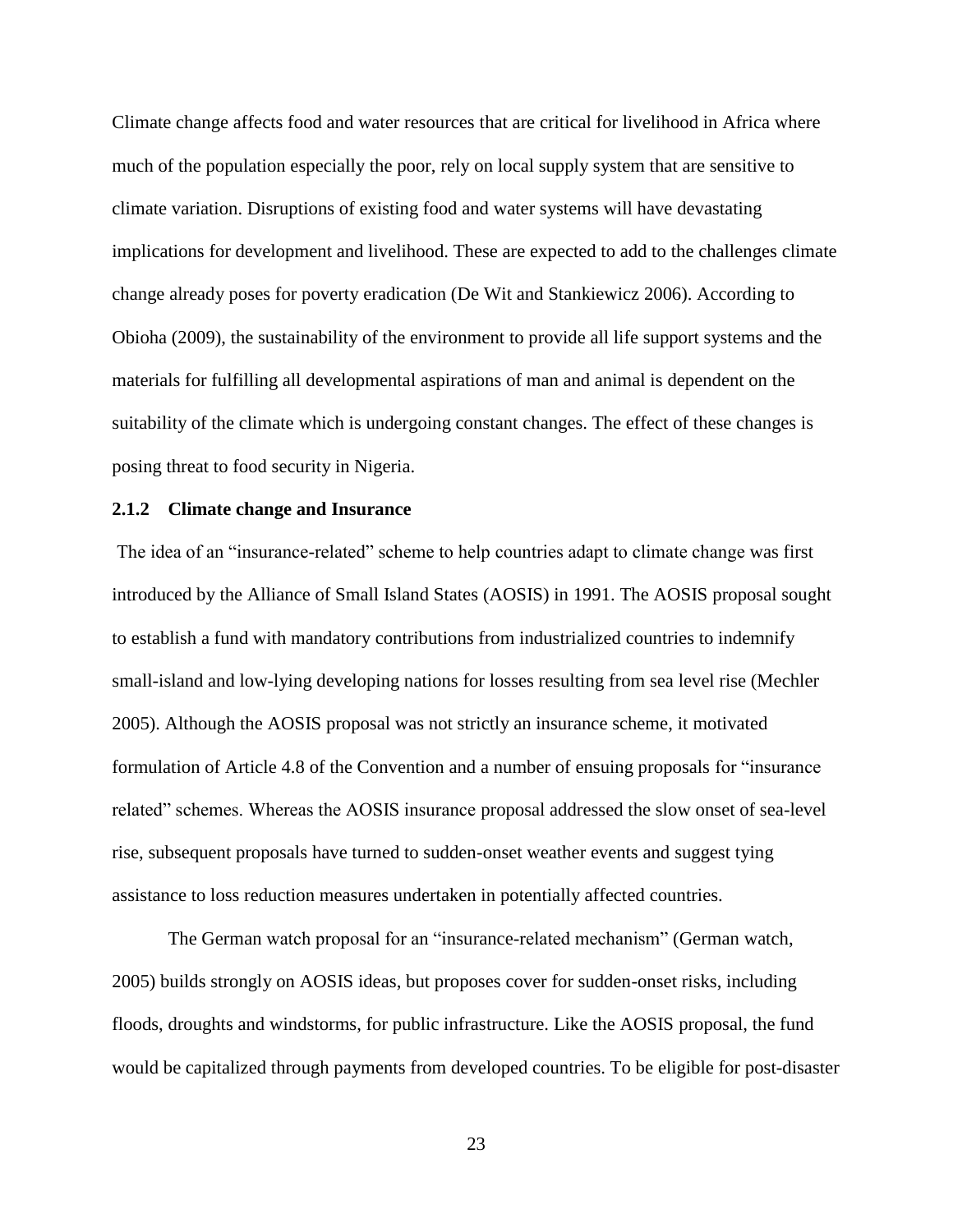indemnity, LDC governments would be required to take specified measures for preventing disaster losses. These "in-kind premiums" would be determined by assessing the country's risk profile, and claims on the fund would be determined by an index or actual losses. The insurance would be limited to low-probability, high-consequence events. These proposals for global insurance systems rank high on many elements of fairness and efficiency. The German watch proposal satisfies Article 4.8 of the United Nations Framework Convention on Climate Change (UNFCCC) stated criterion of "common but differentiated responsibilities" by targeting governments in need and only "kicking in" when losses exceed what the government can, itself, finance. Moreover, moral hazard is reduced through incentives and direct requirements for risk reduction. There are, however, problems with implementing the schemes. In both the AOSIS and German watch proposals, payouts depend on a loss threshold, which means losses must be measured. This will involve high transaction costs, especially in the less developed countries, where there are no local insurance companies with the expertise to assess claims and help manage risks. In the case of the German watch proposal, a problem arises in determining what kinds of mitigation measures will serve as the entry fee into the scheme. Both proposals raise an important issue concerning the geographical scope of an insurance pool. It should be kept in mind that the number of participants in a global pool could be prohibitively large, even if the pool only covers public infrastructure risks. Perhaps more importantly, it is necessary to build confidence on the part of stakeholders at the local or national levels by working closely together in the initial phases. This does not mean that local or national pools cannot be combined into regional and global structures, but the risks must first be consistently dealt with within the contributory "domains."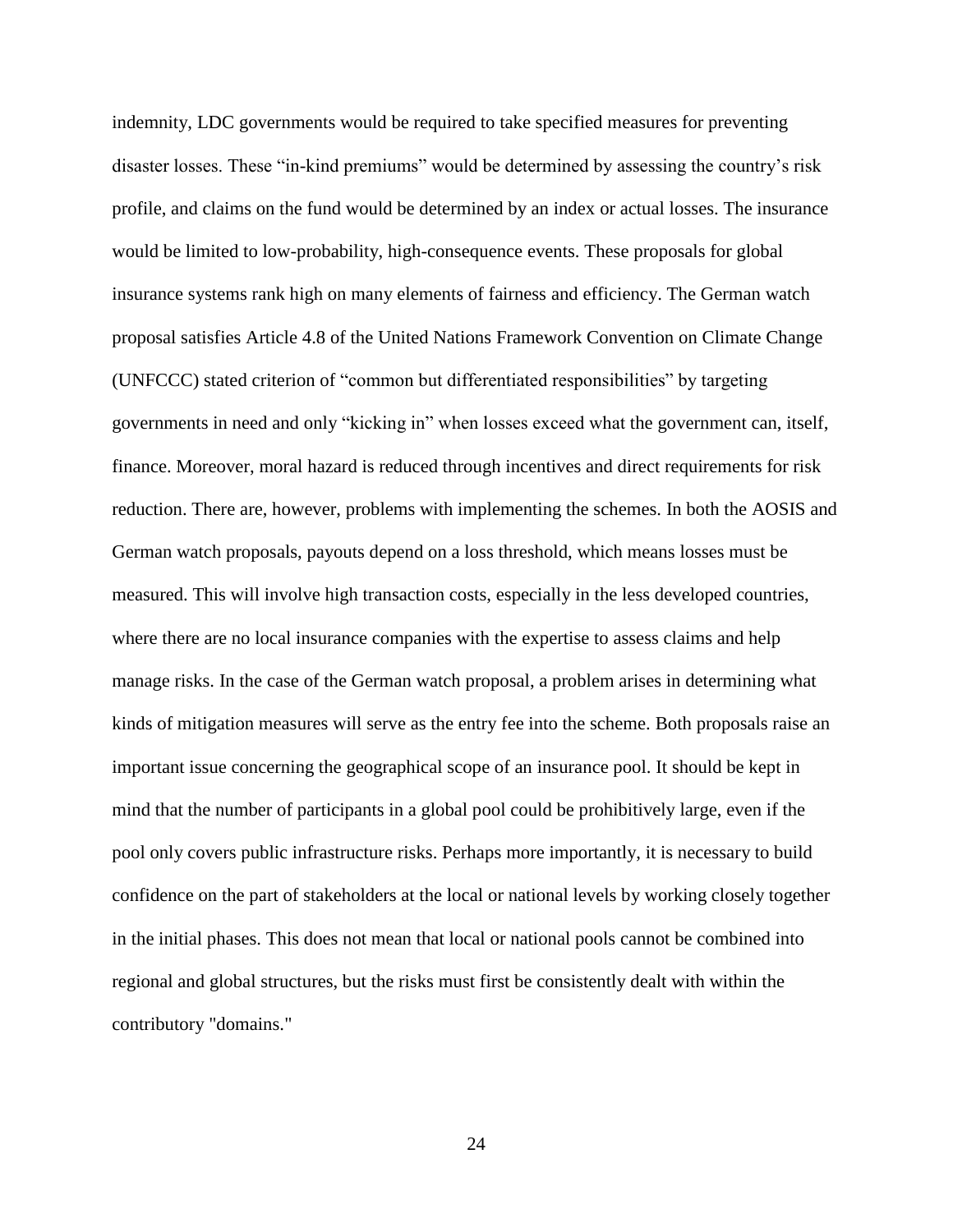Researchers at the International Institute for Applied Systems Analysis (IIASA) also proposed a two-tiered climate change insurance-related mechanism that could meet the intent of Article 4.8. (Linnerooth-Bayer, et al. (2003) and Mechler ( 2005). The first tier is a global relief fund to cover losses that are either uninsurable or for which cover is unaffordable in poor countries. This tier would be covered by contributions from developed countries, much like that envisaged by AOSIS and German watch, except the fund would be entirely discretionary. Based on the post-disaster needs of developing countries, it would provide discretionary assistance for relief and reconstruction; however, eligibility for post-disaster assistance could be tied to prescribed, stakeholder-led processes for credible efforts at reducing and managing disaster risks. The second tier provides support for insurance initiatives taken by developing countries or regions, themselves. Precedents already exist for donor-supported insurance mechanisms. The World Food Program, for example, is planning to support weather derivatives in Ethiopia (provided by private insurers) to help farmers hedge against drought risks, and the World Bank provides low-interest capital backup to the (public-private)Turkish Catastrophe Insurance Pool (TCIP) to make it affordable to property owners. Such initiatives can be on a local level (e.g. Ethiopian weather derivatives), national level (the TCIP) and regional level (e.g., a regional pool has been proposed for the Caribbean states). Moreover, the pools could be combined through reinsurance or financial derivatives to diversify and spread risks globally. The second tier of the IIASA proposal takes the form of a global insurance facility, which would support these kinds of initiatives by providing capital backups in the form of reinsurance, by subsidizing premiums or by providing technical assistance. The insurance pools could cover only climate-related risks or, alternatively, all hazards. The latter would provide more diversification and thus lower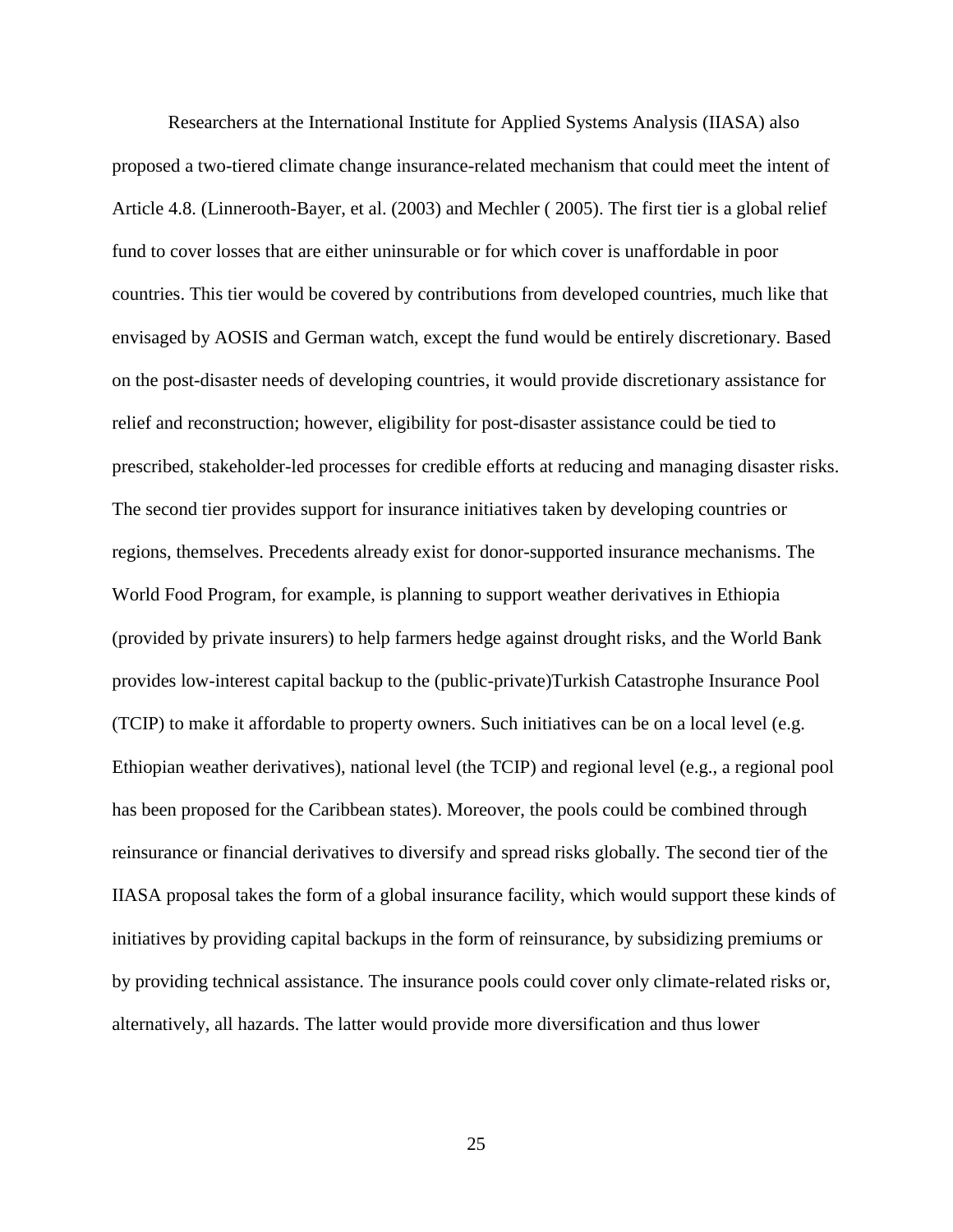requirements for capital backup. However, the private sector is more reluctant to insure geohazards because of added difficulties in risk assessment.

In combination, the two tiers of the IIASA scheme promote many criteria of fairness, efficiency and practicality. The first tier might be considered fair insofar as it assigns financial responsibility for a portion of developing country disaster losses to the developed world. The second tier can potentially promote efficient insurance systems (although any form of subsidies distorts market prices). Finally, the recent initiatives and experience with donor-supported insurance systems demonstrate that the scheme is practical in terms of its implementation.

### **2.1.3 How would an insurance scheme be funded and what are the benefits?**

The United Nations Framework Convention on Climate Change (UNFCCC) pined that Insurance-related mechanisms in developed countries are financed mainly through policy holder premiums. In some insurance systems policy holders pay risk-based premiums, but many include government subsidies or cross-subsidies within the system, such as the National Flood Insurance Program in the United States or the French all-hazards system that is backed by the public sector. Most policy holders face deductible structures that, in theory, should encourage them to reduce risks for the insured assets. In practice, this link is weak due to the high costs associated with monitoring risk reduction efforts. Often there is moral hazard, which is the relaxation of risk reduction efforts after purchasing financial protection. The benefits of creating a fund to support insurance strategies in developing countries are numerous. By subsidizing or providing capital backup for risk transfer programs, developing country governments will rely less on debt financing and international donations, and assured funds for repairing critical infrastructure will attract foreign investment. Donor support will also provide poor households, businesspersons and farmers with access to affordable means to spread risks spatially and temporally, which will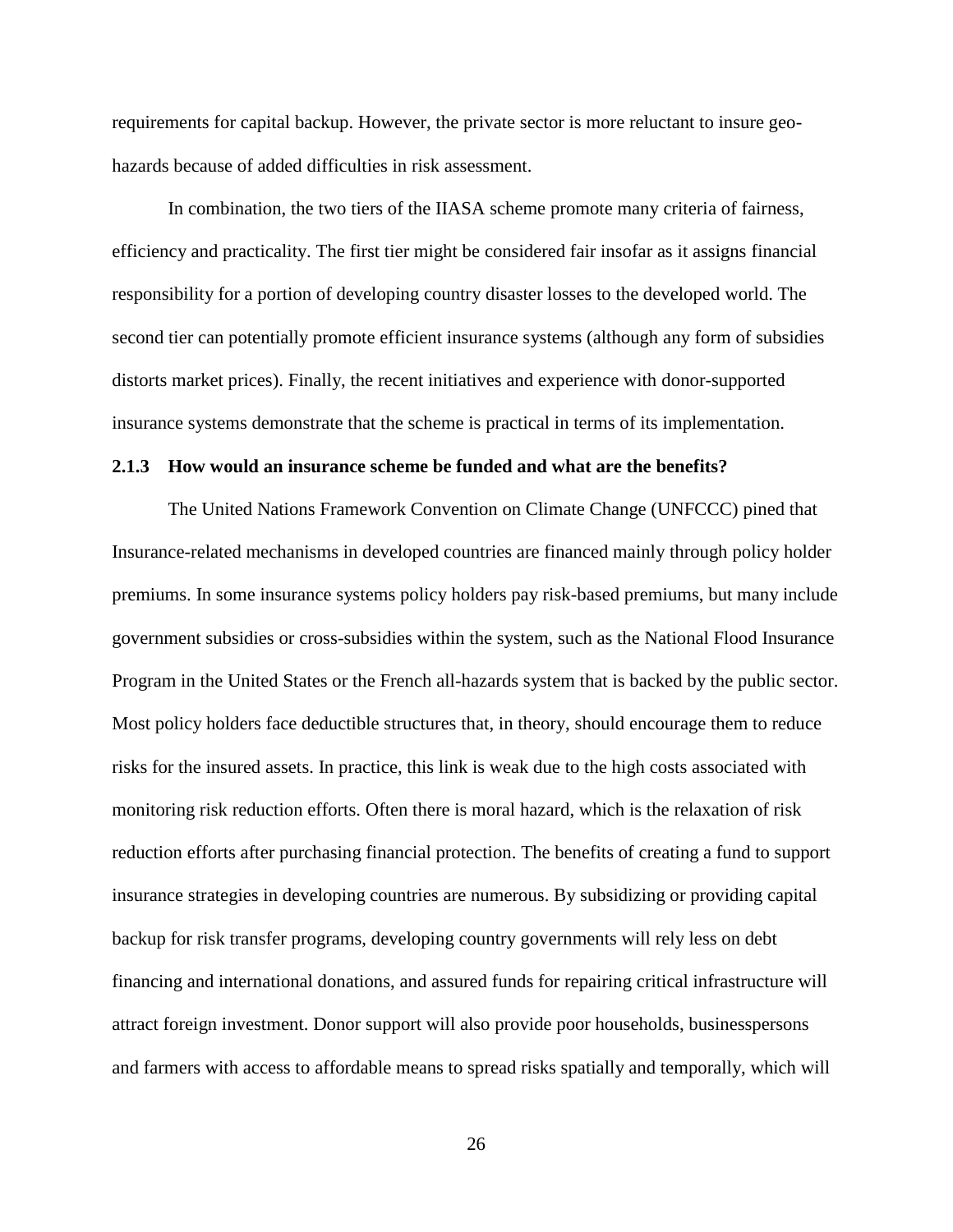secure their livelihoods and improve their creditworthiness and most importantly, by making this assistance contingent on requirements or incentives for prevention and appropriate adaptation measures, pre-disaster assistance can ultimately reduce the human and economic toll disasters take on the poor.

## **2.1.4 The Nigerian Agricultural Insurance Cooperation**

Nigerian Agricultural Insurance Corporation was established in 1987 to provide risk cover to Nigerian farmers. Nigerian Agricultural Insurance Corporation (NAIC) is sole legally mandated supplier of agricultural insurance.

The vision is to remain the pioneer and leader in the country's Agro-investment risk management and the preferred choice for general insurance and the mission is to be at the centre stage of the country's efforts towards a planned and sustained growth in Agriculture aimed at self sufficiency in food and fiber products, optimum foreign exchange earnings and mass gainful employment, by providing insurance cover to farmers who invest their resources in Agriculture against some perils, in a well harmonized manner that will encourage investments in Agriculture, since any loss arising from the insured perils will be indemnified, in a timely and professional manner that will put the farmer back to business.

Prior to the establishment of NAIC, Nigerian farmers suffered various losses on their investment and had no means of going back to production. The frustration made them to move into cities in droves in search of easy means of livelihood. This situation led to depletion of farming populace, which was a serious threat to food security. The Federal Government was disturbed by the ugly trend, hence the establishment of NAIC to address the need of farmers.

The need for a specialized Agricultural Insurance Company to provide insurance cover to farmers was informed by Government's concern over the vacuum created due to the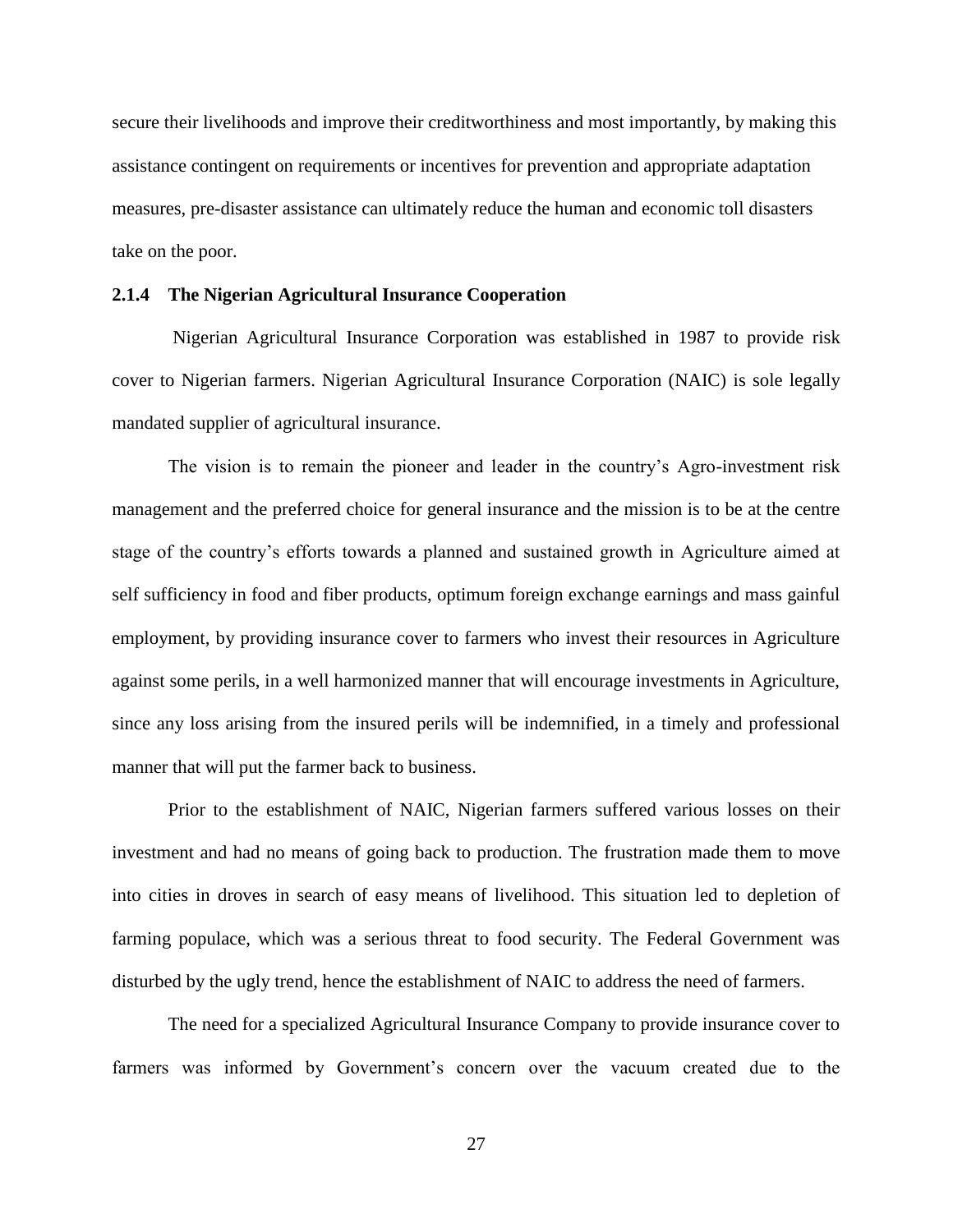unwillingness of conventional Insurers to accept Agricultural risks, which they considered too risky. This led to the establishment of the Nigerian Agricultural Insurance Scheme on 15th of November, 1987.The implementation of the Scheme was initially vested in the Nigerian Agricultural Insurance Company Limited, which was later incorporated in June, 1988 but later turned into a Corporation in 1993 by the enabling Act 37 of 1993. Nigerian Agricultural Insurance Corporation is therefore a wholly-owned Federal Government of Nigeria insurance company set up specifically to provide Agricultural risks insurance cover to Nigerian farmers.

Risks in Agricultural undertakings are more widely spread and far-reaching than in most other enterprises. This is because they go beyond all the well-known and researched entrepreneurial hazards and uncertainties of the modern business world. Such hazards include the vagaries of nature, inclement weather conditions, pests and diseases along with flood and fire outbreaks. All of these impact very seriously on the success or failure of any agricultural enterprise. Therefore, any nation with a clear vision for boosting its agricultural production so as to meet the food needs of its populace and industries must of necessity put in place mechanisms that would reduce these risks and uncertainties to a bearable minimum.

The need, therefore, for a mechanism that functions specially to keep the farmers in business cannot be over-emphasized, hence the necessity for an agricultural insurance scheme in Nigeria. The broad objective of the Nigerian Agricultural Insurance Scheme (NAIC) is to protect the Nigerian farmer from the effects of natural hazards by introducing measures which shall ensure a prompt payment of appropriate indemnity (compensation) sufficient to keep the farmer in business after suffering a loss.

The Scheme is specially designed to: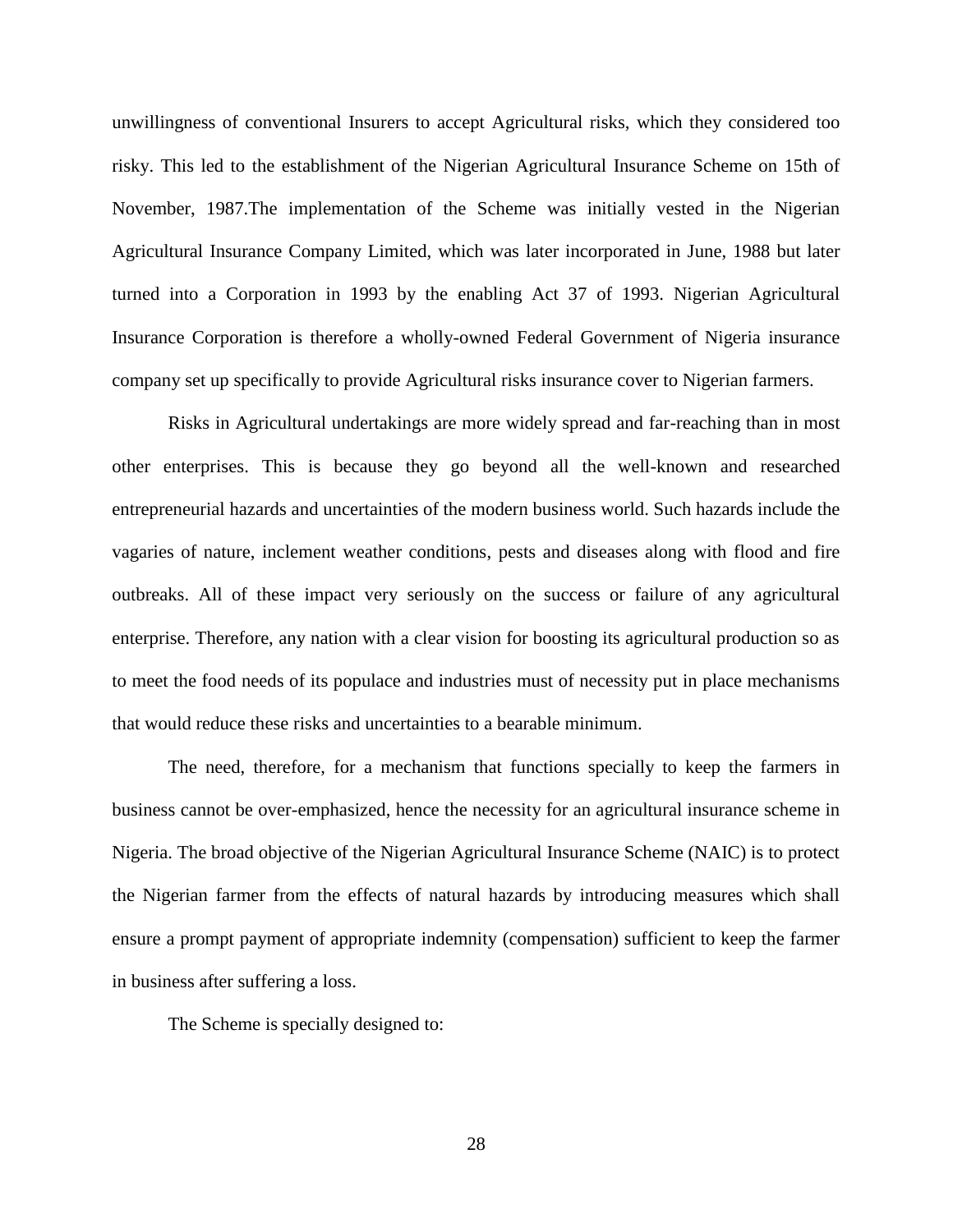- Promote agricultural production since it would enhance greater confidence in adopting new and improved farming practices and at the same time bring about greater investments in the agricultural sector of the Nigerian economy, thereby increasing the total agricultural production;
- Provide financial support to farmers in the event of losses arising from natural disasters;
- Increase the flow of agricultural credit from lending institutions to the farmers;
- Minimize or eliminate the need for emergency assistance provided by Government during period of agricultural disasters

The Nigerian Agricultural Insurance scheme aims at:

- (i) Provision of premium subsidy of up to 50% chargeable on selected crop and livestock insurance policies. The perils under cover under the crop sector are fire, lightning, windstorm, flood, droughts, pests and diseases. For livestock the perils covered are death or injury caused by accidents, disease, fire lightning, storm and flood.
- (ii) General Insurance coverage of equipments, assets and other properties which form part of the total farm investments at competitive commercial rates
- (iii) Re-insurance services
- (iv) Provision of extension services to insured farmers and insured projects
- (v) Payment of indemnity to insured farmers/clients after having suffered an insured loss
- (vi) Encouraging institutional lenders to lend more to agriculture through provision of added security to agricultural lending of commercial banks.

#### **The risks covered are**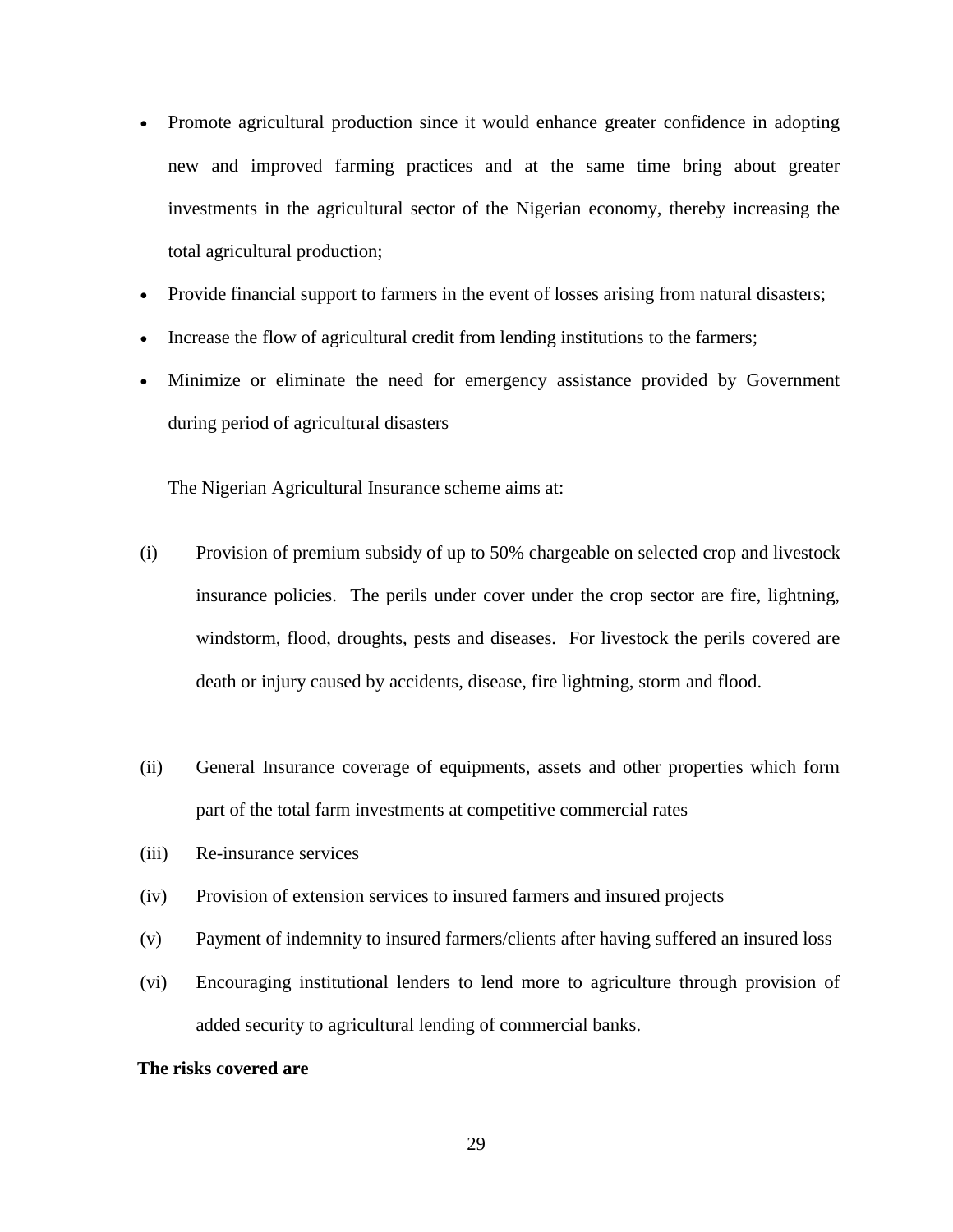- (a) In the case of crops, damage or loss caused by fire, or lightning, or windstorm, or flood, or drought, or pests, or invasion of farm by wild animal; and
- (b) In the case of livestock, death or injury caused by accident, or disease, or fire, or lightning, or storm, or flood. A person insured under the Scheme must satisfy the conditions relating to good husbandry as may be laid down, from time to time, by the Corporation.

 The rate of insurance premium payable under the Scheme by farmers shall be such percentage of the sum assured as the Corporation may, from time to time, determine having regard to the pure risk premium, reserve premium and administrative loading.

The Corporation shall subsidize the premium payable under subsection (1) of this section at such rate not exceeding 50 per cent as it may, from time to time, determine.

 This subsidy on premium referred to in subsection (2) of the law shall - Be paid to the Corporation by the Federal Government and the respective State Governments in the proportion of 37.5 per cent and 12.5 per cent respectively; and for a particular year, be paid within the first quarter of the following year and where a State Government defaults in its payment to the Corporation, the Federal Government shall cause the amount to be deducted from funds due to the defaulting State and remitted direct to the Corporation.

- (a) in the case of crops, on approved input cost up to the time the loss occurred but if some crops were salvaged then, less the value of the crops actually harvested;
- (b) in the case of livestock, on a valuation table to be prepared by the Corporation for each class of stock; and
- (c) In the case of crops, livestock and other agricultural items specified, from time to time, by the corporation, on agreed value of the crops, livestock or item.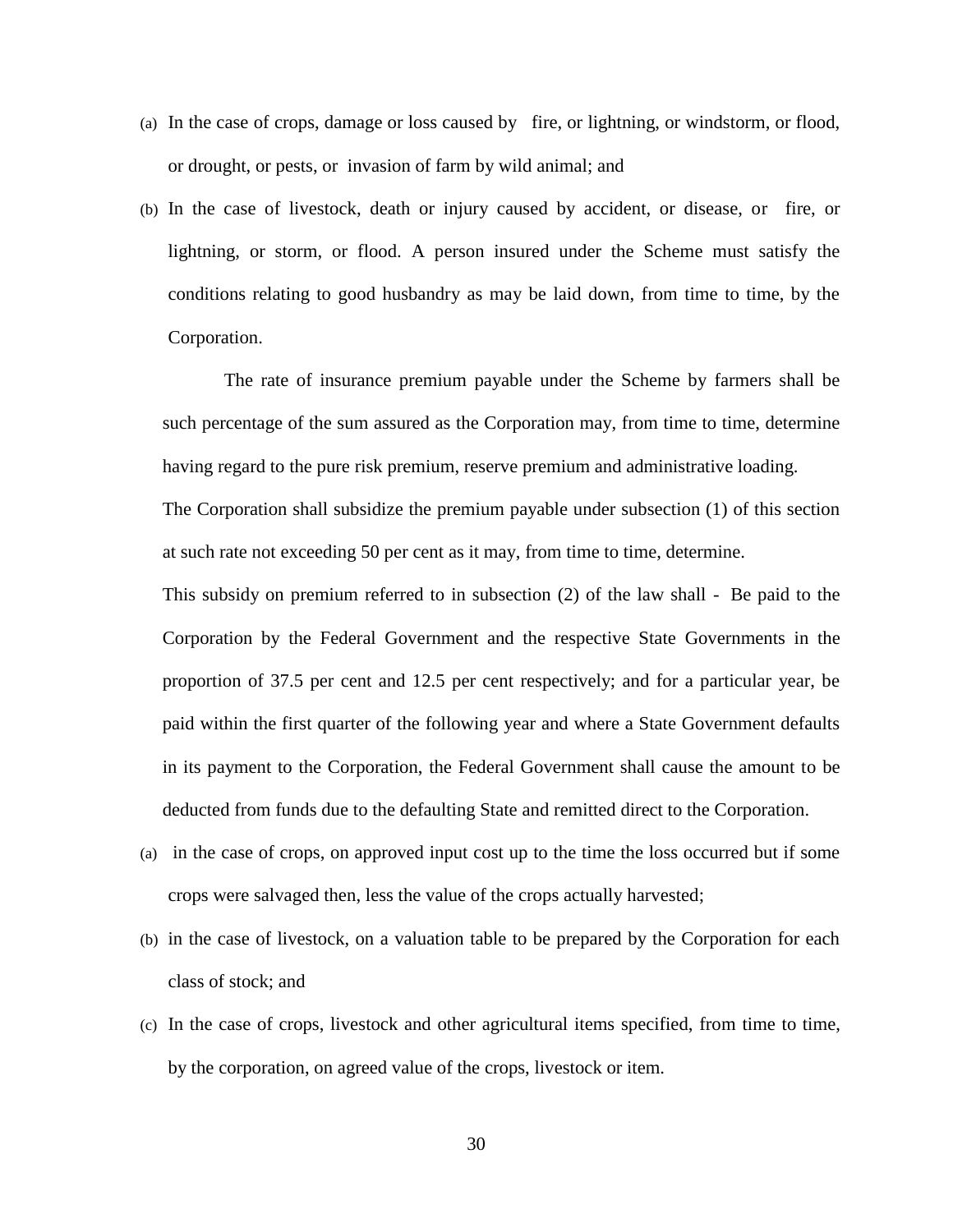A farmer shall not qualify for indemnity under this Decree unless

- (a) the insurance cover was obtained before the damage or loss occurred;
- (b) he has a valid insurance cover at the time of damage or loss;
- (c) he followed laid down practice for crop and livestock production;
- (d) the cause of damage or loss was one of the risks covered by the insurance policy;
- (e) the notification of the damage or loss was made within the stipulated time; and
- (f) He has satisfied such other conditions as the Corporation may, from time to time, specify.

 The Corporation shall bear losses up to 200 per cent of its premium income in each class of insurance covered under section 7 of this Decree and the Federal Government shall pay for all losses above 200 per cent of the premium income.

#### *Participating Farms*

A farmer may take out an insurance cover under the Scheme but where the farmer is also a beneficiary of an agricultural loan or credit from the Government, a bank or other financial institution (in this Decree referred to as "lending institution") he shall take out an Insurance cover under the Scheme.

## *Remittance of premiums by Lending Institutions etc.*

(1) A lending Institution shall subject to the provisions of this Decree and other Directives that may be given by the Board deduct the Insurance premium due from the loan or credit at source and remit same to the Corporation not later than 30 days from the date of disbursement of part or the whole of the loan or credit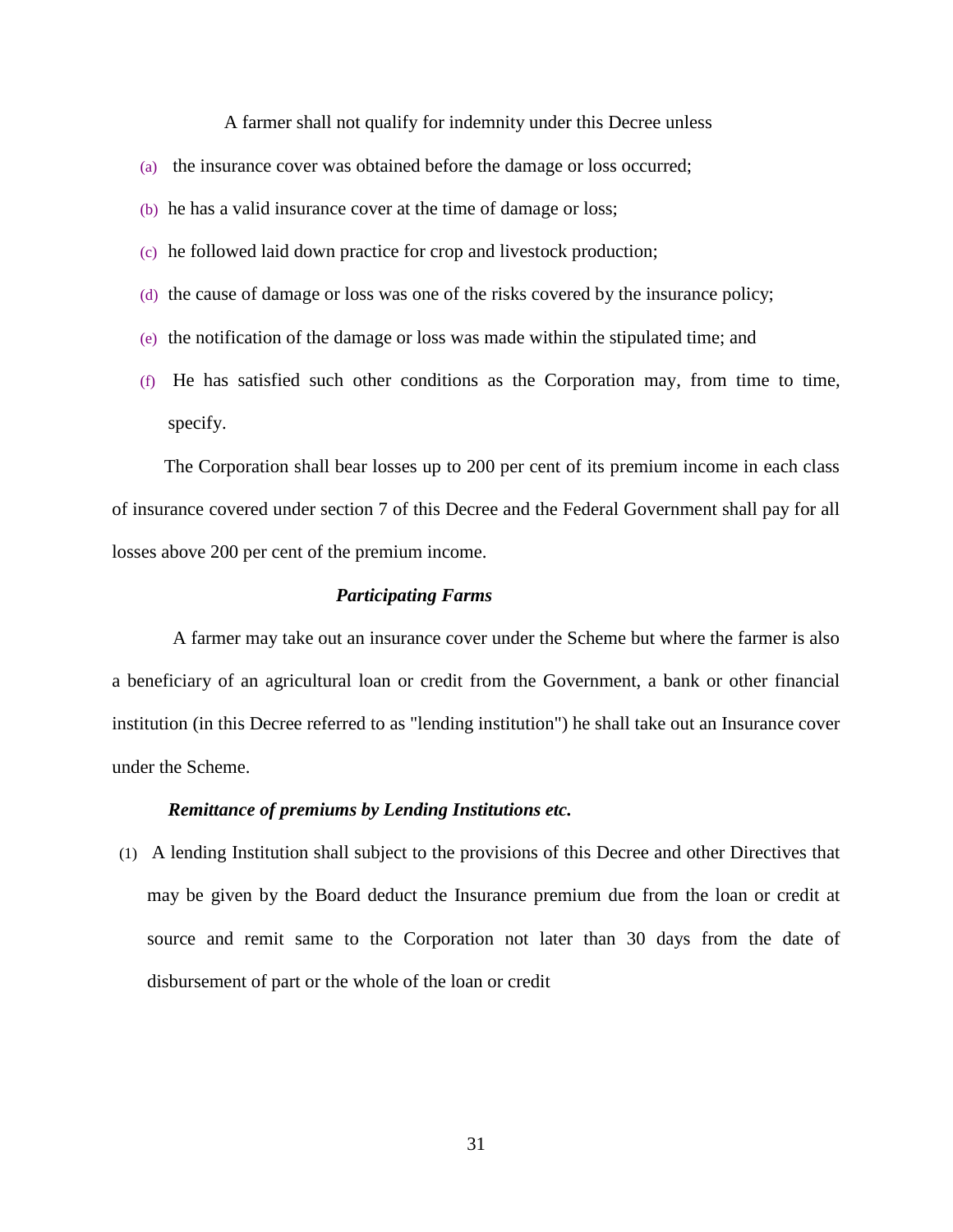- (2) A lending which fails to comply with the provisions of subsection (1) of this section shall pay the premium which is due from and payable by the farmer under that subsection and the amount of the premium so unpaid shall
	- (a) Notwithstanding any other enactment, be a first charge on the property of the lending institution; and
	- (b) be a debt due to the Corporation and the Corporation may sue for and recover from the lending institution the amount in any court of competent jurisdiction.
- (3) In an action brought under subsection (2)(b) of this section, the production by the Corporation of a certificate signed by the Managing Director setting out the name of the defendant and the amount of the premium due shall be sufficient evidence of the amount so due and sufficient authority for the court to give judgment for the said amount

## **2.2 Review of the present methods of Agricultural insurance policy**

One common risk management technique to address agricultural loss is traditional indemnity insurance. Agricultural risks are often addressed by agricultural insurance (such as crop and livestock insurance), flood insurance, and property and casualty insurance for natural disasters such as hurricanes and earthquakes. In developed countries, especially Western countries, agricultural insurance is commonly available. Farmers in economically developed countries such as the United States, often manage such risks through crop insurance, which is which is substantially subsidized (by as much as 60 percent in the U.S.) by their governments (Dismuskes et al., 2004). However, according to a USAID report on the potential for developing a weather indexed product in developing countries, this is especially true for small farmers,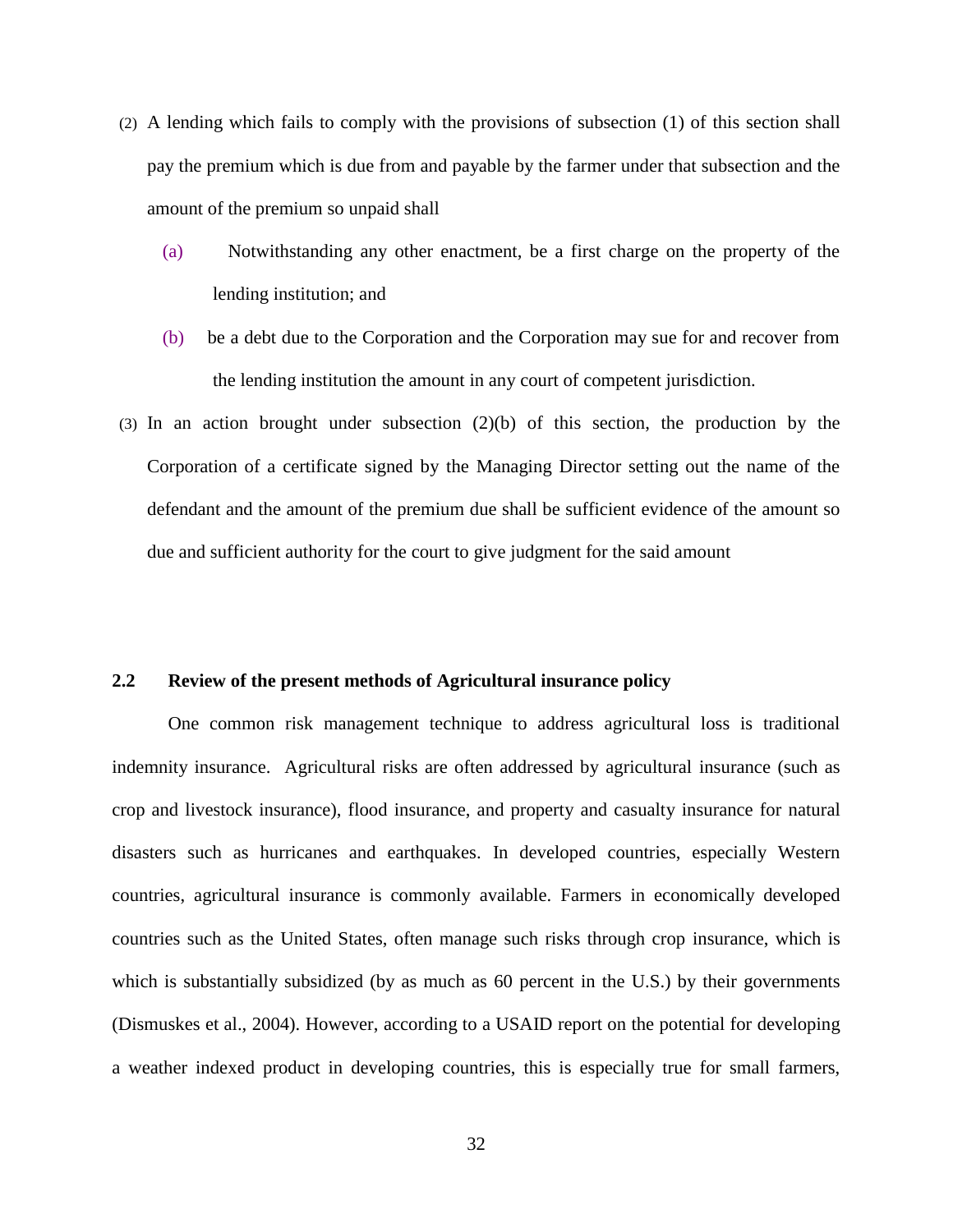whose income, farm size, and remote location make traditional crop insurance products unworkable.

However, traditional agricultural insurance, like crop insurance is not readily available in many developing countries for the following reasons:  $\Box$  Traditional agricultural insurance often requires government support, because correlated risks create the potential for large financial losses that private industry is unwilling to accept. This government support is often lacking in developing countries. Without government support the cost of insurance is likely unfeasible for small farmers (USAID, 2006). The cost of the insurance can be economically unfeasible for insurers because of the smaller farm lots and lower limits of liability (and subsequent lower premiums). The loss adjustment costs related to proving a loss can easily be larger than the premium for the risks. Moreover, it is costly to control moral hazard and adverse selection, especially for small-scale firms. For all reasons, and others, another risk management technique, index insurance, holds promise especially for agricultural risks in developing countries  $\Box A$ Normalized Difference Vegetation Index (NDVI) constructed from data from satellite images which indicate the level of vegetation available for livestock to consume in northern Kenya. When values (which typically range from 0, 1 to 0.7) fall below a certain threshold, the insurance is triggered.  $\Box A$  farmer in Peru purchases and area-based yield insurance and receives a payment, if the area (such as a county or district) yield falls below an established trigger yield.  $\Box$ Individual livestock herders in Mongolia purchase policies from private insurance companies that pay out when local area mortality rates for livestock exceed specified "trigger" percentages up to a maximum exhaustion point

These examples illustrate different ways in which index insurance can be designed with varying triggers for initiating payouts. The Fundamentals of Index Insurance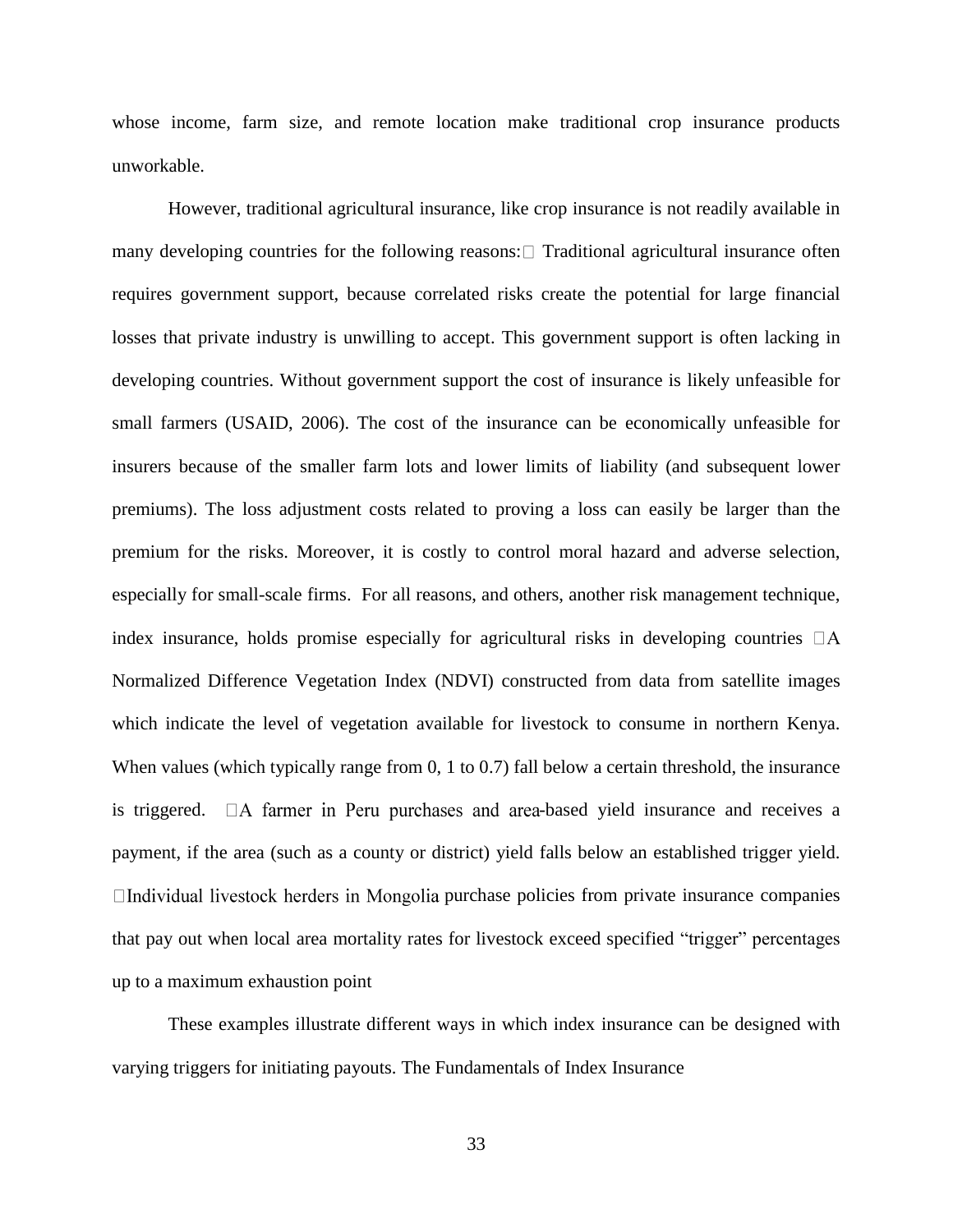The main difference between index insurance and traditional agriculture insurance is that loss estimates for the former is based on an index or a parametric trigger for the loss rather than the individual loss of each policyholder as is the case with the latter (Skees et al., 2007). Examples of index insurance used in agriculture include: A Malawi index-based crop insurance which measures the amount of rain recorded at local meteorological stations. The insurance pays off farmers loans in whole or in part in case of severe drought. Payouts are automatically made to the bank if the index hits the specified contract threshold at the end of the contract.

#### (a) **Using Index Insurance**

Index insurance may not be an appropriate tool in some circumstances where there is great variance between the index and individual losses. This would be the case in crop loss where the losses of an individual farmer may vary dramatically from the indemnity payout based on the index insurance trigger. This potential mismatch is called *basis risk*. Basis risk occurs when realized losses do not correlate well with the index (KFW report, 2007).

There are three types of basis risk: spatial basis risk (difference in outcomes between the physical places where a loss event occurs and where the index is measured), temporal basis risk (due to the timing of the loss event, the consequences of lack of rainfall may be worse), loss specific basis risk (losses are poorly related to the index). Careful consideration of contract design and better data may help mitigate the incidence of basis risk.

#### **(b) Agricultural insurance products**

Agricultural insurance products can be classified into three main groups based on the method of determining how claims are calculated.

#### *Type of Agricultural, Insurance Product and Payouts Availability*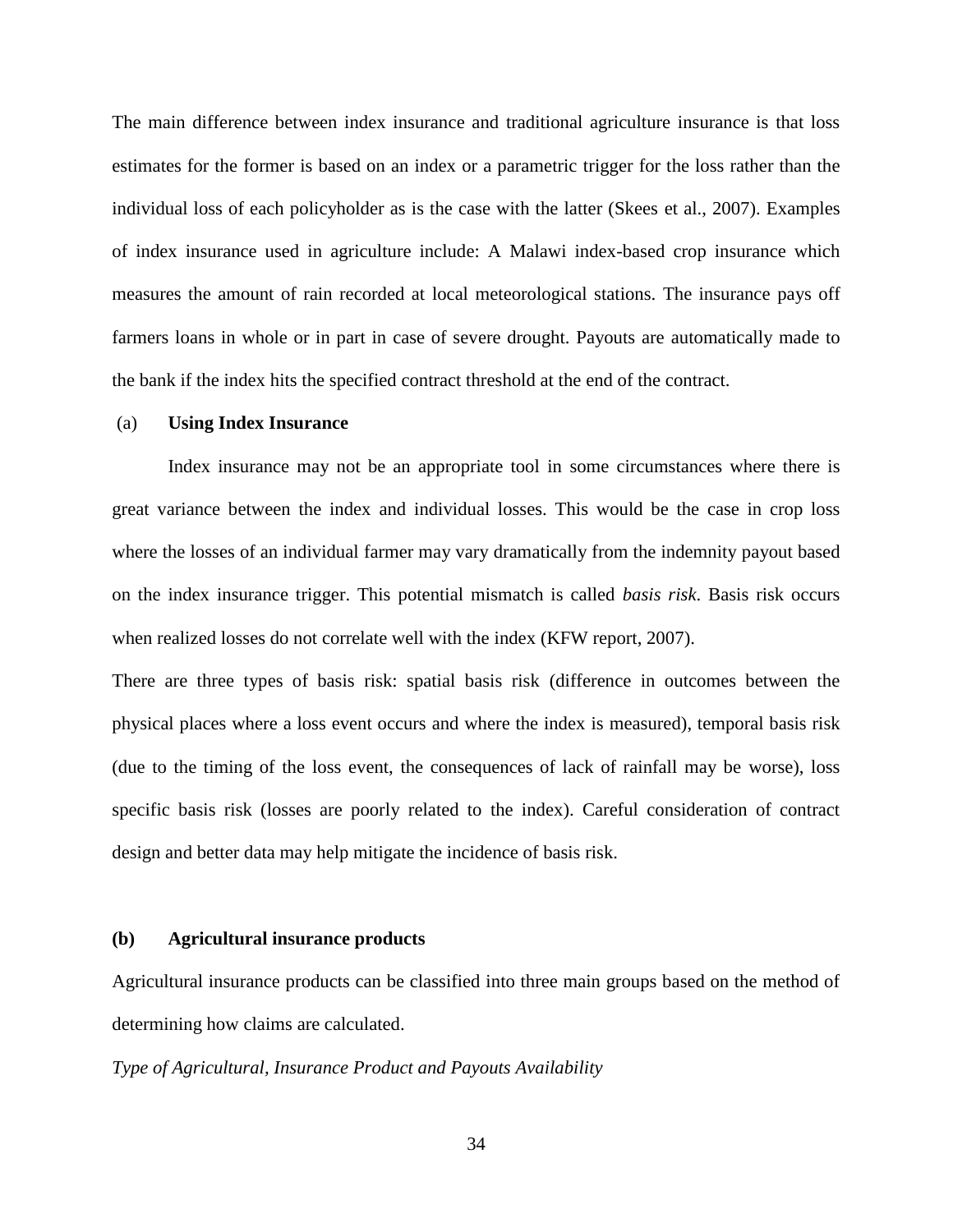# **I) Indemnity Based Agricultural Insurance** *(insurance payouts based on the actual loss at the insured unit level)*

1. Named Peril Percentage of Damage Widespread

2. Multiple Peril Yield Loss Widespread

## **II) Index based Agricultural Insurance** *(insurance payouts based on an index measurement)*

3. Area-Yield Index Area-yield

4. Crop Weather Index Insurance Weather Index payout scale

5. Livestock Mortality Index Insurance payout scale.

6. Forestry Fire Index Insurance (Ignition focus/ burnt area payout scale)

# **III) Crop Revenue Insurance** *(insurance payouts based on yield measurement and crop prices)*

6. Crop Revenue Insurance (CRI) Yield and Price Loss Limited to USA

*Source:* World Bank, 2009

## **(c) Indemnity based agricultural insurance products**

Indemnity based insurance products determine claim payment based on the actual loss incurred by the policy holder. If an insured event occurs, an assessment of the loss and a determination of the indemnity are made at the level of the insured party. The classification is often divided into two subclasses—*named peril* and *multiple peril* agricultural insurance. *Named peril agricultural insurance products (Damage-based products)* Named peril (damage based*)*, as the name suggests, provides indemnity against those adverse events that are explicitly listed in the policy. This subclass has a number of distinctive features:

• The sum insured is agreed at the inception of the contract and may be based on production costs, or on the expected crop revenue;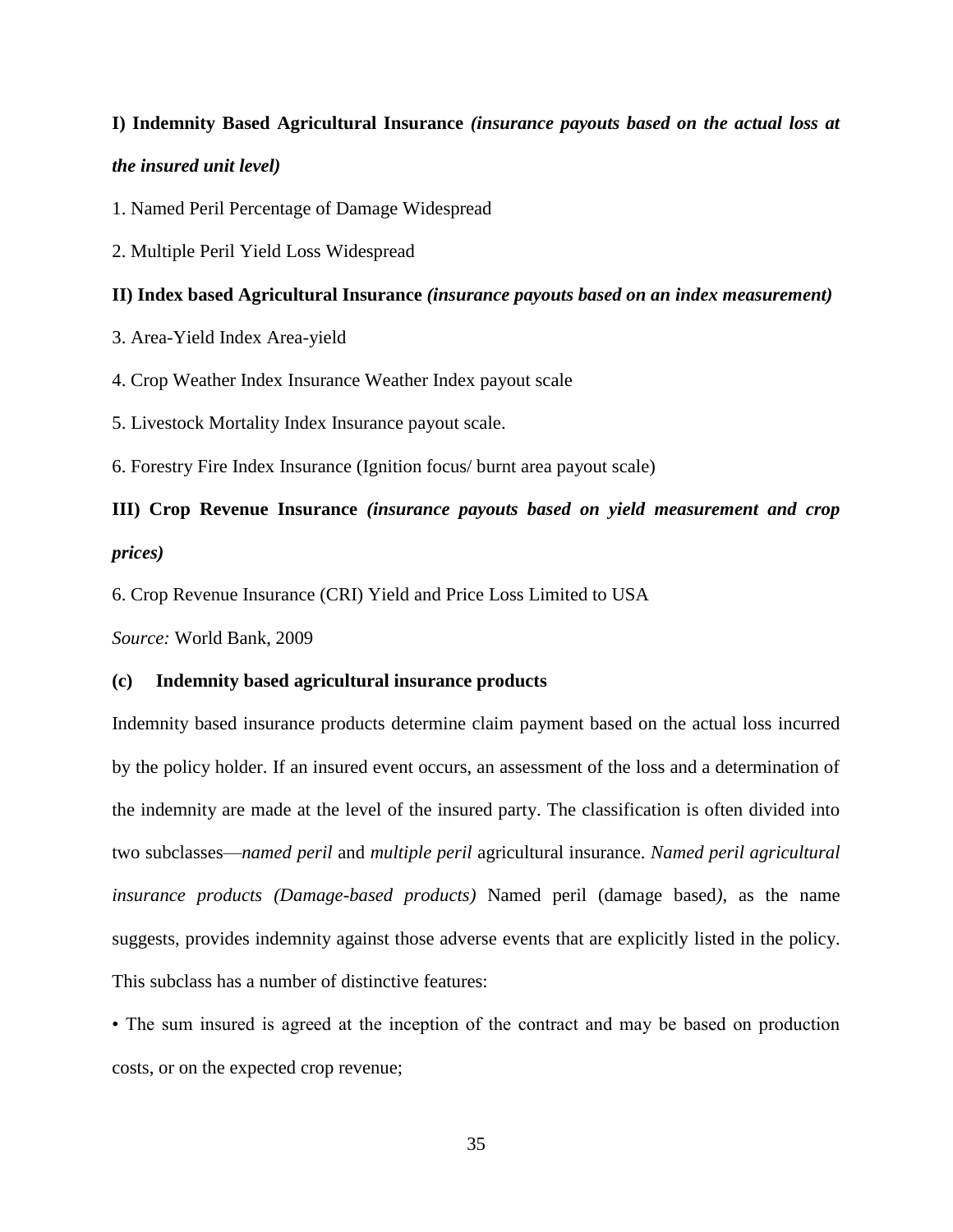• The loss is determined as a percentage of the damage incurred by the insured party as established by a loss adjuster as soon after the damage occurs;

• The indemnity is calculated as the product of the percentage of the damage and the sum insured;

• Deductibles and franchises are normally applied to reduce the incidence of false claims and to encourage improvements in risk management.

Named peril is a popular type of insurance and accounts for a significant portion of the agricultural premiums worldwide. From the perspective of the insured parties, it appeals where firms are located in areas frequently subjected to one of the perils covered; from the insurer's point of view it is suitable to situations where the damages caused by the named perils are both measurable and have sudden impact (Vedenov and Barnett, 2004).

Named peril agricultural insurance products account for a considerable proportion of agricultural insurance worldwide. Named peril insurance contracts are used extensively to protect against hail damage and are used in horticulture and floriculture in addition to crops and fruit but are also used in livestock, bloodstock aquaculture, forestry and greenhouses insurance (world bank 2009).

#### **(d) Multiple peril agricultural insurance products (yield-based products)**

Multiple perils (yield based) (MPCI) provides insurance against all perils that affect production unless specific perils have been explicitly excluded in the contract of insurance.

Under this type of insurance, the sum insured is defined in terms of the expected yield to the producer. Cover is normally set in the range of 50 percent to 70 percent of the expected yield. In turn, the expected yield is determined on the basis of the actual production history of the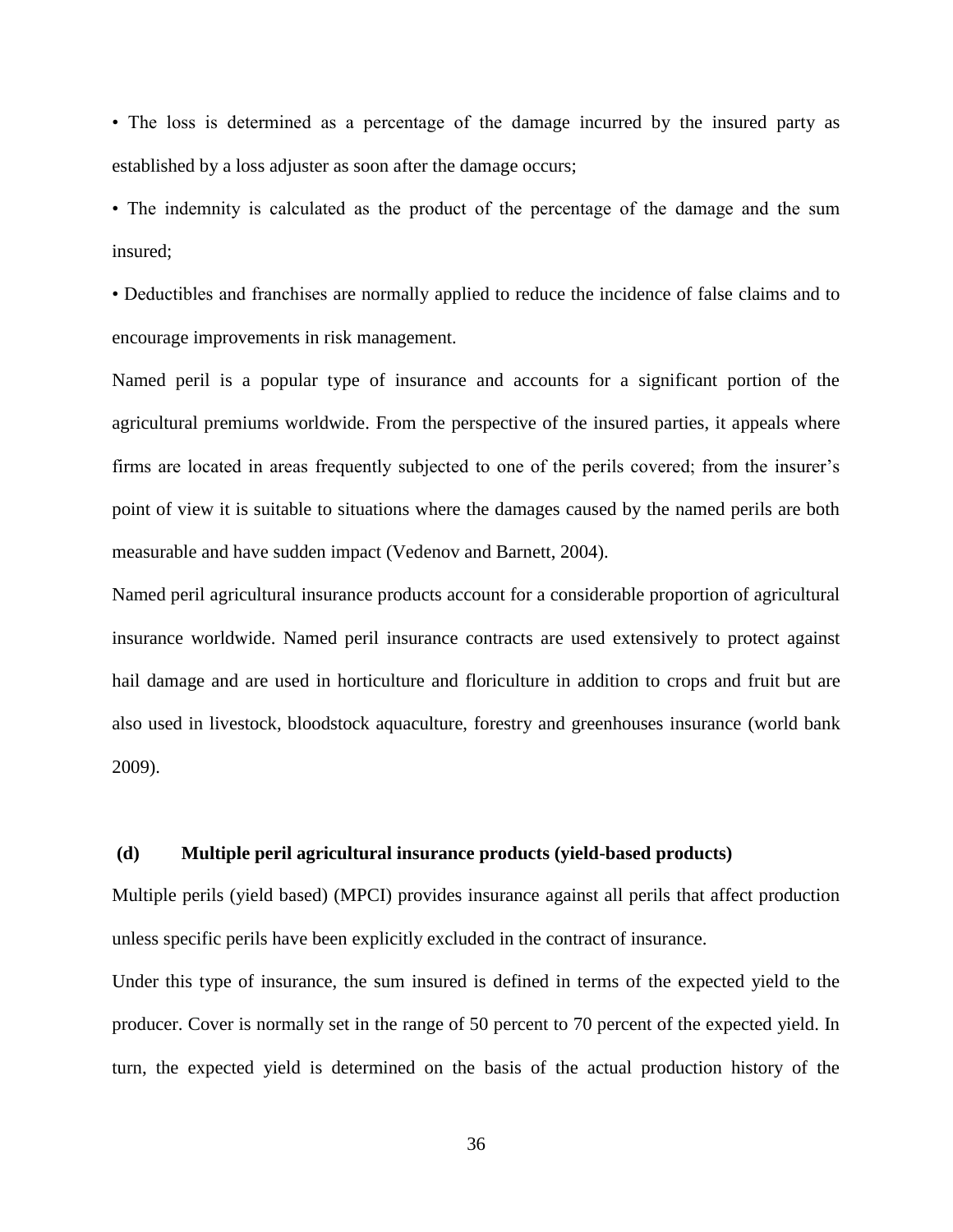producer or the area in which the producer operates. The sum insured can be based on the future market price of the guaranteed yield if the producer has an insurable interest or alternatively, if the producer has taken a loan to finance the crop, the sum insured may be based on the amount of the loan if the financier has an insurable interest in the crop (Brown, R.A 2009).

The calculation of the payout is based on the extent to which the actual yield falls short of the guaranteed yield at the agreed price or as the shortfall in yield as a percentage of the guaranteed yield applied to the sum insured. An example of an indemnity calculation is provided in this subclass of insurance offers comprehensive cover to the producers but comes at significantly higher cost compared with named peril insurance. Rates for MPCI insurance contracts offered to individual producers range between 5 percent and 20 percent of the sum insured, depending on the crop, the region where the crop is located and the level of coverage. The premium reflects not only the additional cover but the costs of minimizing the chances of adverse selection and moral hazard through risk inspections, enforcing sales deadlines and overall monitoring of the insured. The cost generally makes this form of cover unattractive to marginal or small producers (Brown, R.A,1999)

### **(e) Named peril crop insurance**

The traditional named peril crop insurance product is hail insurance. Insurance companies offer hail insurance for crops and fruits as well as for horticulture and floriculture production. Hail insurance can be offered on a standalone basis or in combination with other perils like fire, freeze, and/or wind as additional risks. The main feature of this type of crop insurance is that the insurance claim is calculated by measuring the percentage of damage in the field soon after the damage occurs. The percentage damage measured in the field, less a deductible expressed as a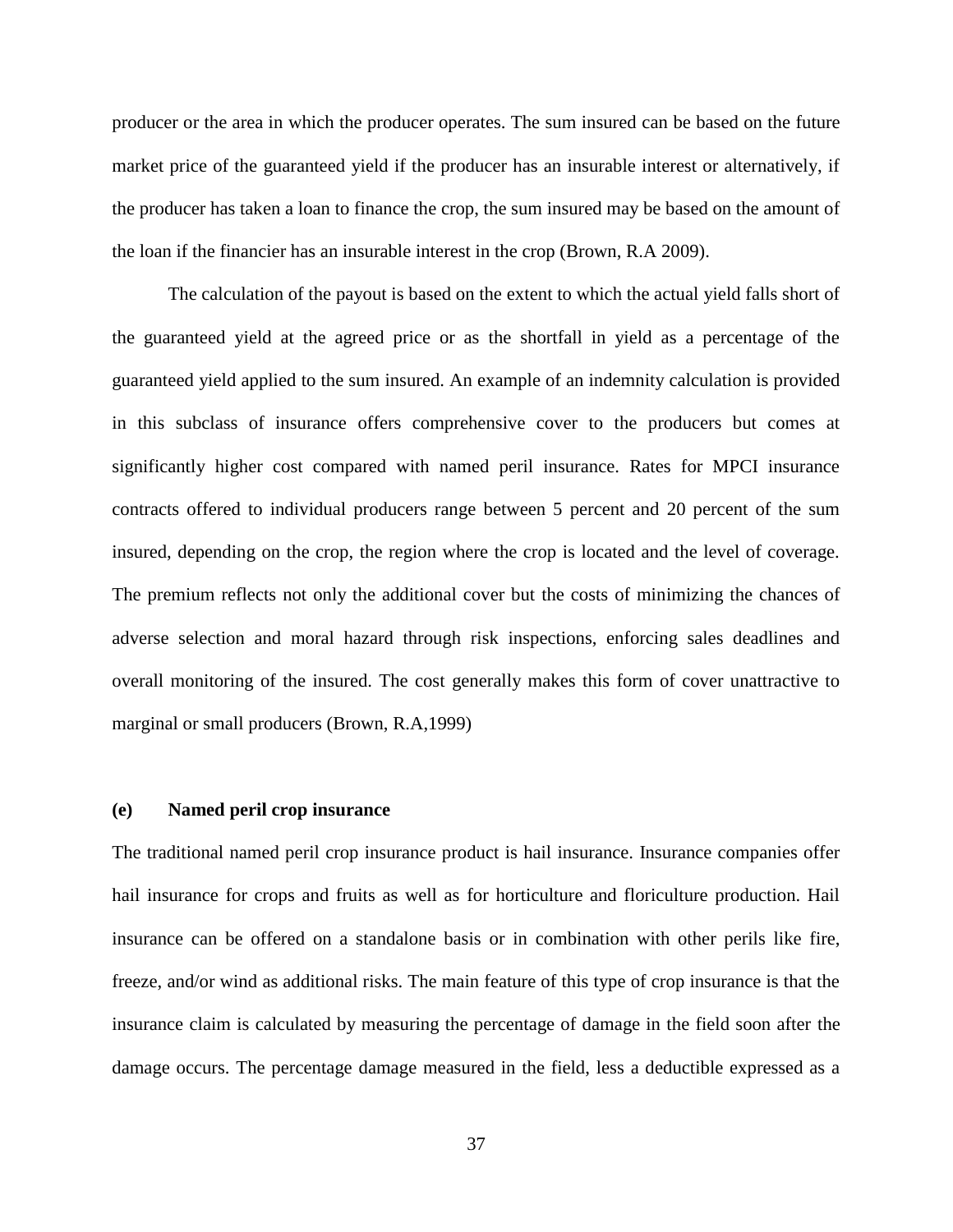percentage, is applied to the pre-agreed sum insured. Under this type of insurance, the sum insured is defined on an agreed basis, based on the production costs or on the expected crop revenue. Where damage cannot be measured accurately immediately after the loss, the assessment may be deferred until later in the crop season. The quantity of the deductibles and franchises depends on how vulnerable the crop is to hail damage and the prevalence of hail within the growing area. Insurance on annual crops, considered to be of moderate risk, is offered at rates of between 3% and 5% of the sum insured subject to a non-deductible franchise of 6%. If the crop or the growing areas are considered to be high risk, the premium can be as high as 10% with deductibles of 20% ( Downton. 2003).

# **(f) Multiple peril crop insurance (MPCI)**

Coverage under MPCI is expressed in terms of a guaranteed yield which is between 50% and 70% of expected yield having regard to the nature of the crop and the region in which it is being grown. Payout under the policy is initiated where the yield of the producer falls short of the guaranteed yield in the policy. If the producer has an insurable interest, the payout will be the shortfall in yield at a value that is agreed in the policy. If the producer has financed the crop externally and the financier has an insurable interest, the payout accrues to the financier and will be the product of the short fall in the yield and the amount of the loan that was granted. Premium for this type of insurance ranges between 5% and 20% of the sum insured (depending on the type of the crop), the region in which it will be grown and the level of coverage being sought (Eakin, H. 2005).

### **(g) Crop revenue insurance**

In guaranteeing the policy holder a certain level of revenue, the insurer protects the holder from declines in yield and also adverse movements in crop prices. The guaranteed yield is determined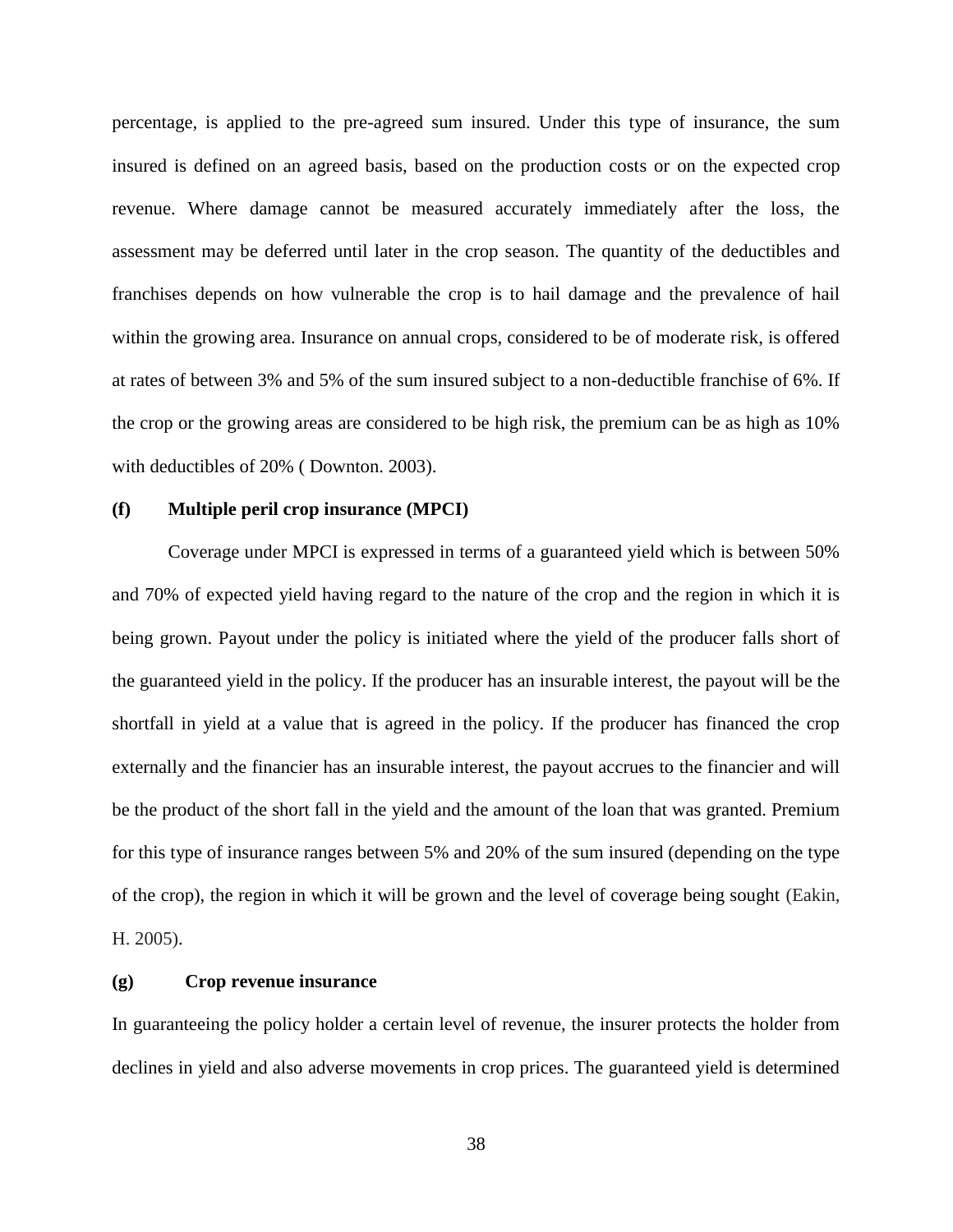as a percentage of the producer's past production, and the guaranteed price can be either the future market price for the crop for the month of harvest or the strike price of a base price option. If the actual yield received by the producer, which is given by the product of the actual yield and the spot market price at the time of harvest, is less than the guaranteed amount, the insurer will pay the difference (Kinsey, 2007)

# **(h) Area yield index insurance**

The insurance contract defines an area referred to as the "insured unit" .The insurer constructs an index based on a guaranteed yield for the insured unit, normally in the range of 50% to 90% of the expected yield. The insurer pays out if the actual yield of the insured crop in the insured unit falls below the guaranteed yield, irrespective of the actual yield of the particular policyholder. The payout is determined as the product of the shortfall in production in the insured unit and the sum insured. Payment is normally made six months after the crop is harvested (Hanks, J., and J. T. Ritchie, 1991)

# **(i) Weather index insurance products**

The product is designed around the construction of an index that is highly correlated with loss experiences. The most common index in agriculture is rainfall. Typically, an insurer will offer a contract that will specify the index (for example, rainfall), over what period and where it will be measured, the threshold, the sum insured and any indemnity limits. If the rainfall is less than the index at the specified measurement point and over the period specified in the contract, the insurer will payout under the contract irrespective of the actual losses of the policyholder. The quantity of the payout is determined according to the provisions of the contract. A simple payout may be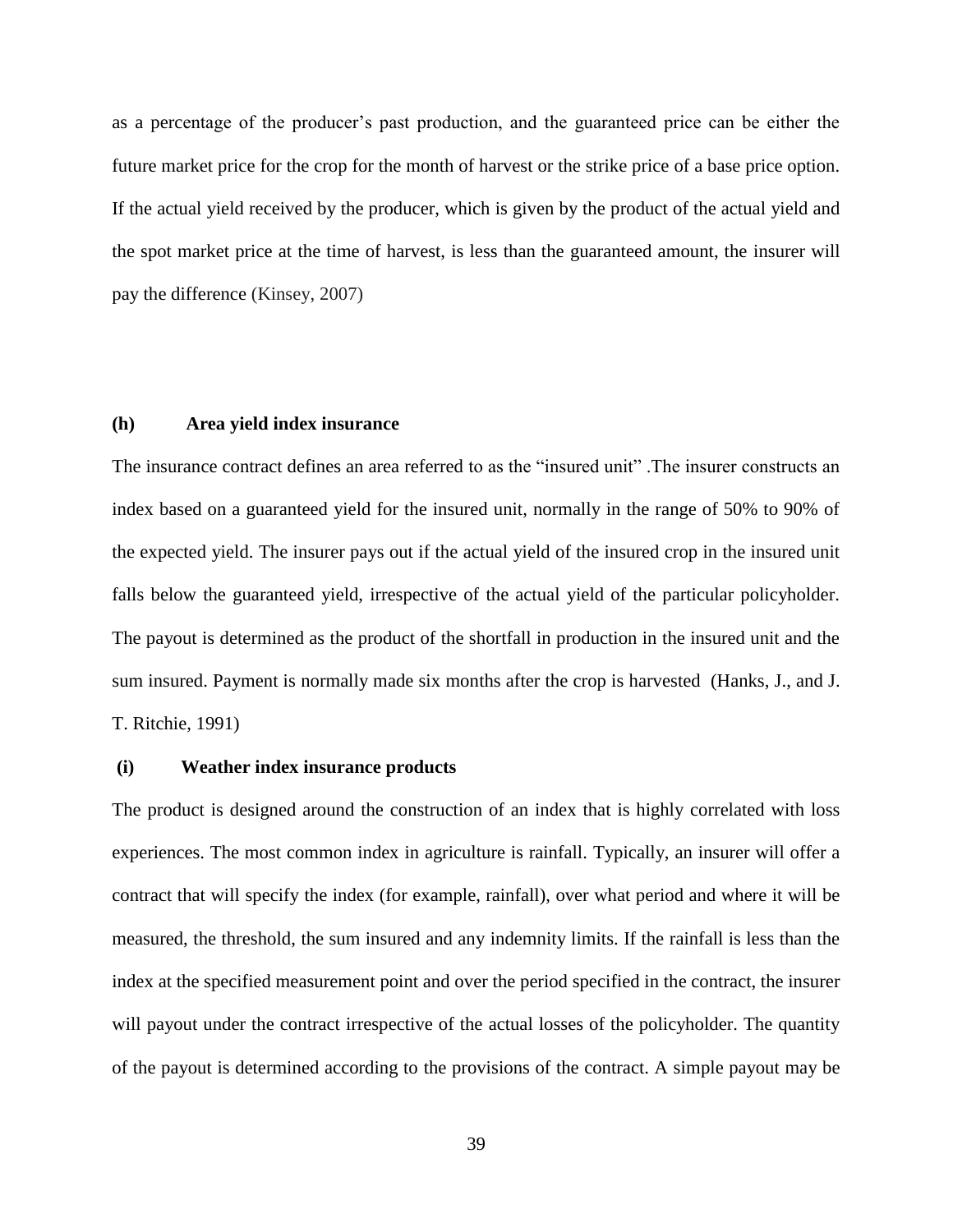the total sum insured under the contract. More commonly, contracts are written sothat the proportion of the sum insured that is paid out is determined by how far the actual production observed in the insured unit deviates from the index (Osgood et al, 2009)

This product can be used at the micro, or macro levels. At the micro level, a producer will insure his/her production based on the measurement of rainfall at a weather station close to his/her farm. Theme so level insurance may attract a financier who has provided crop finance to producers in a certain geographic area and wishes to mitigate his/her credit risk against the possibility of drought in the area. At the macro level, a country wishing to lessen the possibility of famine through the failure of a staple crop as a consequence of drought may be attracted to this insurance, where the index is based on the country and the weather observations are made at stations throughout the country (Osgood et al, 2009)

### **(j) Livestock insurance**

Livestock insurance provides insurance products to cover horses, mares, colts, fillies and foals; bulls, cows and heifers; swine; sheep, goats and dogs and occasionally wild animals. It is a relatively small segment of the market accounting for 4% of the total agricultural insurance premium written worldwide in 2008. The protection offered under livestock products includes against losses arising from death, injury and loss of function as a result of accidents, natural causes, fire, lightning, acts of God and acts of individuals other than the owner. Cover is extended to forced slaughter of livestock on humanitarian grounds. Additional coverage can generally be purchased for veterinary expenses, transport and non-epidemic diseases.

The sum insured is based on the market value of the animal and can be reduced based on the animal's age. Premium rates range from 1.5 percent to 10 percent of the sum insured based on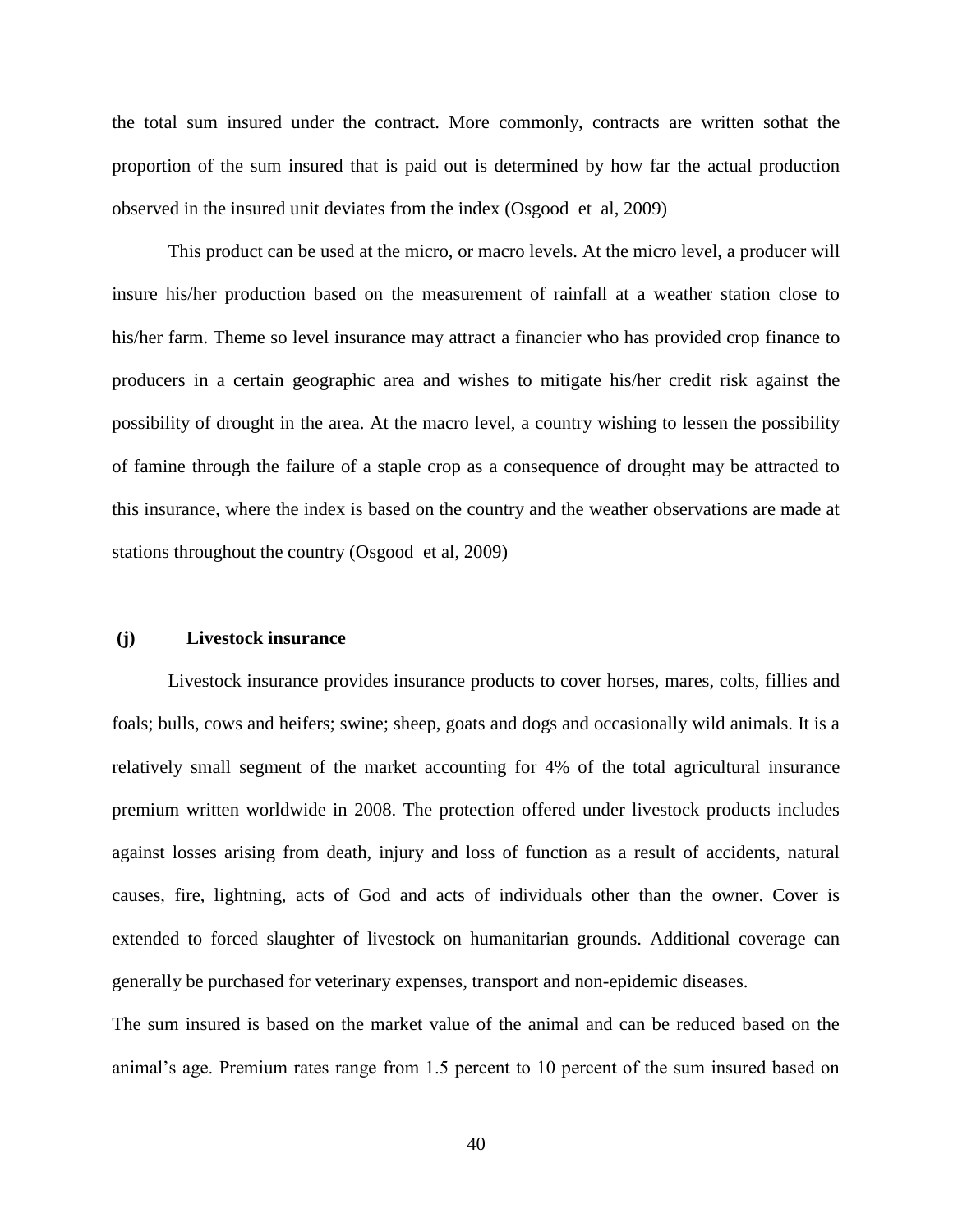the type of animal, its age, location and the functions it performs. Deductibles range from no deductible to ten percent (Fraser, E.D.G, 2007)

Traditionally, epizootic diseases have been a standard exclusion under livestock policies although some companies have begun to offer cover on a very selective basis. Epizootic insurance coverage is offered to the governments of countries that can demonstrate superior sanitary conditions and effective controls to prevent particular diseases entering the country. Where it is offered, the insurance covers business interruption and the costs to government of slaughtering animals to curtail outbreaks of the relevant diseases.

Livestock mortality index insurance is a relatively new form of livestock insurance that was introduced into Mongolia. It has potential in countries where livestock production is exposed to catastrophic losses ( Wehrhahn, R. 2009).

# **(k) Bloodstock insurance**

Bloodstock insurance provides cover for high value animals, mainly equines. It is also a minor business line accounting for 3 percent of the agricultural premium written worldwide in 2008. Animals are either insured on an individual basis or collectively such as where a stable of horses is insured. The insured events include mortality, disability, infertility, medical treatment and surgery. The sum insured is based on the market value of the animal. The market value is determined by the prizes that the animal has won or the present value of the future prizes that it potentially will win. Any matter that adversely affects the animal's capacity to win prizes will affect its market value and can result in over insurance. To deal with the potential moral hazard, it is common practice amongst bloodstock insurers to insure high-value animals for only a portion of their market value.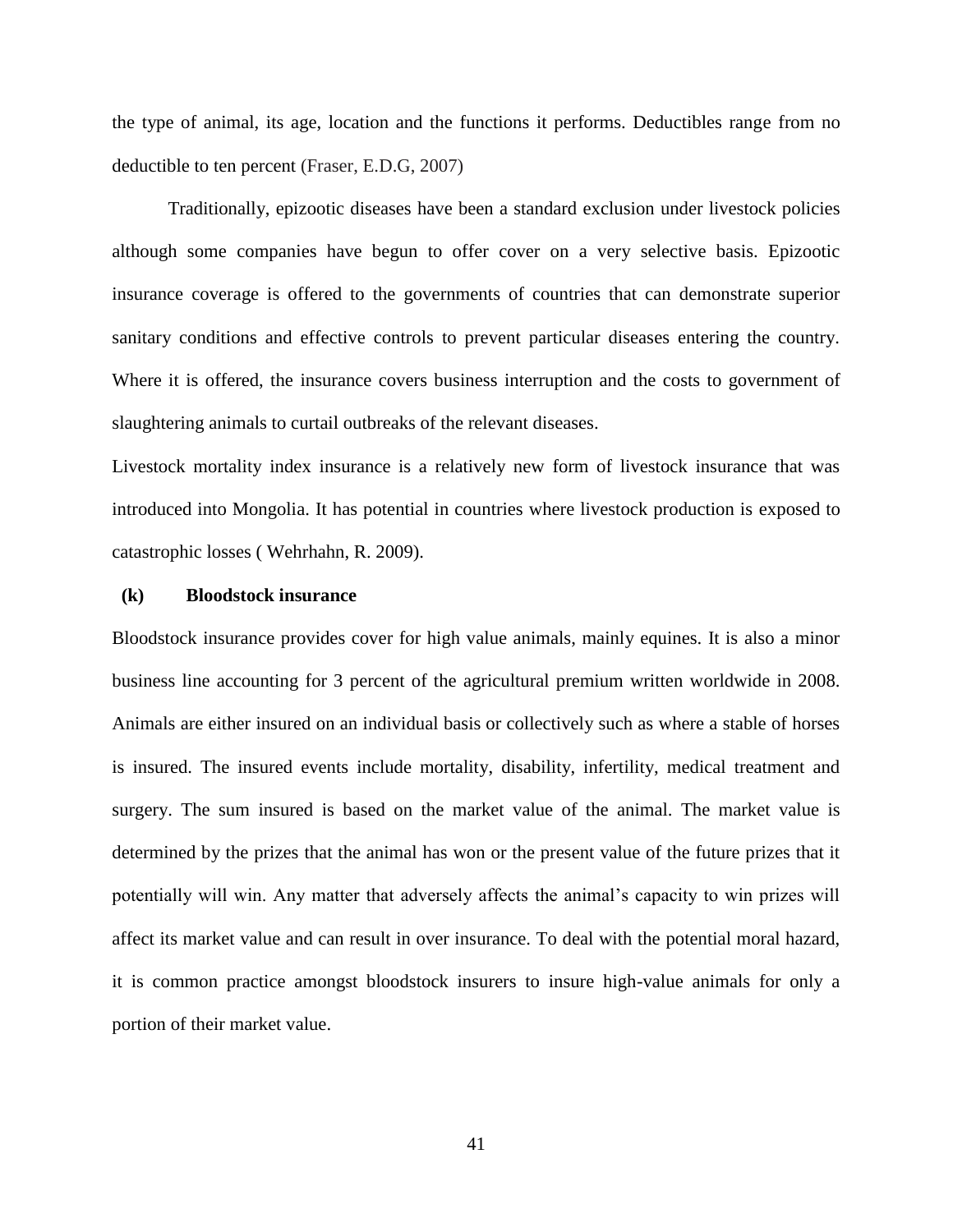Premium rates vary in the range of 0.5 to 10 percent. Claims are normally subject to a deductible of 10 percent. Aquaculture insurance provides cover for producers involved in breeding and raising aquatic fauna and growing aquatic flora. In addition to flatfish, aquaculture encompasses molluscs, crustaceans and commercial seaweed cultivation. Although it is a small segment of the market with 1 percent of written premiums for the worldwide agricultural insurance market in 2008, it is expected to develop rapidly as aquaculture becomes more important in the face of dwindling natural fish supplies.

Cover is offered on a named peril or all risks basis. Cover is for loss of stock. Covered perils include meteorological events, acts of God, diseases, pollution, predator attacks, collision, oxygen depletion, changes in pH and salinity, theft and escape. Both offshore cage systems and inshore pond cultures are covered (Mills E, 1996).

The sum insured is defined by the value of the stocks insured and it is customary to set a maximum aggregate limit per site. Premium rates range between 3 percent and 10 percent of the sum insured and deductibles range between 15 percent and 30 percent each and every loss, both depending on the species, location and the conditions in which the stocks are kept.

Aquaculture insurance is a very specialized field with complex insurance contracts reflecting the complexities of the production processes. Underwriting which involves risk assessment and frequently underwater inspections requires specific expertise, as does loss assessment, which is frequently outsourced to firms that specialize in the activity ( Fraser, E.D.G, 2007)

# **(l) Forestry insurance**

Forestry insurance is also a small segment of the overall agricultural insurance market accounting for about 1 percent of the premiums written worldwide in 2008. It protects standing timber stocks against fire, lightning, explosion and aircraft impact. Coverage can be extended to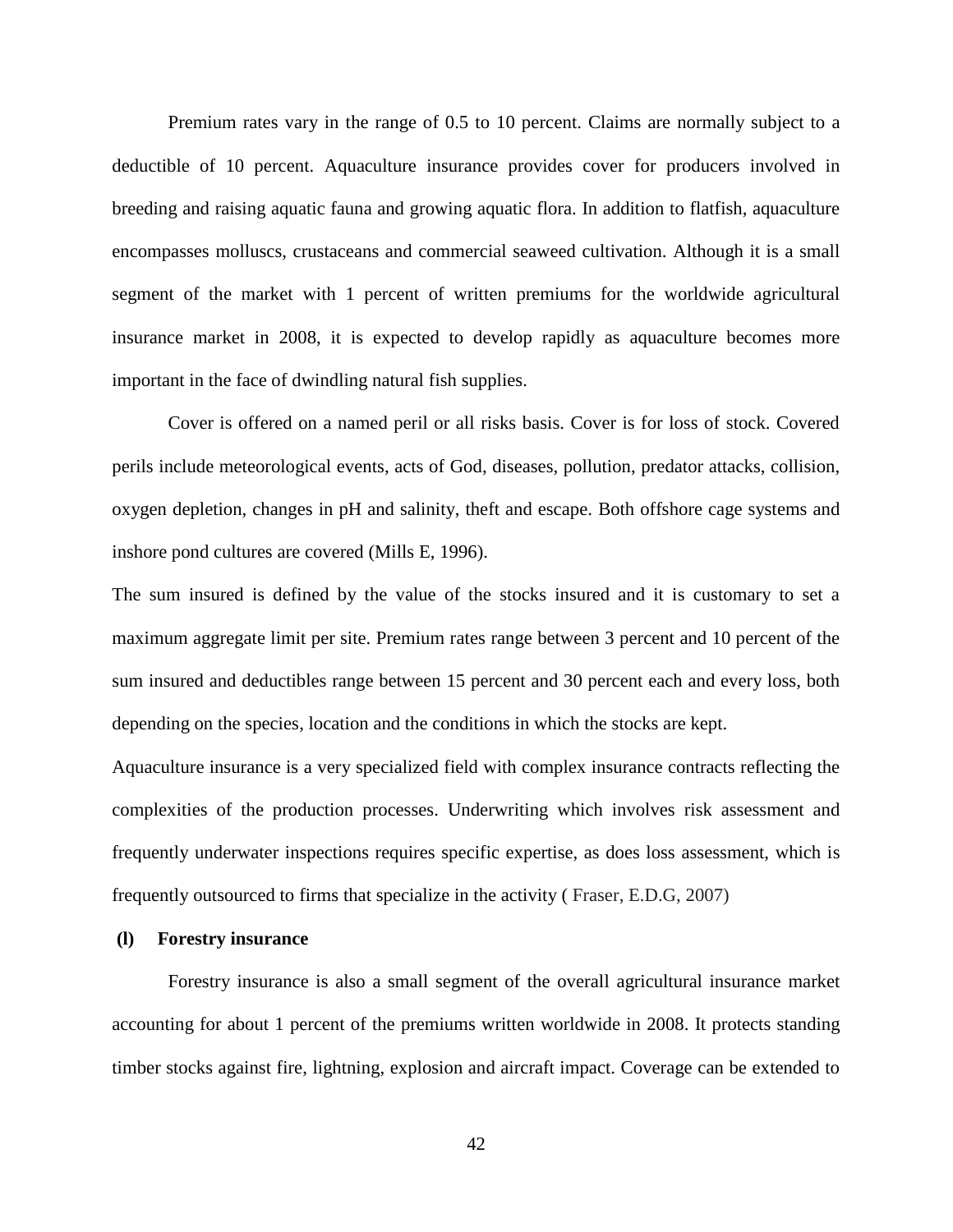damage caused by wind, windstorms, volcanic eruption, flood, hail, freezing and the weight of ice and snow. Fire fighting expenses and debris removal are also covered and are capped at an annual aggregate limit.

The sum insured is determined on a tiered basis with young plantations valued at establishment cost, medium aged plantations at the lower of establishment cost or commercial value and mature plantations at commercial value. Losses are frequently capped at an annual aggregate limit to avoid large exposures in high risk areas (Loster .T, 2003)

Premium rates range from 0.2 percent to 1 percent of the total sum insured, depending on the species, location and measures in place to prevent or suppress fires. Deductibles are common with a standard deductible of 10 percent of the loss subject to a minimum of between 0.3 percent and 1 percent of the sum insured. The terms and conditions of forestry insurance contracts are comprehensive and complex. This reflects the nature of the risk being underwritten and the possible risk of moral hazard.

# **(m) Greenhouse insurance**

Greenhouse insurance contributed 1% to the total written premium in agricultural insurance in 2008. Greenhouse production is a very capital-intensive activity and relies heavily on the serviceability of the infrastructure that the producer has put in place. In insuring the infrastructure, insurers typically provide comprehensive cover for material damage to structures, glass, equipment, stock and other contents. Infrastructure is insured against damage from storm (including hailstorm), water, fire, smoke, lightning, explosion, malicious acts, aircraft impact and earthquake. Cover may also be extended to business interruption, machinery breakdown, and electronic equipment. The sum insured is determined on either an agreed value or production cost basis. Indemnities are calculated as a percentage of damage to both the structures and the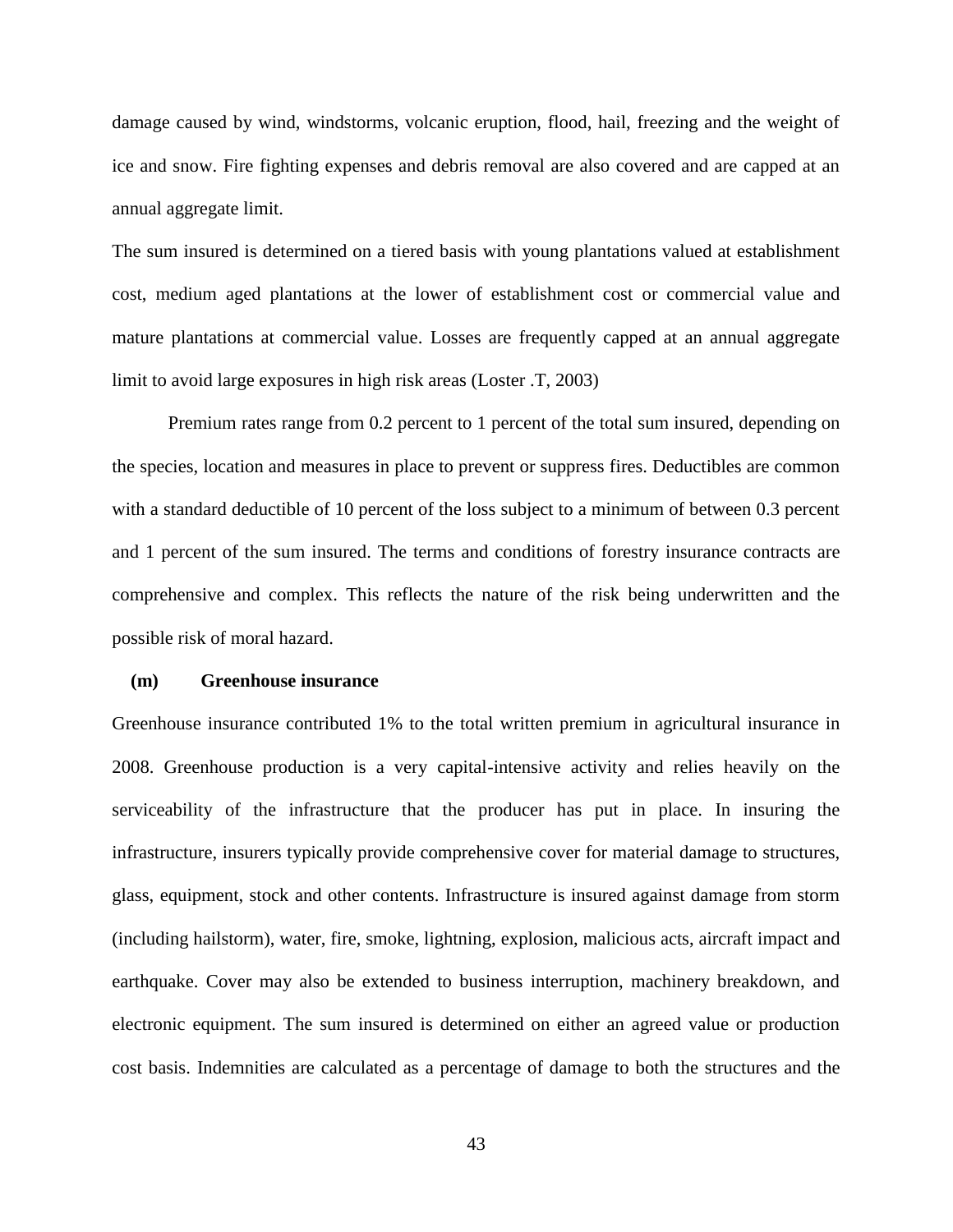contents. A deductible of 10% of the loss subject to a minimum of 1% of the sum insured is usually applied. Rates for greenhouse insurance vary from 0.3% to 0.7% of the total sum insured depending on the construction of the greenhouse (World Bank. 2009 Insurance for the Poor Program; Public Intervention for Agricultural Insurance)

# **2.2.1 Agricultural Reinsurance**

An earlier section noted the complexities of agricultural insurance that arise from the characteristics of the risks covered; the asymmetries of information and potential moral hazard. The section noted that these complexities have promoted the development of specialized underwriters and loss adjusters who have the skills and expertise to practice in this market. The design of suitable agricultural reinsurance programs is subject to the same complexities and requires skill and expertise. Only a selected group of not more than twenty reinsurance companies worldwide are currently providing reinsurance capacity for agricultural risks.

The public sector plays a role in agricultural reinsurance through public private partnerships. Governments play a part where the private sector cannot offer reinsurance at affordable rates. The private sector has proven more cost effective than the public sector in providing reinsurance for other than catastrophe cover, while the government, through the establishment and administration of catastrophe funds, can offer catastrophe cover effectively (Mills E, 1996).

The role of reinsurers in agricultural reinsurance is not limited to providing reinsurance capacity for insurance companies. The agricultural insurance industry requires services that go beyond the provision of financial capacity. Reinsurers that are involved in agricultural reinsurance assist insurance companies in providing advisory services in risk assessment, risk modeling, pricing, and risk structuring; as well as in the design of loss adjustment and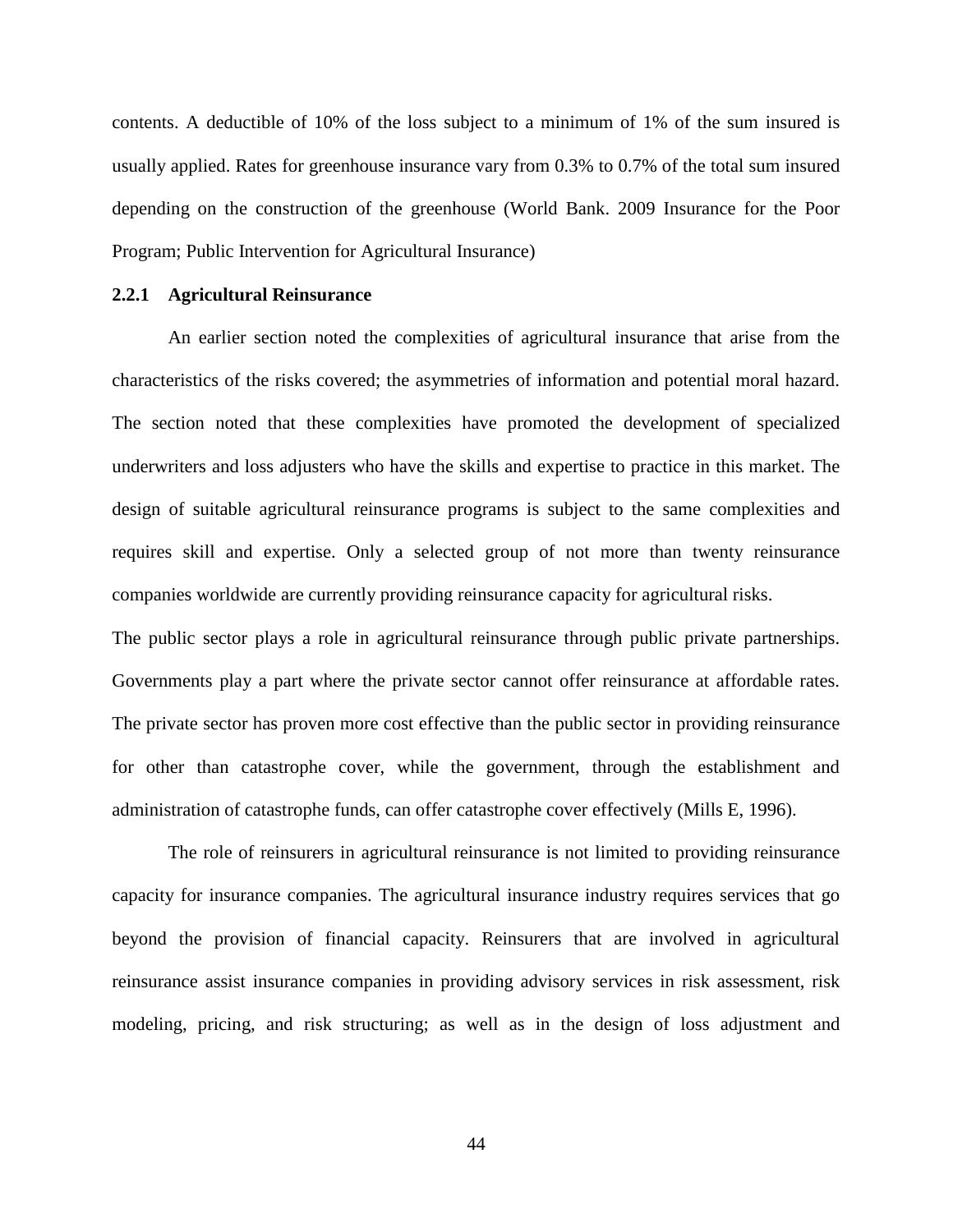operational manuals, risk rating and risk accumulation control software, and the wording of insurance contracts.

Several forms of reinsurance cession are used by the insurance industry to cede agricultural risks. Quota share reinsurance cessions and stop loss reinsurance protections are the most common forms. For aquaculture and forestry reinsurance it is also common to find surplus share cessions and catastrophic excess of loss protections in use. (Swiss Re. 2005. Reinsurance Matters: A manual of the non-life branches. Swiss Reinsurance Company, Zurich) of not more than twenty reinsurance companies worldwide are currently providing reinsurance capacity for agricultural risks..

. The role of reinsurers in agricultural reinsurance is not limited to providing reinsurance capacity for insurance companies. The agricultural insurance industry requires services that go beyond the provision of financial capacity. Reinsurers that are involved in agricultural reinsurance assist insurance companies in providing advisory services in risk assessment, risk modeling, pricing, and risk structuring; as well as in the design of loss adjustment and operational manuals, risk rating and risk accumulation control software, and the wording of insurance contracts.

Several forms of reinsurance cession are used by the insurance industry to cede agricultural risks. Quota share reinsurance cessions and stop loss reinsurance protections are the most common forms. For aquaculture and forestry reinsurance it is also common to find surplus share cessions and catastrophic excess of loss protections in use. (Swiss Re. 2005. Reinsurance Matters: A manual of the non-life branches. Swiss Reinsurance Company, Zurich)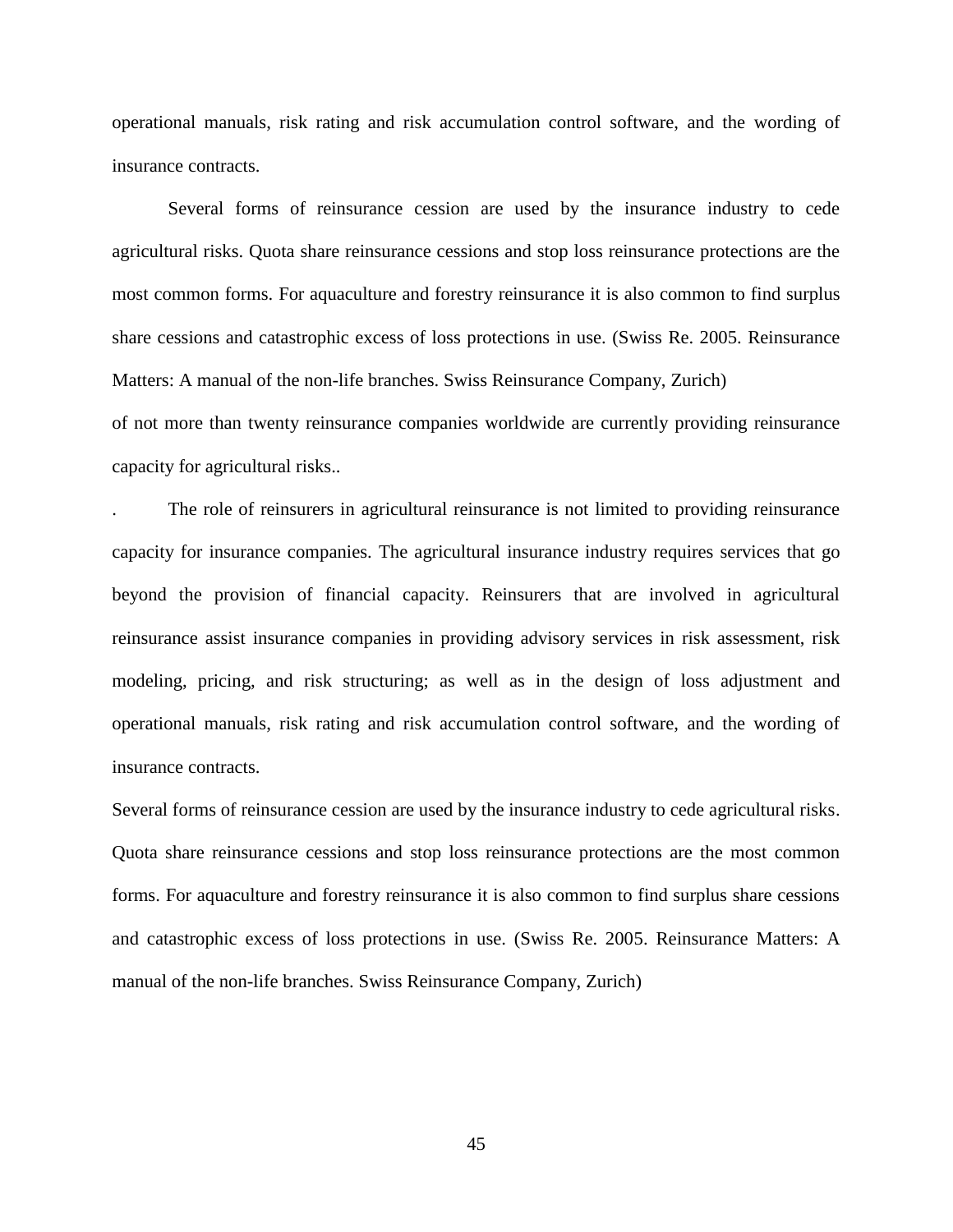# **2.2.2 Meteorological indices**

To minimize the basis risk, the chosen meteorological index has to be a good predictor of yields, and especially of bad yields. While products insure against cold temperatures or frost (South Africa), others against excess water during harvest (India, Nicaragua, Rwanda and Tanzania) or against floods (Indonesia and pilots in Vietnam and Thailand), but most of them insure against a lack of rain (Hazell *et al*. 2010).

# **2.2.3 Basic rainfall indices**

The cumulative rainfall during the growing season (which, in the tropics, typically corresponds to the rainy season) is the simplest quantifier of water availability. However, the impact of a lack of rain depends on its importance and the crop growth phase. Hence, in practice, the growing season is split in several sub-periods and an indemnity is paid whenever a lack of rain occurs in one of these sub-periods, or only in the sub-periods considered the most important for plant growth. It was the case in Malawi and India The amount of rainfall that triggers the payouts (the "strike") as well as the amount of indemnity differ across the sub-periods and are based on agrometeorological knowledge ( Hazell *et al*. (2010)

Moreover, very light daily rains (typically  $\langle 1 \text{ mm/day} \rangle$  and daily rains exceeding a given cap (60 mm/day in most of the World Bank insurance schemes) are generally not taken into account in the cumulated rainfall. Indeed, very light daily rains generally evaporate before being used by the plant, while rains exceeding a given cap run off and cannot be used either. Such simple indices were applied in India and during the first Malawian experiment. They were also used in the Ethiopian scheme where payments were triggered by a low cumulative rainfall from March to October, compared to the 30-year average. Crop specific indices were calculated by weighting 10-days periods cumulative rainfalls according to their relative impact on yields.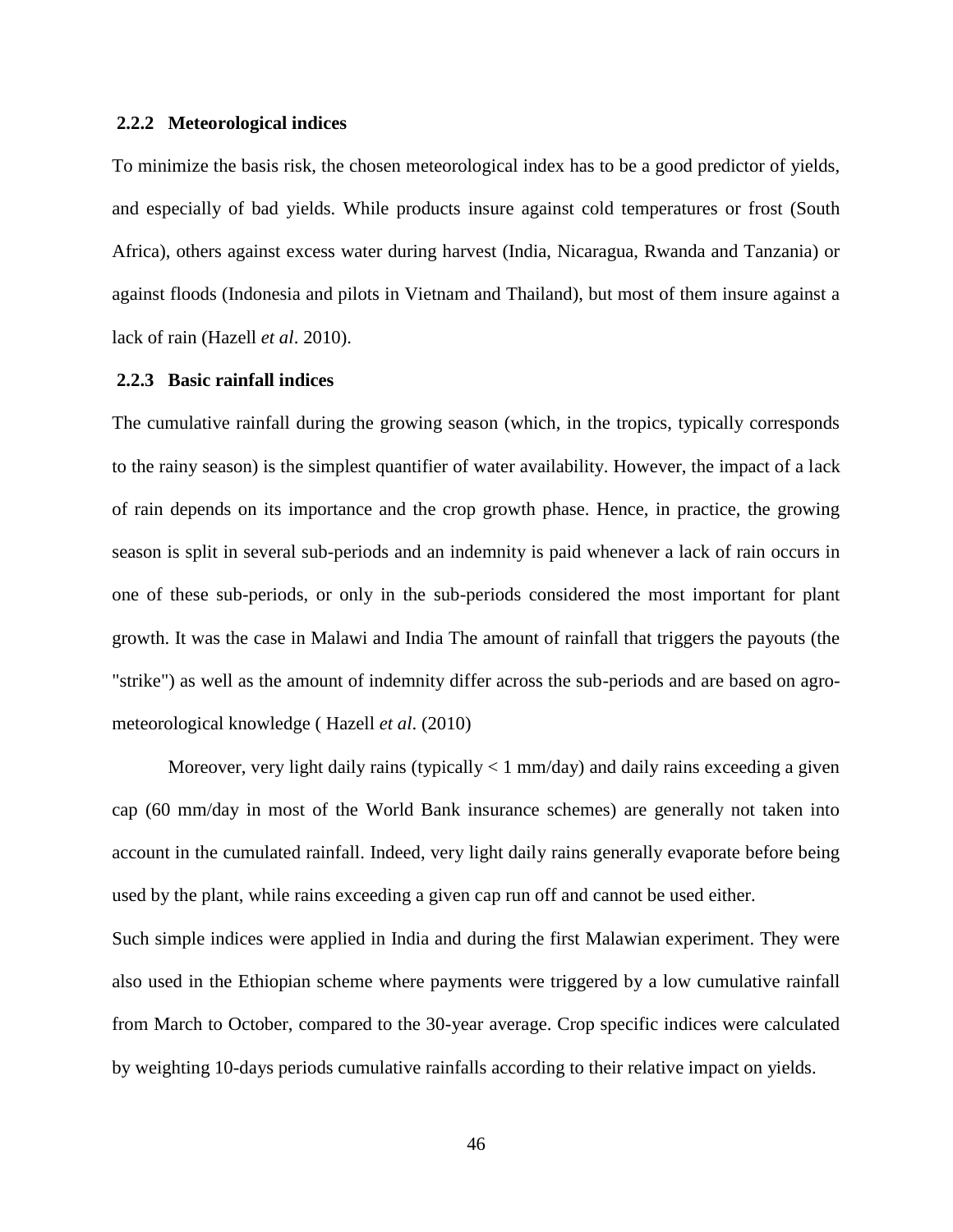The Available Water Resource Index (AWRI; Byun *et al*., 2002), based on effective precipitations of the previous days, is a slight improvement on the cumulative rainfall. In short, available water is estimated by simulating reduction of soil water stocks due to runoff, evapotranspiration and infiltration. Reduction is represented as a weighted sum of previous rains on a defined period (often 10 days) with time-decreasing factors.

Both indices are better predictors of yields if they are determined using the actual sowing date (or a sowing window) to trigger the beginning of the growth cycle. Imposing an arbitrary sowing date or window in the insurance policy increases the basis risk hence reduces the benefit of the IBMI.

However, inquiring after actual sowing date would be very costly. Hence, in practice, especially in India and Malawi, the sowing date used to determine the crop growth phases is imposed by the insurer (a fixed period in Malawi and triggered by the occurrence of a precise cumulative rainfall level in India).

# **2.2.4 Water stress indices**

Water stress indices are based on the idea that crop yields are proportional to the satisfaction of crop needs for water resource. The WRSI (Water Requirement Satisfaction Index) is the reference water stress index. It is defined as the ratio of actual evapotranspiration to maximum evapotranspiration corresponds to an estimation of the quantity of water actually evaporated while evapotranspiration corresponds to the quantity of water that would evaporate if the water requirements of the plant were fully satisfied. This index was developed by the FAO and used in different IBMI schemes in India and in Malawi. Since crop sensibility to water stress depends on its growth phase, most of the insurance contracts consider those phases and take in account different references values of WRSI as triggers, depending on the phase considered. For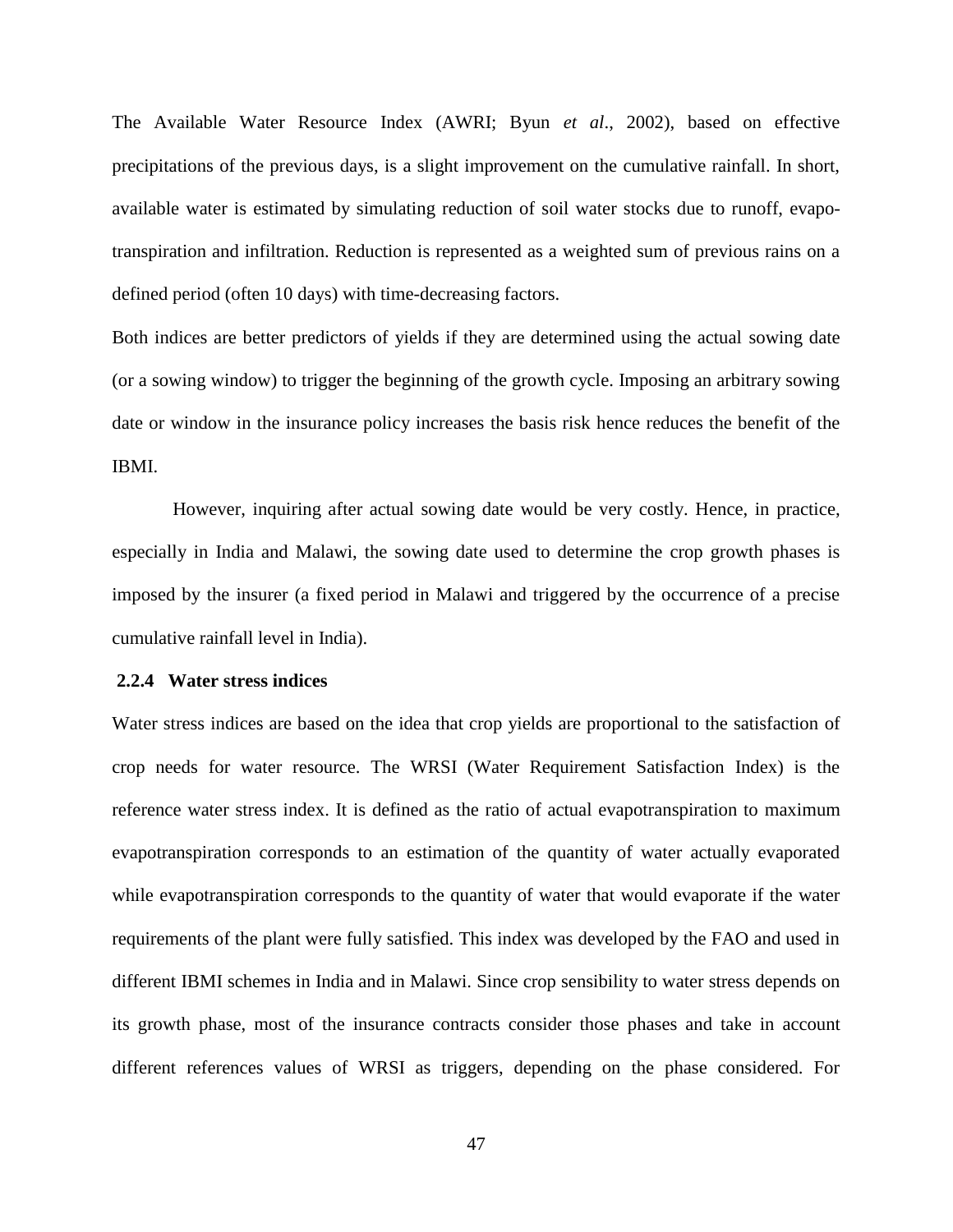groundnut and maize, contract parameters are defined on three growing phases. For tobacco, the growing period was divided in 17 blocks of two weeks. Rainfall level of each block is compared to the crop requirement for this particular growth stage and included in the weighted sum in order to compute the index corresponding for the whole period ( Mills E, 2009).

# **2.2.5 Drought indices**

Those indices use temperatures and rainfall to determine air and/or soil dryness. The Selyaninov drought index, also called Selyaninov Hydrothermal Ratio, and the PED index only captures the air dryness. Both have been used by Breustedt *et al*. (2004) in an ex-ante

IBMI scheme study designed for Kazakhstan. Their calculus has the convenience of only requiring rainfall and temperatures data. The Palmer Drought Severity Index (PDSI: Palmer, 1965) was used for the study of an insurance scheme in Morocco (Skees, 2001). It requires temperature, latitude, water retention capacity of soils and precipitations data, usually on a ten day basis

# **2.3 Mechanistic crop models**

Mechanistic dynamic models simulate crop physiological growth depending on available environmental factors. Their precision in yield estimation is greater in theory, but they need very detailed input data. Such data are rarely available for large areas especially in developing Countries. The DSSAT model is used by Osgood *et al*. (2007) in East Africa and Diaz Nieto *et al*. (2006) in Nicaragua. It is however difficult to use such complex models (Osgood *et al*., 2007) because of a high sensitivity to parameter calibration. Nevertheless they can be used to assess the shortcomings of other methods. They also allow yield simulation under higher levels of inputs than those actually used by the farmers, which is useful since IBMIs may create an incentive to increase the level of inputs that cannot be observed ex-ante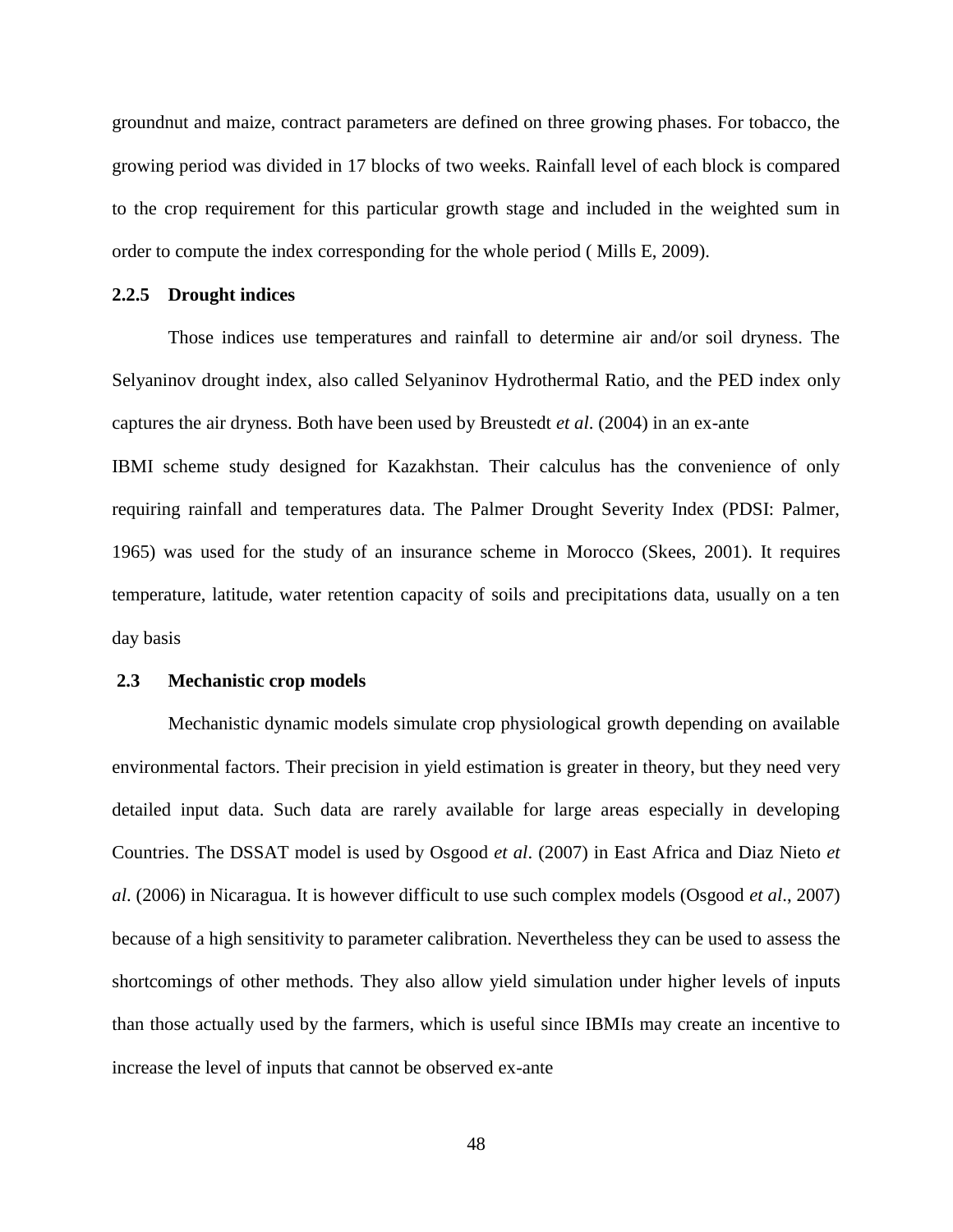# **2.3.1 Index choice criteria**

Minimizing the basis risk, particularly cases in which farmers endure losses without receiving an indemnity (which we will referred to hereafter as the type II error basis risk), is the main criterion to compare those indices. The correlation between yields and index values is the simplest way to deal with such a choice. In order to improve the attractiveness for farmers it is fundamental to evaluate the correlation between yields and index values for low yields, i.e. for situations in which an indemnity should be paid. In many situations there is not enough historical data about observed yields of the farmers, the only way to assess the interest of an index is thus using simulated yields data by a crop model (Kapphan, 2011).

However, complexity limits the transparency and acceptability of IBMIs and data availability is also often limited, especially in developing countries. Thus there is a trade-off between index transparency, readability for farmers, data availability and simplicity on the one hand, and the index ability to reflect low yields (or minimize the type II error basis risk) on the other hand. If the insurance target is the farmer, simplicity is important, but if the target is a financial institution willing to insure its agricultural portfolio exposed to weather shocks, the product can be more complex.

#### **2.3.2 Insurance policy design**

The typical indemnity schedule can be defined by three parameters (Vedenov and Barnett, 2004). The threshold level of the meteorological index, called the strike (*S*), triggers payouts for insured farmers. A slope related parameter (λ with 0 < λ < 1) determines the exit, i.e. the index level: *λ*.*S*, from which payouts are capped to a maximum (*M*). The contract shape is based on the fact that crop growth depends positively on the weather index (e.g. water availability), from a maximum stress meaning zero yield to a point where water is no longer a limiting factor of crop growth.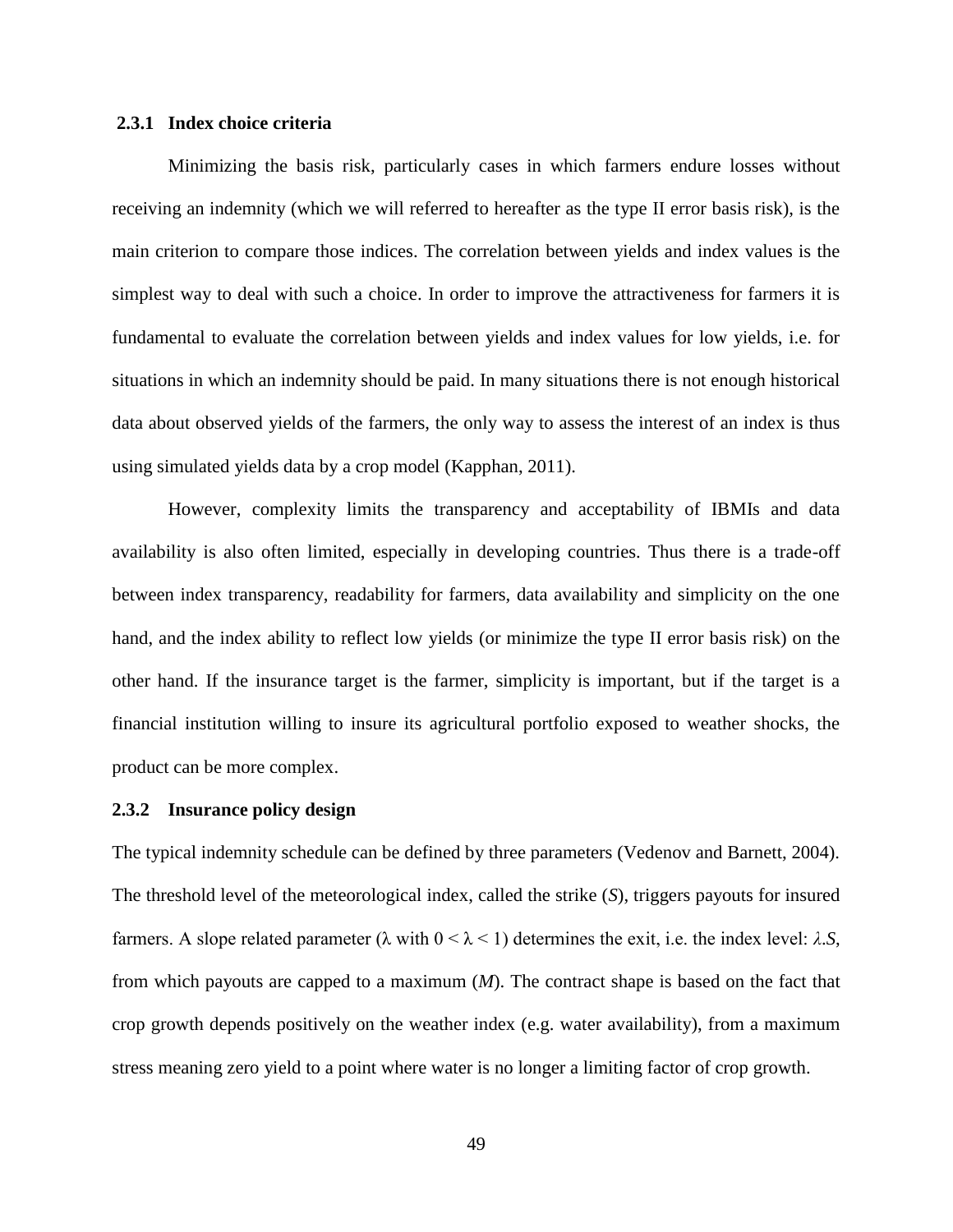# **2.4 Usual shapes policies**

In many IBMI experiments, the indemnity schedule is more complex partial payouts are calculated for each crop growth phase, and the total indemnity is the total of these partial payouts. This is the case in Malawi (Osgood *et al*., 2007) and Senegal (Mahul *et al*., 2009) and many schemes in India. A maximum insurance payout is defined for each growth phase and the sum of insurance payouts can also be capped for the whole growing period

# **2.4.1 Optimization of policy parameters**

Due to the complexity of the relation between yields and water availability, in most cases, the indemnity schedule and the parameters are set without a formal mathematical optimization process. They are based on expert knowledge, simulations and sensibility analysis. Typically, strike is set according to agronomists' views of under what level rainfall starts to be a limiting factor for crop yield, and the maximum payment may be set at the value of inputs (fertilizers, seeds, pesticides…) or at the value of the crop in a normal year. For instance, the strike is set according to an agronomic relation linking yields and water availability (Vedenov and Barnett, 2004). In certain cases, some of the parameters are explicitly optimized. The objective function differs among authors. Some maximize an expected utility function featuring risk aversion, more precisely a Constant Relative Risk Aversion (CRRA) function (Berg *et al*., 2009). Others minimize the semi-variance of income after insurance (Vedenov and Barnett, 2004). Income after insurance is the value of observed yield plus the indemnity minus the premium, and the semi-variance is the squared difference of yields inferior to the long-run average yield, relative to this average. Finally, Osgood *et al*. (2007) minimize the square of the difference between payouts and expected losses, the latter being defined as yields under the first quartile of simulated yield distribution.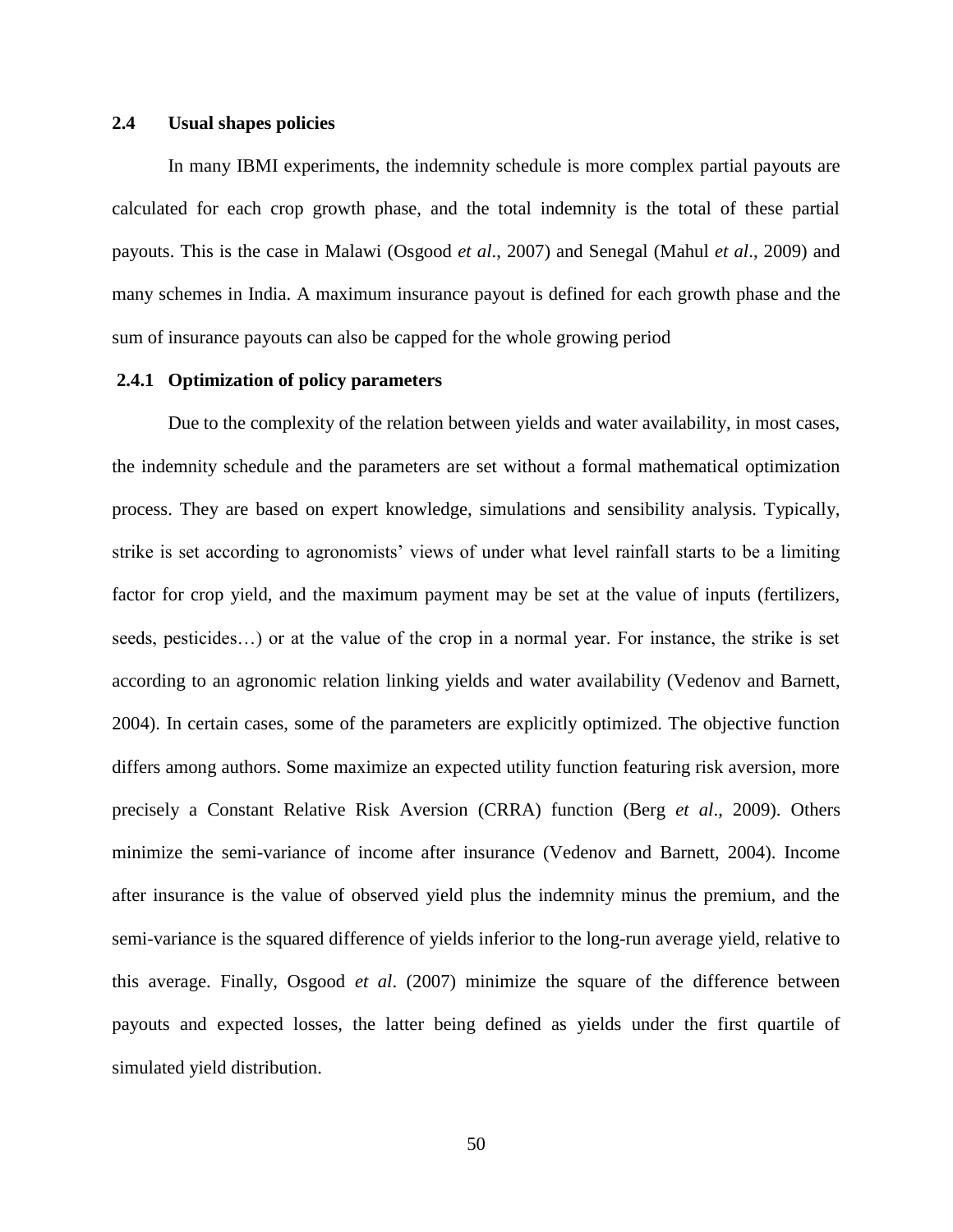# **2.4.2 Computing the expected value and distribution of the indemnity**

The insurance premium depends on the expected value of the indemnity and on a measure of the probability distribution of payouts. There are two methods to determine these values; Historical Burn Analysis (HBA) and Historical Distribution Analysis (HDA) also called index modeling. HBA is the simplest method. Index realizations, for instance the cumulative rainfall or the length of the rainy season in days, are calculated from meteorological historical data (possibly cleaned and detrended and converted into payouts. HBA gives a first indication of the mean and range of possible payouts of a weather contract, from which parameters such as the expected value and the standard deviation of the payouts can be calculated. Moreover, HBA does not require an assumption on distribution function parameters, in contrast to HAD, the disadvantage of HBA is that it provides a limited view of possible index outcomes: it may not capture the possible extremes, and it may be overly influenced by individual years and measurement errors in the historical dataset (World Bank, 2005).

HDA consists in fitting a statistical distribution function to the index historical values and converting values from this distribution to payouts. This distribution and the contract parameters have to be assumed. The expected payout and the measures of the risk such as standard deviation and VaR99 can be calculated either by Monte- Carlo simulations from the distribution or, in the case of simple distributions and indemnity schedules, analytically (World Bank, 2005). Even if not present in the historical series, rare events are handled in a better way with this method. Moreover outliers and measurement errors have less impact on results than with HBA.

The only formal comparison of the accuracy of the two methods seems to be a working paper by Jewson (2004) who concludes that HDA is significantly better than HBA when there is little uncertainty on the statistical distribution assumed in the HDA method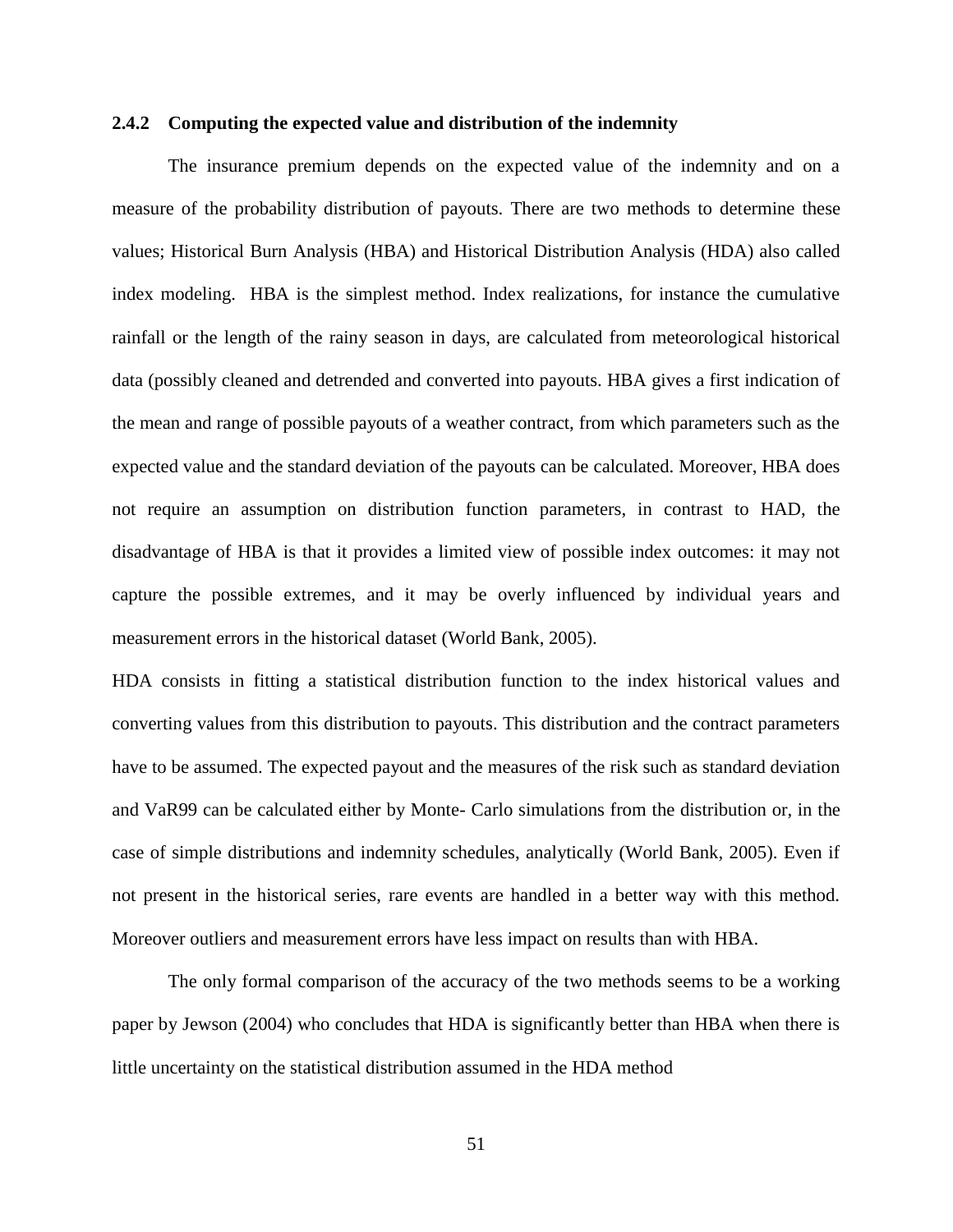# **2.5 Empirical Literature on Nigeria Climate Change**

A review of current literature on climate change impacts in Nigeria shows that very little work has been carried out at the country level. Studies that directly or indirectly address climate change issues in Nigeria include those by Awosike (1992), Awosika et al. (1992); French et al. (1990). Others are Ibe and Quelennac (1989); Nicholas et al. (1993); and Ojo (1988, 1998). Consequently, understanding of the significant issues of the environment and particularly the problems related to global warming and climate change in Nigeria is severely limited. Nevertheless, many climate impacts on the Nigeria environment are known well enough (at least qualitatively) to facilitate the identification of areas particularly at risk from climate change impacts (Nwafor, 2006).

Nigeria's average temperature has risen by 1.7 degrees in the period 1901-2005 (Adefolalu, 1999). The increase has been higher in the semi- arid regions and lower in the coastal zone.

Adefolalu's paper also demonstrates that the rate of change has increased since 1970's. The consequence for the Nigeria people is a geographical pincer threat from desertification in the north and coastal erosion in the south. Through a combination of overgrazing, abuse of woodland for fuel and increasingly unreliable rainfall, the Sahara is advancing at an estimated rate of 600 meters per annum and over 55 million people in 10 northern states could be affected (NEST, 1991).

Similarly, rising sea levels threaten Nigeria's coastal regions. The Niger Delta may be the source of oil wealth but its low-lying terrain problem, crossed with waterways makes it extremely vulnerable to flooding and salinisation. The protective mangroves of this coastline have been largely lost to human intervention. Half of the 15 million population of the 15 million population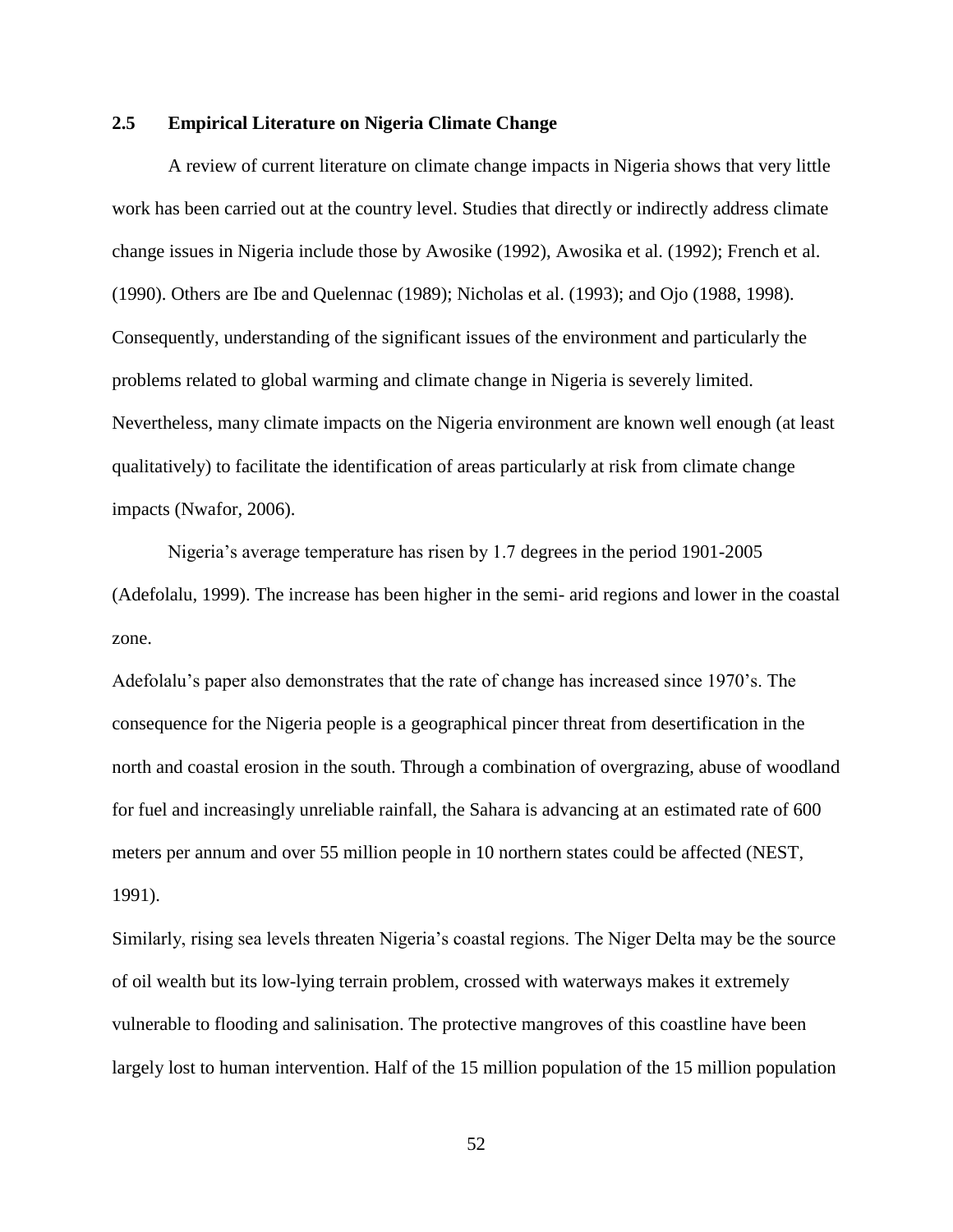of the city of Lagos lives less than six feet above sea level (One world Guides, 2008). The wealthiest areas of Victoria Island are in the front line, alongside the Mushroom slum settlements. In the rural economy, almost all small farms presume stable rainfall patterns in their choice of seeds and planting times and are therefore, at risk of the vagaries of climate change in addition to more familiar social and economic pressures. Another factor that is encouraging climate change in Nigeria is deforestation. According to the 2010 MDG progress report, Nigeria's forest cover has dropped from 18.9% to 9.9% in two decades since 1990, one of the highest rates of deforestation in the world (One World Guides, 2008). The main cause is the demand for wood fuel. In the absence of affordable alternative energy sources, charcoal is popular even the cities, boosting its uncontrolled production. Clearance for agriculture, roads and other development are further implacable drivers of deforestation. Current laws to protect forests are weak and poorly enforced.

Major industries in the country's coastal zone include three refineries, two petrochemical plants, liquefied natural gas plants (LNG), a fertilizer plant, a major steel and gas and fuel oil fired electricity generating plants around which numerous other economic activities revolve. Above all, there is the on-shore and rapidly expanding offshore petroleum and gas operations which have seen the entire delta crisscrossed by oil and gas pipelines and riddled with wells (World Bank, 1996). The sector accounts for 96 percent of the country's external earnings. For Nigeria, climate change will have a severe impact on its coastal system which is already under stress.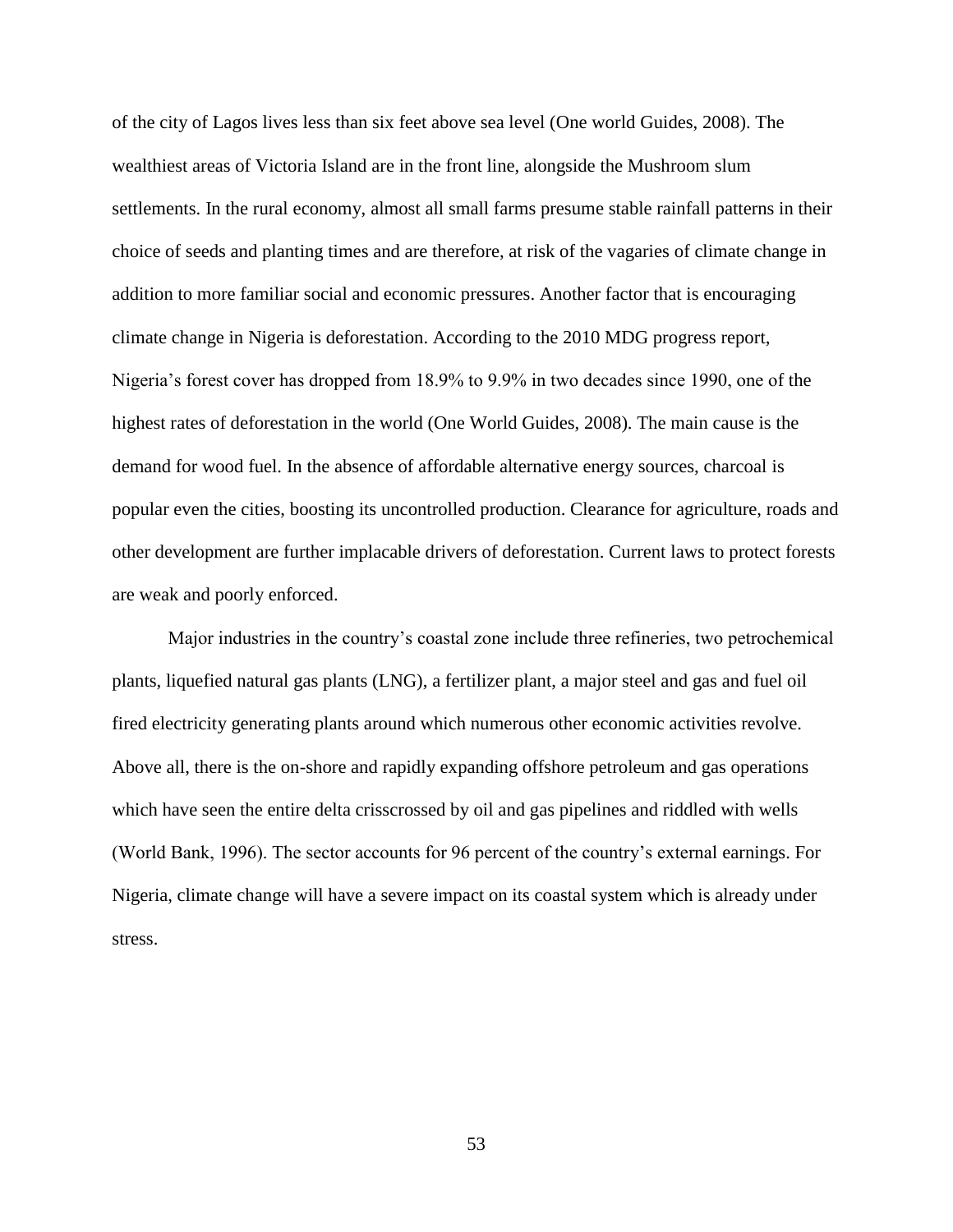# **2.6 Climate Change Adaptation Attempts In Nigeria**

According to climate funds update database, Nigeria has not yet received any adaptation funding from external bilateral or multilateral sources. This may in part be attributable to the country's slow- moving institutional response to climate change (One World Guide, 2010).

The focal point for coordination of government policies is intended to be a National Climate Change Commission. At community level, adaptation strategies are largely consistent with existing responses to poverty and hunger. The fight to halt desertification involves tree planting, the use of alternative fuels such as biogas, and the adaption of more versatile livestock. In more conventional farming regions, smallholders are encouraged to diversify their crops and adopt more efficient rainwater harvesting and irrigation techniques. The coastal regions approach adaptation through management of existing resources. Building and environmental regulations are enforced but poorly due to corruption inherent in the country.

The challenges posed by adaption to climate change are increasingly being recognized. Such challenges are usually framed in terms of 'resilient' buildings designed to recover quickly from the impact of flooding through ensuring that essential services (power, water and sanitation) experience minimal disruption (such as by placing power sockets above likely flooding levels; building passive low-energy building or smart buildings (Roaf et al., 2005; Adaptive Building Initiative, 2009). However, these options may be too expensive for a developing country like Nigeria that is already under economic stress. Another design option suitable for Nigeria cities particularly those with exceptionally high temperature is the use of local bricks (mud) in building construction. This design option has been corroborated by the works of (Bianco, 2002; Alagbe, 2011).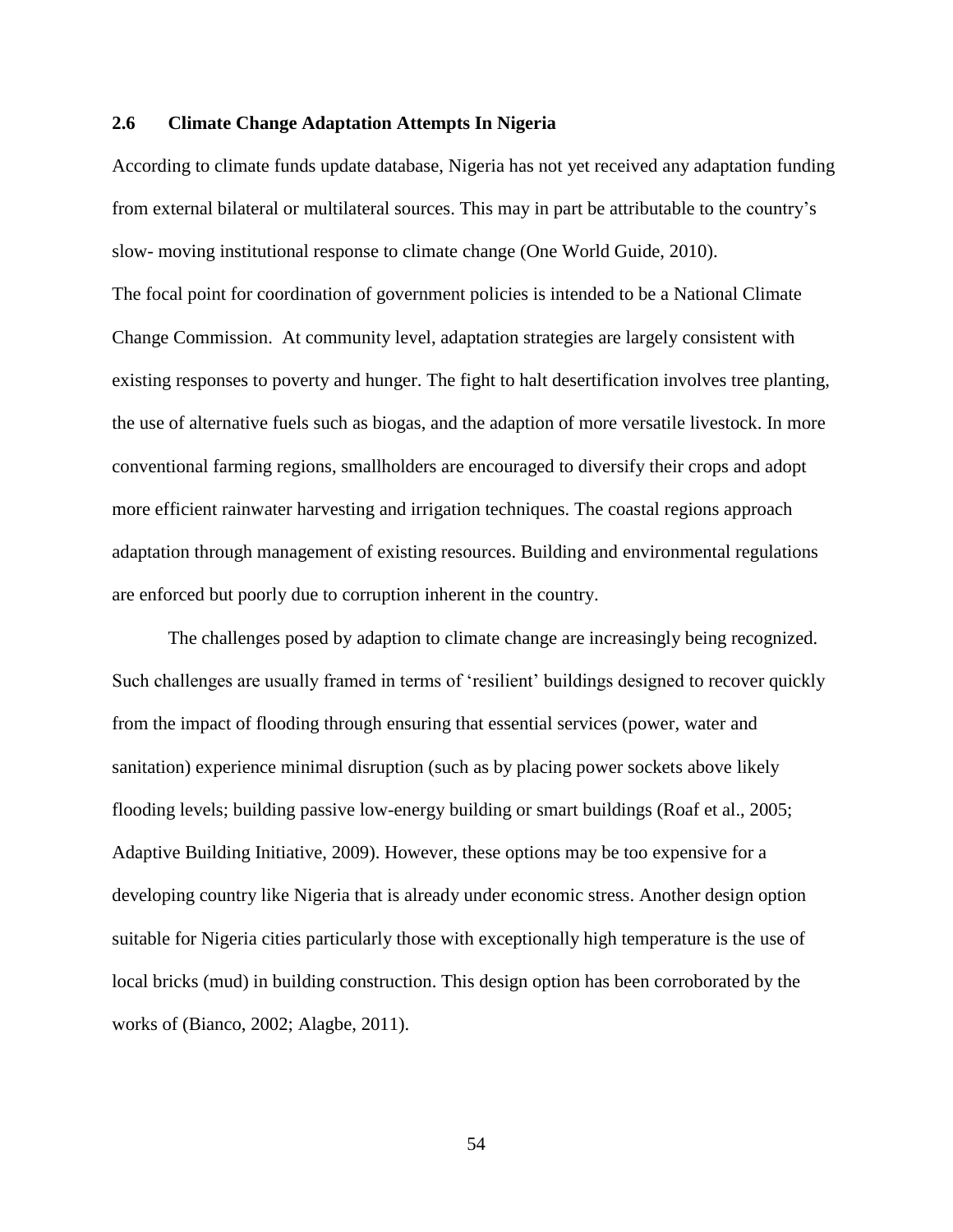Shaw et al. (2007) outlined some adaptation strategies that could be a guide for building sustainable cities in the face of a changing climate. These design options are less expensive, requires no special skill, nor high technology which may not be available in the country, thus can easily be utilized in Nigeria cities.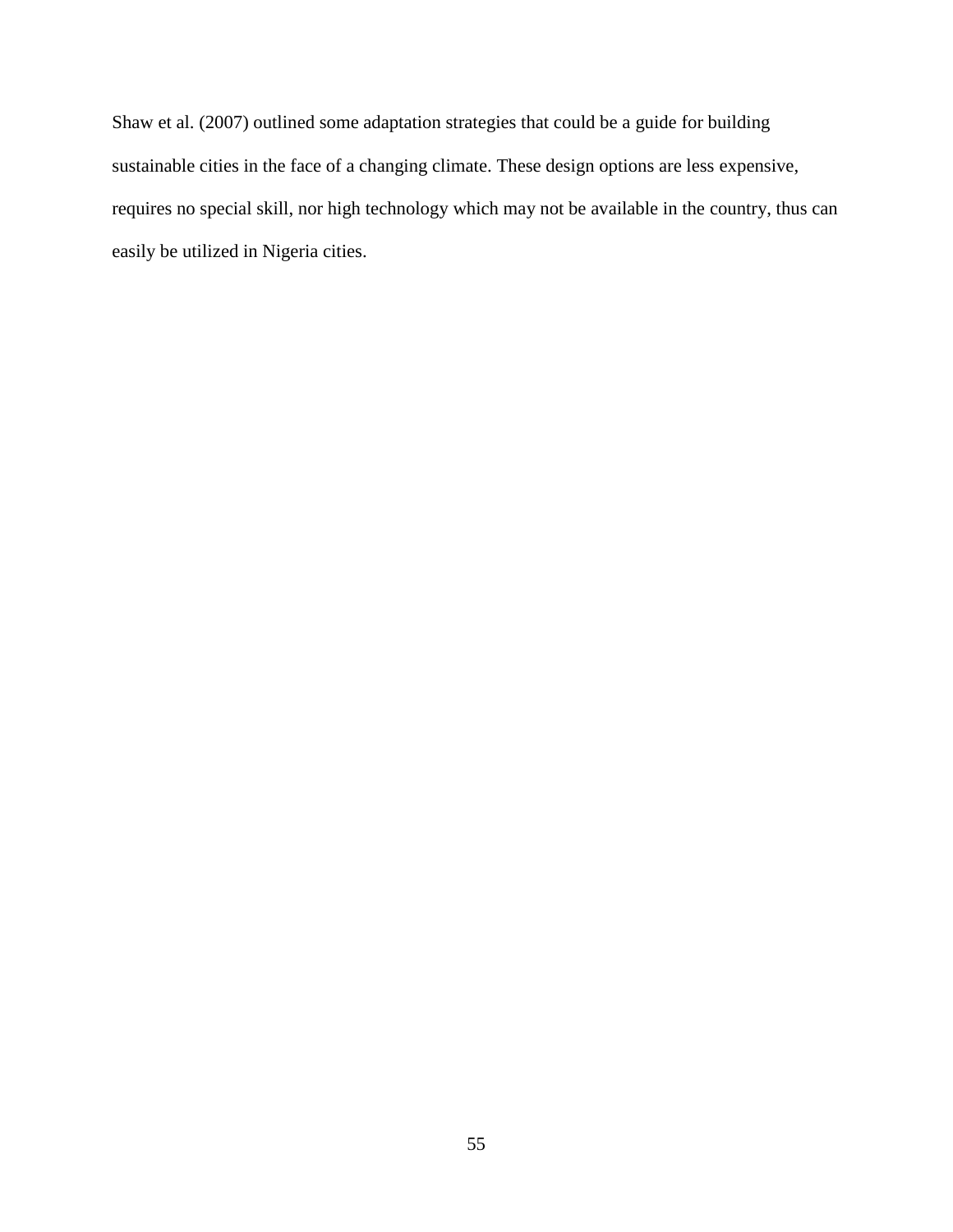# **CHAPTER THREE**

#### **3.0 METHODOLOGY**

#### **3.1 The Study Area**

Oyo state is located in the south-west geopolitical zone of Nigeria. It is one of the three states carved out of the former western states of Nigeria in 1976. Oyo state consists of thirty three (33) local government areas. The states cover a total of 27,249 square kilometer of land mass and it is bounded in the south by Ogun state and partly by the Republic of Benin while in the east by Osun state. The land scape consist of old hard rocks and dome shaped hills, which rise gently from about 500 meters in the southern part and reaching a height of about 1,219 meter above sea-level in the Northern part.

The topography of the state is gentle rolling low land in the south, rising to a plateau of about 40 meters. The state is well drained with rivers flowing from the upland in the North-south direction. Oyo state has an equatorial climate with dry and wet seasons and relatively high humidity. The dry season last from November to March while wet season starts from April and ends in October. Average daily temperature ranges between  $25^{\circ}$ C (77.0°F) and 35.0°C ( 95.0 F) almost throughout the year. The vegetation pattern of Oyo state is that of rain forest in the south and guinea savannah in the North. Thick forest gives way to grassland interspersed with trees in the North. There are a number of government farm settlements in Ipapo, Ilora, Sepeteri, Ogbomoso, Iresaadu, Ijaiye, Akufo and Lalupon.

Oyo state is one of the seriously affected state like Kogi, Niger and Anambra state in the year 2011 by the variability in climatic conditions (especially irregular weather conditions) with excessive rainfall which led to flooding as well as wind storm in the year that led to loss of human life, properties, crops, livestock etc which has not been given adequate attention (Tribune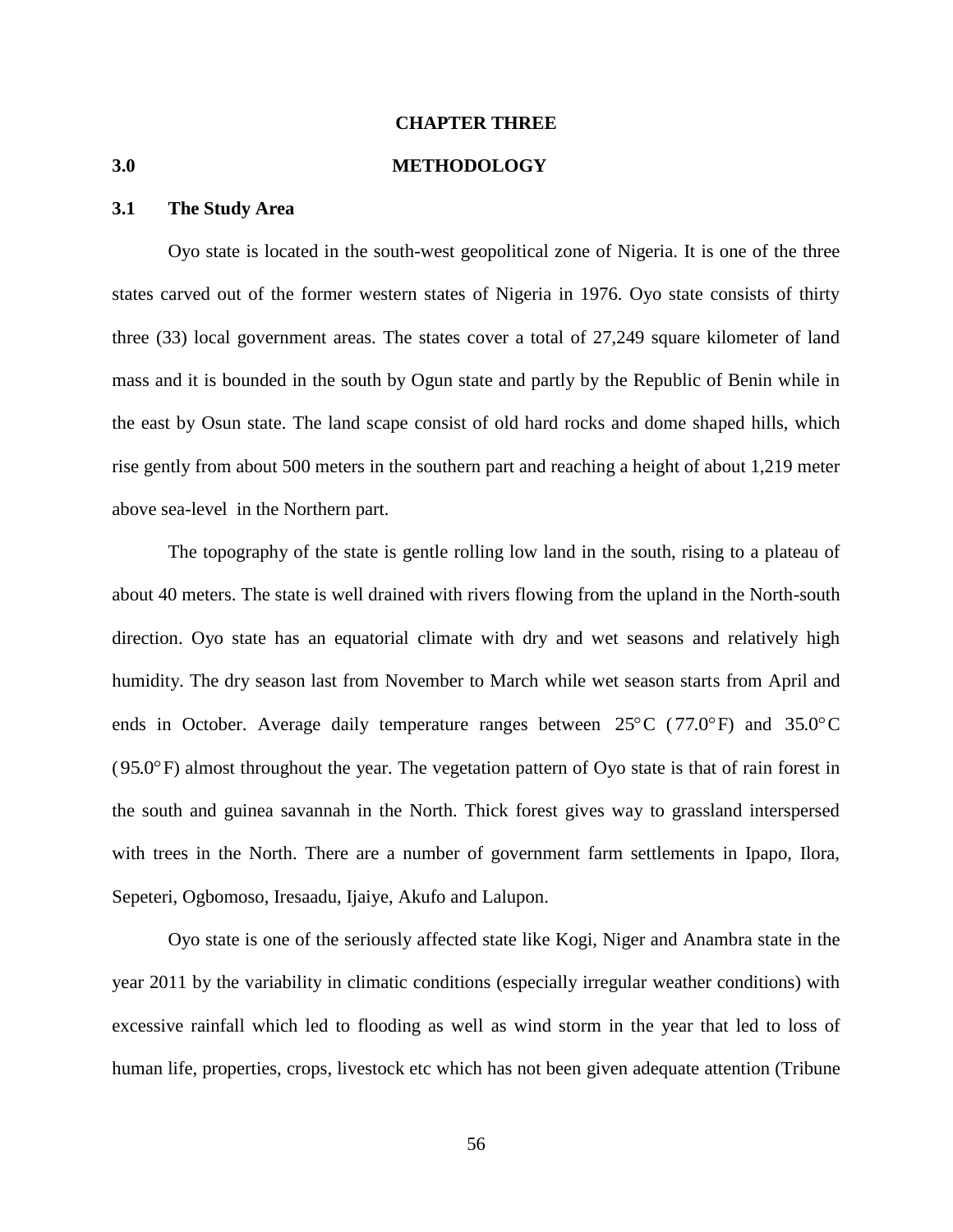;August 10 2011). Agricultural activities follow the traditional system of mixed cropping. This condition made the state to be agrarian suited for the production of permanent crops. Farmers are predominant small scale that still depends on traditional method of farming. Besides farming, the inhabitants also engage in other occupations like trading, manufacturing and commerce. The climate in the area favours the cultivation of crops like maize, yam, cassava, millet, rice, plantain, cacao tree, cowpea, mango, palm tree, cashew and so on.

#### **3.2 Population and Sampling procedure**

To achieve the broad objectives of the study, two broad categories of respondents were surveyed to obtain the data required for the analysis. A sample of 120 insured and 120 uninsured farmers were randomly selected and interviewed using structured questionnaires. While the insured farmers were randomly selected from the insurance policy register, the uninsured farmers were selected from the OYSADEP farmer's register.

#### **3.3 Sources of Data**

Both primary and secondary data are used for this study. The primary data include socioeconomic characteristics of both insured and uninsured farmers' their production and insurance information. This information was obtained through interview schedule and administration of a structured questionnaire. The secondary data cover Climate related data such as rainfall and temperature as well as state-level data on food crop production in Oyo state from 1990- 2010. Data on climate variables were be obtained from Nigerian Meteorological Station while food production data were be obtained from Oyo State Agricultural Development Programme (OYSADEP). The table below shows the descriptive statistics of secondary data

|               | Jnit      | Mean | St.Dev    | Min  | Max   |
|---------------|-----------|------|-----------|------|-------|
| Cassava yield | Tons/ha   | 9.69 |           | 7.03 | 11.87 |
| Cowpea yield  | Tons / ha | 0.69 | 17<br>0.1 | 0.28 | 0.99  |
| Cocoyam yield | Tons /ha  | 3.85 | 1.46      | 0.42 | 5.70  |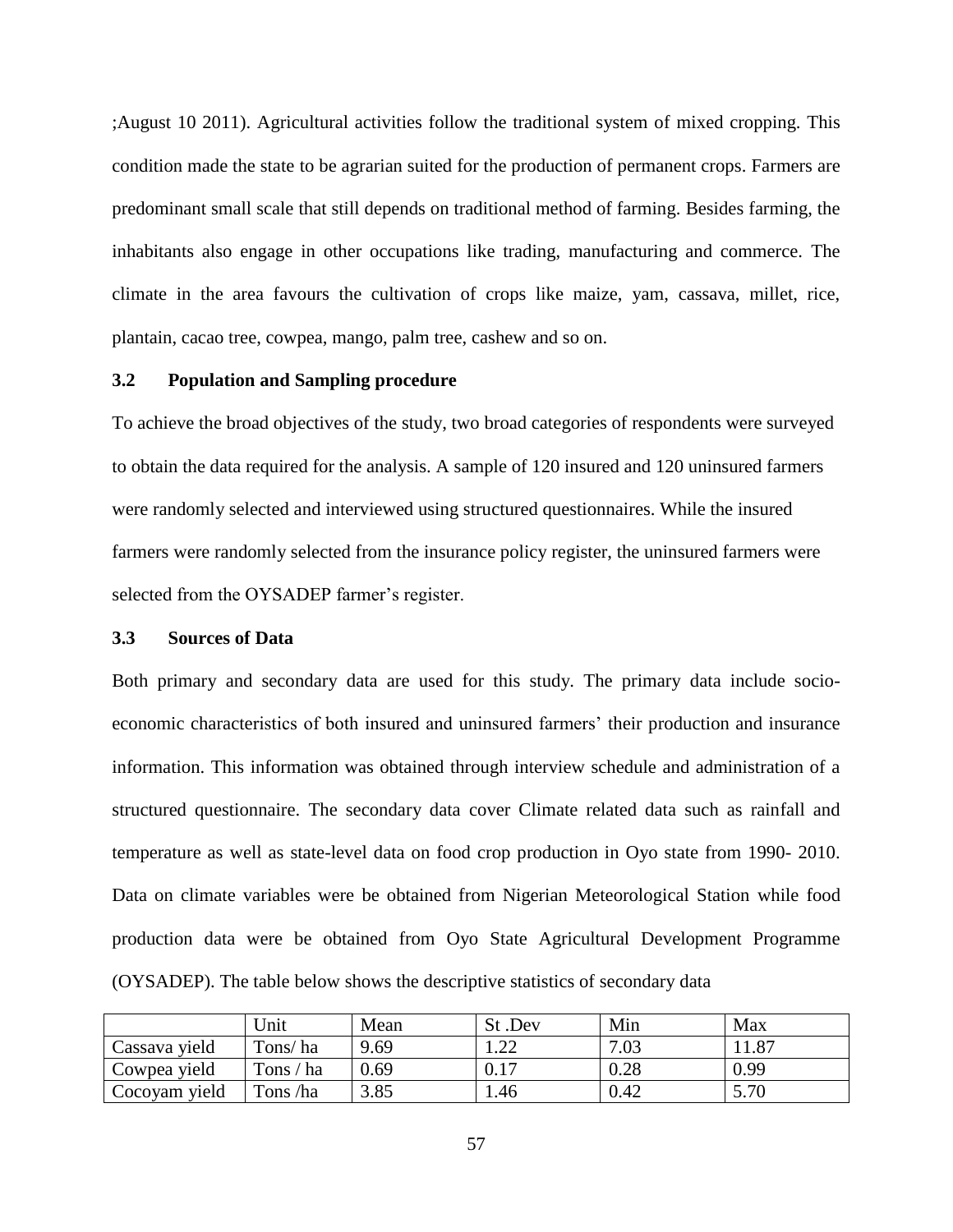| Maize yield     | Ton/ha    | 1.54  | 0.41 | 0.61 | 2.76  |
|-----------------|-----------|-------|------|------|-------|
| Melon yield     | Ton/ha    | 0.59  | 0.29 | 0.23 | 1.41  |
| Okro yield      | Tons/ha   | 1.37  | 0.49 | 0.5  | 2.45  |
| Sorghum yield   | Tons/ha   | 1.05  | 0.28 | 0.68 | 1.89  |
| Pepper yield    | Ton/ha    | 1.71  | 0.57 | 0.1  | 2.31  |
| Tomato yield    | Tons/ha   | 2.55  | 0.83 | 0.97 | 4.68  |
| Yam yield       | Tons/ha   | 13.24 | 2.57 | 9.37 | 18.89 |
| Vegetable yield | Tons/ha   | 1.62  | 0.69 | 0.54 | 3.49  |
| Trend           |           | 11    | 6.20 |      | 21    |
| Temperature     | ${}^{0}C$ | 31.75 | 0.47 | 30.9 | 33.3  |
| Rainfall        | mm        | 114.5 | 37.3 | 75.4 | 221.1 |

# **3.4 Model Specification**

The Just-Pope production function was estimated from panel data relating yield to exogenous variables. This procedure estimates the impacts of the exogenous variables on yield levels and the variance of yield. Following Just and Pope (1979) and Saha et.al this study estimate production functions of the form:

# $Y = f(X, \beta) + h(X, \alpha)\varepsilon$

Where *Y* is crop yield (cowpea, sorghum, cassava, maize, cocoyam, okro, pepper, cassava, vegetable, melon and yam),  $f(\equiv)$  is an average production function, and X is a set of independent explanatory variables (climate, location, and time period). The functional form  $h(\equiv)$  for the error term ui, is an explicit form for heteroskedastic errors, allowing estimation of variance effects. Estimates of the parameters of  $f(\leq)$  give the average effect of the independent variables on yield, while  $h(\equiv)$  gives the effect of each independent variable on the variance of yield. The interpretation of the signs on the parameters of  $h(\le)$  are straightforward. If the marginal effect on yield variance of any independent variable is positive, then increases in that variable increase the standard deviation of yield, while a negative sign implies increases in that variable reduces yield variance.

the basic model is thus specified as:

$$
y_{it} = \exp(\alpha_0 + \sum_{k=1}^{k} \alpha_k x_{kit}) + \varepsilon_{it} \sqrt{\beta_0 + \sum_{m=1}^{m} \beta_m x_{mit}}
$$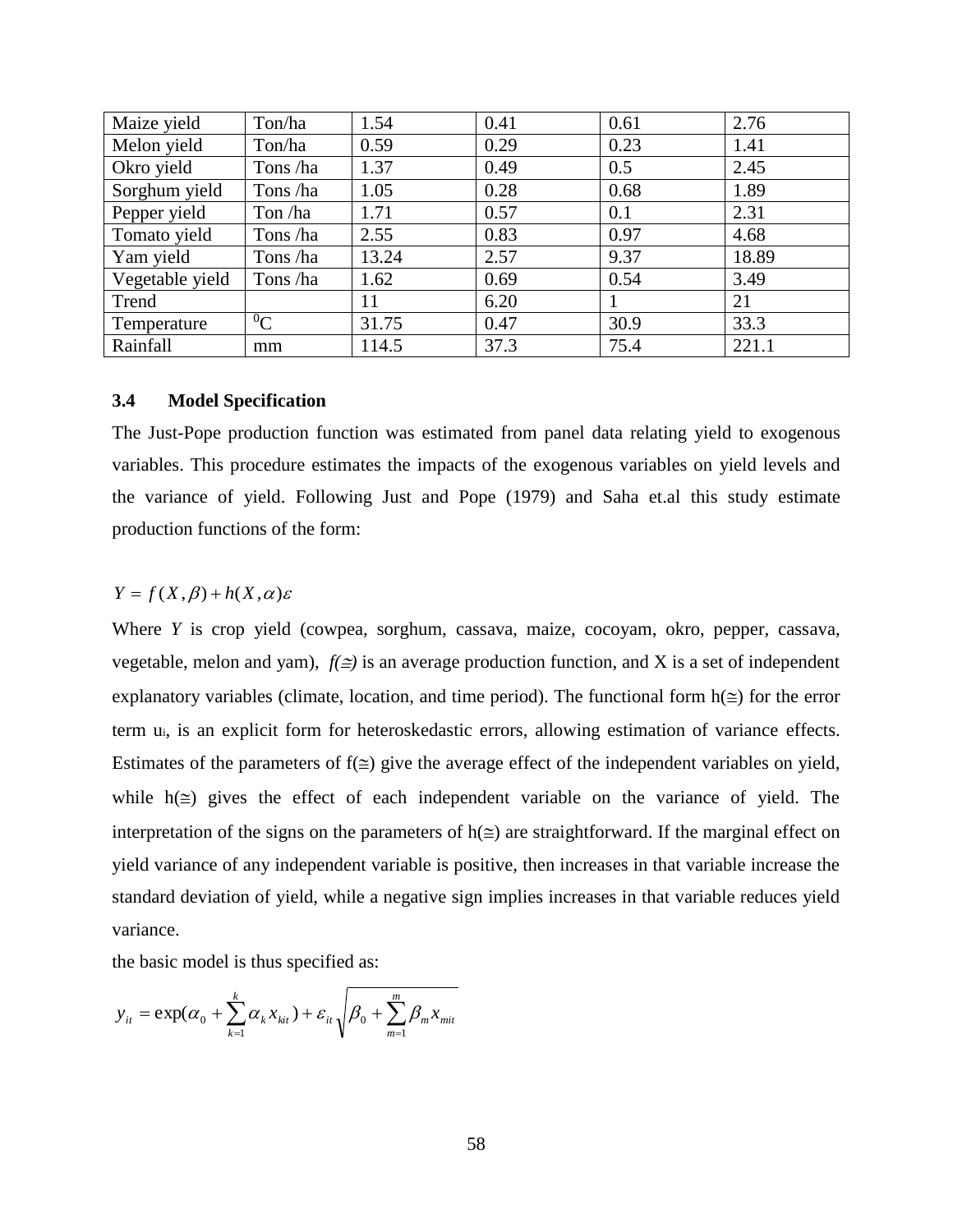Where  $y_{it}$  is the crop output in region *i* at time *t*;  $x_{kit}$  is the input quantity of factor *k* in region *i* at time *t*, and  $\alpha_j$ ,  $j = 0,1,...,k$ , are the parameters to be estimated.  $x_{\text{mix}}$  denotes a factor which can influence the risk level and  $\beta_m$  is the corresponding coefficient.  $\varepsilon$  in turn is a stochastic disturbance term following the standard normal distribution. Thus, we find that the expected output (often also referred to as mean output) and the variance of output are determined by separate functions, which can algebraically be denoted as

$$
E(y_{it}) = \exp(\alpha_0 + \sum_{k=1}^k \alpha_k x_{kit}) \text{ and } V(y_{it}) = \beta_0 + \sum_{m=1}^m \beta_m x_{mit} \text{ respectively.}
$$

Given the assumption that production risk in this framework takes the form of heteroskedasticity in the production function, the second term on the right-hand side of equation (2) can be interpreted as a heteroskedastic error term for the purpose of estimation.

Another important stage of the analysis is the calculation of the costs or benefits of climate change because of its relevance to policy making. From equation 3 the shadow prices of climate variables can be computed as follows:

$$
wc = \frac{\partial E(y)}{\partial c} p_y
$$

$$
= \alpha_c \frac{p_y * E(y)}{c}
$$

Where  $wc$ , is the shadow price of climate variable  $c$  (e.g. annual average temperatures),  $E(y)$  is the expected output and  $p_y$  is the output price.  $\alpha_c$  in represents the estimated output elasticity with respect to the climate factor  $c$ , is obtained from the mean production function of the Just-Pope procedure. This equation thus quantifies the economic impacts of a marginal change in climate.

The model was estimated for each of the major staple crops in Oyo state Nigeria. As the production function is specified in a log-linear way, the coefficient estimates for on this stage will be elasticities of output with respect to the respective input factors. Usually, production risks in terms of heteroskedasticity error structure are present in most parts of agricultural production (Just and Pope, 1979).

#### **3.4.1 Model for insurance payout estimation**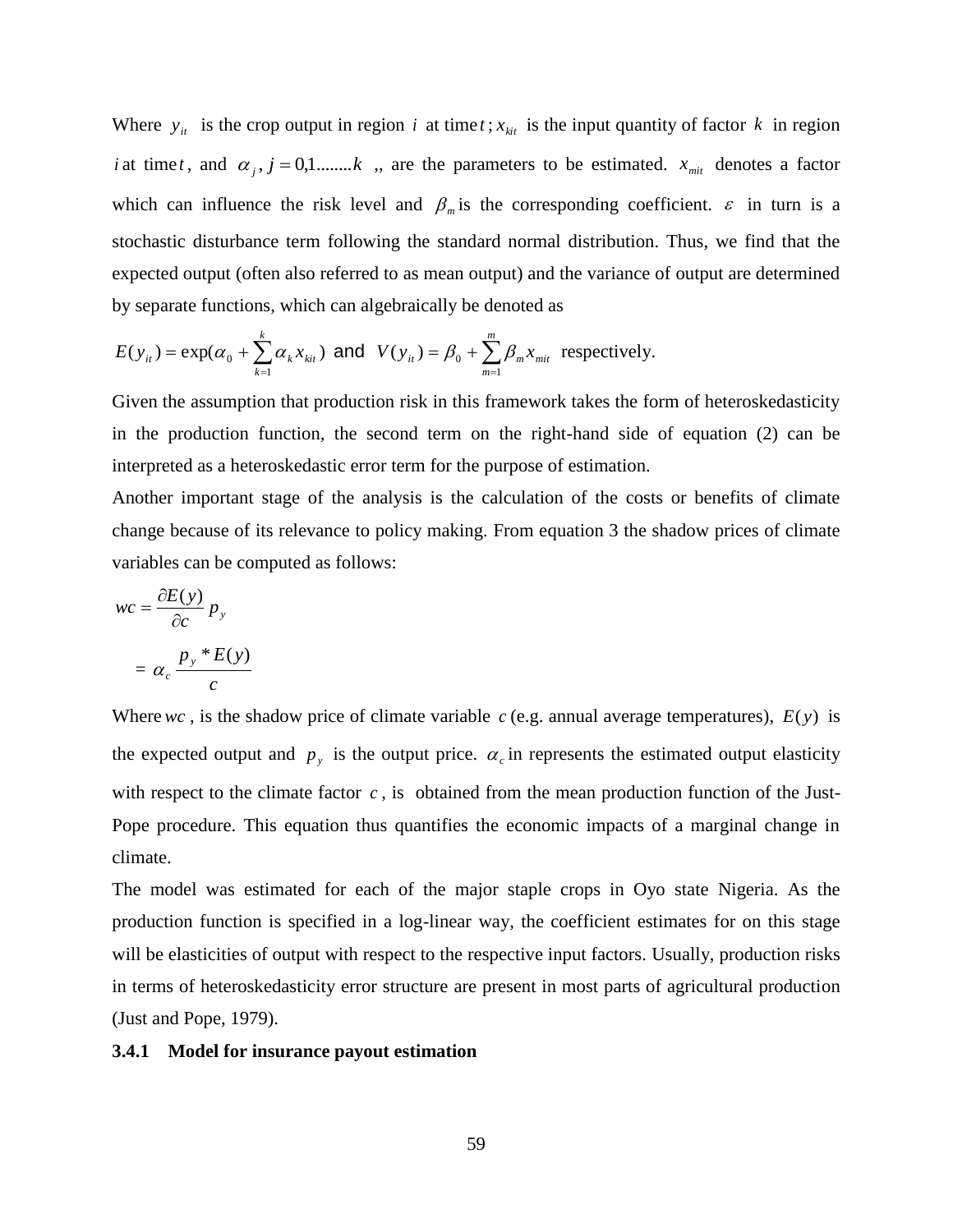A simple insurance scheme (Ray 1967; Hazell et al. 1986; Abbaspour 1994) was used to simulate the insurance payout in the state. The insurance payout in the *i*th state in *j*th year, is as follows:

$$
Payout_{i,j} = \nabla Y_{i,j} \times Area_{i,j} \times P\_crop
$$

Payout *i*, *j*, is given by the functions of the insured yield loss,  $\nabla Y_{i,j}$  insured acreage of crop *Areai*, *<sup>j</sup>* and price of crop, P crop

### **3.4.2 Descriptive statistics**

This method of analysis was used to compare the socio economic characteristics of insured farmers and uninsured farmers. It include: mean, median, mode frequency, charts, figures, etc

# **3.4.3 Model of production practices by insured and uninsured farmers**

To assess the operation of Nigerian Agricultural Insurance corporation this study use econometric analysis as a basis to compare production practices between insured and uninsured farmers in the study area. Production functions project a physical relationship between inputs or factors of production and the resulting farm output represented as the dependent variable. A typical production function can be implicitly represented as  $Q = f(X)$  where Q is the homogeneous output representing the endogenous variable and X, then-dimensional vector of homogeneous inputs represented as explanatory variables. For this study different functional forms were tested on the cross-sectional data collected, but the **Cobb-Douglas** function was chosen as the basis of result presentation because it enjoys a wider application in this type of study and because of the added information implied by its parameter estimates. It has been emphasized that linear and quadratic functions which were commonly used as alternatives are better suited to the analysis of experimental data than to the analysis of cross-sectional data

The statistical estimates obtained were used to compare production performance between the identified groups of respondents. The function is thus used to examine production performance and resource productivity between insured and uninsured farmers.

The Cobb-Douglas function can be implicitly presented as:

$$
Q = AX^bX^{(1-b)}
$$

Where **A** is a positive constant term and *b* a positive fraction. **Q** and **X** are the variables, the relationship between which are examined by the equation. However, in order to specify the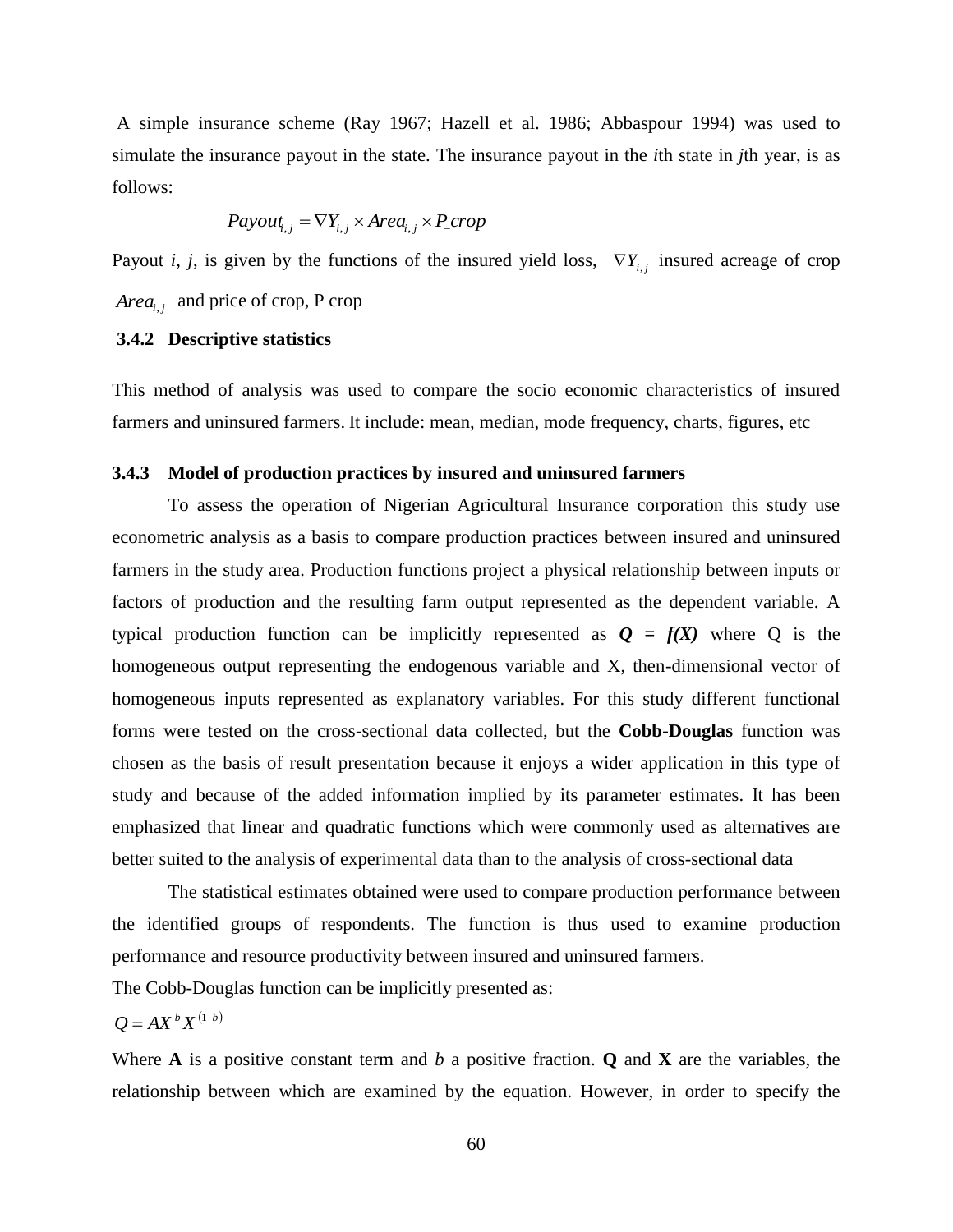equation, the above implicit equation must be explicitly expressed by taking the log transformation of both sides as shown below;

$$
\ln Q = \beta_0 + \beta_1 \ln X \cdot 1 + \beta_2 \ln X \cdot 2 + \dots \cdot \beta_9 \ln X \cdot 9 + \mu
$$

where the respective variables in the equation are represented as follows:

**Q** is the dependent variable is the value of the farm output; value of planting seeds, *X1* and capital borrowed or used  $(X2)$ , fertilizer  $(X3)$  and farm size  $(X4)$  and value of labour employed on the farm *(X5).* Other variables include expenditure on agro-chemicals such as herbicides and pesticides *(X6),* expenditure on value added *(X7),* value of farm assets *(X8)* and *(X9),* a dummy variable used to represent the holding of an insurance policy.  $\beta_0$ ,  $\beta_1$  ...  $\beta_2$ , are the parameters (coefficients) to be estimated, that respectively measured the relationship between the inputs and output in the production process, for the ninth inputs.  $\mu$  is the error term which is assumed to be normally distributed with mean zero and constant variance. *ln* is the natural logarithm of the respective variables included in the equation. The essence of the log transformation is in recognition of the existence of error in the included variables, by the transformation the error is made to be nearly and normally distributed without any pattern in its relationship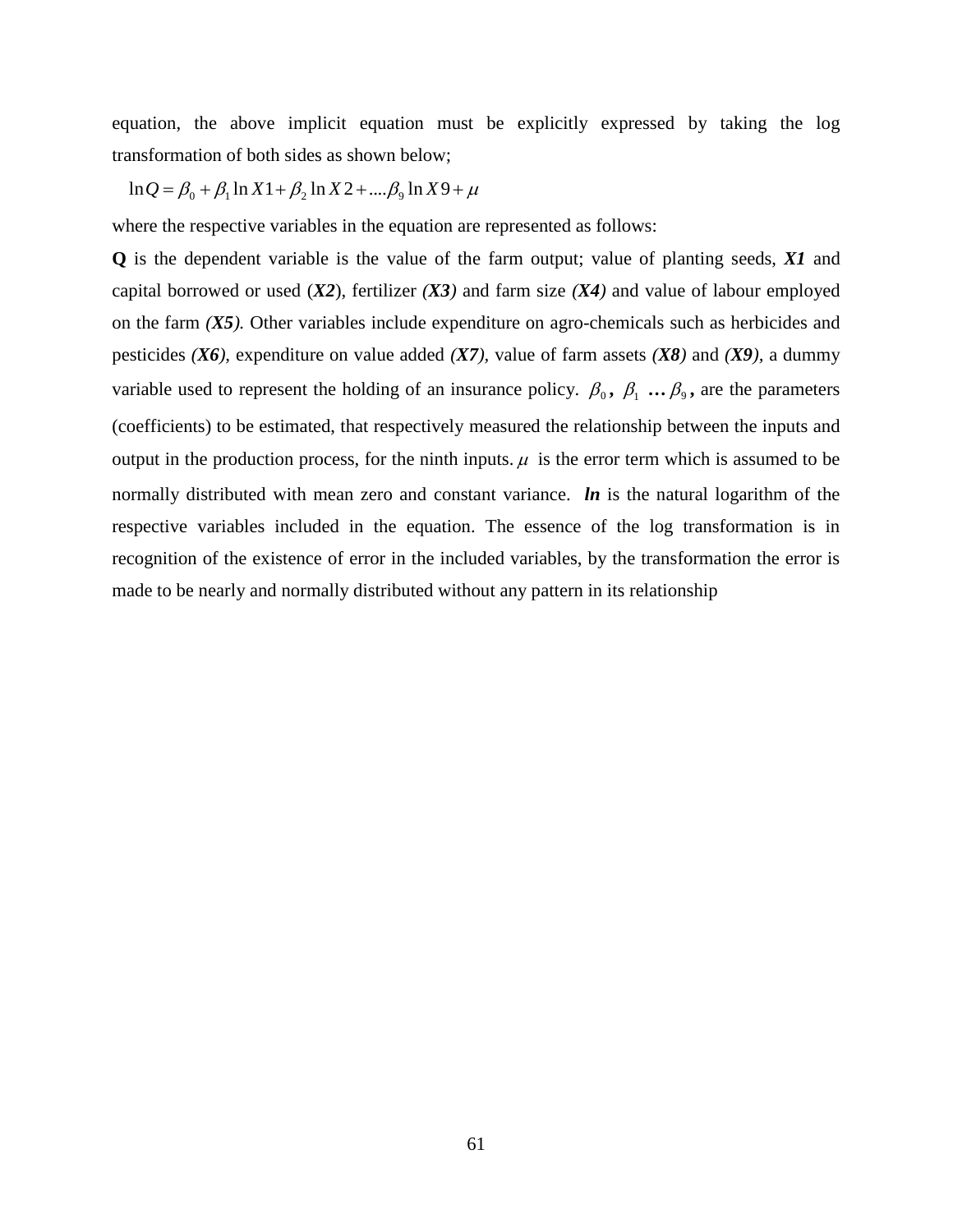# **CHAPTER FOUR**

# **4.0 RESULTS AND DISCUSSION**

#### **4.1 Socio-Economic Characteristics of both insured and uninsured farmers in Oyo State**

This section discusses the socio-economic characteristics of the respondents.

# **4.1.1 Distribution of Respondents by Age**

The age distribution of the respondents is presented in Table 1. It is observed from the table that majority of the insured and uninsured farmers are between 45-54 years in the study area respectively. This is the most productive age range of the farmers. The mean age of both insured and uninsured are 51 and 48 years respectively, this is because most of the youth have their attention from farming to other source of livelihood. The t value of 8.36 indicates that age is a determining factor through which farmer's insurance decision is made.

|              | <b>Insured</b>   |                   | <b>Uninsured</b>         |                   |
|--------------|------------------|-------------------|--------------------------|-------------------|
| Age          | <b>Frequency</b> | $\frac{6}{10}$    | <b>Frequency</b>         | $\frac{0}{0}$     |
| 25-34        | 14               | 11.6              | 3                        | 2.5               |
| 35-44        | 27               | 22.5              | 20                       | 16.7              |
| 45-54        | 41               | 34.1              | 44                       | 36.7              |
| 55-64        | 36               | 30.4              | 42                       | 34.6              |
| $\geq 65$    | $\mathbf{2}$     | 1.4               | 11                       | 9.5               |
| <b>Total</b> | 120              | 100               | 120                      | <b>100</b>        |
| <b>Mean</b>  | Std. Dev.        | Min<br><b>Max</b> | Std. Dev.<br><b>Mean</b> | Min<br><b>Max</b> |
| 51.5         | 8.71             | 32<br>66          | 48.2                     | 10.0<br>24<br>63  |

# **Table 1: Age Distribution of Respondents**

**t= 8.36\* (sig at 1%)**

**Source: Computed From Field Survey Data, 2012.**

# **4.1.2 Distribution of Respondents by Level of Education**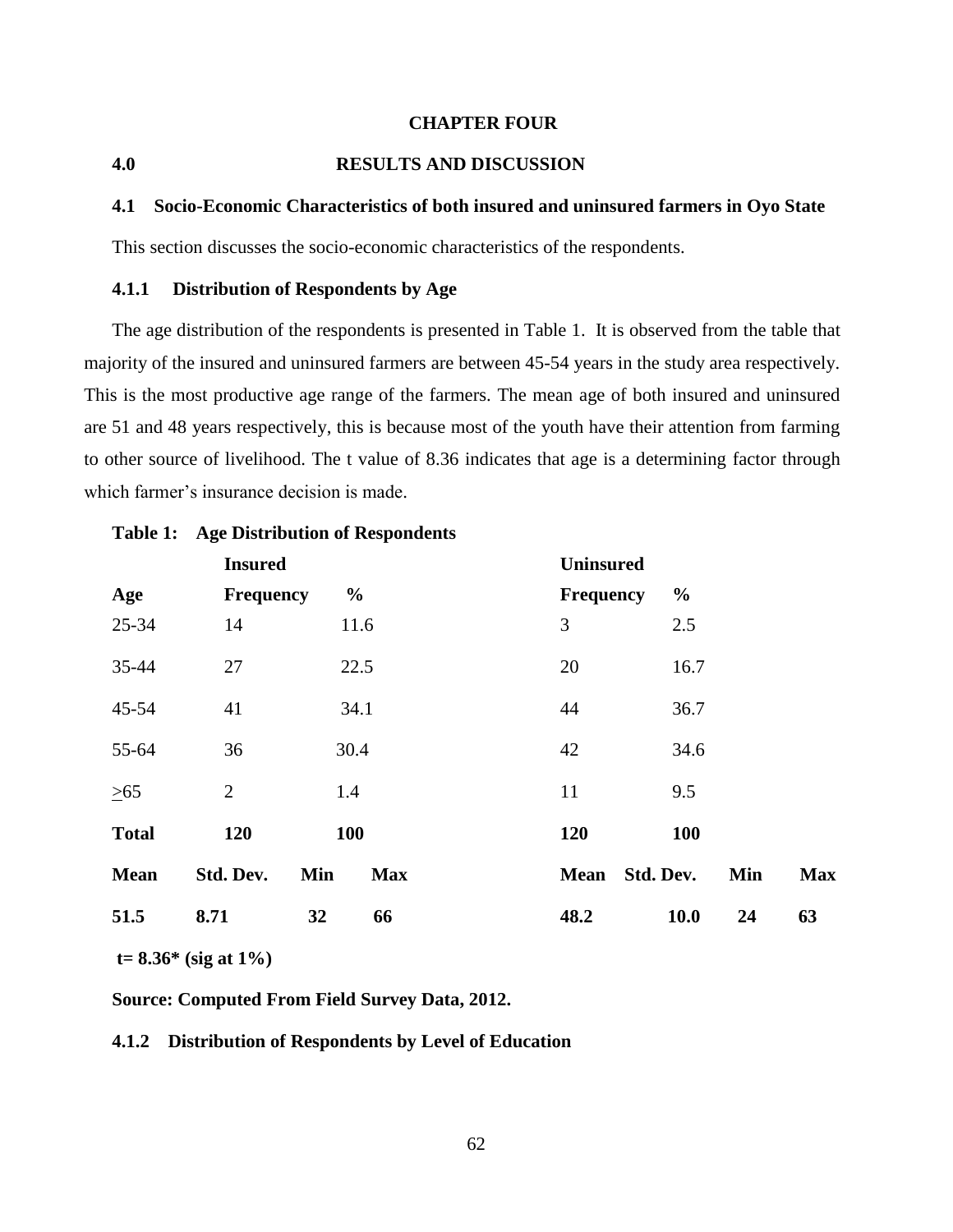Table 2 shows the distribution of the educational level of the respondents. The level of education attained by a farmer is known to influence the decision of farmer to take an insurance cover, better adaptation strategies including efficient use of climate information. The study showed that majority of the insured (36.7 %) and uninsured (61.7 %) farmers had about 6years of formal education respectively in the study area. The finding implies that literacy level is moderately high among the insured and uninsured farmers as expected in the study areas and this  $(t= 2.19)$  indicates that level of education of farmers as a great influence in their choice of insurance

|                          | <b>Insured</b>        |               |             | <b>Uninsured</b> |                       |
|--------------------------|-----------------------|---------------|-------------|------------------|-----------------------|
| <b>Educational Level</b> | <b>Frequency</b>      | $\frac{6}{9}$ |             | <b>Frequency</b> | $\frac{0}{0}$         |
| Non-formal/adult         | 21                    | 17.5          |             | 11               | 9.2                   |
| Primary                  | 44                    | 36.67         |             | 74               | 61.7                  |
| Secondary                | 32                    | 26.67         |             | 30               | 25.00                 |
| ND/NCE                   | 22                    | 18.33         |             | 5                | 4.1                   |
| HND/B.Sc                 | $\mathbf{1}$          | 0.83          |             | -                |                       |
| <b>Total</b>             | 120                   | 100.0         |             | <b>120</b>       | 100.0                 |
| <b>Mean</b>              | Std. Dev. Min Max     |               | <b>Mean</b> | Std. Dev.<br>Min | <b>Max</b>            |
| 1.01<br>1.5              | $\boldsymbol{0}$<br>4 |               | 1.24        | 0.67             | 3<br>$\boldsymbol{0}$ |

#### **Table 2: Educational Level Distribution of Respondents**

**t= 2.19\*\* (sig at 5%)**

# **Source: Computed From Field Survey Data, 2012**

# **4.1.3 Distribution of the Respondents according to their Farming Experience**

It is expected that the number of years farmers spent in their farm operations, the more experienced they should have become. Table 3 shows the distribution of farming experience of respondents. It could be seen in table 4.4 that majority of the insured (67.1%) and uninsured (70.25%) crop farmers had experience of more than 10 years in the study area. In crop insurance unit, the rest 32.9% of them had less than 10 years of farm experience while the rest 29.74% of the uninsured crop farmers also had less than 10years of farming experience. The results show that the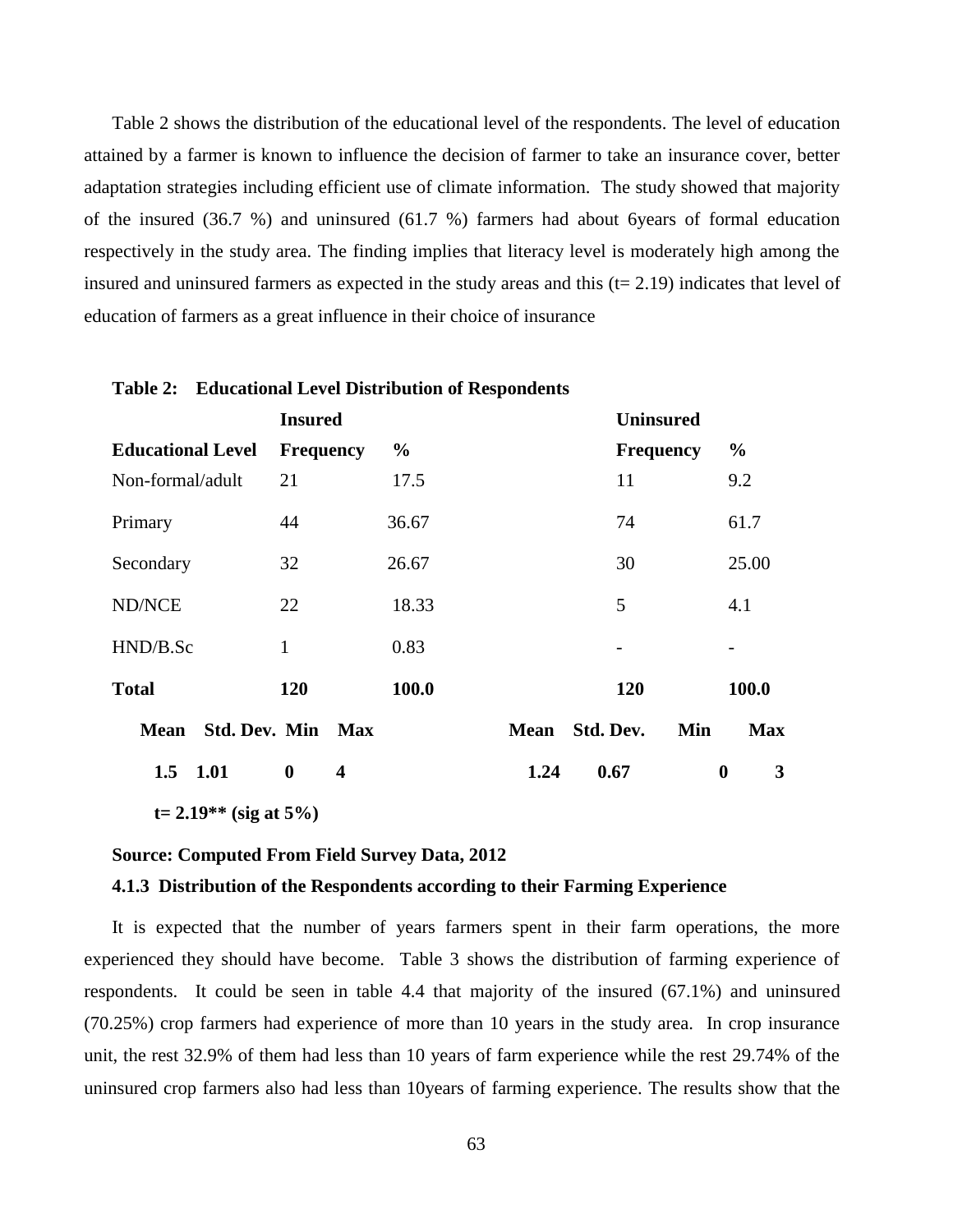insured and uninsured crop farmers are well experienced in crop production in the study areas. This also have a very strong significant influence on their decision.

| Table 3: | Distribution of Respondents According to their Years of Farming |
|----------|-----------------------------------------------------------------|
|          | <b>Experience</b>                                               |

|              | <b>Insured</b>   |               | <b>Uninsured</b>         |               |            |
|--------------|------------------|---------------|--------------------------|---------------|------------|
| <b>Years</b> | <b>Frequency</b> | $\frac{0}{0}$ | <b>Frequency</b>         | $\frac{0}{0}$ |            |
| $\leq$ 5     | 14               | 13.7          | 17                       | 14.04         |            |
| $5-10$       | 24               | 19.2          | 19                       | 15.7          |            |
| >10          | 82               | 67.1          | 84                       | 70.25         |            |
| <b>Total</b> | <b>120</b>       | 100.0         | <b>120</b>               | 100.0         |            |
| <b>Mean</b>  | Std. Dev. Min    | <b>Max</b>    | Std. Dev.<br><b>Mean</b> | Min           | <b>Max</b> |
| 24.5         | 9.00<br>8        | 45            | 10.17<br>22.1            | 5             | 40         |

 **t=6.00\* (sig at 1%)**

# **Source: Computed From Field Survey Data, 2012.**

# **4.1.4 Distribution of the Respondents by Sex**

Table 4 shows the distribution of the male and female crop insurance farmers according to their sex in the study area.

|                |           | <b>Male</b>         |               | <b>Female</b>            |               |              |                |
|----------------|-----------|---------------------|---------------|--------------------------|---------------|--------------|----------------|
| Zone           |           | <b>Frequency</b>    | $\frac{0}{0}$ | <b>Frequency</b>         | $\frac{0}{0}$ |              |                |
| Ibadan/Ibarapa |           | 24                  | 20            | 21                       | 17.5          |              |                |
| Oyo            |           | 21                  | 17.5          | 25                       | 20.8          |              |                |
| Ogbomoso       |           | 20                  | 16.7          | 18                       | 15            |              |                |
| Saki           |           | 55                  | 45.8          | 56                       | 46.7          |              |                |
| <b>Total</b>   |           | 120                 | 100           | 120                      | <b>100</b>    |              |                |
| <b>Mean</b>    | Std. Dev. | Min<br><b>Max</b>   |               | Std. Dev.<br><b>Mean</b> |               | Min          | <b>Max</b>     |
| 1.275          | 0.448     | 1<br>$\overline{2}$ |               | 0.435<br>1.25            |               | $\mathbf{1}$ | $\overline{2}$ |
|                |           |                     |               |                          |               |              |                |

|  | Table 4: Sex Distribution of Respondents According To ADP Zone |  |  |  |  |  |  |
|--|----------------------------------------------------------------|--|--|--|--|--|--|
|--|----------------------------------------------------------------|--|--|--|--|--|--|

**t= 0.298 (not sig)**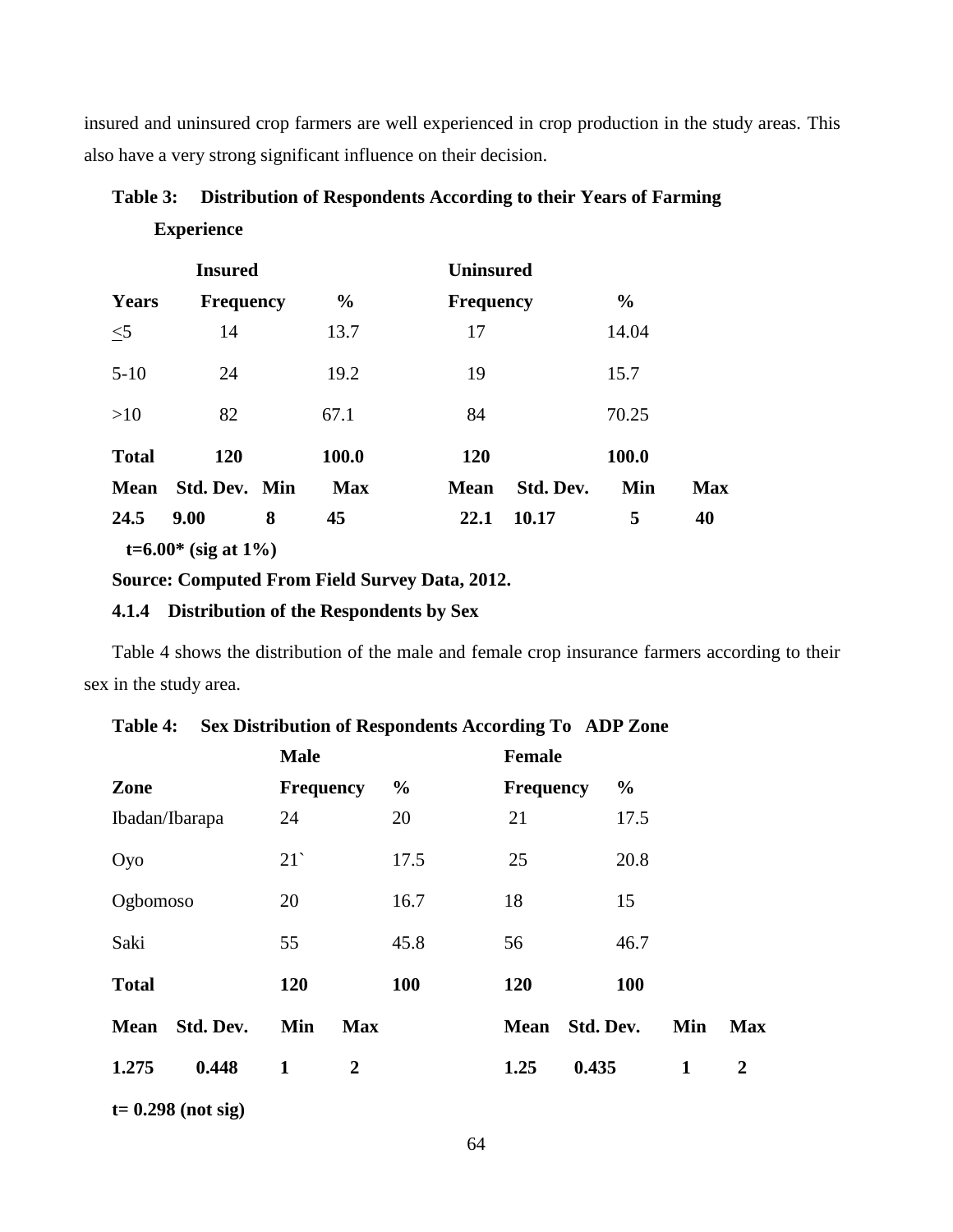# **4.1.5 Distribution of Respondents by Marital Status**

Table 5 presents the distribution of respondents by marital status. It is shown in the table that majority of the respondents were married. About 76.7 % of the insured and 78.3% uninsured crop farmers were married in the study area. These results have implications on crop production in the study area. Married men and women are likely to be relatively stable and focused in carrying on their farming activities and the likelihood that they will have more people in the household who contribute to labour input, hence, availability of more family labour.

|              |                       | <b>Insured</b>   |               |             | <b>Uninsured</b> |                  |            |
|--------------|-----------------------|------------------|---------------|-------------|------------------|------------------|------------|
|              | <b>Marital Status</b> | <b>Frequency</b> | $\frac{0}{0}$ |             | <b>Frequency</b> | $\frac{0}{0}$    |            |
| Single       |                       | 8                | 6.7           |             | $\overline{2}$   | 1.7              |            |
| Married      |                       | 92               | 76.7          |             | 94               | 78.3             |            |
| Widowed      |                       | 11               | 9.1           |             | 13               | 10.8             |            |
| Divorced     |                       | 9                | 7.5           |             | 11               | 9.2              |            |
| <b>Total</b> |                       | 120              | 100.0         |             | 120              | 100.0            |            |
| <b>Mean</b>  | Std. Dev.             | Min              | <b>Max</b>    | <b>Mean</b> | Std. Dev.        | Min              | <b>Max</b> |
| 1.23         | 0.74                  | $\boldsymbol{0}$ | 6             | 1.42        | 0.97             | $\boldsymbol{0}$ | 4          |

**Table 6: Distribution of Respondents by Marital Status** 

**t= 1.41 (not sig)**

**Source: Computed From Field Survey Data, 2012.**

# **4.1.6 Distribution of Respondents by Household size**

The family members represent those being fed, clothed and housed by a farmer. This can be an important indicator of his productivity on the farm if the farmer has no other occupation apart from farming. The size of the household affects the amount of farm labour, determines the food and nutritional requirement of the household, and often affects household food security. Table 6 shows the distribution of respondents according to household size. Results in the table showed that majority of the insured (70.8%) and uninsured (47.5%) crop farmers in the study area have household size of between 6-8 members respectively. About 12.5 % of the insured and 37.5% of the uninsured crop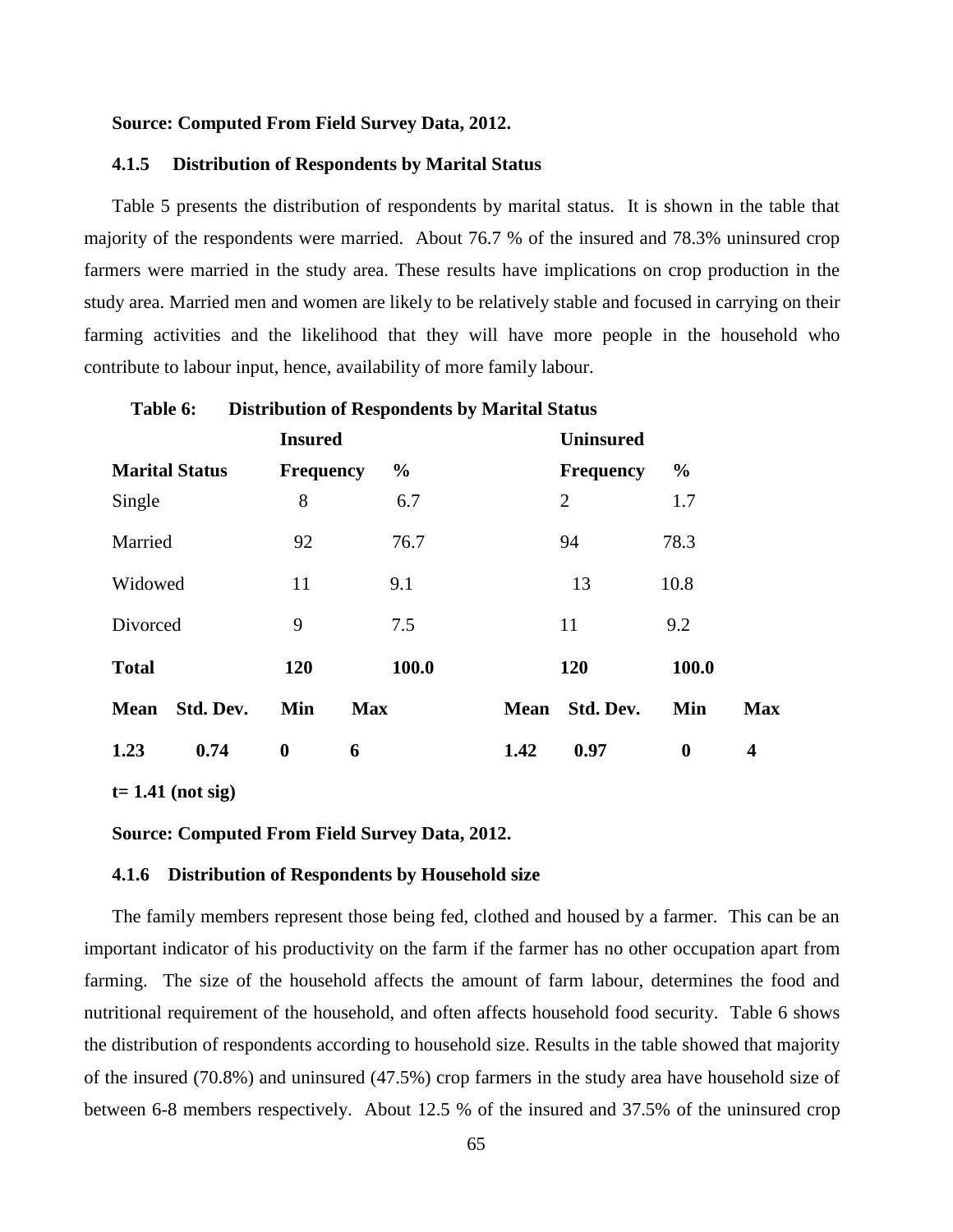farmers have less than or equal to 5 members per family respectively, only 16.7% insured and 15% uninsured crop farmers have more than 8 household members. It is expected that the family members of a farm operator will contribute labour to farm work, thus, the farmers' household member in the study area are involved in the farming operations

|              |                       | <b>Insured</b> |                  |               |      | <b>Uninsured</b>   |                  |     |
|--------------|-----------------------|----------------|------------------|---------------|------|--------------------|------------------|-----|
|              | <b>Household size</b> |                | <b>Frequency</b> | $\frac{0}{0}$ |      | <b>Frequency</b>   | $\frac{0}{0}$    |     |
| $\leq$ 5     |                       | 15             |                  | 12.5          |      | 45                 | 37.5             |     |
| $6 - 8$      |                       | 85             |                  | 70.83         |      | 57                 | 47.5             |     |
| $9 - 11$     |                       | 19             |                  | 15.84         |      | 18                 | 15               |     |
| >11          |                       | $\mathbf{1}$   |                  | 0.83          |      |                    |                  |     |
| <b>Total</b> |                       | 120            |                  | 100.0         |      | 120                | 100.0            |     |
| Mean         | Std. Dev.             | Min            | Max              |               |      | Mean Std. Dev. Min |                  | Max |
| 7.27         | 1.49                  | 4              | 12               |               | 3.24 | 1.22               | $\boldsymbol{4}$ | 12  |

| Table 7: Distribution of Respondents According to Household Size |  |
|------------------------------------------------------------------|--|
|                                                                  |  |

**t= 1.27 (not sig)**

# **Source: Computed From Field Survey Data, 2012.**

# **4.1.7 Distribution of Respondents According to their Occupation**

Table 7 shows the analysis of the distribution of the insured and uninsured crops farmers in the study area according to their major occupations. It showed that about 55% of the insured farmers have no other occupation except farming and 45% have other occupation apart from farming. 45.8% uninsured farmers in the study area have no other occupation apart from farming where 54.2% have some other occupation.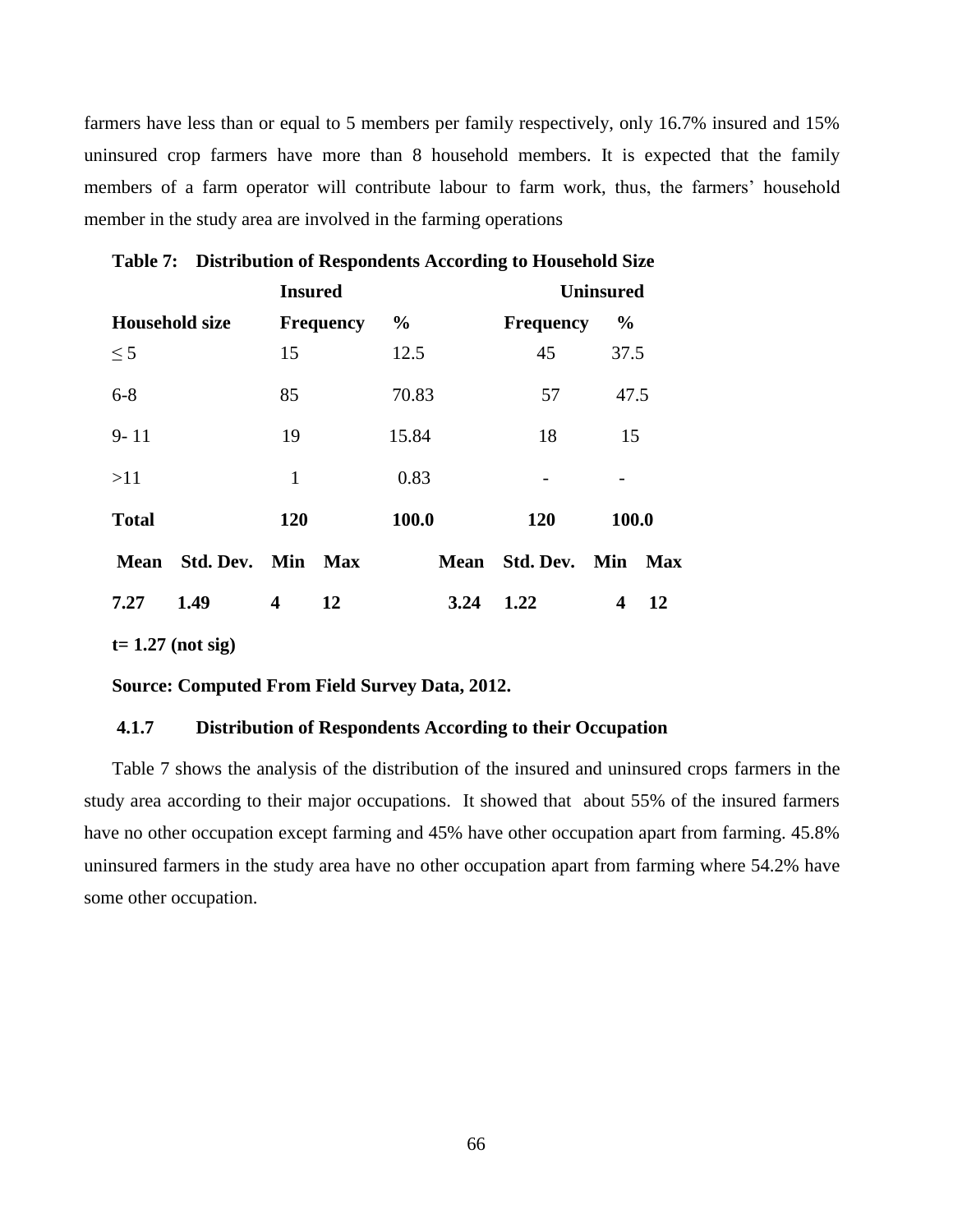|                      | <b>Insured</b>   |               | <b>Uninsured</b> |               |
|----------------------|------------------|---------------|------------------|---------------|
| Occupation           | <b>Frequency</b> | $\frac{0}{0}$ | <b>Frequency</b> | $\frac{0}{0}$ |
| Farming              | 65               | 54.2          | 55               | 45.8          |
| Business /Trading    | 24               | 20            | 42               | 35            |
| Artisans (Driving,   | 21               | 17.5          | 12               | 10            |
| Tailoring, Mechanic) |                  |               |                  |               |
| Public/Civil Servant | 10               | 8.3           | 11               | 9.2           |
| <b>Total</b>         | 120              | 100.0         | 120              | 100.0         |

# **Table 8: Distribution of the Insured and Uninsured Crops Farmers According to other Occupation Type.**

**Source: Computed From Field Survey Data, 2012.**

# **4.1.8 Distribution of Respondents According to Farm Size**

The crop output of any farmer depends on the size of farm he/she operates. The distribution of farm size cultivated by the respondents is presented in Table 8. It could be seen from the table that majority of the insured (89.2%) and uninsured (91.7%) crops farmers in the study area cultivated farm size of between 1-5 hectares respectively. About 6.7% of the insured and 5% uninsured crop farmers cultivated a farm size of between 6-10 hectares while about 4.2 % of the insured and 3.2% uninsured crop farmers cultivated farm size of 10 hectares and above. The findings with respect to farm size in this study are in congruent with the findings of Olayide (1980) that stated that generally majority of the farmers are into small scale production in Nigeria. The result indicate that farmer size has a positive impact on farmer's decision

| <b>Insured</b>                  |     |               | <b>Uninsured</b> |               |
|---------------------------------|-----|---------------|------------------|---------------|
| <b>Farm Size (Ha) Frequency</b> |     | $\frac{6}{9}$ | <b>Frequency</b> | $\frac{0}{0}$ |
| $1 - 5$                         | 107 | 89.1          | 110              | 91.7          |
| $6 - 10$                        | 8   | 6.7           | 6                | 5             |
| >10                             | 5   | 4.2           | $\overline{4}$   | 3.3           |
| <b>Total</b>                    | 120 | 100.0         | <b>120</b>       | <b>100.0</b>  |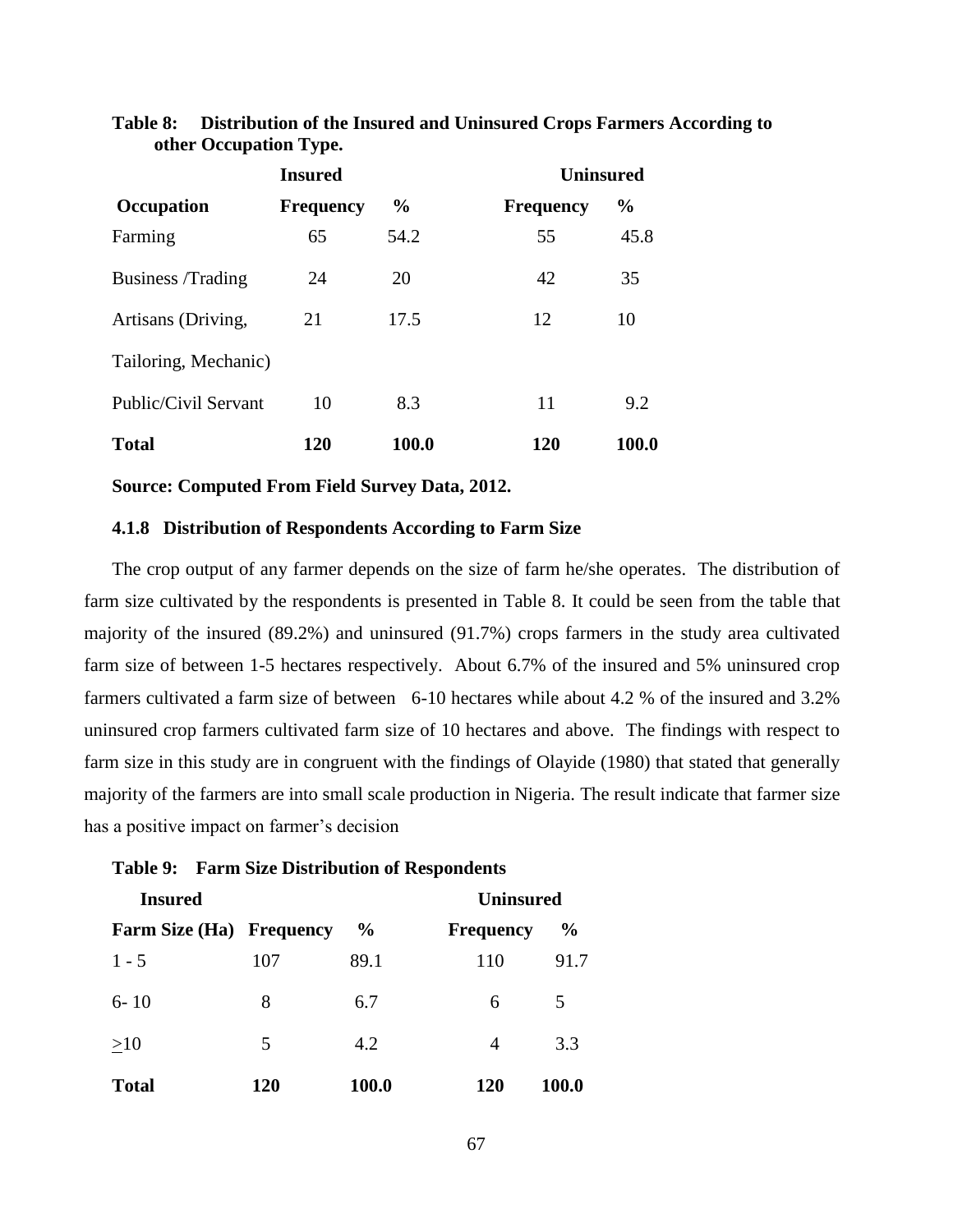|      | Mean Std. Dev. Min Max       |                         |           | Mean Std. Dev. Min |              | <b>Max</b> |
|------|------------------------------|-------------------------|-----------|--------------------|--------------|------------|
| 9.85 | 4.09                         | $\overline{\mathbf{3}}$ | <b>20</b> | 9.06 3.69          | $\mathbf{R}$ | <b>20</b>  |
|      | $t = 3.10^*$ (sig at $1\%$ ) |                         |           |                    |              |            |

### **4.1.9 Distribution of Mode of Land Acquisition for Crop production**

The nature of access gained to a particular parcel of farmland largely determines the extent and magnitude of use right and privileges of the farmers. Table 9 showed the mode of land acquisition predominant in the study area. It could be seen that majority of the insured (34.2%) crop farmers gained access to their land by inheritance while only 15% of the uninsured farmers had land by inheritance.

Majority of the uninsured (32.5 %) crop farmers in the study area had land leased to them either by their husbands or by extended family members of the husband, 27.5% of the uninsured crop farmers had land given to them as gift mostly from their husbands, most of which are not as productive as before and this is consistent with the findings of Karl (1983). While 26.7% insured and 25% uninsured acquired their land through purchase.

|                     | <b>Insured</b>   |               |                  | <b>Uninsured</b> |  |
|---------------------|------------------|---------------|------------------|------------------|--|
| <b>Mode</b>         | <b>Frequency</b> | $\frac{6}{9}$ | <b>Frequency</b> | $\frac{0}{0}$    |  |
| Owned (Inheritance) | 41               | 34.2          | 18               | 15               |  |
| Leased              | 31               | 25.8          | 39               | 32.5             |  |
| Purchased           | 32               | 26.7          | 30               | 25               |  |
| Gift                | 16               | 13.3          | 33               | 27.5             |  |
| <b>Total</b>        | <b>120</b>       | 100.0         | <b>120</b>       | 100.0            |  |

# **Table 10: Distribution of Respondents by Mode of Land Acquisition**

**Source: Computed From Field Survey Data, 2012.**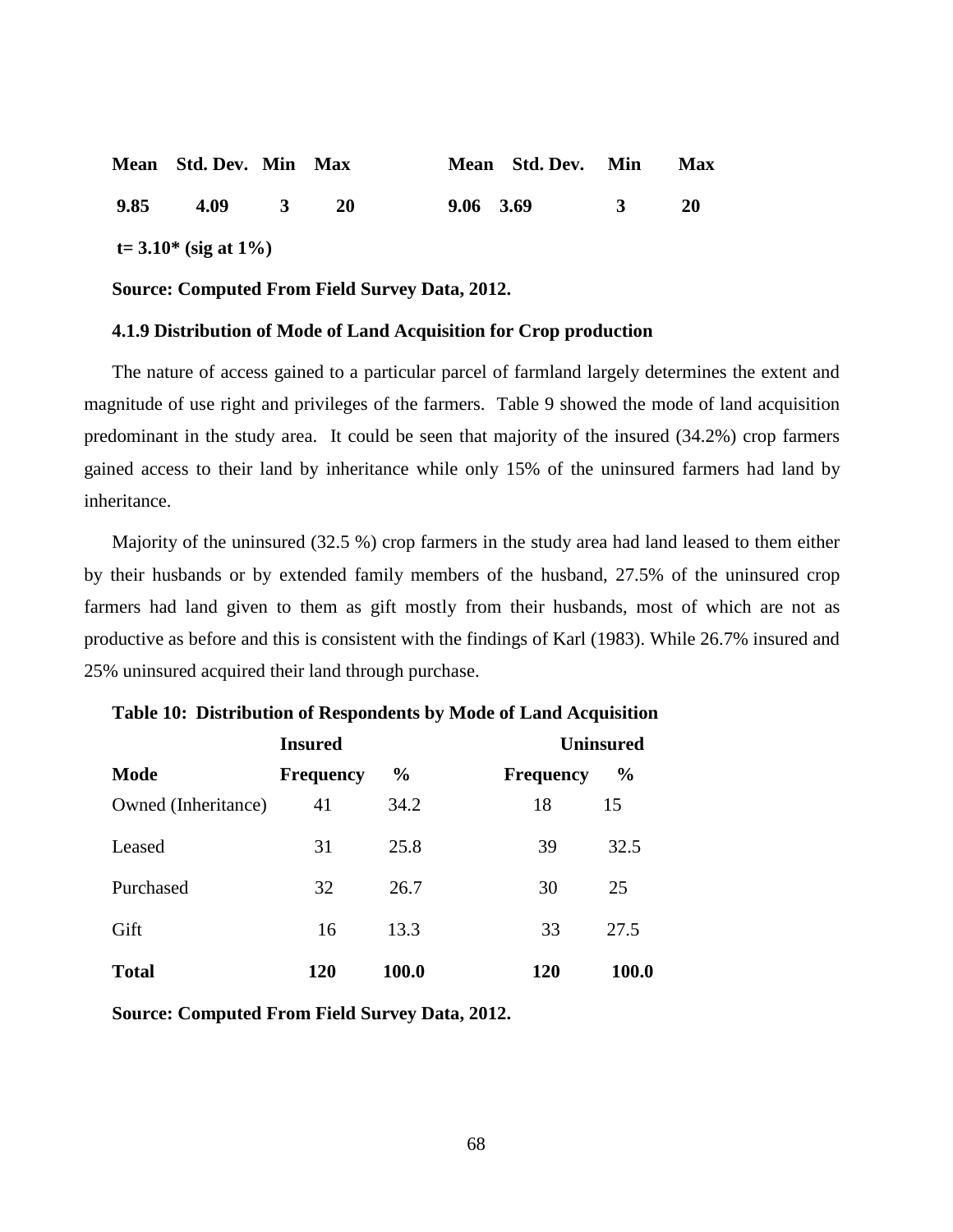# **4.1.11 Distribution of Respondents by Access to Extension Services**

The respondents' access to extension services is presented in Table 10. The extension services involve the dissemination of proven agricultural techniques, production innovations and climate change information to crop farmers with the aim of improving their production capacity. The table showed that majority of the insured (60%) and uninsured (55%) crops farmers in the study area had access to extension services respectively. This had a significant influence on their output and puts them on the same level playing field to be better producers of crops. This finding is incongruent with the findings of Seyoum et al., (1998); Bindlish and Evanson (1993) who attested to the fact that inadequate access to extension services hampers the productivity of the farmers.

**Table 11: Distribution of Respondents' Access to Extension Services in Relation to Climate Change Information**

|                           | <b>Insured</b>   |               |                  | <b>Uninsured</b> |  |  |
|---------------------------|------------------|---------------|------------------|------------------|--|--|
| <b>Access to</b>          | <b>Frequency</b> | $\frac{6}{9}$ | <b>Frequency</b> | $\frac{0}{0}$    |  |  |
| <b>Extension Services</b> |                  |               |                  |                  |  |  |
| Yes                       | 72               | 60            | 66               | 55               |  |  |
| N <sub>o</sub>            | 48               | 40            | 54               | 45               |  |  |
| <b>Total</b>              | 120              | <b>100</b>    | 120              | <b>100</b>       |  |  |

**Source: Computed From Field Survey Data, 2012.** 

#### **4.1.11 Distribution of Respondents According to Sources of Loan**

 Availability of credit helps in the procurement of inputs on a timely basis. It also helps in the adoption of yield increasing innovation thereby increasing the efficiency of farmers.

Table 11 indicates the sources of credit available to the insured and uninsured crop farmers in the study area. It is shown by the table that majority of the insured (28.3%, 55% and 16.7%) and uninsured (25%, and 11.7%) crop farmers obtained their funding from formal sources like Agricultural credit cooperative, Commercial banks, Cooperative banks and Bank of Agriculture while only 38.3% and 25% of the uninsured farmers financed their crop production through personal savings and family member's assistance. This indicate that most of the insured farmers obtained credit from a formal financial institution and this implies that it is only those farmers that obtain loans from those institution that has an insurance cover.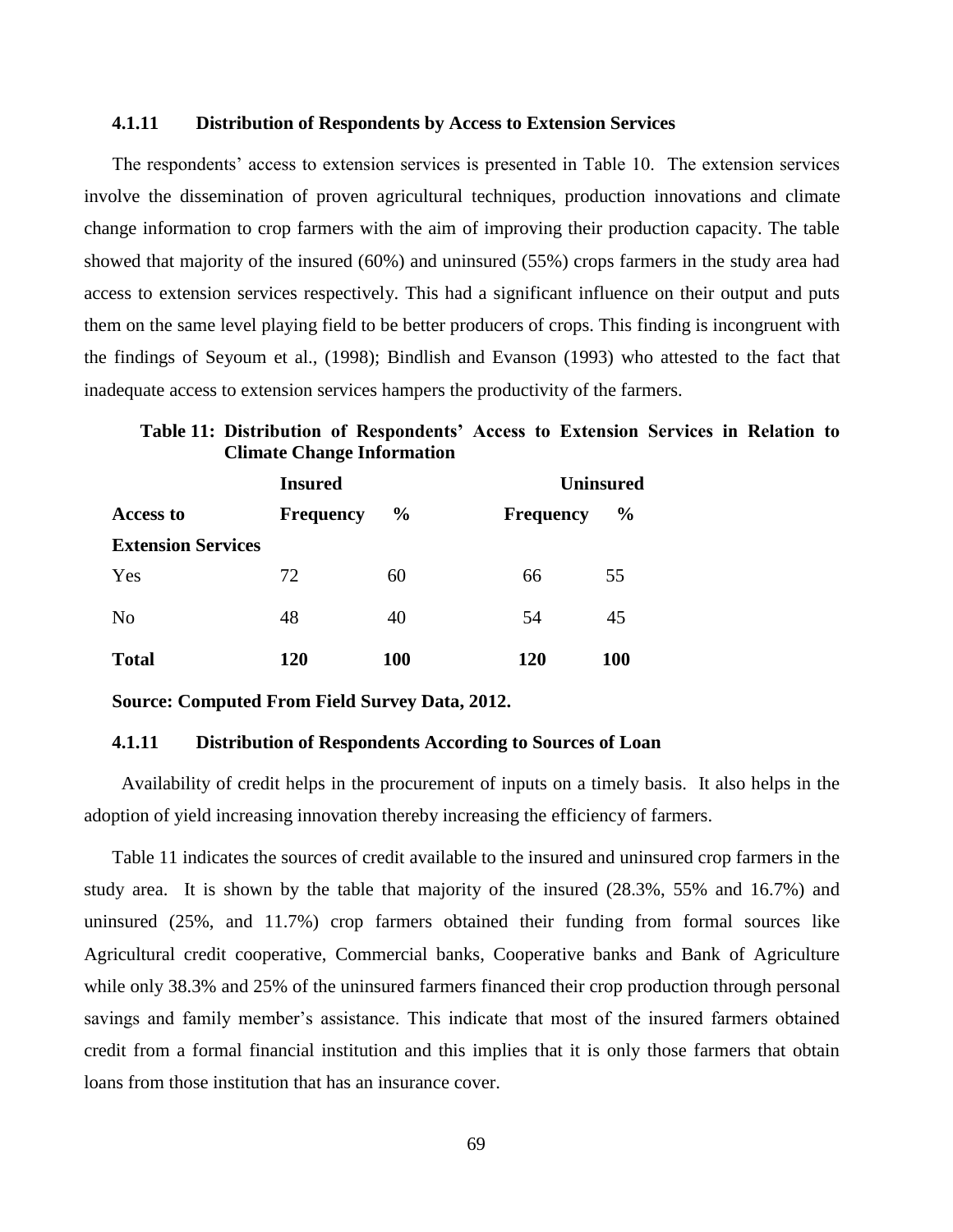|                                 | <b>Insured</b>   |               | <b>Uninsured</b> |               |
|---------------------------------|------------------|---------------|------------------|---------------|
| <b>Sources of Credit</b>        | <b>Frequency</b> | $\frac{6}{9}$ | <b>Frequency</b> | $\frac{0}{0}$ |
| Personal savings                |                  |               | 46               | 38.3          |
| Family members                  |                  |               | 30               | 25            |
| Friends/Relatives               |                  |               |                  |               |
| Cooperative society             |                  |               | 30               | 25            |
| <b>Agric Credit Cooperation</b> | 34               | 28.3          | 14               | 11.7          |
| <b>Commercial Banks</b>         | 66               | 55            |                  |               |
| Bank of Agriculture (BOA) 20    |                  | 16.7          |                  |               |
| <b>Total</b>                    | 120              | 100.0         | 120              | 100.0         |

**Table 12: Distribution of Respondents by their Sources of Credit Facilities**

# **4.1.12 Distribution of Respondents by the Amount of Credit Obtained**

It is expected that the larger the amount of credit available to crop farmers, the greater the farmers' tendencies of increasing crop productivity and mitigates the effects of climate change. Table 12 shows the distribution of amount of credit obtained by the respondents. Many of the Insured (36.7%) and uninsured (30.8%) crop farmers obtained credit of between N101,000- N150,000 respectively. The results show that most of the uninsured crop farmers (50.8%) obtained loan  $\leq \frac{\mathsf{N}}{50}$ , 000. It is understandable that it is only the insured farmers that collected loans of more than **N**150, 000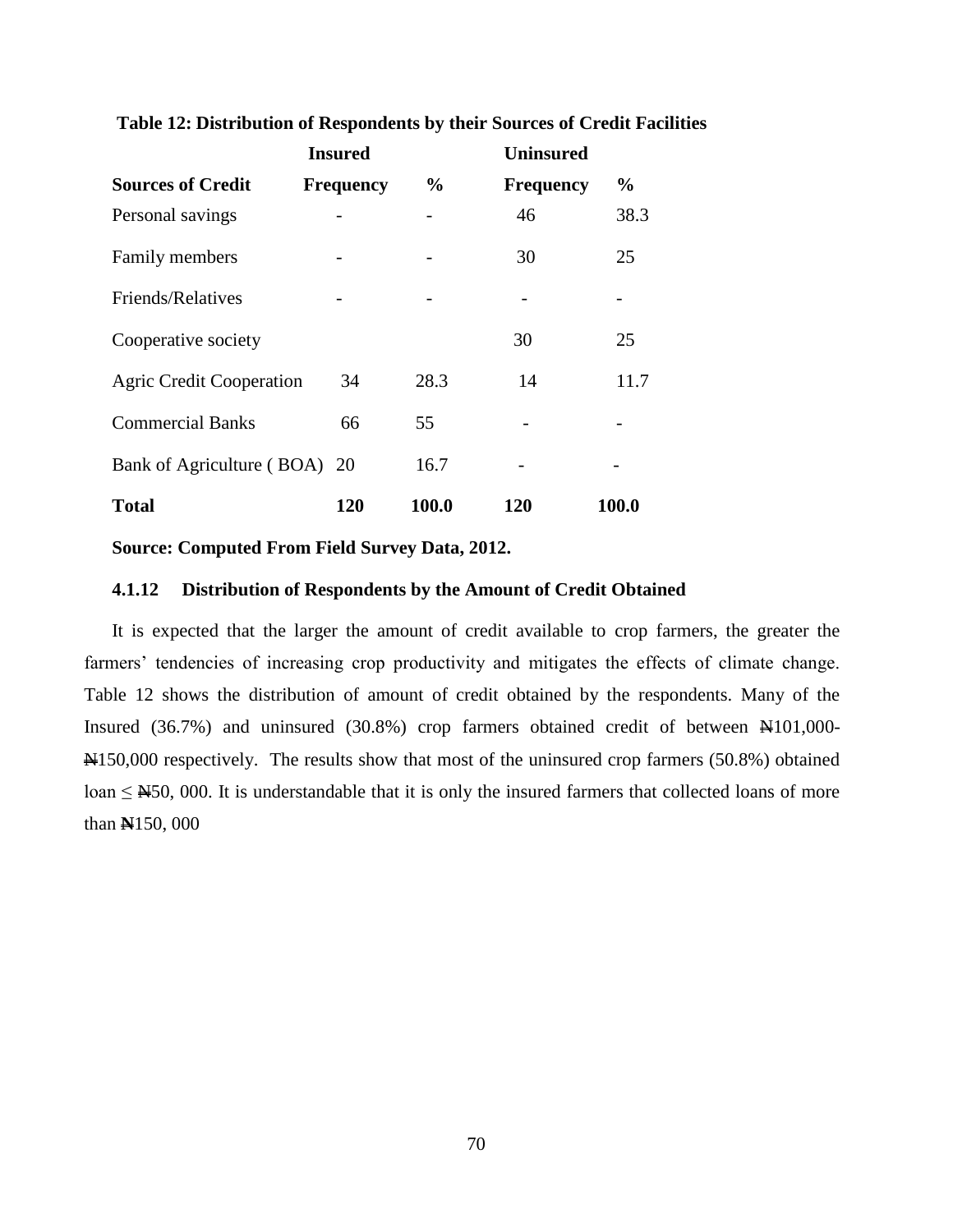| <b>Insured</b>  |                  |               | <b>Uninsured</b> |               |
|-----------------|------------------|---------------|------------------|---------------|
| Amount $(A)$    | <b>Frequency</b> | $\frac{0}{0}$ | <b>Frequency</b> | $\frac{6}{9}$ |
| < 50,000        | 20               | 16.7          | 61               | 50.8          |
| 51,000-100,000  | 16               | 13.3          | 22               | 18.3          |
| 101,000-150,000 | 44               | 36.7          | 37               | 30.9          |
| 151,000-200,000 | 22               | 18.3          |                  |               |
| $>$ 200,000     | 18               | 15            |                  |               |
| <b>Total</b>    | 120              | 100.0         | 120              | 100.0         |

**Table 13: Distribution of Respondents by the Amount of Credit Obtained.**

# **4.1.13 Distribution of Respondents by Damages caused to farm through climate**

The distribution of the respondents is presented in Table 13. It is observed from the table that majority of the insured crop farmers (92.5%) experienced damage to their crops due to change in the climatic condition in the study area and only (7.5%) don't experience any damage while all, (100%) of the uninsured crop farmers experienced damage in their crop farms.

# **Table 14:**

| <b>Insured</b> |                  |               | <b>Uninsured</b>         |               |  |
|----------------|------------------|---------------|--------------------------|---------------|--|
| <b>Damage</b>  | <b>Frequency</b> | $\frac{1}{2}$ | <b>Frequency</b>         | $\frac{0}{0}$ |  |
| Yes            | 111              | 92.50         | <b>120</b>               | 100           |  |
| N <sub>0</sub> | 9                | 7.50          | $\overline{\phantom{a}}$ | 0             |  |
| <b>Total</b>   | 120              | <b>100</b>    | 120                      | <b>100</b>    |  |

**Source: Computed From Field Survey Data, 2012.**

# **4.1.14 Distribution of Respondents base on Crops Affected**

Table 14 shows the distribution of the respondents' base on the crops affected. The level of education attained by a farmer is known to influence the adoption of innovation, better farming decision making including efficient use of inputs. The study showed that majority of the male (31.2 %) and female (37.2 %) cassava farmers had about 6years of formal education respectively in the study area. The finding implies that literacy level is moderately high among the male and female cassava farmers as expected in the study areas.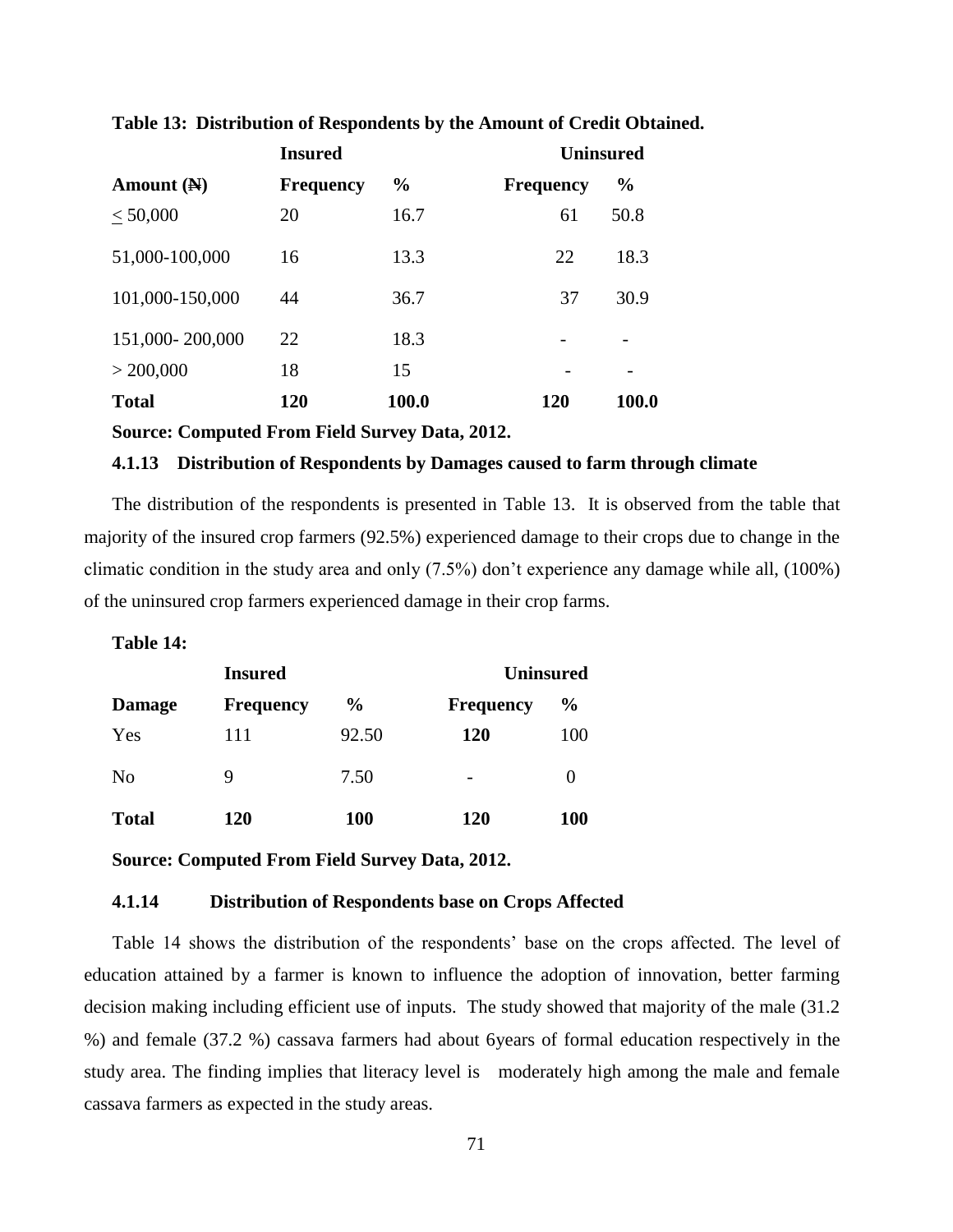**Table 15: Respondents Crop Affected** 

|                      | <b>Insured</b>   |               | <b>Uninsured</b> |               |
|----------------------|------------------|---------------|------------------|---------------|
| <b>Crop Affected</b> | <b>Frequency</b> | $\frac{0}{0}$ | <b>Frequency</b> | $\frac{0}{0}$ |
| Cassava              | 5                | 4.2           | 39               | 32.5          |
| Yam                  | 40               | 33.3          | 9                | 7.5           |
| Maize                | $\overline{4}$   | 3.3           | 20               | 16.7          |
| Sorghum              | 16               | 13.3          | 31               | 25.8          |
| Cowpea/bean          | 32               | 26.7          | 9                | 7.5           |
| Cocoyam              | $\blacksquare$   |               | $\overline{2}$   | 1.7           |
| Melon                |                  |               |                  |               |
| Okro                 |                  |               |                  |               |
| Pepper               |                  |               |                  |               |
| Tomatoes             | $\overline{4}$   | 3.3           |                  |               |
| Vegetables           | 19               | 15.9          | 10               | 8.3           |
| <b>Total</b>         | 120              | 100           | 120              | 100           |

# **4.1.15 Distribution of the Respondents according to their adaptation strategies**

It is expected most of the farmers have an alternative means of adapting to adverse climatic condition. Table 13 shows the distribution of farmers based on the alternative ways of adapting or mitigating the effect of climate change.

| Table 16: Distribution of Respondents According to their Adaptation Strategies |
|--------------------------------------------------------------------------------|
| <b>Experience</b>                                                              |

|                               | <b>Insured</b>   |               | <b>Uninsured</b> |               |  |
|-------------------------------|------------------|---------------|------------------|---------------|--|
| <b>Fertilizer application</b> | <b>Frequency</b> | $\frac{6}{9}$ | <b>Frequency</b> | $\frac{0}{0}$ |  |
| Used                          | 32               | 26.7          | 93               | 77.50         |  |
| Not used                      | 88               | 73.3          | 27               | 22.50         |  |
| <b>Total</b>                  | 120              | 100.0         | 120              | 100.0         |  |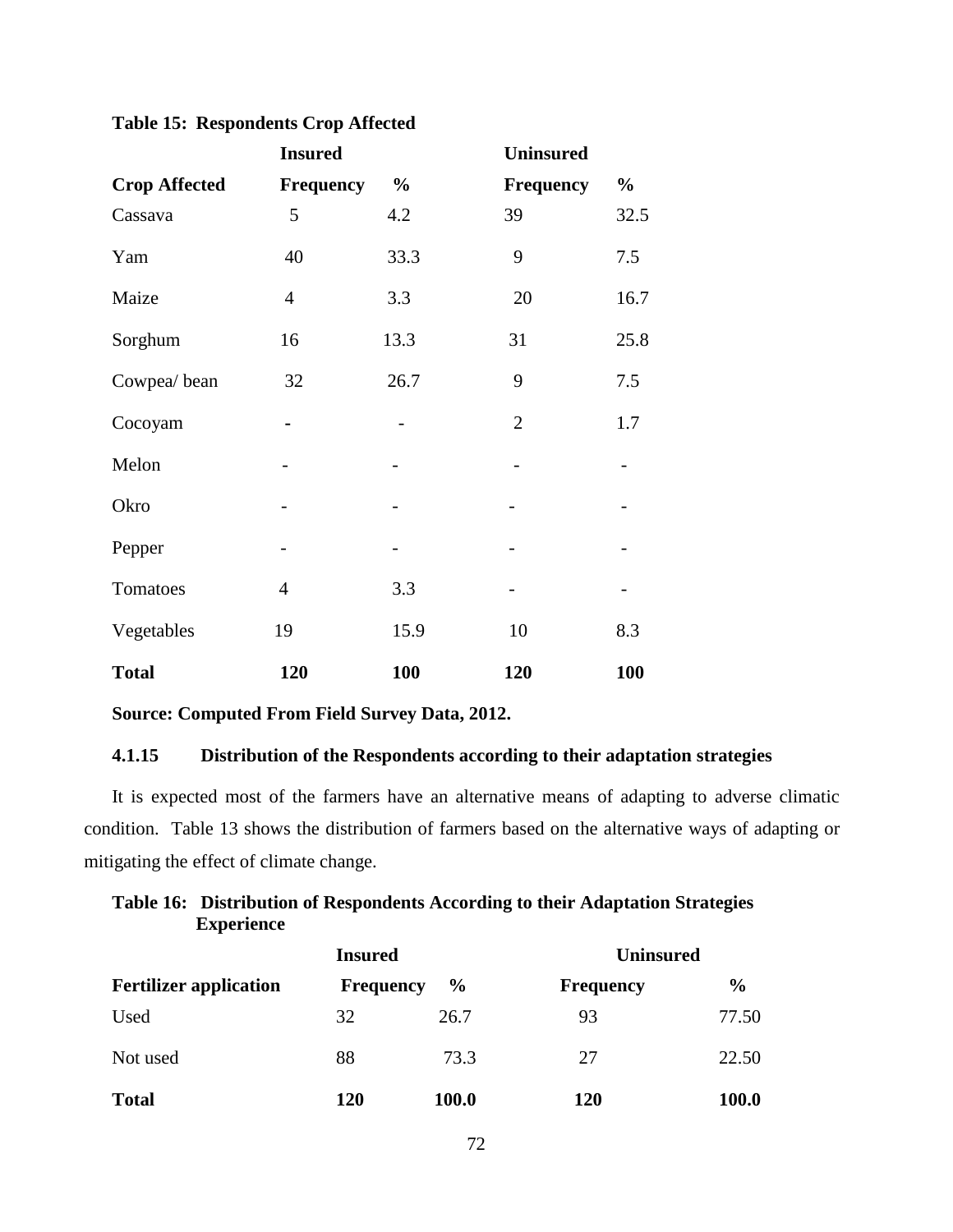# **Source: Computed From Field Survey Data, 2012.**

|                       | <b>Insured</b>   | <b>Uninsured</b> |                  |               |  |
|-----------------------|------------------|------------------|------------------|---------------|--|
| Use of organic manure | <b>Frequency</b> | $\frac{0}{0}$    | <b>Frequency</b> | $\frac{0}{0}$ |  |
| Used                  | 69               | 57.50            | 58               | 48.3          |  |
| Not Used              | 51               | 42.50            | 62               | 51.7          |  |
| <b>Total</b>          | 120              | 100.0            | 120              | 100.0         |  |

**Source: Computed From Field Survey Data, 2012.**

|                        | <b>Insured</b>   |               | <b>Uninsured</b> |               |
|------------------------|------------------|---------------|------------------|---------------|
| <b>Diversification</b> | <b>Frequency</b> | $\frac{6}{9}$ | <b>Frequency</b> | $\frac{6}{9}$ |
| Used                   | 96               | 80            | 104              | 86.7          |
| Not Used               | 24               | 20            | 16               | 13.3          |
| <b>Total</b>           | 120              | 100.0         | <b>120</b>       | 100.0         |

**Source: Computed From Field Survey Data, 2012.** 

|                  | <b>Insured</b>   |               | <b>Uninsured</b> |               |  |  |
|------------------|------------------|---------------|------------------|---------------|--|--|
| <b>Fallowing</b> | <b>Frequency</b> | $\frac{6}{9}$ | <b>Frequency</b> | $\frac{6}{9}$ |  |  |
| Used             | 93               | 77.50         | 85               | 70.8          |  |  |
| Not Used         | 27               | 22.50         | 35               | 29.2          |  |  |
| <b>Total</b>     | <b>120</b>       | 100.0         | <b>120</b>       | 100.0         |  |  |

**Source: Computed From Field Survey Data, 2012.**

|                      | <b>Insured</b>   |               | <b>Uninsured</b> |               |  |  |
|----------------------|------------------|---------------|------------------|---------------|--|--|
| <b>Crop Rotation</b> | <b>Frequency</b> | $\frac{6}{9}$ | <b>Frequency</b> | $\frac{0}{0}$ |  |  |
| Used                 | 74               | 61.7          | 96               | 80            |  |  |
| Not Used             | 46               | 38.3          | 24               | 20            |  |  |
| <b>Total</b>         | 120              | 100.0         | 120              | 100.0         |  |  |

**Source: Computed From Field Survey Data, 2012.**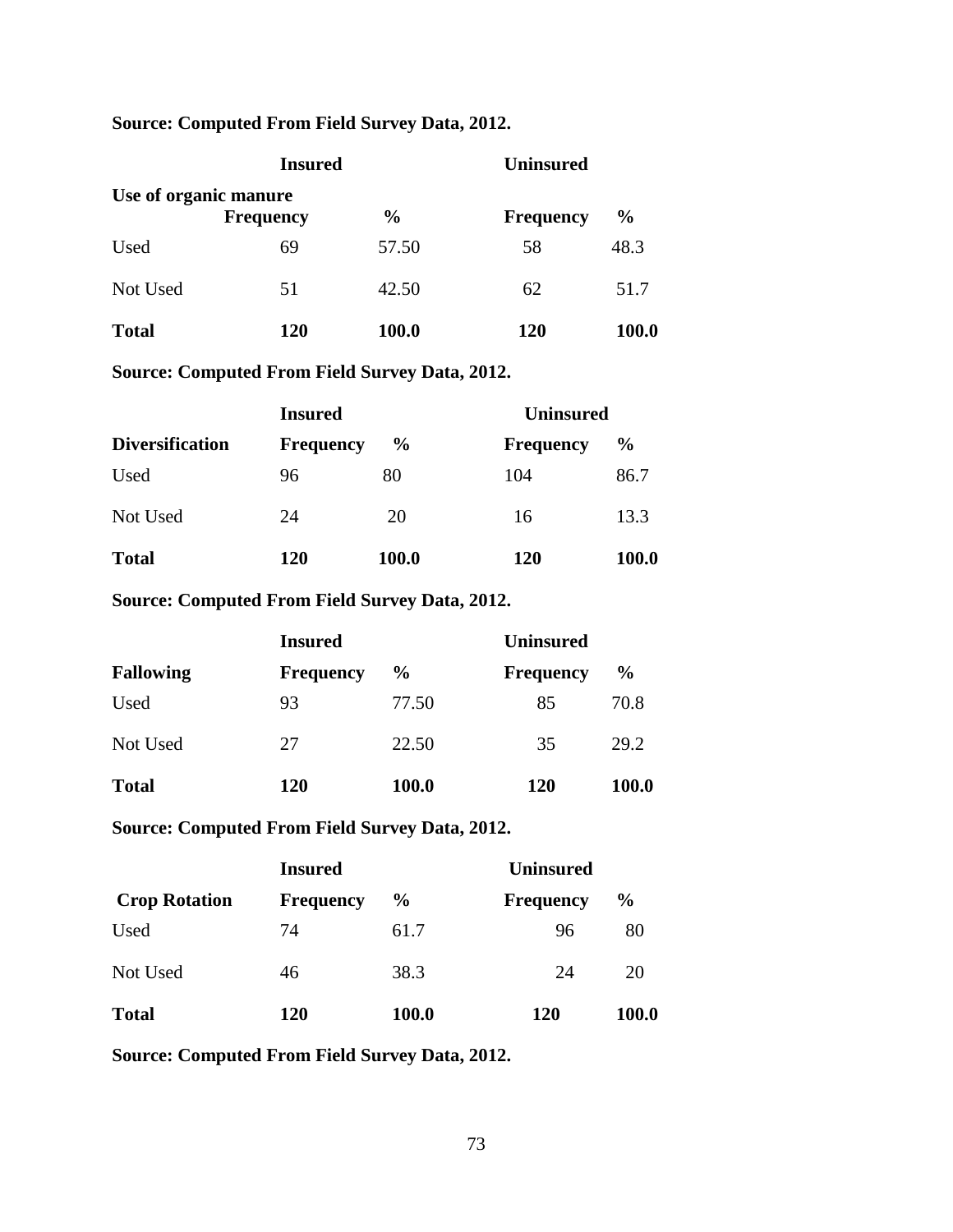## **4.2 TREND OF CROP PRODUCTION IN OYO STATE**

Over the entire analysis period (1990 – 2010), the crops produced in Oyo- state are yam, cassava, sorghum, cowpea, cocoyam, melon, maize, tomato, vegetable, Okro and pepper. with 9.37-18.89 tonnes per hectares and 7.03-11.87 tonnes per hectare respectively. A higher yield of yam and cassava with 9.37- 18.89 tonnes per hectares and 7.03- 11.87 tonnes per hectare respectively was recorded in Oyo-State in the year 1991 and 1992 with an average rainfall of 114.1mm and  $31.6^{\circ}$ C temperature.

Many research work has shown that there is remarkable increase in crop yield around 1987 and 1988 and it is said that all crop's production showed consistent increase after 1987, and the overall trend of decline in food production since 1960 switched to increase which is never experienced since independence, and this is quoted from the effect of S.A.P. This implies that the influence of the S.A.P. was far greater than that of any other agricultural policy of the earlier periods. If we look more carefully to the figures, however we can see some different trends between crops since 1990 to 2010. They are as follows:

The rate of increase of root crops such as yam and cassava is much higher than that of cereal crops such as millet and sorghum.

fig 1 shows that S.A.P still has greater influence on Cassava production until 1992, but rapidly decline thereafter and begin to fluctuate because of poor sales due to price instability. The trend reveals that Sorghum continued to rise and fall between 1990 to 2004, hoping that it increase during the period 2005 will be maintained but a drastic fall was experienced which is still fluctuation up till today probably because of high cost of human labour, lack of fertilizer or lack of modern farming equipment.

74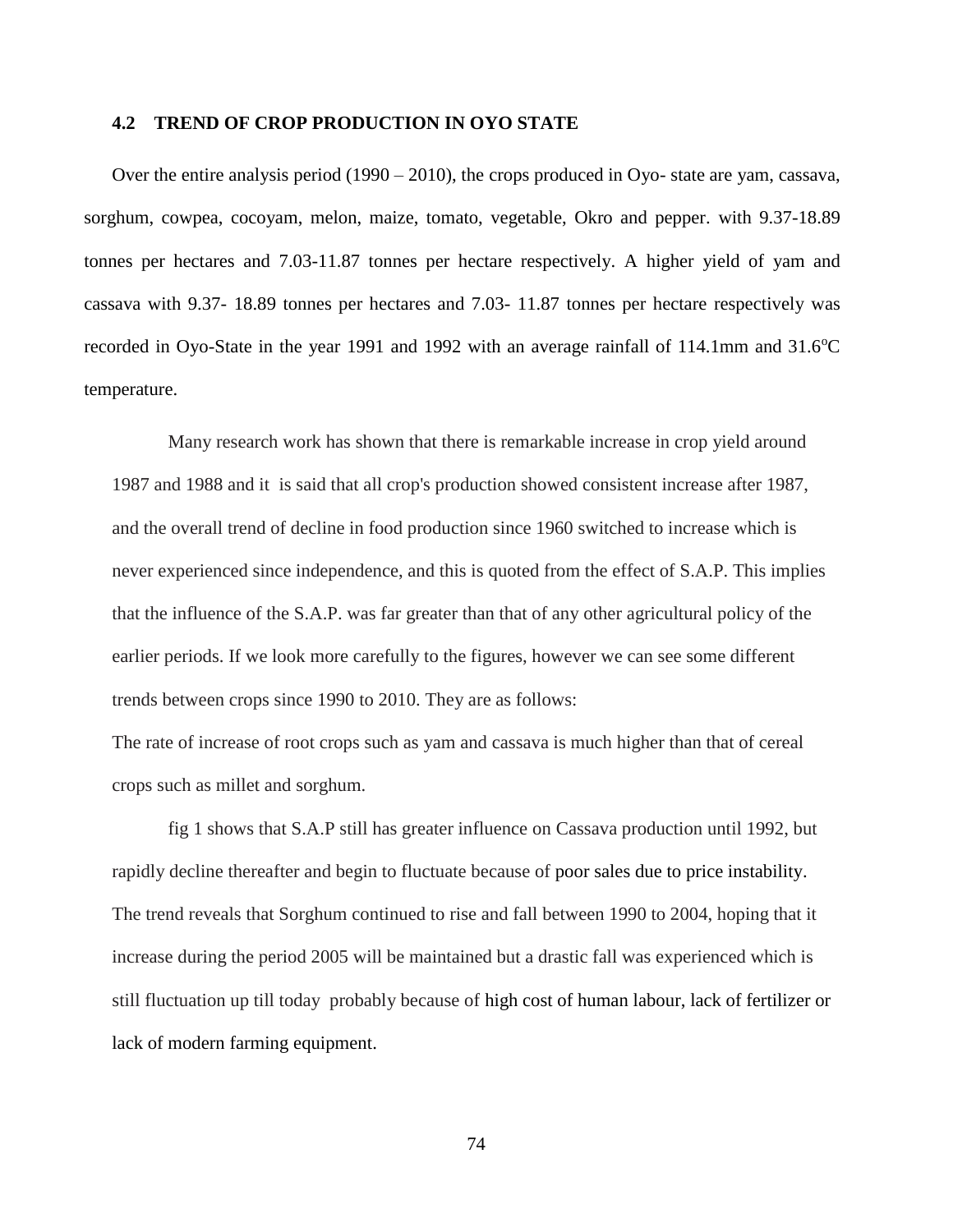Cowpea increased after the mid-1995, and its average production became unpredictable since then because of crop damage and poor storage facilities, poor sales of food stuff due to price fluctuation, or government interventions

Maize also showed a high rate of increase, but it started only at the end of the 2008. Some variables which are responsible for this might are high cost of human labour, high cost of transport to the market/urban centers, and lack of fund/credit facilities. Olatunbosun (1995) emphasized that transportation, information dissemination, storage, food processing, and standardization problems are the main constraints and causes of fluctuation of food production especially in the rural areas of the country.

More recently, Fatulu,(2007), Tunde, (2007) and Yahaya, (2009) indicated that transportation, poor credit accessibility, insecurity and high cost of human labour and farm inputs represent the most serious constraints to agricultural development in Nigeria. So varied are the reasons advanced for the instability of food crop production in the study area.

Olatona, (2007) explained that the bulk of food crop production in Nigeria takes place under the traditional system without the use of mechanical power. Such a peasant agricultural system is usually characterized by poverty. Holdings are small, simple implements are used to cultivate hectares of land and land fragmentation is on the increase. The existing fragmentation and fractionalization are not only due to land tenure system, but also to soil catena characteristics (Olawepo, 2008)

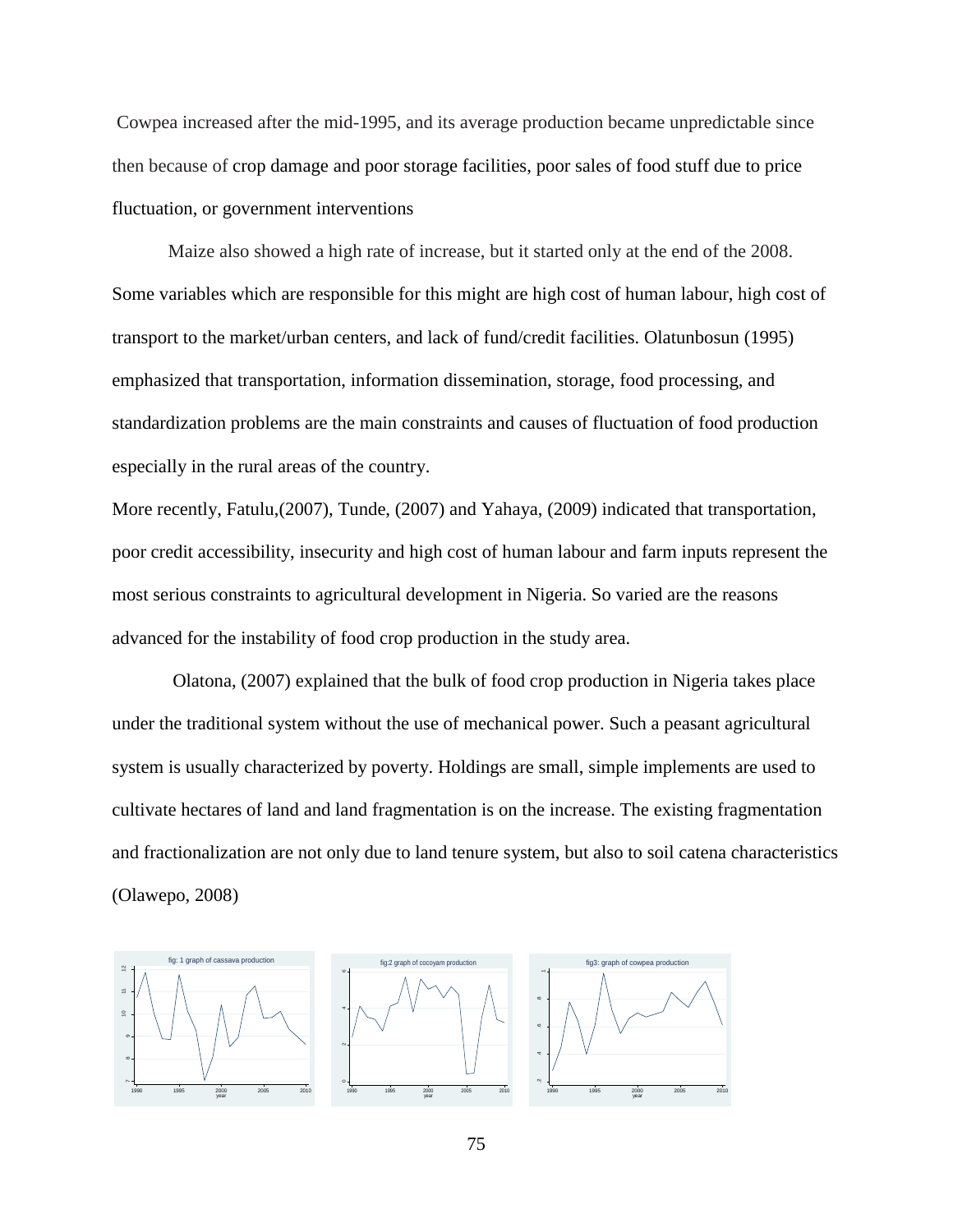

In view of these, it has been variously observed that the trend of food production appears to increase or decrease with increasing or decreasing gap between the rural and urban sectors of the economy which in turn is related to the increasing trend of rural-urban migration. In as much as a large proportion of food consumed in the urban centers are being produced in the rural areas, migration to the urban area will drastically decrease food crop production. In summary, most of the fluctuation of food crop production experienced in Oyo state is as a result of inadequate modern farming equipment, scarcity of human labour or high cost of human labour, inadequate fertilizer, lack of funds or credit facilities, variation in climate variables like rainfall and temperature, high crop damage due to poor storage system, high cost of transport to urban centres, poor sales of food stuff due to price fluctuation, problems of pests and diseases, poor accessibility to extension services etc.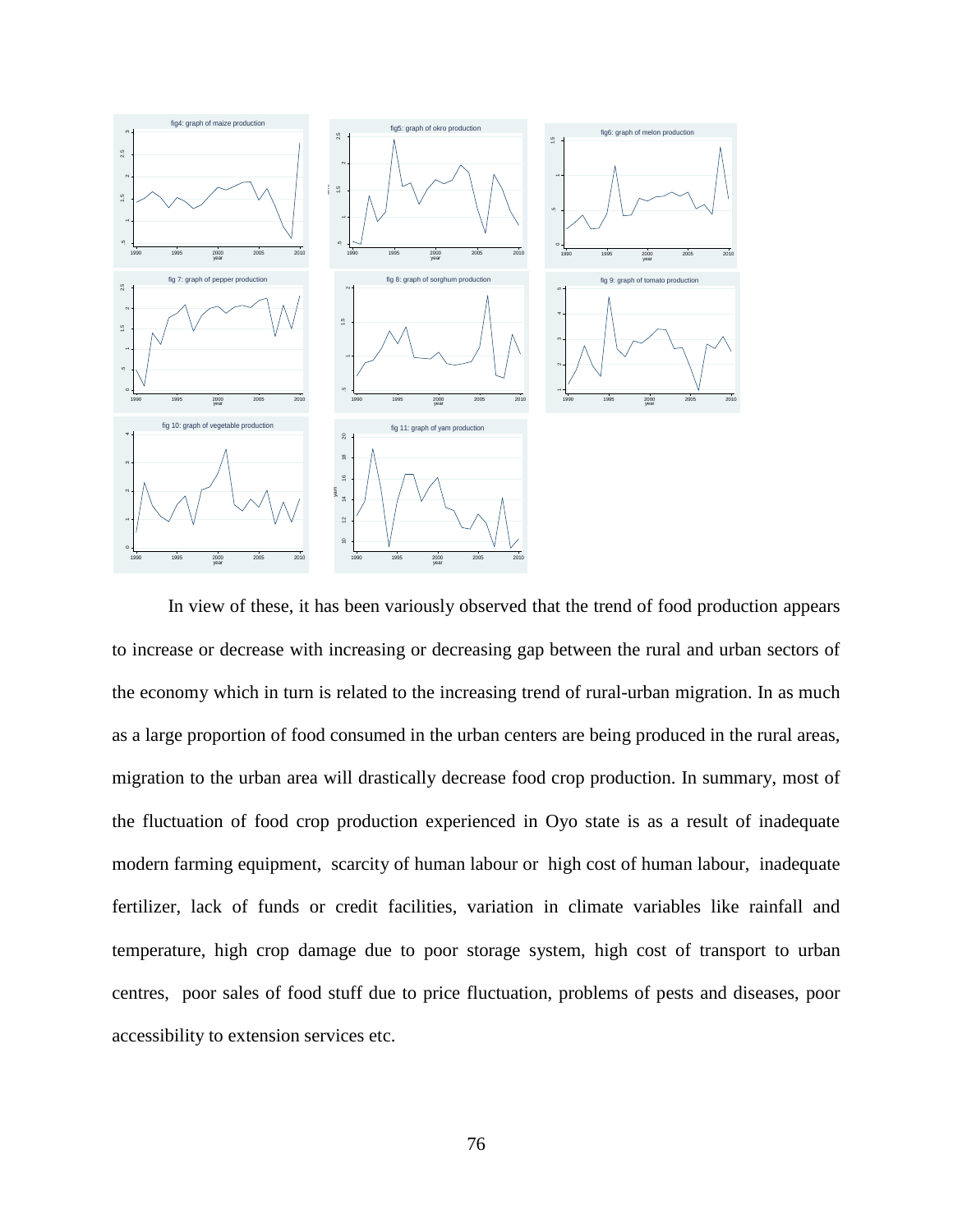# **4.3 THE REGRESSION OF CLIMATE VARIABLE AND CROP PRODUCTION IN OYO STATE**

| Crop      | Temperature | Rainfall    | Year        | Constant    |
|-----------|-------------|-------------|-------------|-------------|
| Cassava   | $-0.7102*$  | 0.40433     | 0.34459     | 9.8511      |
|           | $(-0.1674)$ | (0.5225)    | $(-1.043)$  | (0.7120)    |
| Cocoyam   | 0.33951     | $0.8122*$   | $0.13226*$  | $-9.4102$   |
|           | (1.578)     | (3.242)     | (3.250)     | $(-1.310)$  |
| Cowpea    | $-0.2760$   | $0.1909*$   | $0.1962*$   | 1.1226      |
|           | $(-1.040)$  | (2.312)     | (4.053)     | (7.169)     |
| Maize     | 0.13529     | 0.32788*    | $0.12455**$ | $-3.2360$   |
|           | (1.256)     | (4.265)     | (1.840)     | $(-0.9340)$ |
| Melon     | 0.8935      | $0.1472**$  | $0.2313*$   | 3.0453      |
|           | (1.113)     | (1.852)     | (2.951)     | (0.5467)    |
| Okro      | 0.50283     | 0.78550**   | 0.39616**   | $-1.5479$   |
|           | (0.5325)    | (2.730)     | (2.662)     | $(-0.4749)$ |
| Pepper    | 0.2769      | 0.49785*    | $0.62799*$  | $-3.6299$   |
|           | (1.196)     | (3.582)     | (3.906)     | $(-1.007)$  |
| Sorghum   | $-0.4120*$  | 0.15304     | 0.14014     | 2.0861      |
|           | $(-71.38)$  | (0.1038)    | (0.1444)    | (1.450)     |
| Tomato    | 0.33199*    | $0.14560*$  | 0.70559*    | $-10.433$   |
|           | (1.610)     | (4.447)     | (4.208)     | $(-1.472)$  |
| Vegetable | 0.19374     | 0.2285      | 0.1850      | $-5.0972$   |
|           | (1.059)     | (0.8280)    | (0.7591)    | $(-0.8158)$ |
| Yam       | $0.27603*$  | $-0.94700$  | $-0.30241*$ | 15.73       |
|           | (0.5119)    | $(-0.8529)$ | $(-4.111)$  | (0.8139)    |

**Estimated Parameter for average crop yield production (f(X,) under linear function**

\*indicates significant at 5% while \*\* indicates significant at 10% level. In bracket are t-value

Table 17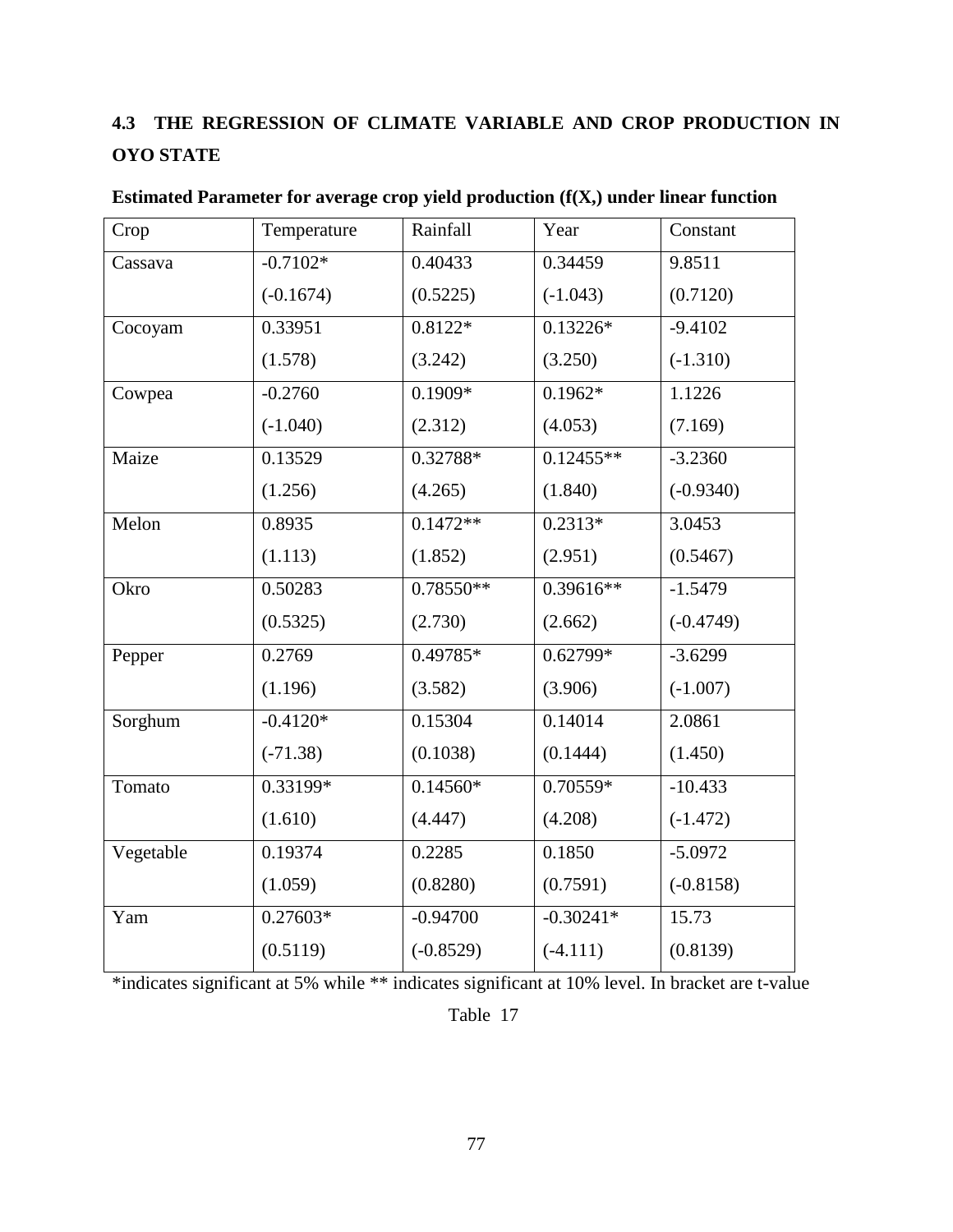From the result above, the significant sign on temperature is negative for three crops (cassava, cowpea and sorghum), this indicates that this crop yield increases with more rainfall. Yam and tomato has a positive significant for temperature which implies more yield with more temperature. For rainfall, the results shows that cocoyam, cowpea, melon, Okro, pepper and tomatoes has a high positive response to rainfall which means with more rainfall, the yield of these crops will increases. It is also observed that that crops have a positive response with time trend, which indicates that if the amount of rainfall supply increases with time, there is tendency for increase in yield of the specified crops in the region.

## **RESULTS OF YIELD VARIABILITY OVER TIME**

The results below involve the way crop yield variability responds to changes in temperature and rainfall. In these cases increases in rainfall also increases yield variability for cocoyam, melon and tomatoes but decreases for yam, vegetables and pepper simultaneously, higher temperatures increase the variance of yam yields, but decrease variability for cocoyam, cowpea melon, Okro and pepper. Such results are not surprising if one looks at the characteristics of the physical locations of these crops coupled with common crop cultural conditions. Vegetable are grown best in more temperate zones and has high water requirements. Sorghum is generally grown in higher temperature and lower rainfall conditions, and the results show lower temperatures or more rainfall increase variability. A fact is not inconsistent with the finding that variability increases as temperature and rainfall are reduced.

| Crop    | Temperature | Rainfall    | Year        | Constant   |
|---------|-------------|-------------|-------------|------------|
| Cassava | $1.1502**$  | 0.117       | $-0.402$    | $-36.386$  |
|         | (2.356)     | (1.541)     | $(-1.289)$  | (2.303)    |
| Cocoyam | $-1.3994*$  | $0.8316*$   | 0.20763     | 45.438     |
|         | $(-3.058)$  | (3.001)     | (2.813)     | (3.065)    |
| Cowpea  | $-0.9038*$  | $-0.1292$   | 0.2425      | 0.30324    |
|         | $(-2.009)$  | $(-0.9489)$ | $(-0.3102)$ | $(1.859)*$ |

**Estimated yield variability**  $(h, (x, \alpha))$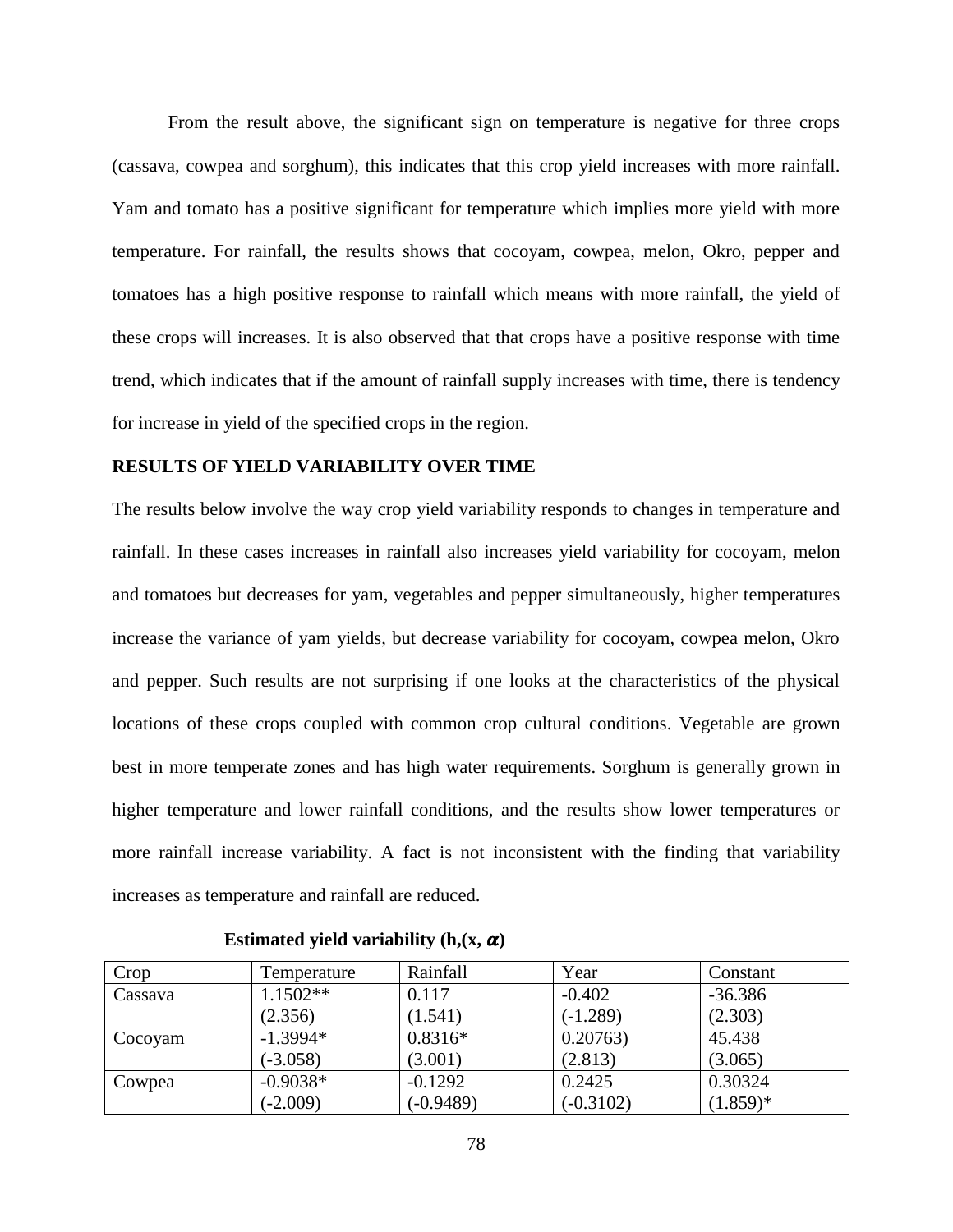| Maize     | $-0.2652$   | $-0.1522$   | $-0.8573*$  | 0.85443     |
|-----------|-------------|-------------|-------------|-------------|
|           | $(-0.8661)$ | $(-1.061)$  | (3.014)     | (0.8666)    |
| Melon     | $-0.2204*$  | $0.1048*$   | 0.1728      | 0.71184     |
|           | $(-0.2952)$ | (2.086)     | (0.8230)    | (1.912)     |
| Okro      | $-0.7232**$ | 0.11899     | 0.74088     | 2.2500      |
|           | $(-1.916)$  | (0.7147)    | (0.9683)    | (1.682)     |
| Pepper    | $-0.11687$  | $-0.15855*$ | $-0.79846$  | 4.1166*     |
|           | $(-2.385)$  | $(-2.302)$  | $(-0.9897)$ | (2.379)     |
| Sorghum   | $-0.65024$  | $-0.72089$  | 0.7208      | 2.2407      |
|           | $(-0.2844)$ | $(-0.2510)$ | $(-0.1266)$ | (0.3901)    |
| Tomato    | $-0.11493$  | 0.51878*    | $0.24552*$  | $-0.13923$  |
|           | $(-0.9143)$ | (2.497)     | (1.974)     | $(-0.3456)$ |
| Vegetable | $-0.49283*$ | $-0.7497*$  | $-0.63607*$ | 17.695*     |
|           | $(-3.052)$  | $(-2.949)$  | $(-2.909)$  | (3.061)     |
| Yam       | $-4.8763*$  | $-0.57300*$ | $-0.54874*$ | 172.18*     |
|           | $(-2.82)$   | $(-2.379)$  | $(-2.6841)$ | (2.799)     |

\*indicates significant at 5% while \*\* indicates significant at 10% level. In bracket are t-value

Table 18

# **CROP YIELD PRODUCTION FUNCTION ESTIMATES**

The sign on rainfall is positive for all crops and is negative on temperature. This indicates that crop yields increase with more rainfall and decrease with higher temperatures, holding acreage constant and after controlling for a deterministic time trend that may serve as a proxy for the non-stochastic portion of the advance of agricultural technology.

Higher temperatures positively affect sorghum yields (Cobb-Douglas estimate insignificant). The coefficients on the deterministic time trend are positive and significant as expected for all crops, except the Cobb-Douglas estimates for sorghum and cassava. This may come from the tendency of Cobb-Douglas functional forms to pick up curvature because they are nonlinear over a wide range of parameter values, and may indicate a declining rate of increase in the effect of technology on yield rather than an actual negative impact of technology.*\_*

The coefficients for rainfall and temperature can be converted to elasticities by multiplying by sample average climate and dividing by average yield. Elasticities for the other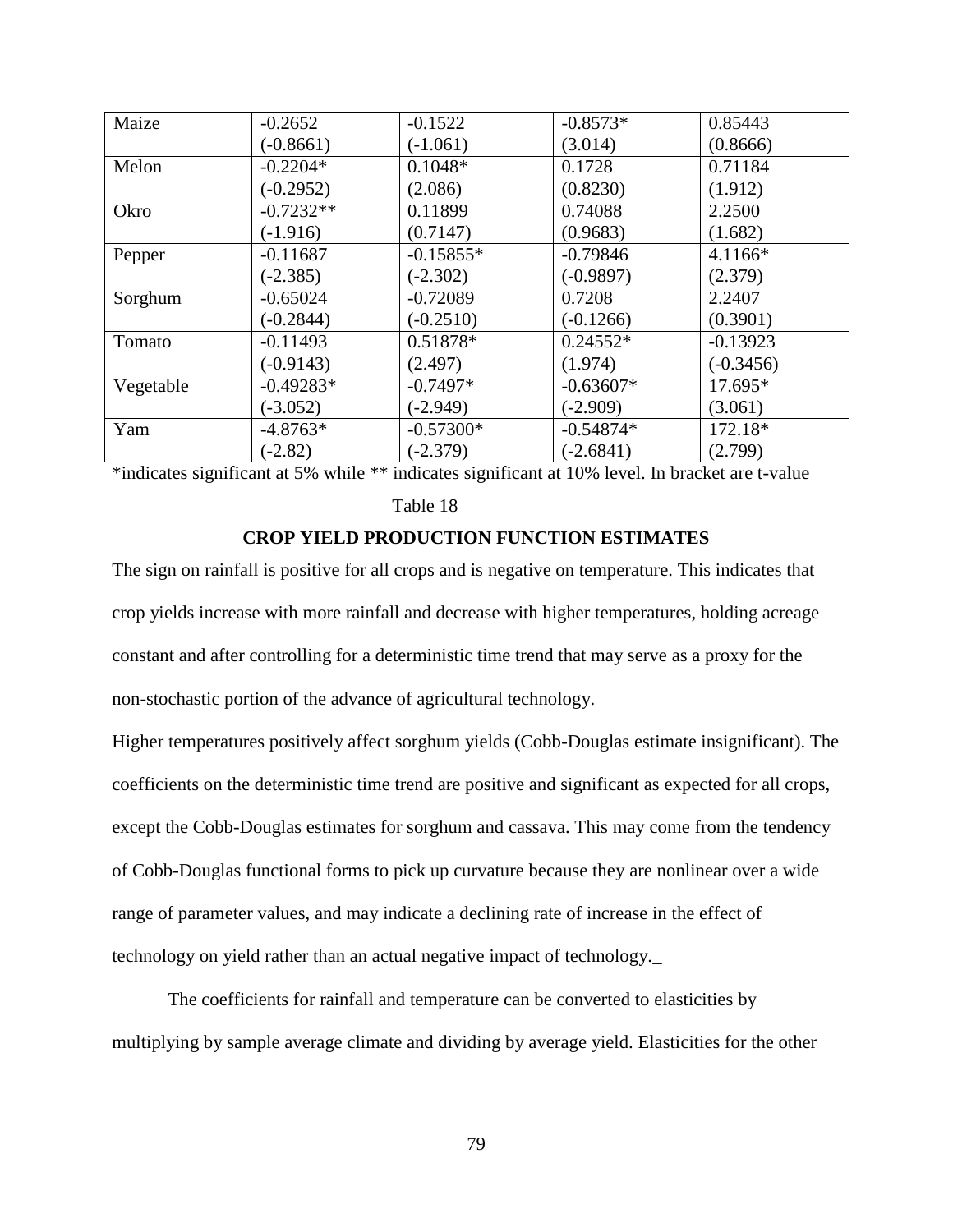crops are mixed, with uniformly high elasticities being measured for both rainfall and temperature on sorghum.

# **4.5 REGRESSION OF PRODUCTION PRACTISES FOR INSURED AND UNINSURED FARMERS**

| Variable            | Insured     | Uninsured     | Pooled Result |
|---------------------|-------------|---------------|---------------|
|                     |             |               |               |
| Constant            | 3.4167      | 9.096         | 5.1724        |
|                     | (2.60)      | (11.18)       | (12.72)       |
| Value of Seed       | 0.886       | $0.760***$    | $0.1569***$   |
| (X1)                | (0.84)      | (5.51)        | (3.38)        |
| Capital             | $0.0982***$ | $5.4X10^{-4}$ | 0.049         |
| Borrowed or         | (4.94)      | (0.98)        | (0.972)       |
| Used $(X2)$         |             |               |               |
| Fertilizer $(X3)$   | $0.0550**$  | $0.875***$    | $0.1842**$    |
|                     | (2.04)      | (4.78)        | (2.661)       |
| Farm Size (X4)      | $0.1316***$ | 0.121         | $0.4855*$     |
|                     | (3.41)      | (0.61)        | (1.814)       |
| Labor $(X5)$        | $0.0374*$   | $0.881**$     | $0.1275**$    |
|                     | (1.94)      | (2.78)        | (2.331)       |
| Agro-chemical       | 0.727       | 0.374         | 0.0815        |
| used $(X6)$         | (0.40)      | (0.84)        | (0.381)       |
| Value of farm       | $0.1072***$ | 0.743         | 0.0641        |
| Asset $(X7)$        | (5.96)      | (0.24)        | (0.287)       |
| EXP on              | 0.136       | $0.875**$     | $0.0537***$   |
| Adaptation          | (0.671)     | (2.29)        | (5.180)       |
| Technique (X8)      |             |               |               |
| Dummy Variable      |             |               | $0.4866*$     |
|                     |             |               | (1.87)        |
| $R^2$               | 0.9352      | 0.8438        | 0.9066        |
| $R^{-2}$ (adjusted) | 0.9293      | 0.9007        | 0.6416        |
|                     |             |               |               |

\*

indicates significant at 5% while \*\* indicates significant at 10% level. In bracket are t-value

Table 20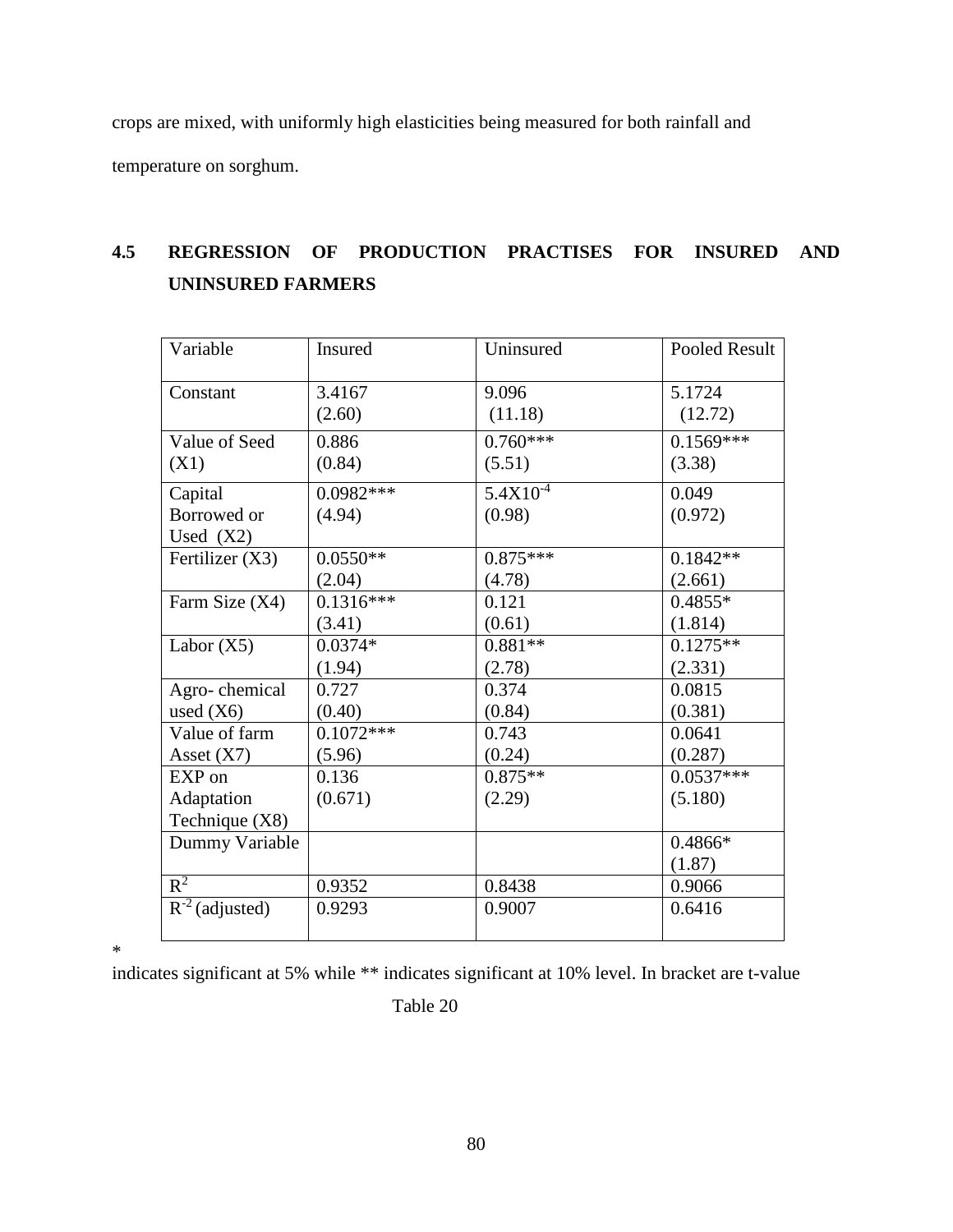When considering the result above, it is observed that for the insured farmers, value of assets owned by the farmer and the labor employed on the farm was significant. It is also observed that output obtained by the farmer is directly influenced by the input exerted. Likewise, the value of fertilizer also has a significant impact on crop production among the insured farmer. All other variable included has a significant influence on crop production by an insured farmer except the use of agro chemical, value of seed and expenditure incurred on adaptation techniques adopted.

Some of the included explanatory variable like value of expenditure incurred on adaptation technique, the value of seeds, fertilizer, and value of labor use were significant for the uninsured farmer. This implies that they exert a great impact or influence on the level of production achieved by the uninsured famer.

The pooled result shows that the value of seed used for planting, labor, the value of expenditure on adaptation technique, use of fertilizer and the holding of insurance policy were significant. The result shows that they contribute positively to the output of farmer but at a different rate. It is also observed that agrochemical used is not found to be significant in any of the result specified.

The  $\mathbb{R}^2$  indicated the proportion of the variation in output of both insured and uninsured farmers. An R2 value of 93.52% was obtained for the specify function of the insured farmer as compare to 84.38% of the uninsured farmer and 90.66%  $\mathbb{R}^2$  was obtained for the pooled result of the two groups of farmers. The adjusted  $R^2$  value was obtained allow us to compare the  $R^2$  value of the different result obtained from each group of farmers. We can generate the efficiency of the result used among the farmers group from the pooled result. As we know that the higher the efficiency the more efficient the farmer is. This study use the sign of the parameter estimate of the dummy variable in the pooled result to measure the efficiency of resources used between the

81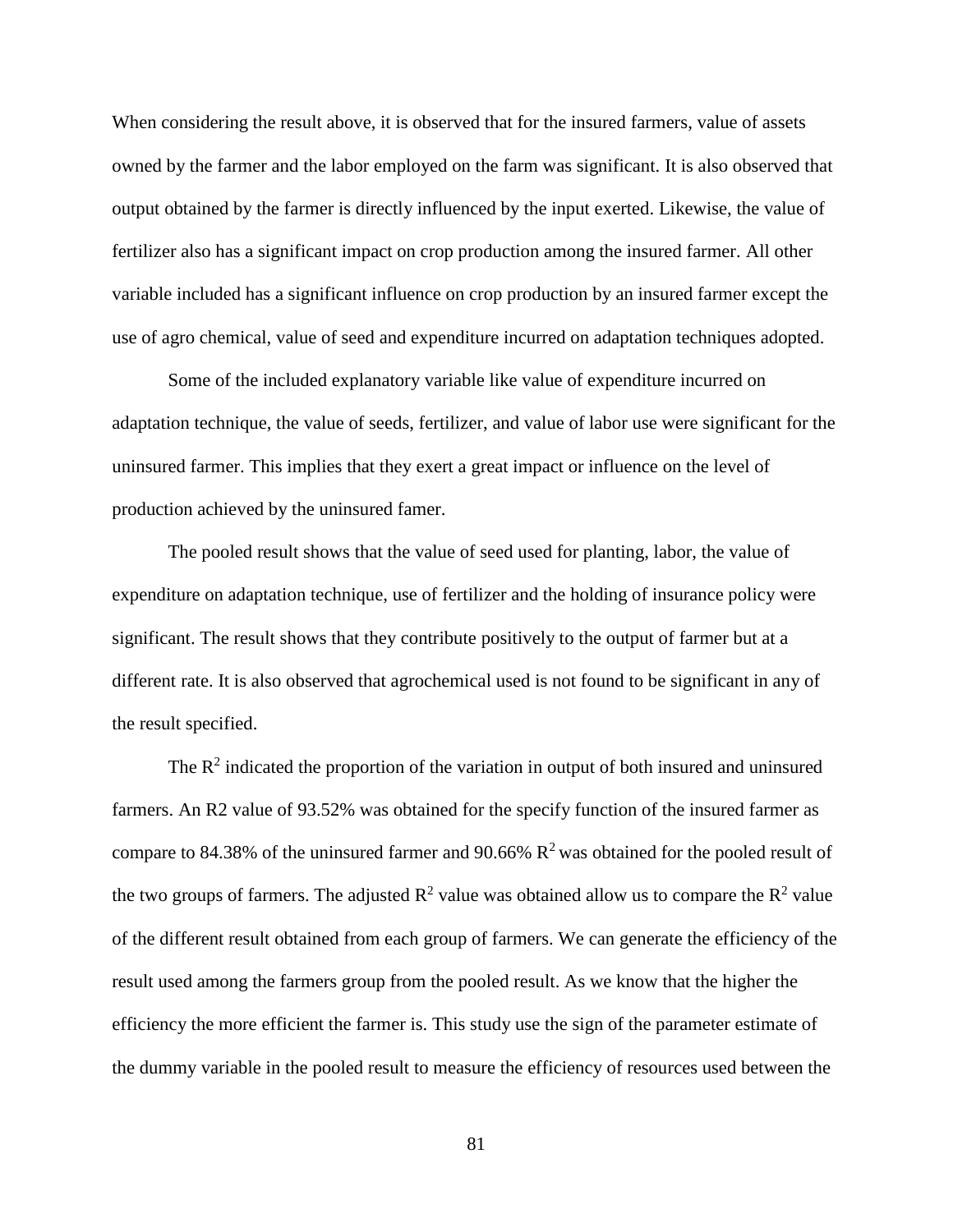farmers group. The sign of the dummy reveal a positive sign coefficient which indicates that the efficiency moves toward the insured farmer which has the largest integer of coded variables, were a negative coefficient measure tends towards the uninsured farmer. The negative sign of the coefficient in this result shows that uninsured farmers were more efficient in resource use than the insured farmers. But it is noted that insurance policy have no significant relationship between insured farmer and the crop output obtained. Therefore insurance decision does not guarantee higher output level of crop productivity.

Surprisingly, apart from the fact that insured farmers embraced modern Farming practices, possibly because of their accessibility to farm credit, their farm Output does not make them better farmers than the uninsured farmers. The operation of agricultural insurance should not be limited to climatic variability but the government should complement their operations by making farm inputs readily accessible to farmers and that farmers are enlightened about their use. There are times when many of the Farm input are scarce and difficult to obtain in the open market. As a result of these problems, it may be difficult for an average peasant farmer to safeguard the correct use of these inputs that are time and quality specific for best performance

The impact of insurance is worthy to be noted here because this study reveals that it does not contribute substantially to farm output. Even among the insured farmers that used more of input, it actually contributed negatively to farm output. The two groups of farmers sampled for this study operate in a similar and contiguous area and they displayed some striking differences in their farm operations. The insured farmers are more commercially oriented in the choice of their enterprise combinations and in the inputs they used on the farm. They used more modern farm inputs and choose enterprises that are more market oriented than the uninsured farmers.

82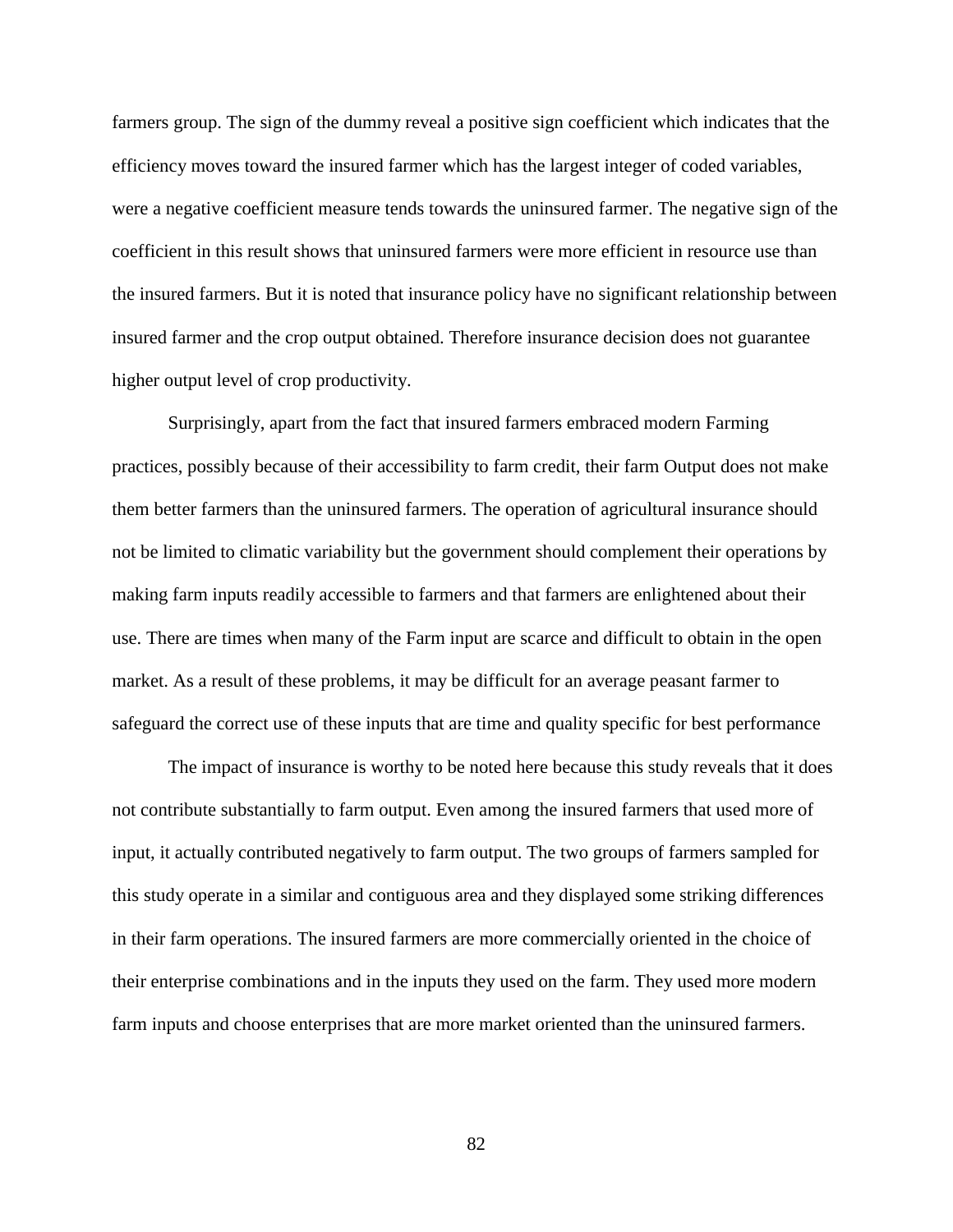However, the uninsured farmers are found to be more productive and efficient in the use of their farm inputs.

The majority of the Oyo state farmers are illiterate and with large scale poverty they have little knowledge about an insurance markets. It is on the basis of this understanding that farmers are encouraged to patronize agricultural insurance and with the assurance that it will increase their accessibility to a range of farm inputs and a further help to share the burden of risks so that they would still meet their basic obligations.

## **4.6 CROP INSURANCE PAYOUT ESTIMATION**

Equations frequently used as a simple insurance scheme (Ray 1967; Hazell et al. 1986; Abbaspour 1994) were used for the module for the crop insurance payout estimation to simulate the crop insurance payout in a prefecture. The insurance payout in the *i*th prefecture in *j*th year, Payout*i*, *j*, is given by the functions of the insured yield loss, *Yi*, *j*, insured acreage of crops, Area *i*, *j*, and price of crop, as follows:

$$
Payout_{i,j} = \nabla Y_{i,j} \times Area_{i,j} \times P\_crop
$$

The crop insurance program provided by the Japanese government is designed with the assumption that all farmers must participate. An objective of the program is to establish full participation by farmers (Yamauchi 1986). With this consideration, i used the total planted acreage as the insured acreage . On the other hand, the insured yield loss, *Yi*, *j*, is given by

$$
\boldsymbol{\nabla} Y_{i,j} = \boldsymbol{\phi} Y i - Y_{i,j} \text{ if } Y_{i,j} < \boldsymbol{\phi} Y i
$$

 $\nabla Y_{i,j} = 0$ , if  $Y_{i,j} \ge \phi Y_i$ , Area= production / yield

Where  $Y_{i,j}$  is the yield in a given year, Yi is the standard yield, and  $\phi$  is the insurance coverage.

| vear | Cassava | Y am  | Maize | Sorghum | Cowpea | cocovam | Melon | Okro        | Pepper | Fomato | Vegetable |
|------|---------|-------|-------|---------|--------|---------|-------|-------------|--------|--------|-----------|
| 1990 | 39900   | 56000 | 720   | 425     | 2040   | 10200   | 1260  | າາະ<br>44 J | 2600   | 2900   | 4425      |

**Crop insurance payout estimation**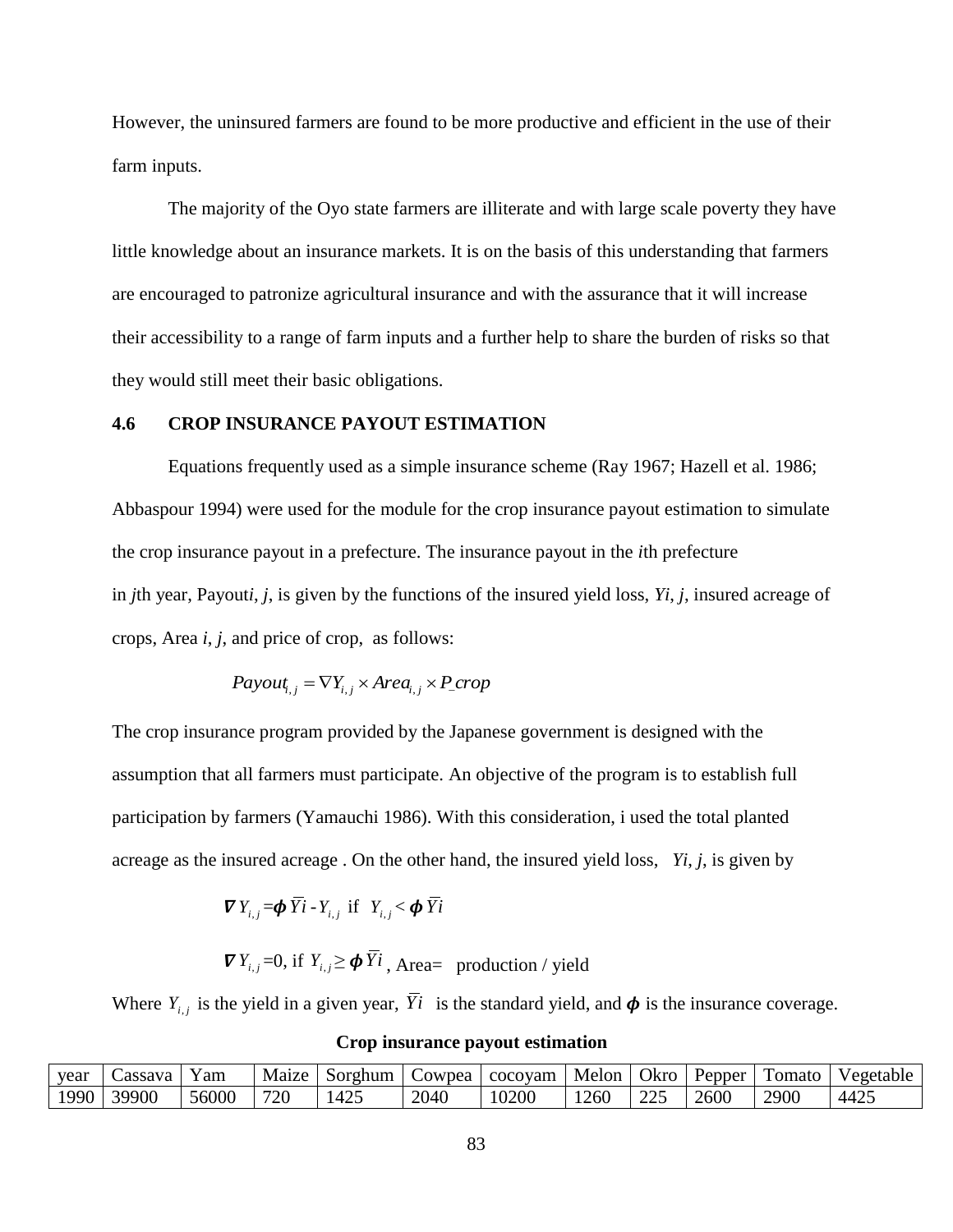| 1991 | 63000  | 201600   | 1200  | 300            | 3960 | 3660  | 1540  | 4050 | 8450  | 4750  | 2075 |
|------|--------|----------|-------|----------------|------|-------|-------|------|-------|-------|------|
| 1992 | 40950  | 152800   | 1040  | 1275           | 1680 | 720   | 2800  | 2160 | 1820  | 3950  | 925  |
| 1993 | 1400   | 222400   | 1840  | 1950           | 2880 | 3840  | 140   | 810  | 4225  | 2150  | 475  |
| 1994 | 101850 | 172000   | 1840  | 1425           | 2520 | 8160  | 2940  | 6075 | 715   | 15800 | 1525 |
| 1995 | 57400  | 104800   | 720   | 1875           | 4560 | 1080  | 9660  | 3960 | 1365  | 10350 | 750  |
| 1996 | 30100  | $\Omega$ | 1280  | 3375           | 3240 | 8400  | 10080 | 315  | 4225  | 1550  | 2550 |
| 1997 | 78400  | 103600   | 720   | 75             | 2040 | 11460 | 140   | 1800 | 2470  | 3150  | 3100 |
| 1998 | 37100  | 55200    | 1600  | 75             | 1320 | 10920 | 3360  | 1260 | 1170  | 450   | 250  |
| 1999 | 81200  | 36000    | 1520  | 750            | 480  | 3420  | 560   | 810  | 325   | 1250  | 1200 |
| 2000 | 65450  | 114400   | 480   | 1275           | 360  | 1200  | 840   | 360  | 1105  | 1550  | 2150 |
| 2001 | 14350  | 11600    | 640   | 150            | 240  | 4020  | 140   | 315  | 975   | 150   | 4925 |
| 2002 | 66500  | 65200    | 720   | 150            | 240  | 3660  | 840   | 1260 | 260   | 3750  | 550  |
| 2003 | 14000  | 6000     | 80    | 225            | 1680 | 2580  | 840   | 630  | 325   | 250   | 1050 |
| 2004 | 50400  | 58000    | 3280  | 1575           | 720  | 25980 | 840   | 2970 | 1105  | 4000  | 725  |
| 2005 | 1400   | 35200    | 2080  | 5700           | 600  | 240   | 3360  | 2125 | 390   | 4500  | 1525 |
| 2006 | 9450   | 90000    | 3200  | 8775           | 1320 | 18060 | 840   | 4950 | 6110  | 9200  | 3025 |
| 2007 | 27650  | 187600   | 3680  | 300            | 960  | 10800 | 1960  | 1215 | 5005  | 900   | 1975 |
| 2008 | 11900  | 193200   | 2080  | 4800           | 1800 | 11280 | 13580 | 1890 | 3770  | 2400  | 1800 |
| 2009 | 12250  | 35600    | 17200 | 2175           | 2040 | 1020  | 10500 | 1170 | 5265  | 3000  | 2100 |
| 2010 | 302400 | 410400   | 22080 | $\overline{0}$ | 7320 | 19320 | 9240  | 3825 | 15015 | 12550 | 4350 |

## Table 19

The more the crop yield loss to climate change indices, the more the insurance payout which will help the farmer to get back to business.

The insurance coverage varies depending on the prefecture and ranges from 0.7 to 1.0 in the National Agricultural Insurance Association (NAIA) insurance program (NAIA 2004).

For simplification herein, i took the value of 1.0 for all prefectures.

There were three difficult issues for simulating the crop insurance payout: (i) the standard yield, (ii) the insured acreage of crops, and (iii) the price of crop.

In the insurance program, the standard yield is defined as the yield trend curve assuming normal climate conditions. The standard yield for a prefecture is calculated by the nonparametric regression method that uses the climate indices and the number of years as the explanatory variables (MAFF 1998). The calculated standard yield of a prefecture is broken into the municipalities with due consideration of their yield histories. However, because the future climate dataset for this study i used a simple method for calculating the standard yield instead of the existing method. The second issue is the insured acreage of crops. I was compelled to use the current values of planted acreage for the future period, although i believe that the planted acreage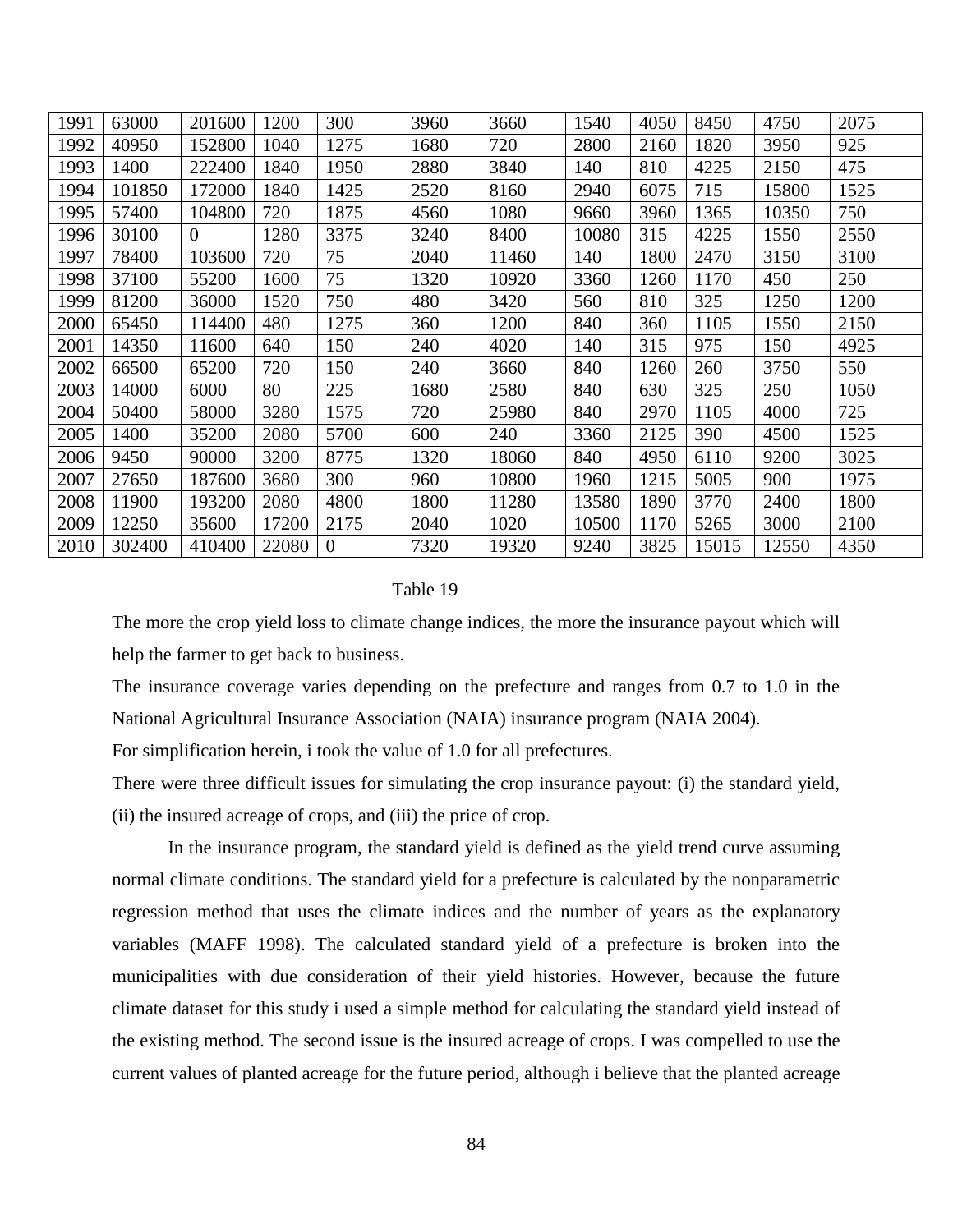changes year by year as a result of the change in price under future conditions of demand and supply.

The third issue is the price of crops. Price is affected by economic factors, that is, demand and supply, including exports and imports; thus, the price in the future is perhaps unequal to the current one.

However, I was compelled to use the mean price of crops. My future projection of the crops insurance payout had the limitations mentioned above for the treatments of future economic factors (i.e., planted acreage and price). In future studies, the inclusion of applied general equilibrium models will help develop a framework and achieve a more realistic simulation

# **4.7 Test of hypothesis**

The results of this project work ascertained that hypotheses below

Ho1: There is no significant different between the socio- economic characteristics of insured and uninsured farmers in the study area therefore the null hypothesis is accepted

Ho2: There is no structural difference between the production function of the insured an uninsured farmers. The null hypothesis is accepted.

Ho3: Productivity of the farmers does not have any significant impact on their crop insurance decisions; therefore the null hypothesis is accepted

Ho4: Climate change have a significant impact on payout of agricultural insurance corporation in Oyo state, therefore the null hypothesis is rejected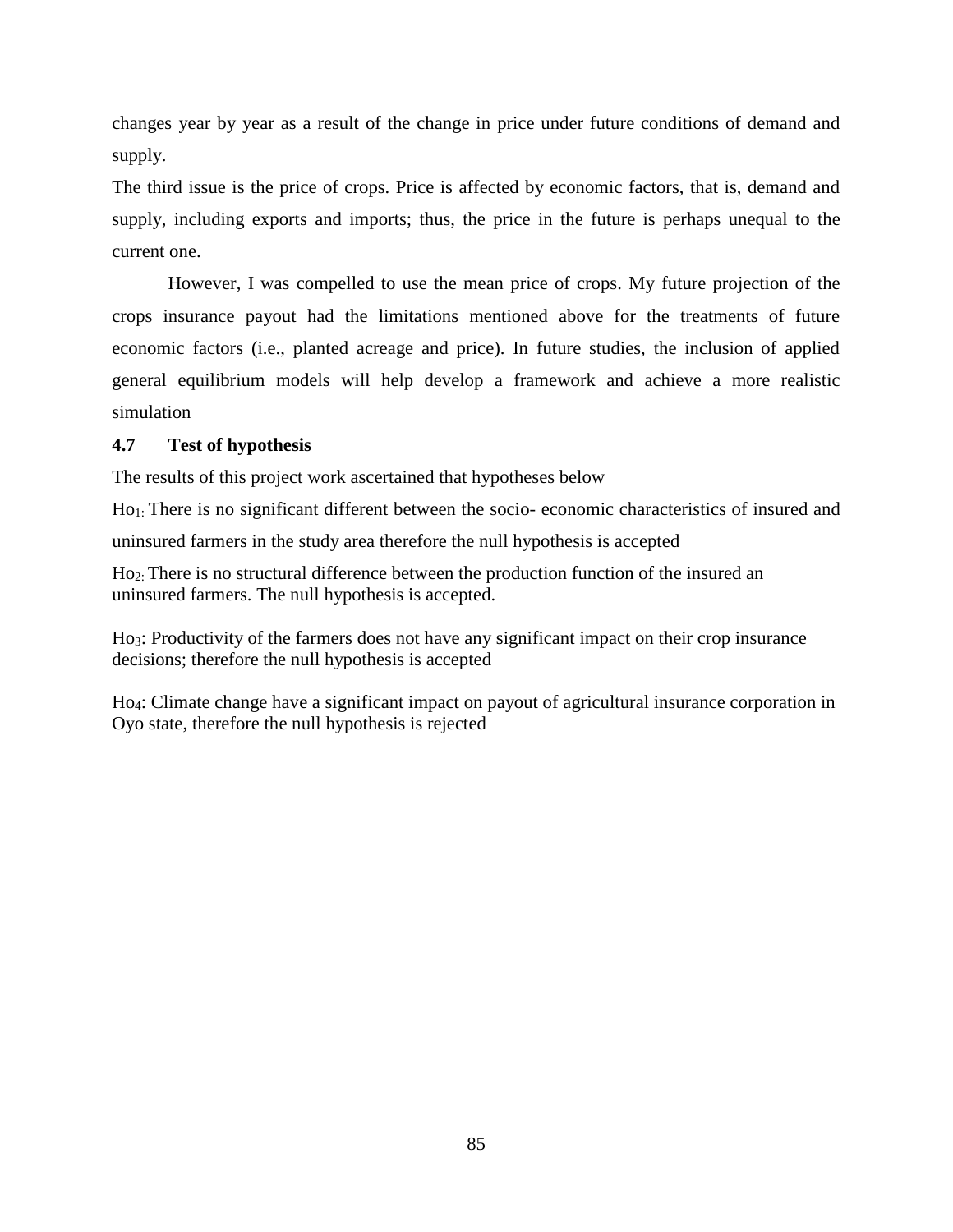### **CHAPTER FIVE**

## **5.0 SUMMARY, CONCLUSION AND RECOMMENDATION**

### **5.1 Summary**

The evaluation of the estimated results over climate change projections reveals how climate change has influence yield variability. This study has developed quantitative estimates of the effects of annual average climate condition on crop yield production. The results shows changes in average climate conditions which causes alterations in crop yield levels and variability which need urgent attentions in the study area.

One of the most important objectives of the Nigerian Agricultural Insurance Corporation is to encourage farmers by motivating them and helping them to bear the uncontrollable risks of climate change indices but evidence from the study of the operation of the corporation in the study area indicates that there is no significant different between insured and uninsured farmers

NAIC was established for farmers to have more access to essential farm resources that would motivate them to embrace the use of modern farming practices with the assumption that such practices will lead to increase the quality and quantity of farm production and food supplies to the market and help them face the challenges experience through climate variability.

NAIC has neither made farmers better managers and organizers of available resources for increased productivity nor able to assist farmers to adapt to the effect of climate change. Despite the fact that more insured farmers adopted improved production practices, the level of production achieved did not justify any difference of production practices between them and the uninsured farmers.

#### **5.2 Conclusion**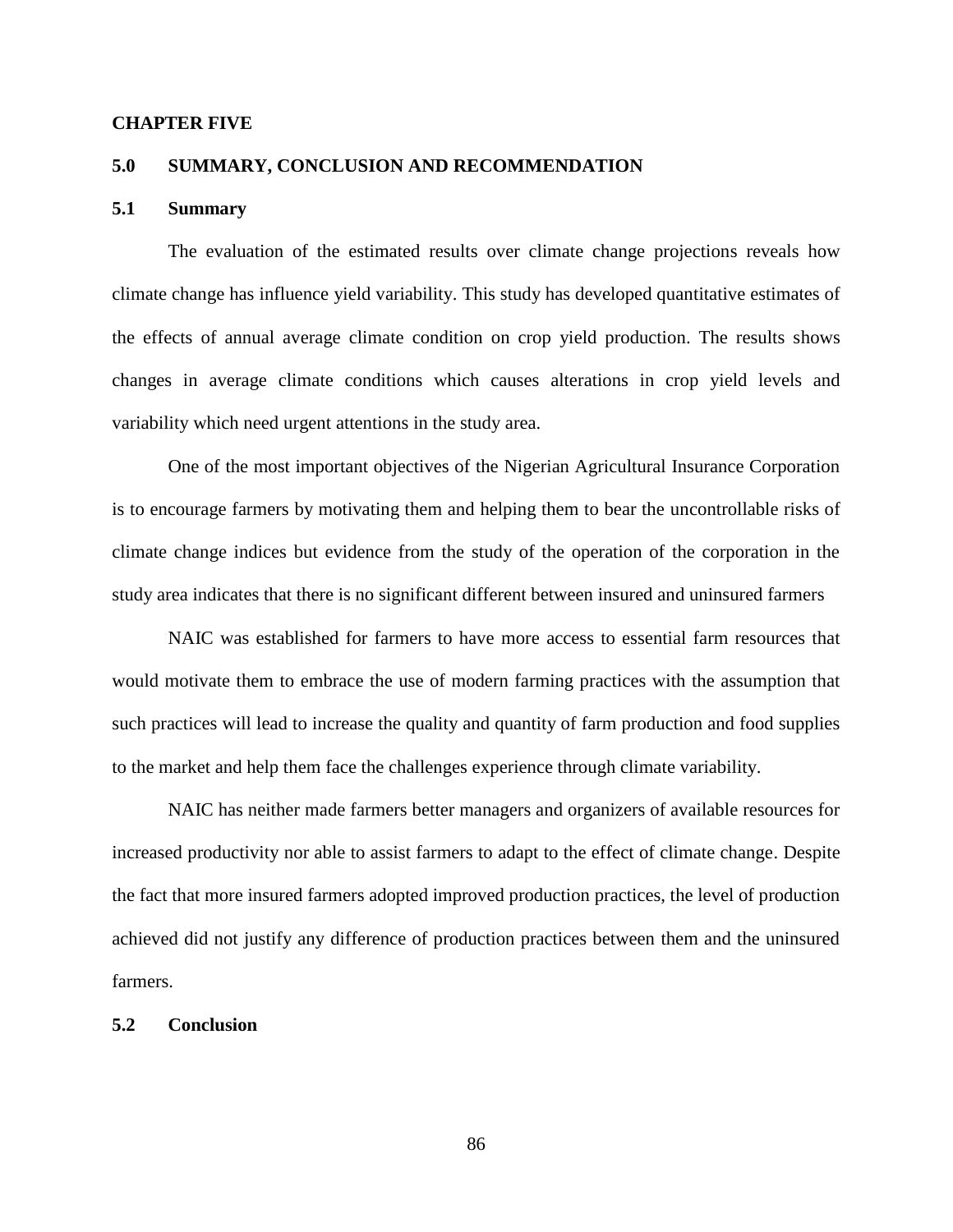The results are found to be different by crops. For examples like maize, vegetables, tomatoes, melon and pepper, high temperature are found to have positive effects on yield levels and variability. More rainfall causes more yields to these crops while decreasing yield variance. As a results of yield variability due to loss through climate change an analysis of crop insurance to mitigate the risk suggest that the insured farmers suppose to generate more output greater net profit by the assistance of an insurance cover to reduce risk. It is observed that most of the insured farmers do not took an insurance cover to bear losses but as a pre-requisite to obtain financial assistance from a financial institution and in clear sense, most of the farmers did not have a direct access to their insurer. There has not been any evidence of adequate and prompt payment of insurance payout of any crop yield loss incurred by the insured farmers in the study area.

## **5.3 Recommendation**

Based on the information obtained through this study, the following recommendation is inevitable for a greater crop yield response despite the incidence of climate change and its risk.

- 1. The government must understand that there is a great loss of crop yield as a result of climate change variability and should help the crop farmers with effective adaptation strategies like providing irrigation facilities to cope with the challenges of inadequate rainfall
- 2. The Nigerian Agricultural Insurance Corporation should restructured their policies and used the simple crop insurance payout techniques employed in this study to assist farmers to cope with the challenges of climate change and help those that are badly affected to get back to business

87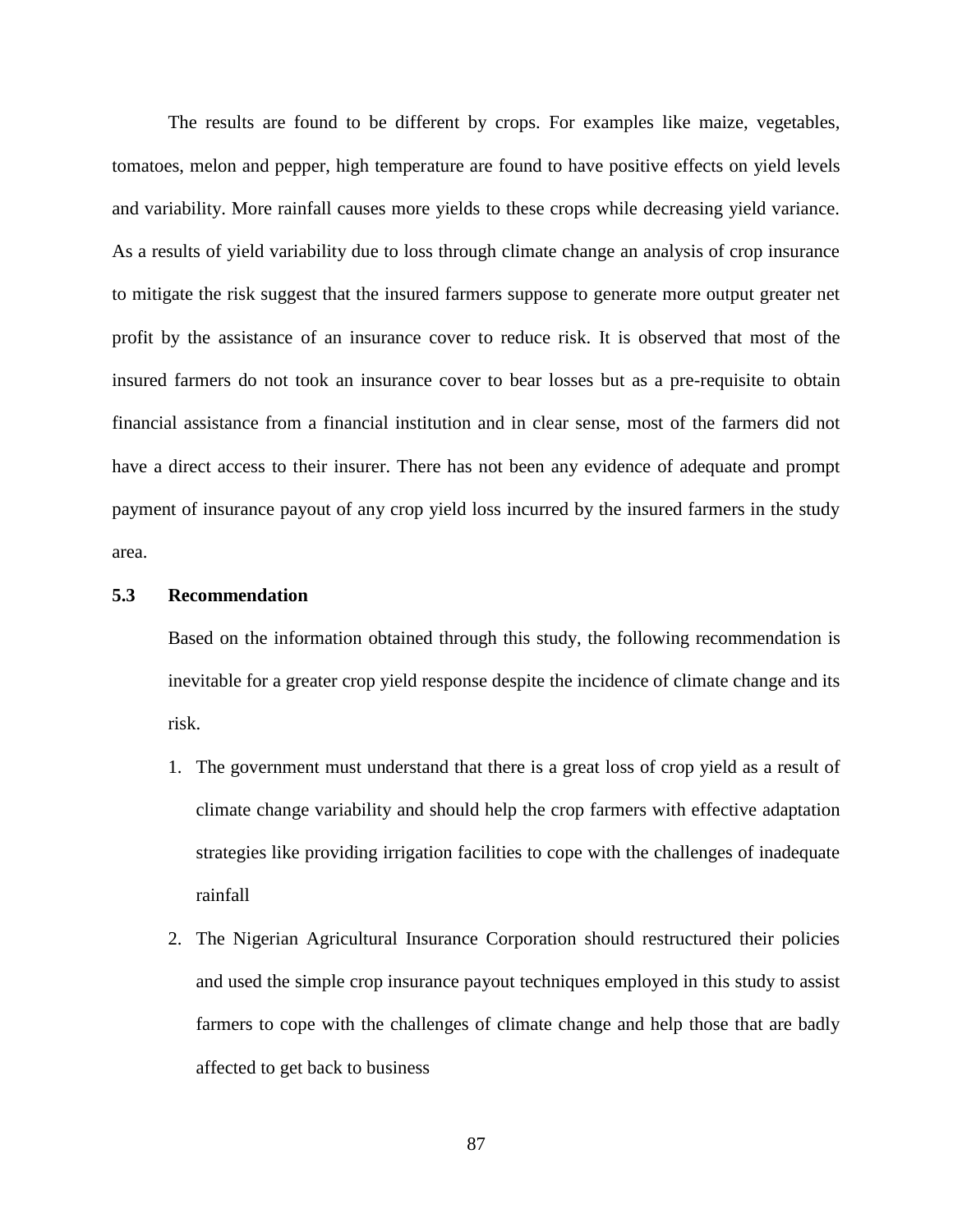- 3. In order to achieve the agenda of adequate food security, the government must provide incentives and financial assistance to farmers in other to eliminate the extortion of farmers by the financial institution.
- 4. Apart from this insurance planned adaptation strategies, the extension agent should also help farmers with vital information on improved seed, planting dates, improved technologies and help provide markets during surplus harvest seasons to minimize loss of crop produce.
- 5. The farmers should also embrace the modern method of crop productions practices introduced to them by the extension agent and ignore their traditional ways of farming in other to get ahead of their so-called insufficiencies in production practices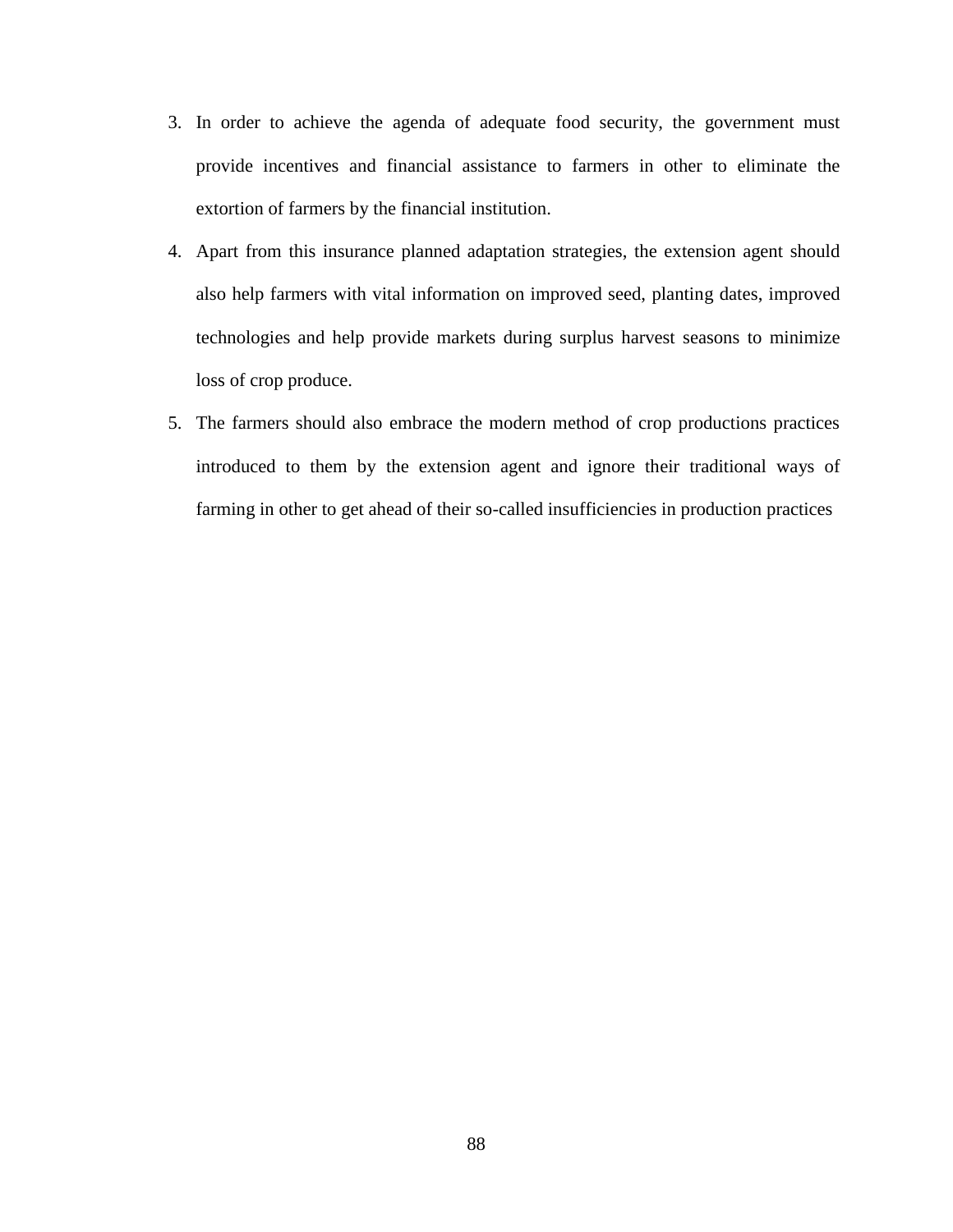### **REFERENCES**

- Abbaspour, C. K., 1994: Bayesian risk methodology for crop insurancedecisions. *Agric. For. meteor.,* **7**1**,** 297–314.
- Adefolalu, D.O. (1999). Weather, Climate and Heailth. A paper presented on WMO day at the Nigeria Meteorological Agency, Oshodi, Lagos on 23rd March.
- Adger, W.N., Huq, S., Brown, K., Conway, D., Hulme, M. (2002). Adaptation to climate change: setting the agenda for development policy and research, Tyndall Centre for Climate Change Research Working Paper *16*.
- Ajetomobi, J., and A. Abiodun, 2010: climate change impact of cowpea productivity in Nigeria: African journal of food, Agriculture, Nutrition and development vol 10 no 3
- Alagbe, O.A. (2011). Enhancing sustainable housing development in Nigeria using compressed stabilized laterite bricks. Journal of Sustainable Development and Environmental Protection, 1(3).
- Allen, K. (2003*).* Vulnerability reduction and the community based Approach, in Pelling (ed). Natural Disasters and Development in a Globalizing World, 170 – 184.
- Amthor, J.S. 2001. ―Effects of Atmospheric CO2 Concentration on Wheat Yield: Review of Results from Experiments Using Various Approaches to Control CO2 Concentration.‖ *Field Crops Research* 73: 1-34.
- Arakawa, A., and W. H. Schubert, 1974: Interaction of a cumuluscloud ensemble with the largescale environment, Part I. *J. Atmos. Sci.,* **31,** 674–701.
- Awosika, L.F. (1992). Coastal erosion in West Africa: causes, effects and response options. Paper presented at International Convention on Rational use of the Coastal Zon Bordeaux, France.
- Awosika, L.F., French, G.T., Nichollas, R.T., Ibe, C.E. (1992). The Impacts of Sea-level rise on the coastline of Nigeria. In O'Callahan, J (eds). Global climate change and the rising challenge of the sea. Proceedings of the IPCC workshop at Mangarita Island, Venezuela, 9-13 March. National Oceanic and Atmospheric Administration, Silver Spring, MD, USA, 690.

Ayinde O.E et al, 2011: effect of climate change on agricultural productivity in Nigeria: journal of human economy 35(3) page 189-194

Baker, J. T., L. H. Allen, and K. J. Boote, 1990: Growth and yield responses of rice to carbon-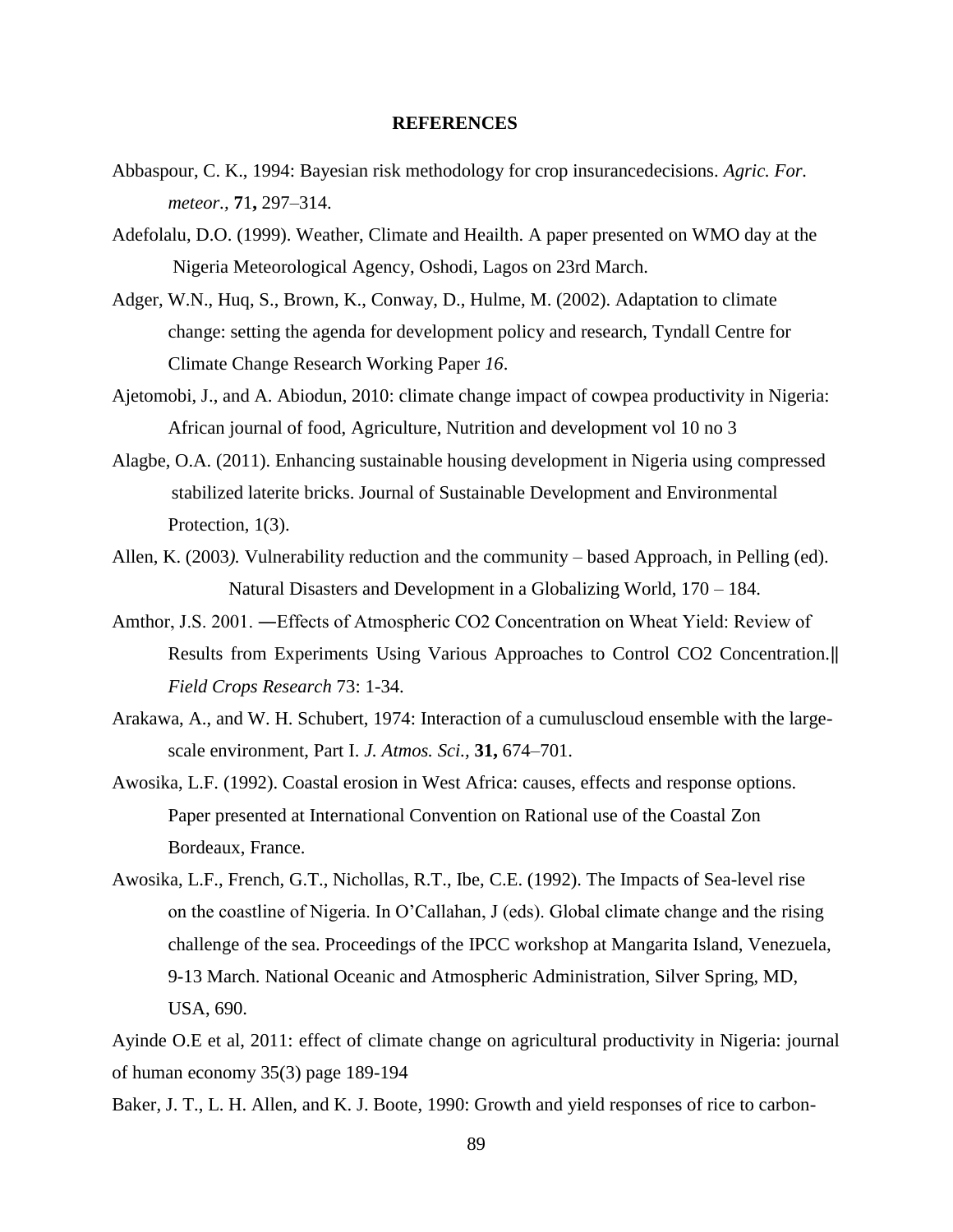dioxide concentration. *J. Agric. Sci.,* **115,** 313–320.

- Baldocchi, D., and S. Wong. 2006. *An Assessment of the Impacts of Future CO2 and Climate on Californian Agriculture*. CEC-500-2005-187-SF. Sacramento, CA: California Climate Change Center.
- Boote, K.J., J.W. Jones, and N.B. Pickering. 1996. ―Potential Uses and Limitations of Crop Models.‖ *Agronomy Journal* 88:704–716.
- Boote, K.J., N.B. Pickering, and L.H. Allen, Jr. 1997. ―Plant Modeling: Advances and Gaps in Our Capability to Project Future Crop Growth and Yield in Response to Global Climate Change.‖ In *Advances in Carbon Dioxide Effects Research.* [L.H.Allen, Jr., M.B. Kirkman, D.M. Olszyk, and C.E. Whitman (eds.)]. ASA Special Publication No. 61. ASA-CSSA-SSSA: Madison, WI.
- Brown, R.A., and N.J. Rosenberg. 1999. ―Climate Change Impacts on the Potential Productivity of Corn and Winter Wheat in Their Primary United States Growing Regions.‖ *Climatic Change* 41:73-107.
- Brown, R.A., N.J. Rosenberg, C.J. Hays, W.E. Easterling, and L.O. Mearns. 2000. ―Potential Production and Environmental Effects of Switchgrass and Traditional Crops under Current and Greenhouse-Altered Climate in the Central United States: A Simulation Study.‖ *Agriculture, Ecosystems, and the Environment* 78(1):31-47.
- Carbone, G.J., W. Kiechle, C. Locke, L.O. Mearns, L. McDaniel, and M.W. Downton. 2003. Responses of Soybean and Sorghum to Varying Spatial Scales of Climate Change Scenarios in the Southeastern United States.‖ *Climatic Change* 60:73–98.
- Cavero, J., R.E. Plant, C. Shennan, J.R. Williams, J.R. Kiniry, and V.W. Benson. 1998. Application of EPIC Model to Nitrogen Cycling in Irrigated Processing Tomatoes under Different Management Systems.‖ *Agricultural Systems* 56:391-414.
- Chen, C.C. and B.A. McCarl. 2000. ―The Value of ENSO Information to Agriculture: Consideration of Event Strength and Trade.‖ *Journal of Agricultural and Resource Economics* 25(2):368-385.
- Chen, C.C. and B.A. McCarl. 2009. ―Hurricanes and Possible Intensity Increases: Effects on and Reactions from U.S. Agriculture.‖ *Journal of Agricultural and Applied Economics*  41(1):125-144.
- Chi-chung chen et al (2004), yield variability as influenced by climate change: a statistical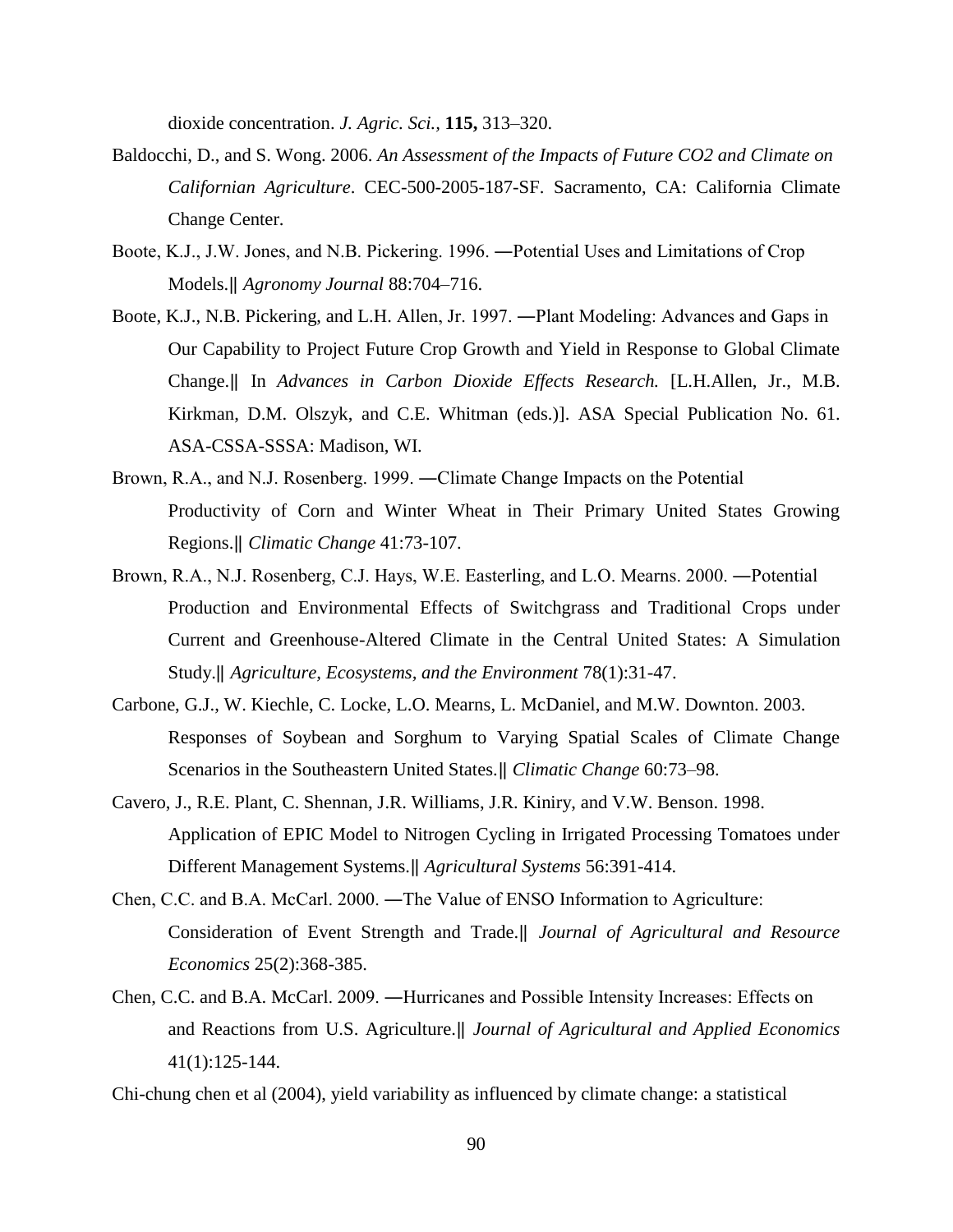Investigation. journal of climate change vol 66 pg239-261

- Darwin, R. 1999. The Impact of Global Warming on Agriculture: A Ricardian Analysis: Comment. The American Economic Review 89, no. 4 (September): 1049–52.
- De Hoyos, R.E., and D. Medvedev. 2009. Poverty Effects Of Higher Food Prices. World Bank Policy Research Working Paper 4887: 1–34.
- Dercon, S. 2006. Vulnerability: A Micro Perspective. In Annual World Bank Conference on Development Economics Europe: Securing Development in an Unstable World (Bourguignon, Pleskovic, and van der Gaag, eds). Amsterdam: World Bank. Climate Change, Agriculture, and Poverty Downloaded from http://aepp.oxfordjournals.org/ by guest on May 24, 2012
- Deryng, D., W.J. Sacks, and N. Ramankutty. 2009. Simulating the Effects of Climate and Agricultural Management Practices on Global Crop Yield. Working paper. Montreal, Canada: McGill University
- Donaldson, D. 2008. Railroads of the Raj: Estimating the Impact of Transportation Infrastructure. Working paper. London, UK: London School of Economics.
- Duraiappah, A.K. 1998. Poverty and Environmental Degradation: A Review and Analysis of the Nexus. World Development 26, no. 12: 2169–79.
- Eakin, H. 2005. Institutional Change, Climate Risk, and Rural Vulnerability: Cases from Central Mexico. World Development 33, no. 11: 1923–38.
- Easterling, D.R., G.A. Meehl, C. Parmesan, S.A. Changnon, T.R. Karl, and L.O. Mearns. 2000. Climate Extremes: Observations, Modeling, and Impacts. Science 289, no. 5487: 2068–74.
- Elbers, C., J.W. Gunning, and B. Kinsey. 2007. Growth and Risk: Methodology and Micro Evidence. The World Bank Economic Review, 21, 1–20.
- Eriksen, S.H., K. Brown, and P.M. Kelly. 2005. The Dynamics of Vulnerability: Locating Coping Strategies in Kenya and Tanzania. The Geographical Journal 171, no. 4: 287–305.

Federal Ministry of Environment, 2004: Abuja. From www.nigeria.com.ngcichng.org/ccinfo.php Fischer, G. 2009. World Food and Agriculture to 2030/50: How Do Climate Change and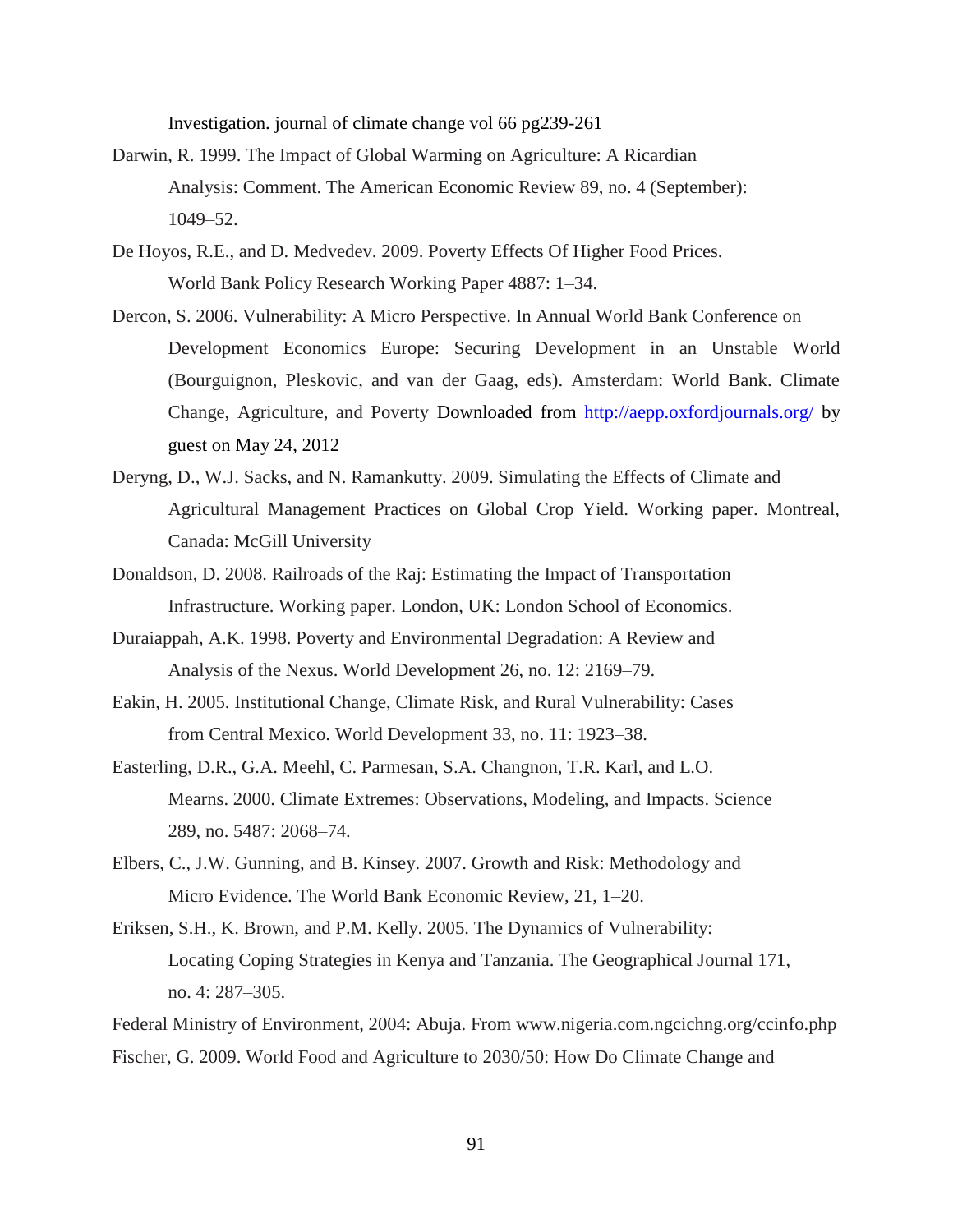Bioenergy Alter the Long-term Outlook for Food, Agriculture and Resource Availability? In Session 2: The Resource Base to 2050: Will There Be Enough Land, Water and Genetic Potential to Meet Future Food and Biofuel Demands? Rome, Italy: Food and Agricultural Organization of the United Nations, June 24.

- Fischer, G., M. Shah, and H. van Velthuizen. 2002. Climate Change and Agricultural Vulnerability. Laxenburg, Austria: International Institute for Applied Systems Analysis.
- Fisher, M., and G. Shively. 2005. Can Income Programs Reduce Tropical Forest Pressure? Income Shocks and Forest Use in Malawi. World Development 33, no. 7: 1115–28.
- Fraser, E.D.G. 2007. Travelling in Antique Lands: Using Past Famines to Develop an Adaptability/Resilience Framework to Identify Food Systems Vulnerable to Climate Change. Climatic Change 83, no. 4: 495–514.
- Godwin, D. C., U. Singh, R. J. Buresh, and S. K. DeDatta, 1990: Modeling of nitrogen dynamics in relation to rice growth and yield. *Proc. 14th Int. Congress of Soil Science Transactions,* Kyoto, Japan, International Society of Soil Science, 320–325.
- Hanks, J., and J. T. Ritchie, 1991: *Modeling Plant and Soil Systems.* Monograph No. 31, American Society of Agronomy, 545 pp.
- Hazell, P., C. Pomareda, and A. Valdes, 1986: *Crop Insurance for Agricultural Development: Issues and Experience.* John Hopkins University Press, 344 pp.
- Hellmuth M.E., Osgood et al. "Index Insurance and Climate Risk Prospects Development and Disaster Management." International Research Institute for Climate and Society, Earth Institute, Columbia University. 2009
- Hirst, A. C., H. B. Gordon, and S. P. O'Farrell, 1996: Global warming in a coupled climate model including oceanic eddyinduced advection. *Geophys. Res. Lett.,* **23,** 3361–3364.
- Horie, T., H. Nakagawa, H. G. S. Centeno, and M. J. Kropff, 1995: The rice crop simulation model SIMRIW and its testing. *Modeling the Impact of Climate Change on Rice Production in Asia,* R. B. Matthews et al., Eds., IRRI and CAB International, 51–66.
- Hoff H, Bouwer LM, Berz GA, Kron W, Loster T (2003) Risk management in water and climate: the role of insurance and other financial services. Dialogue on Water and Climate/Munich Reinsurance Company, Delft/Munich

Hoff H, Warner K, Bouwer LM (2005) The role of financial services in climate adaptation in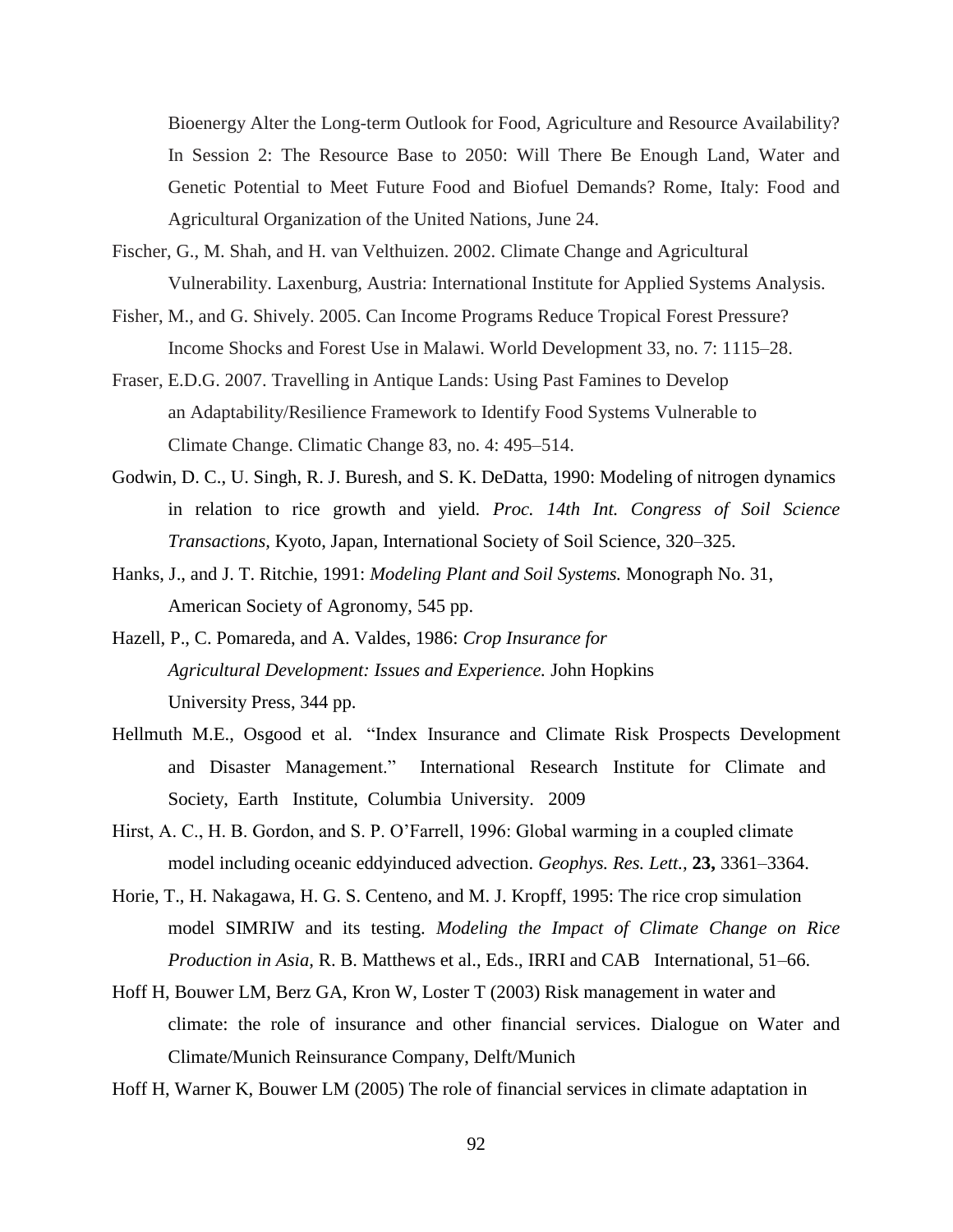developing countries. Vierteljahrshefte zur Wirtschaftsforschung 74(2):196–207

- IFRC (2003) World disasters report 2002: focus on reducing risk. International Federation of Red Cross and Red Crescent Societies, Geneva
- IHDP (2007) The implications of global environmental change for human security in coastal urban areas. Mag Int Hum Dimens Programme Glob Environ Chang, 2 Oct 2007 IPCC (2007) Climate change 2007: the physical science basis. In: Solomon S, Qin D, Manning M, Chen Z, Marquis M, Averyt KB, Tignor M, Miller HL (eds) Contribution of Working Group I to the Fourth Koetse MJ, Rietveld P (2009) The impacts of climate change and weather on transport: an overview of empirical findings. Transp Res Part D 14(3):205– 221
- Middelkoop H, Daamen K, Gellens D, Grabs W, Kwadijk JCJ, Lang H, Parmet BWAH, Scha¨dler B, Schulla J, Wilke K (2001) Impact of climate change on hydrological regimes and water resources management in the Rhine basin. Clim Chang 49(2–3):105– 128. doi:10.1023/A:1010784727448
- Miller S, Muir-Wood R, Boissonnade A (2008) An exploration of trends in normalized weatherrelated catastrophe losses. In: Diaz HF, Murnane RJ (eds) Climate extremes and society. Cambridge University Press, Cambridge, pp 225–347
- Mills E (1996) Energy efficiency: no-regrets climate change insurance for the insurance industry. J Soc Insur Res 9(3):21–58
- Mills E (2005) Insurance in a climate of change. Science 309:1040–1044.
- Mills E (2007) From risk to opportunity: insurers responses to climate change. Ceres Report, Oct 2007
- Mills E, Lecomte E (2006) From risk to opportunity: how insurers can proactively and profitably manage climate change. Ceres Report. Aug 2006
- Mills E, Lecomte E, Peara A (2002) Insurers in the greenhouse. J Insur Regul 21(1):43–78
- Munich Re (1993) Winter storms in Europe: analysis of 1990 losses and future loss potential. Report 2042- E-e. Munich Reinsurance Group, Munich
- Munich Re (2002) Topic. Annual review: natural catastrophes 2002. Munich Reinsurance Group, Munich
- Munich Re (2005) Claims management following natural catastrophes: experience, analysis, action plans.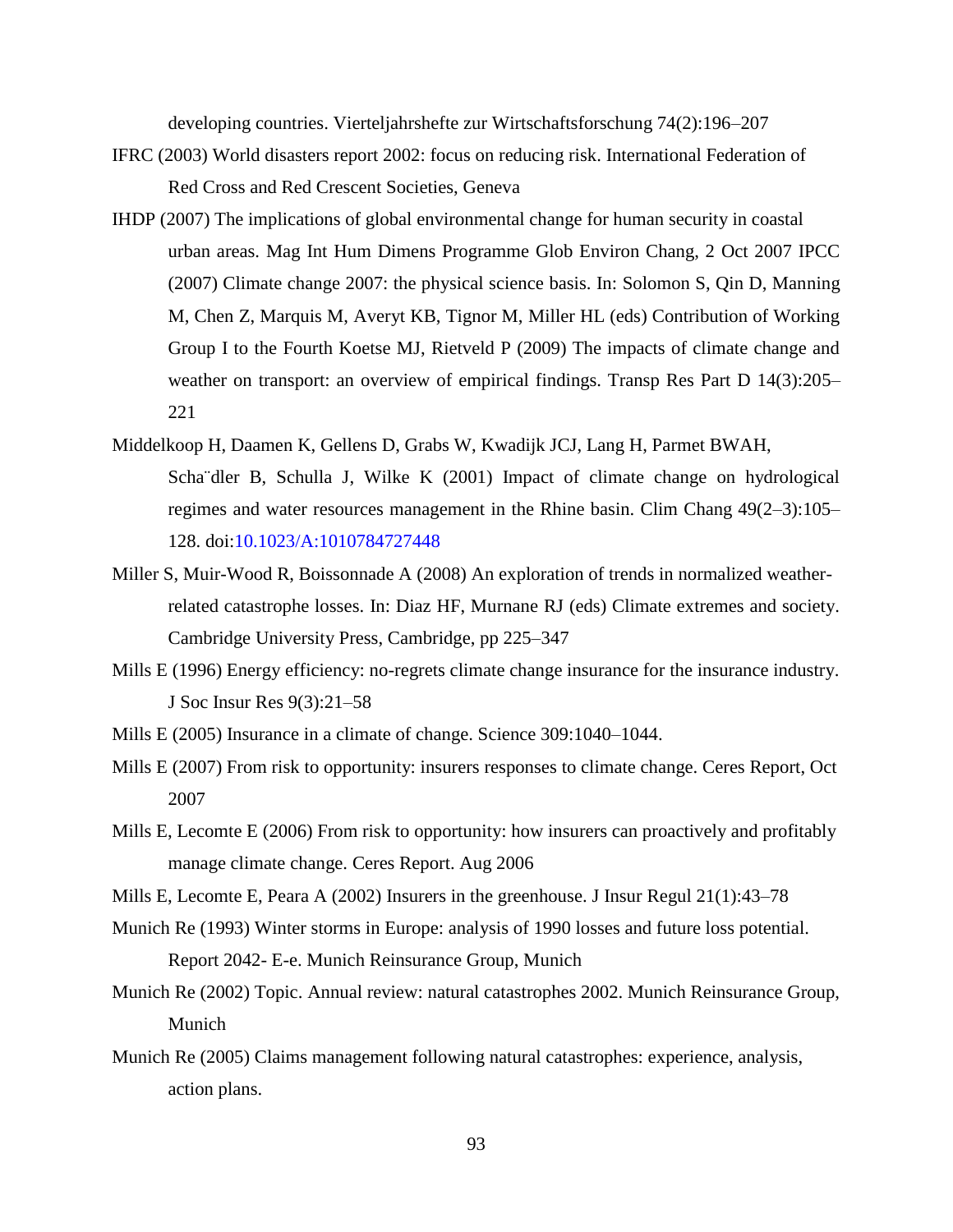Lucas, R. (1978), "Asset Prices in an exchange Economy", Econometrica, 46(1978), 1429-45.

- Marshall, J.M., "Insurance as a market in contingent claims: structure and performance" Bell Journal of Economics and Management Science, 5(2), 670-682. Merton, R.C., "Theory of Rational Option Pricing." Bell Journal of Economics and Management Science, 4(1), 141-183.
- Merton, R. (1998), "Applications of Option-Pricing Theory: Twenty-Five Years Later", American Economic Review , 88(3), 323-349.
- Miranda, M. and J. Glauber (1997), "Systemic Risks, Reinsurance, and the Failure of Crop Insurance Markets", American Journal of Agricultural Economics , 79(Febrary 1997), 206-215.
- Nigerian Agricultural insurance corporation (2010) Overview and assessment of policies.www.nigerianagricinsurance.com [.info@nigerianagricinsurance.com](mailto:.info@nigerianagricinsurance.com)
- Olubiyo (2009), econometric analysis of the impact of agricultural insurance on farming system of the middle belt, Nigeria. African journal of food, Agriculture, Nutrition and development vol 9 No 6
- Richards, T., M. Manfredo and D. Sanders (2004), "Pricing Weather Derivative", American Journal of Agricultural Economics, 86(4), 1005-17.
- Rothschild, M. and J. Stiglitz (1976), "Equilibrium in Competitive Insurance Markets: An Essay on the Economics of Imperfect Information" The Quarterly Journal of Economics, 90(4), 629-49.
- Rubinstein, M. (1976), "The Valuation of Uncertain Income Streams and the Price of Options" The Bell Journal of Economics, 7(2), 407-25.
- Rubinstein, M. (1994), "Implied Binomial Trees." The Journal of Finance, 49(3), 771-818.
- Skees, J.R. and M.R. Reed (1986), "Rate-Making and Farm-Level Crop Insurance: Implications for Adverse Selection", American Journal of Agricultural Economics, 68(August 1986), 653-59.
- Stokes, J., W. Nayda, and B. English (1997),"The Pricing of Revenue Assurance", American Journal of Agricultural Economics, 79(May 1997), 439-451.
- Stokes, J. and W. Nayda (2003), "The Pricing of Revenue Assurance: Reply", American Journal of Agricultural Economics, 85(4), 1066-69.
- Toshichika et al (2008), climate change impact on rice payout in Japan. Journal of applied